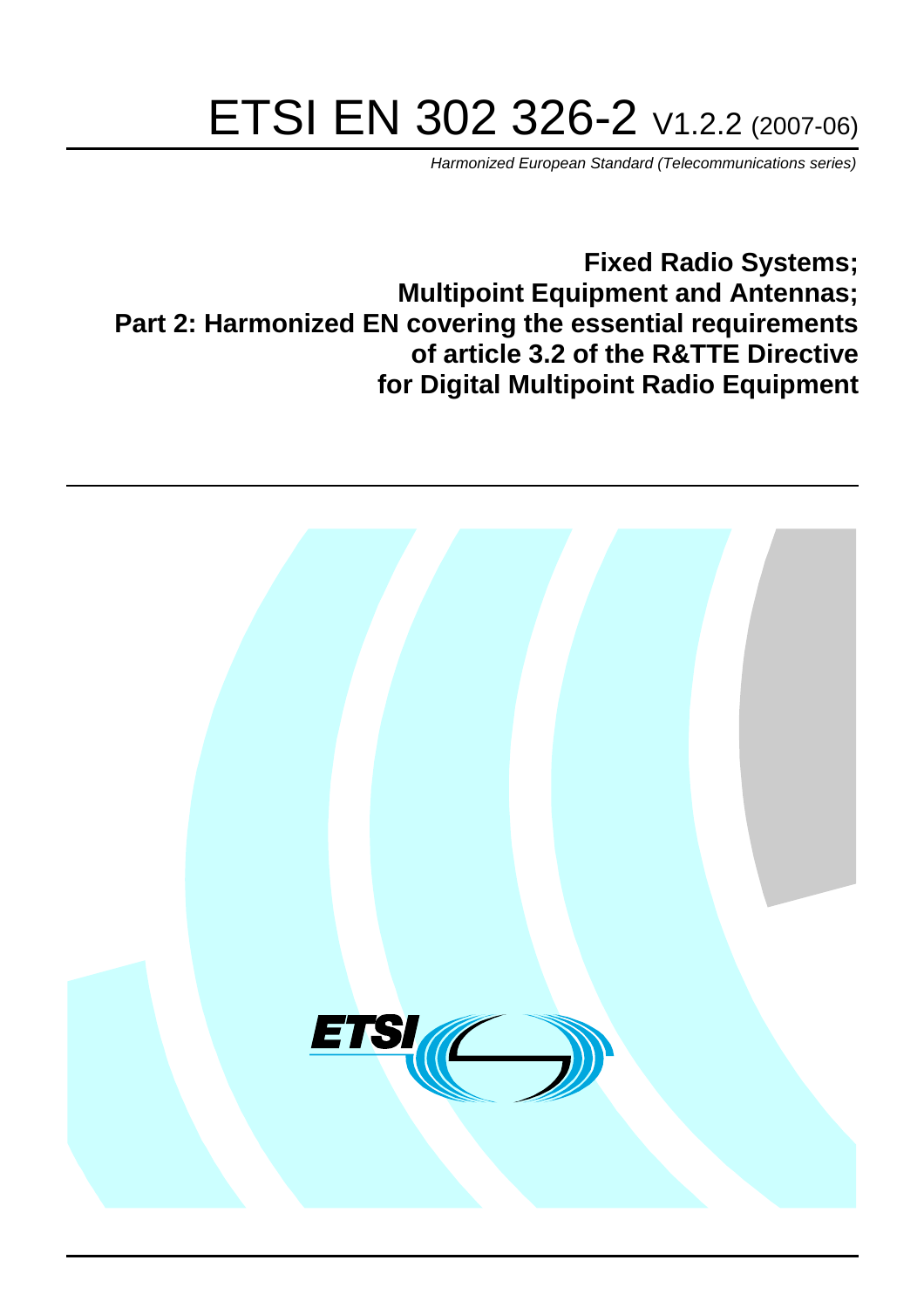Reference REN/TM-04170-2

Keywords access, antenna, DFRS, DRRS, FWA, multipoint, radio, system

#### **ETSI**

#### 650 Route des Lucioles F-06921 Sophia Antipolis Cedex - FRANCE

Tel.: +33 4 92 94 42 00 Fax: +33 4 93 65 47 16

Siret N° 348 623 562 00017 - NAF 742 C Association à but non lucratif enregistrée à la Sous-Préfecture de Grasse (06) N° 7803/88

#### **Important notice**

Individual copies of the present document can be downloaded from: [http://www.etsi.org](http://www.etsi.org/)

The present document may be made available in more than one electronic version or in print. In any case of existing or perceived difference in contents between such versions, the reference version is the Portable Document Format (PDF). In case of dispute, the reference shall be the printing on ETSI printers of the PDF version kept on a specific network drive within ETSI Secretariat.

Users of the present document should be aware that the document may be subject to revision or change of status. Information on the current status of this and other ETSI documents is available at <http://portal.etsi.org/tb/status/status.asp>

If you find errors in the present document, please send your comment to one of the following services: [http://portal.etsi.org/chaircor/ETSI\\_support.asp](http://portal.etsi.org/chaircor/ETSI_support.asp)

#### **Copyright Notification**

No part may be reproduced except as authorized by written permission. The copyright and the foregoing restriction extend to reproduction in all media.

> © European Telecommunications Standards Institute 2007. All rights reserved.

**DECT**TM, **PLUGTESTS**TM and **UMTS**TM are Trade Marks of ETSI registered for the benefit of its Members. **TIPHON**TM and the **TIPHON logo** are Trade Marks currently being registered by ETSI for the benefit of its Members. **3GPP**TM is a Trade Mark of ETSI registered for the benefit of its Members and of the 3GPP Organizational Partners.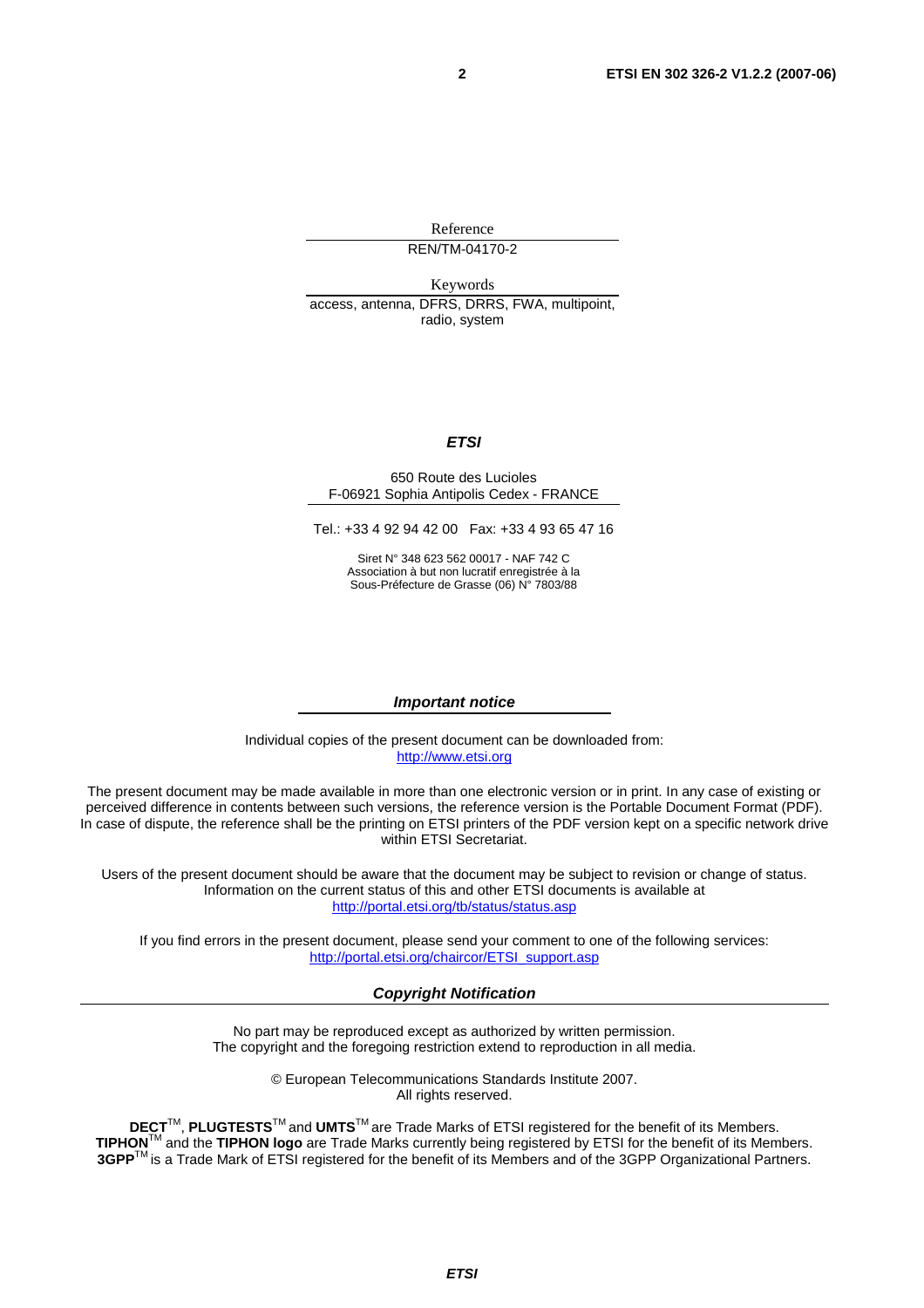## Contents

| $\theta$         |  |
|------------------|--|
| 0.1              |  |
| 0.2              |  |
| 1                |  |
| 1.1              |  |
| 1.2.             |  |
| 1.3              |  |
| 1.3.1            |  |
| 1.3.2            |  |
| 1.3.3            |  |
| 1.3.4            |  |
| 1.4              |  |
| 1.5              |  |
| 1.6              |  |
| 1.7              |  |
| $\overline{2}$   |  |
| 3                |  |
| 3.1              |  |
| 3.2              |  |
| 3.3              |  |
| 4                |  |
| 5                |  |
| 5.1              |  |
| 5.2              |  |
| 5.3              |  |
| 5.3.1            |  |
| 5.3.2            |  |
| 5.3.2.1          |  |
| 5.3.2.2          |  |
| 5.3.2.3          |  |
| 5.3.3            |  |
| 5.3.4            |  |
| 5.3.4.1          |  |
| 5.3.4.2          |  |
| 5.3.5            |  |
| 5.3.6<br>5.3.6.1 |  |
| 5.3.6.2          |  |
| 5.3.6.3          |  |
| 5.3.7            |  |
| 5.3.8            |  |
| 5.4              |  |
| 5.4.1            |  |
| 5.4.2            |  |
| 5.4.3            |  |
| 5.4.3.1          |  |
| 5.4.3.2          |  |
| 5.4.3.3          |  |
| 5.4.4            |  |
| 5.4.4.1          |  |
| 5.4.4.2          |  |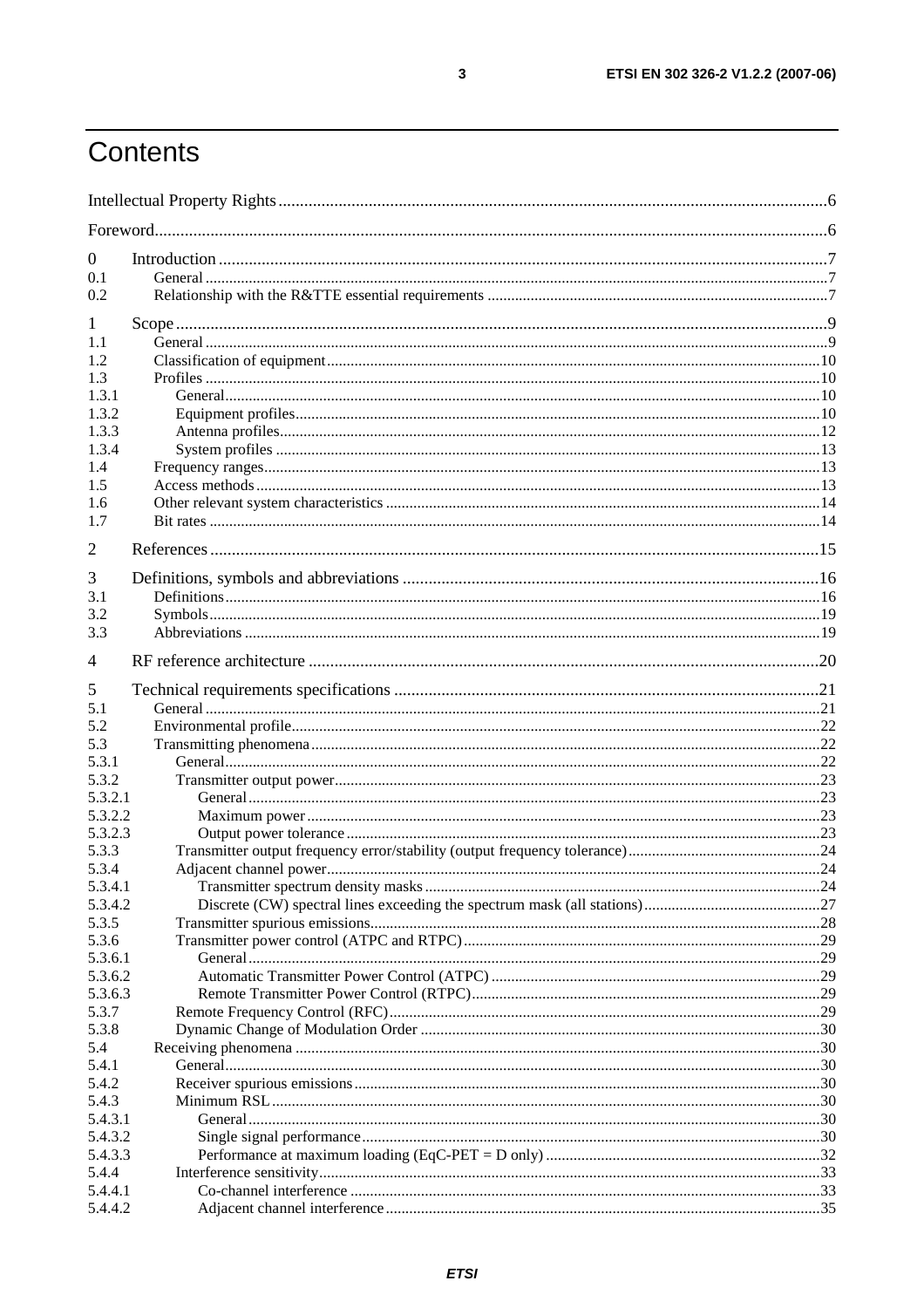| 5.4.4.3            |                                                                                            |  |
|--------------------|--------------------------------------------------------------------------------------------|--|
| 5.5                |                                                                                            |  |
| 5.5.1              |                                                                                            |  |
| 5.5.2              |                                                                                            |  |
| 5.5.3              |                                                                                            |  |
| 6                  |                                                                                            |  |
| 6.1                |                                                                                            |  |
| 6.2                |                                                                                            |  |
| 6.3<br>6.3.1       |                                                                                            |  |
| 6.3.1.1            |                                                                                            |  |
| 6.3.1.2            |                                                                                            |  |
| 6.3.2              |                                                                                            |  |
| 6.3.2.1            |                                                                                            |  |
| 6.3.2.2            |                                                                                            |  |
| 6.3.2.3<br>6.3.3   |                                                                                            |  |
| 6.3.4              |                                                                                            |  |
| 6.3.4.1            |                                                                                            |  |
| 6.3.4.2            |                                                                                            |  |
| 6.3.5              |                                                                                            |  |
| 6.3.6              |                                                                                            |  |
| 6.3.6.1<br>6.3.6.2 |                                                                                            |  |
| 6.3.6.3            |                                                                                            |  |
| 6.3.7              |                                                                                            |  |
| 6.3.8              |                                                                                            |  |
| 6.4                |                                                                                            |  |
| 6.4.1              |                                                                                            |  |
| 6.4.2              |                                                                                            |  |
| 6.4.3<br>6.4.3.1   |                                                                                            |  |
| 6.4.3.2            |                                                                                            |  |
| 6.4.3.3            |                                                                                            |  |
| 6.4.4              |                                                                                            |  |
| 6.4.4.1            |                                                                                            |  |
| 6.4.4.2            |                                                                                            |  |
| 6.4.4.3<br>6.5     |                                                                                            |  |
| 6.5.1              |                                                                                            |  |
| 6.5.2              |                                                                                            |  |
| 6.5.3              |                                                                                            |  |
|                    |                                                                                            |  |
|                    | <b>Annex A (normative):</b><br>HS Requirements and conformance Test specifications Table   |  |
|                    |                                                                                            |  |
|                    | Test report in relation to flexible systems applications 52<br><b>Annex B</b> (normative): |  |
| B.1                |                                                                                            |  |
| B.1.1              |                                                                                            |  |
| <b>B.1.2</b>       |                                                                                            |  |
| B.2                |                                                                                            |  |
|                    | <b>Annex C</b> (normative):                                                                |  |
| C.1                |                                                                                            |  |
| C.2                |                                                                                            |  |
| C.3                |                                                                                            |  |
| C.4                |                                                                                            |  |
|                    |                                                                                            |  |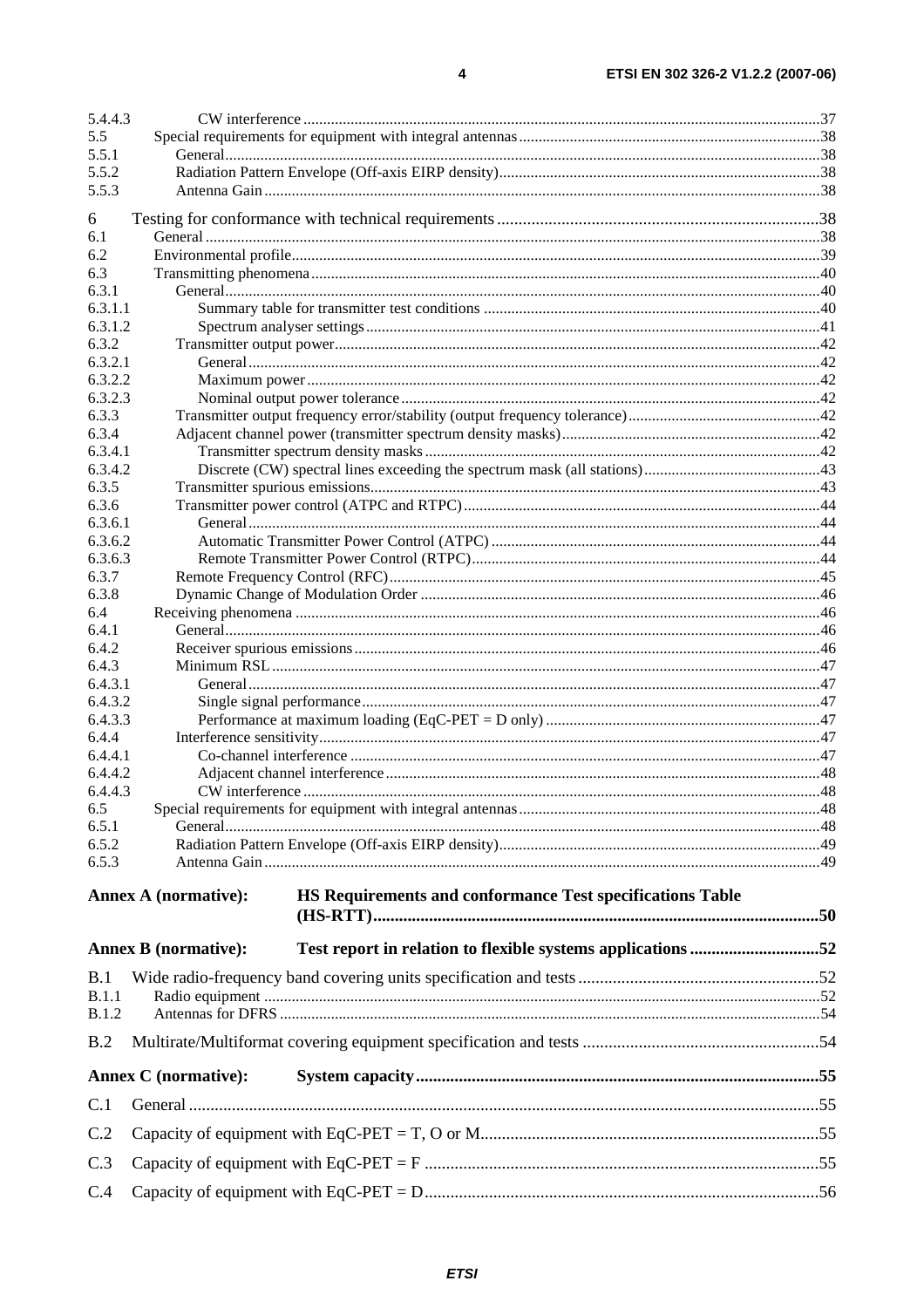| <b>Annex D</b> (informative): | Spectrum mask requirements when ATPC and/or RTPC are      |  |
|-------------------------------|-----------------------------------------------------------|--|
|                               |                                                           |  |
|                               |                                                           |  |
| <b>Annex E</b> (informative): | Summary Table of EqC subject to conformance declaration59 |  |
| <b>Annex F</b> (informative): |                                                           |  |
| <b>Annex G (informative):</b> |                                                           |  |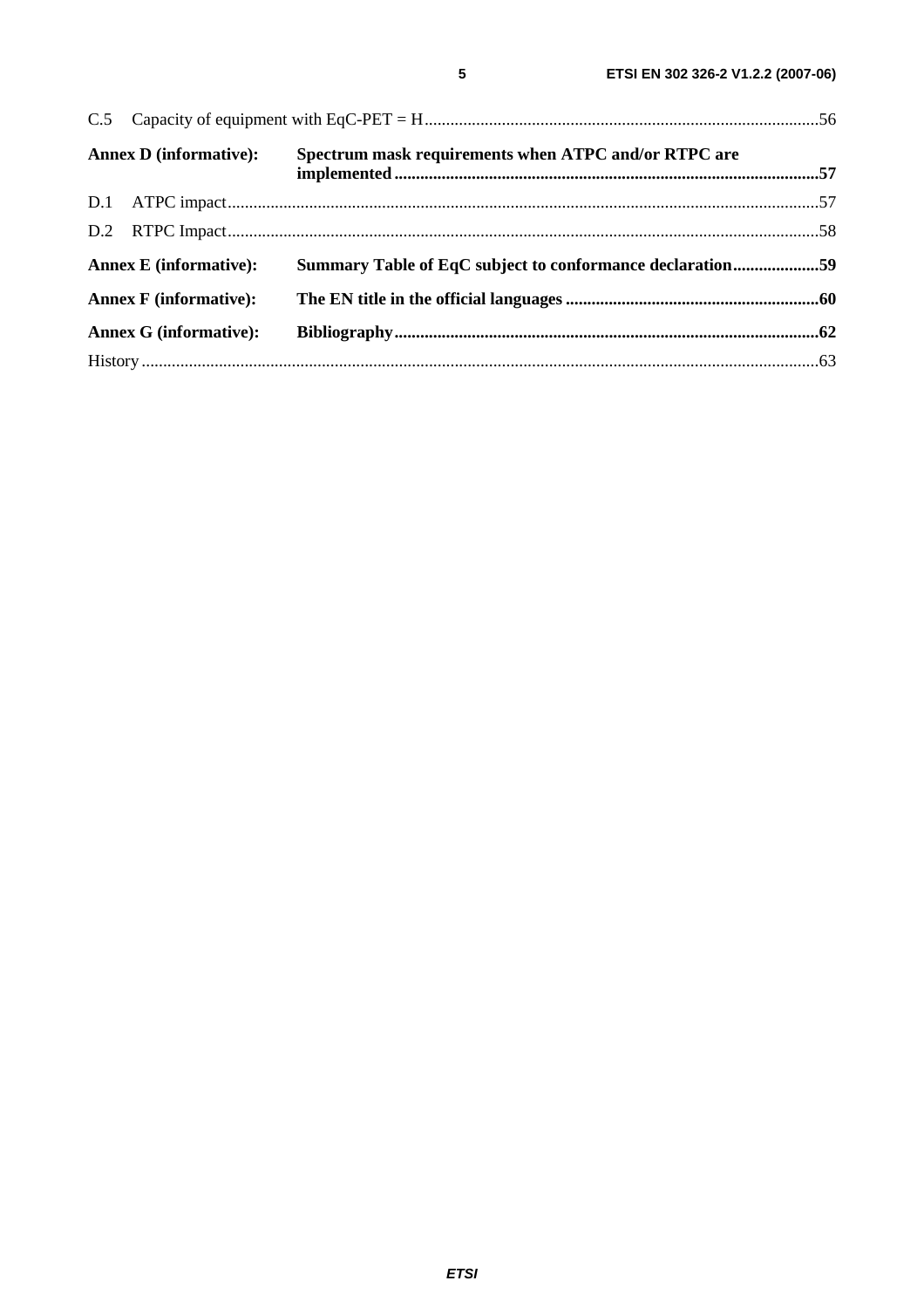## Intellectual Property Rights

IPRs essential or potentially essential to the present document may have been declared to ETSI. The information pertaining to these essential IPRs, if any, is publicly available for **ETSI members and non-members**, and can be found in ETSI SR 000 314: *"Intellectual Property Rights (IPRs); Essential, or potentially Essential, IPRs notified to ETSI in respect of ETSI standards"*, which is available from the ETSI Secretariat. Latest updates are available on the ETSI Web server ([http://webapp.etsi.org/IPR/home.asp\)](http://webapp.etsi.org/IPR/home.asp).

Pursuant to the ETSI IPR Policy, no investigation, including IPR searches, has been carried out by ETSI. No guarantee can be given as to the existence of other IPRs not referenced in ETSI SR 000 314 (or the updates on the ETSI Web server) which are, or may be, or may become, essential to the present document.

## Foreword

This Harmonized European Standard (Telecommunications series) has been produced by ETSI Technical Committee Transmission and Multiplexing (TM).

The present document has been produced by ETSI in response to a mandate from the European Commission issued under Council Directive 98/34/EC (as amended) laying down a procedure for the provision of information in the field of technical standards and regulations.

The present document is intended to become a Harmonized Standard, the reference of which will be published in the Official Journal of the European Communities referencing the Directive 1999/5/EC [2] of the European Parliament and of the Council of 9 March 1999 on radio equipment and telecommunications terminal equipment and the mutual recognition of their conformity ("the R&TTE Directive").

Technical specifications relevant to Directive 1999/5/EC [2] are given in annex A.

This multi-part deliverable covers characteristics and requirements for fixed multipoint radio equipment and antennas using a variety of access and duplex methods and operating at a variety of bit rates in frequency bands as specified in the present document.

The present document is part 2 of a multi-part deliverable covering the Fixed Radio Systems; Multipoint Equipment and Antennas, as identified below:

- Part 1: "Overview and Requirements for Digital Multipoint Radio Systems":
- **Part 2: "Harmonized EN covering the essential requirements of article 3.2 of the R&TTE Directive for Digital Multipoint Radio Equipment";**
- Part 3: "Harmonized EN covering the essential requirements of article 3.2 of the R&TTE Directive for Multipoint Radio Antennas".

The present document and EN 302 326-3 [12] are Harmonized ENs and essential requirements are those requirements which are essential under article 3.2 of the R&TTE Directive [2].

In the above, "equipment" includes equipment with integral antennas, and "antennas" include requirements for antennas whether they are integral or non-integral.

Besides its previous version V1.1.1, the present document with EN 302 326-3 [12] replaces and supersedes the harmonized EN 301 753 (see bibliography) for all MP equipment and antennas under its scope.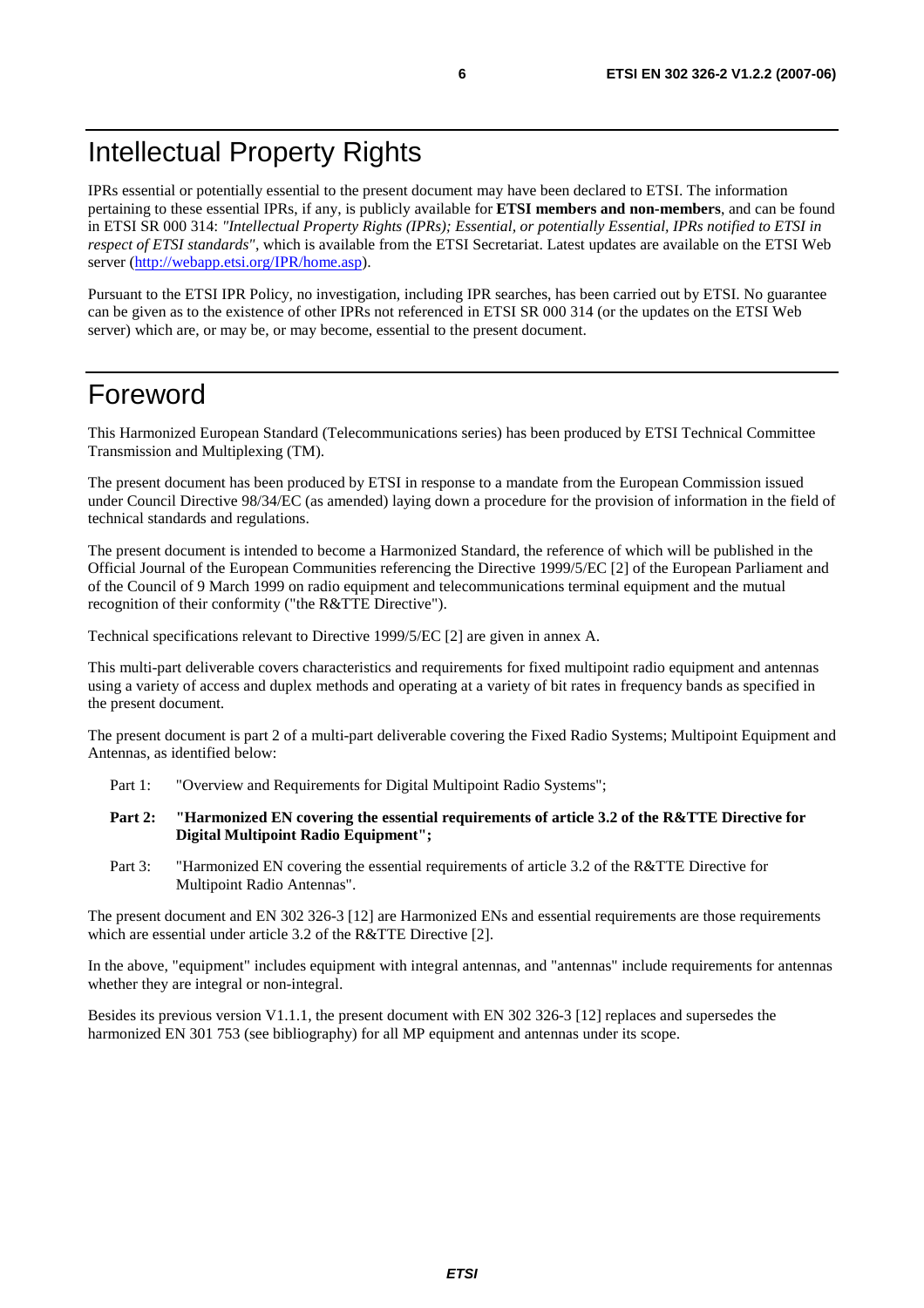| <b>National transposition dates</b>                                                       |                   |  |
|-------------------------------------------------------------------------------------------|-------------------|--|
| Date of adoption of this EN:                                                              | 1 June 2007       |  |
| Date of latest announcement of this EN (doa):                                             | 30 September 2007 |  |
| Date of latest publication of new National Standard<br>or endorsement of this EN (dop/e): | 31 March 2008     |  |
| Date of withdrawal of any conflicting National Standard (dow):                            | 31 March 2009     |  |

## 0 Introduction

## 0.1 General

For the general background, rationale and structure of the present document see also the clause "Introduction" in EN 302 326-1 [11].

With respect to previous version of the present document, provisions for TS omnidirectional antennas for indoor NWA applications.

## 0.2 Relationship with the R&TTE essential requirements

The present document is part of a set of standards developed by ETSI and is designed to fit in a modular structure to cover all radio and telecommunications terminal equipment within the scope of the R&TTE Directive [2]. The modular structure is described in EG 201 399 (see bibliography) and shown in figure 1.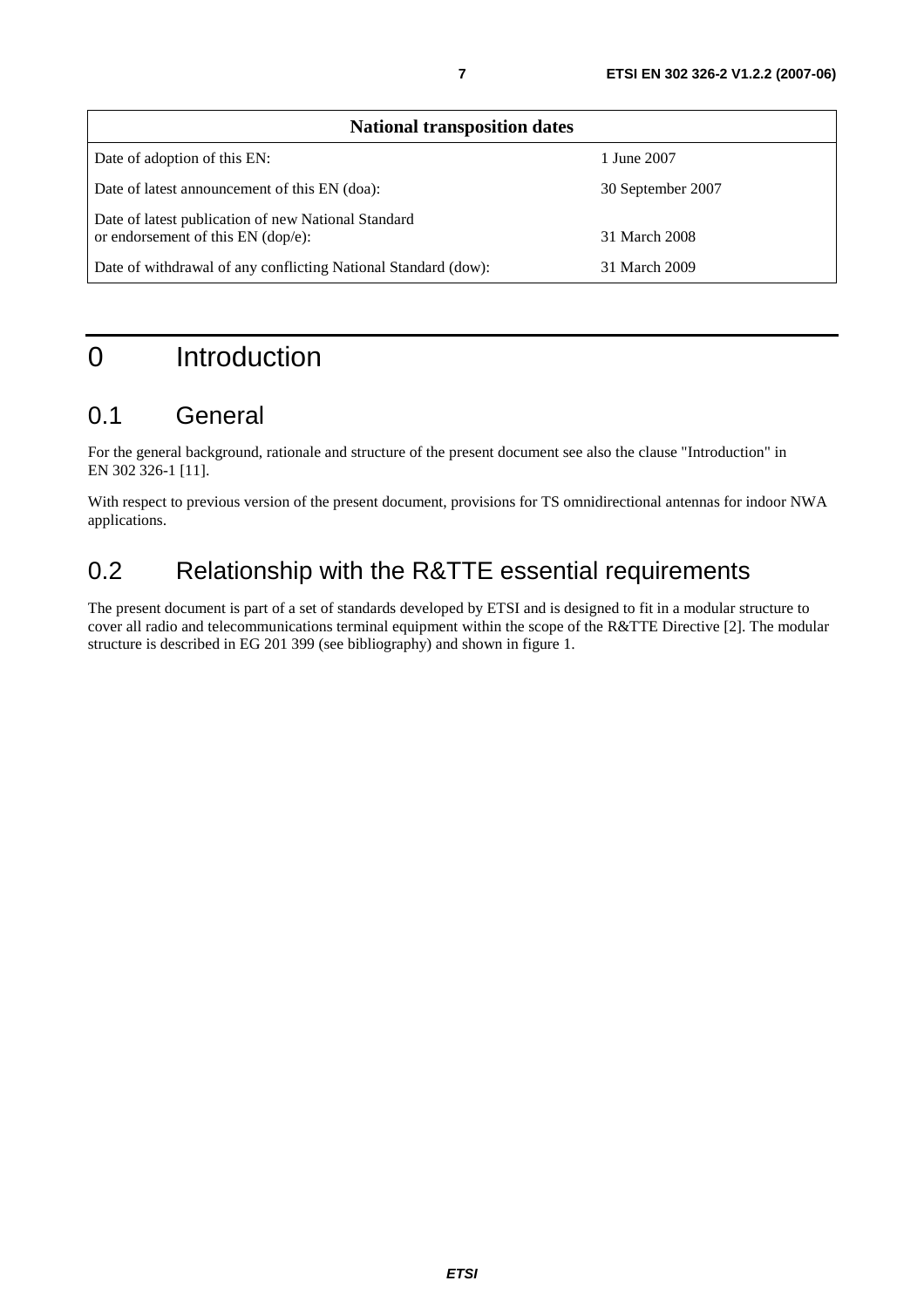**3.3f Disability\* 3.3e Emergency\* 3.3d Fraud\*** Ξ **3.3c Privacy** ־ד־ **3.3b** harm to the network\* \* If needed -----------Scoped by **Inter-working via the network\*** Ĥ equipment **3.3a Inter-working with the network** class or type **Use of spectrum**  $\mathbf{I}$  $\mathbf{I}$ **I 3.2 New radio harmonized standards Spectrum**  $\blacksquare$ **Scoped by frequency and/or equipment type Radio Product EMC** EN 301 489 multi part EMC standard **3.1b EMC** Generic and product standards also notified under EMC **Directive** Standards covering Human Exposure to Electromagnetic Fields relating to individual products \_ \_!\_ \_ \_ \_ \_ \_ \_ \_ \_ New standards for acoustic safety **3.1a Safety** -----Standards also notified under LV Directive  $\mathbf{L}$ **Nonradio Radio (RE) TTE NonTTE Legend: Scope of the present document: Any Point-to-point DFRS and antennas in all frequency bands** 

#### **Figure 1: Modular structure for the various standards used under the R&TTE Directive [2]**

NOTE: For article 3.1b the diagram shows EN 301 489 (see bibliography), the multi-part product EMC standard for radio used under the EMC Directive 89/336/EEC (see bibliography). For Fixed Radio Systems EN, EN 301 489-1 (see bibliography) and EN 301 489-4 (see bibliography) are relevant.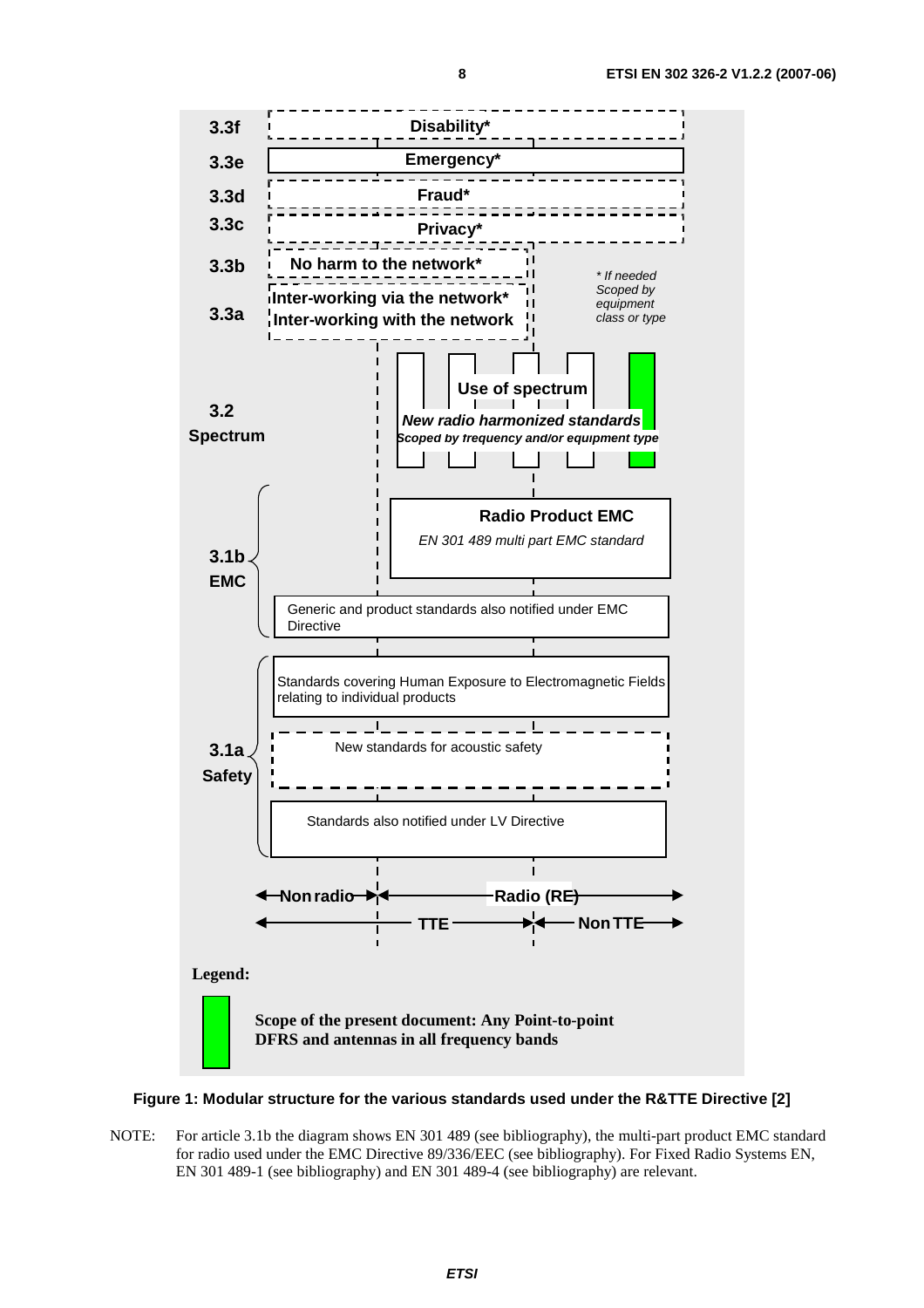## 1 Scope

## 1.1 General

The present document is intended to cover the provisions of the R&TTE Directive [2] regarding article 3.2, which states that "[...] radio equipment shall be so constructed that it effectively uses the spectrum allocated to terrestrial/space radio communications and orbital resources so as to avoid harmful interference".

The present document is applicable to the essential requirements of equipment (including equipment with integral antennas) used in MultiPoint (MP) Digital Fixed Radio Systems (DFRS) (see note) intended for use in the frequency bands identified in EN 302 326-1 [11].

NOTE 1: Applications intended for offering in the bands 3,4 GHz to 3,8 GHz the option of Nomadic Wireless Access (NWA), according to the NWA definition in ITU-R Recommendation F.1399 (see bibliography), are also considered in the scope of this EN.

Besides its previous versions, The present document, together with EN 302 326-3 [12] replaces and supersedes, after a suitable transition period, the harmonized EN 301 753 (see bibliography) for all multipoint equipment and antennas under its scope.

The present document and EN 302 326-3 [12] introduce rationalization among systems conforming to previous EN 301 753 (see bibliography) referencing a number of ENs which, being developed at different times, might have specified slightly different requirements. However, care has been taken so that such variations will not affect any frequency planning assumption for already deployed networks. Therefore, unless specifically mentioned, these new requirements, whenever different from those single ENs, are considered completely "equivalent". Therefore mixed use of equipment conforming to the present document and to those previous ones will not change, in practice, any frequency planning rule in any network.

Therefore, from a strictly technical point of view, in most cases it is expected that equipment already conforming to the previous versions of Harmonized EN 301 753 (see bibliography), would not need re-assessment of essential requirements according to the present document. The legal implications of the declaration of conformity and equipment labelling are, however, outside the scope of this whole multi-part deliverable. Cases, where additional conformance assessment is anyhow required, will be specifically mentioned in the present document and also EN 302 326-3 [12].

In addition to the present document, other ENs specify technical requirements in respect of essential requirements under other parts of article 3 of the R&TTE Directive [2] and which will apply to equipment within the scope of the present document.

NOTE 2: A list of such ENs is included on the web site [http://www.newapproach.org.](http://www.newapproach.org/)

In order to (technically) cover different market and network requirements, with an appropriate balance of performance to cost and effective and appropriate use of the radio spectrum, the present document, together with EN 302 326-3 [12], offers a number of system types and antennas alternatives, for selection by administrations, operators and manufacturers dependent on the desired use of the radio spectrum and network/market requirements; those options include:

- channel separation alternatives (as provided by the relevant CEPT Recommendation);
- spectral efficiency class alternatives (different modulation formats provided in radio equipment standards);
- antenna sectorization alternatives and directivity classes for CS;
- antenna directivity class alternatives for TS and/or RS, as well as omnidirectional alternative for TS intended for Nomadic Wireless Access (NWA);
- antenna basic polarization (linear or circular).

The applicability of this whole multi-part deliverable to MP equipment is governed by the definition of a number of system profiles that define the set of consistent requirements as described in EN 302 326-1 [11] to which equipment shall conform.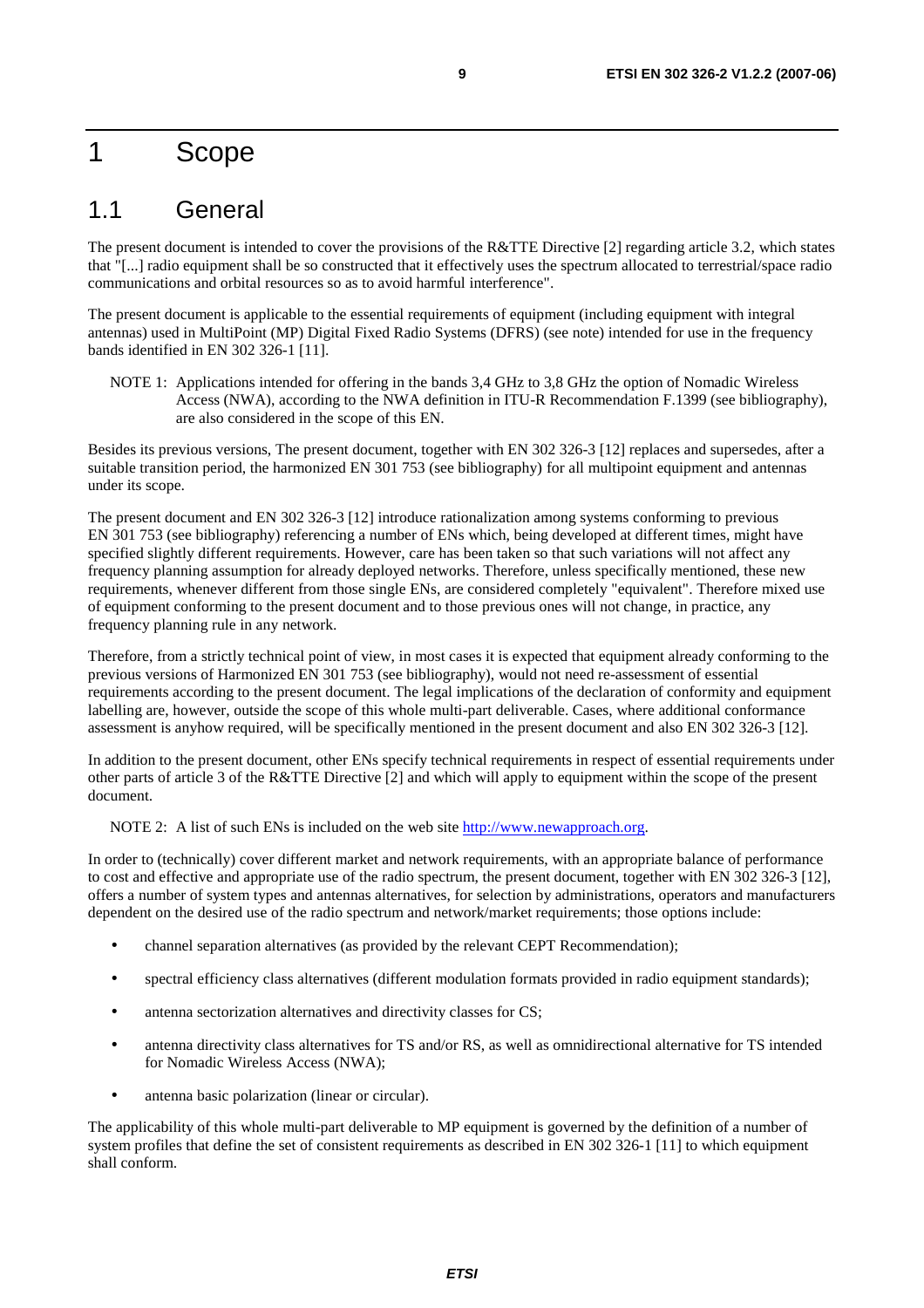The present document is considered applicable to fixed radio systems products with integral antennas, for which all the technical requirements included in the present document and in EN 302 326-3 [12] apply, and to separate equipment products, to which only the relevant technical requirements apply, and which might therefore be subject to separate declarations of conformity with respect to the essential requirements of the R&TTE Directive [2].

## 1.2 Classification of equipment

The present document is applicable, in principle to multipoint radio system equipment using any access method, operating in some combinations of frequency bands, equipment variations on the above access methods (referred to as secondary equipment type), equivalent modulation orders and channel separation.

The applicability of this whole multi-part deliverable to MP equipment is governed by the definition of a number of system profiles that define the set of consistent requirements (see clause 1.3) to which equipment shall conform. The supplier shall uniquely identify in the technical construction file which Equipment Classification(s) (EqC) (among those limited sets defined in clause 1.3) apply to his equipment and assess it consequently.

Those sets of parameters, relevant to article 3.2 of the R&TTE Directive [2], have been derived from a set of previous ENs that historically included only parameters derived from a finite number of combinations of basic system characteristics.

However, from the article 3.2 of R&TTE Directive [2] point of view, it is not required that the systems to be assessed physically conform to a specific system description. It is, however, necessary that the equipment should conform to a consistent set of parameters as designated in the present document. The set of parameters for conformance shall be indicated by the supplier, according to the classification method described in annex A to EN 302 326-1 [11].

The basic system characteristics are described in the introduction of EN 302 326-1 [11].

## 1.3 Profiles

#### 1.3.1 General

This whole multi-part deliverable allows many distinct types of equipment, several different antenna types and several ways in which they might be interconnected to form a network. However, within this whole multi-part deliverable these are restricted to certain combination of attributes and these combinations of attributes are called "profiles". The following clauses address:

- Equipment profiles.
- Antenna profiles.
- System profiles.

### 1.3.2 Equipment profiles

The applicability of the present document is limited to alternative consistent sets of recommendations and requirements, each for identified equipment profiles, which are defined in terms of their Equipment Classification (EqC) which classify equipments in terms of key characteristics. The profiles (or indeed any specific equipment) within the scope of this whole multi-part deliverable may be classified as discussed in normative annex A of EN 302 326-1 [11] in terms of the various fields of EqC, which are:

- Frequency Range (EqC-FR);
- Primary Equipment Type (EqC-PET);
- Secondary Equipment Type (EqC-SET), (where needed to distinguish variants of EqC-PET);
- Equivalent Modulation Order (EqC-EMO);
- Channel separation (EqC-ChS) or range of separations;
- Station type (EqC-STN).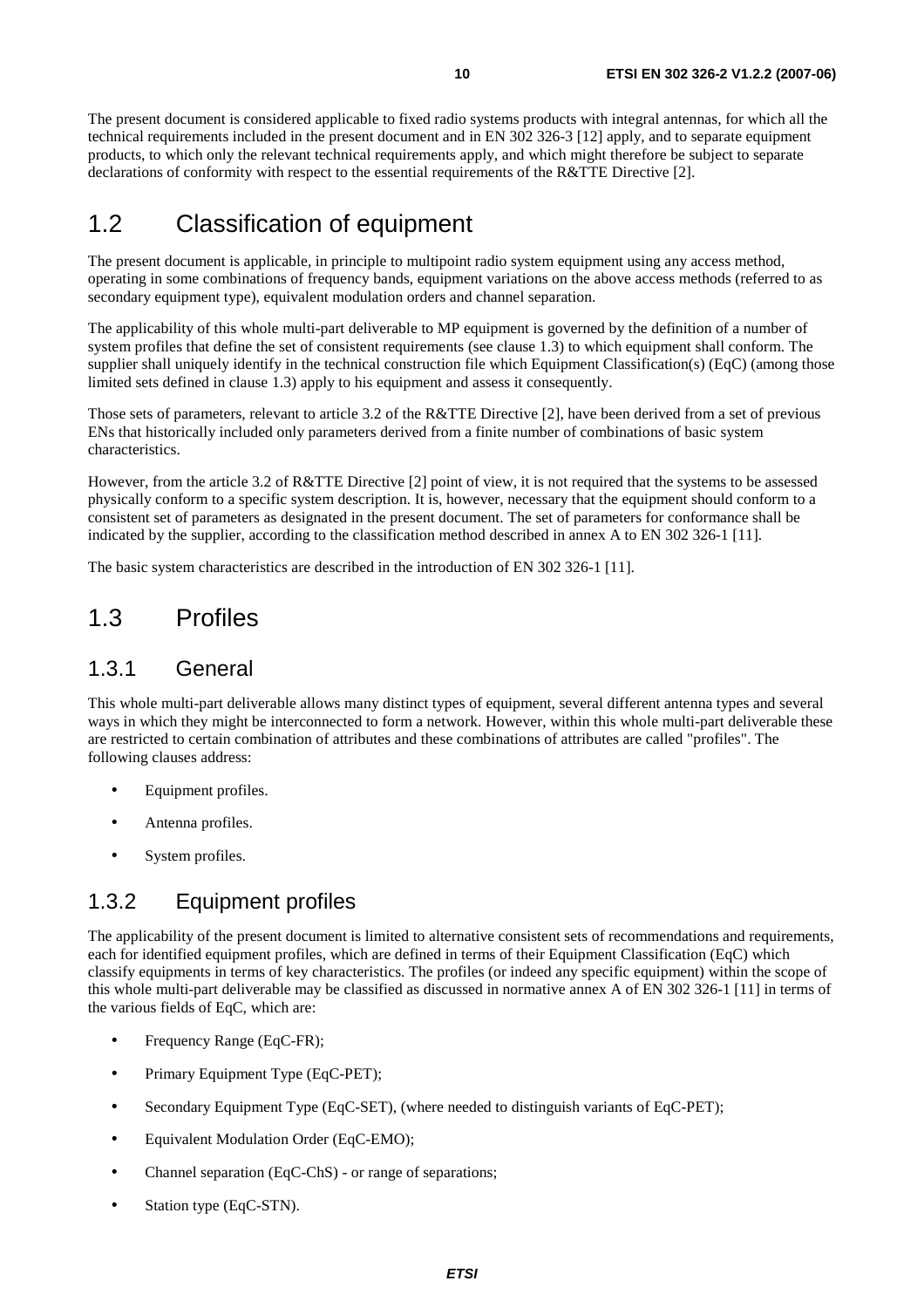Table 1 shows the complete list of equipment profiles within the scope of this multi-part deliverable in terms of the allowed values (or ranges of values) of the various fields of EqC. The manufacturer shall indicate, in the Technical Construction File or elsewhere, the profile that the specific equipment shall comply with, by defining the values of those fields of EqC shown in table 1 that are applicable to the equipment. The equipment shall then comply with *all* requirements in EN 302 326-1 [11] and the present document relevant to that EqC.

In the case of asymmetric MP implementations (see clause 1.6 of EN 302 326-1 [11]), the supplier shall identify separately the profiles of the equipment in the two alternate directions in terms of the various EqC fields, and the present document shall apply independently to each direction.

| EqC-FR<br><b>Frequency Range</b><br>(Basic ranges)<br>(note 7)                                                                                    | EqC-PET<br>Primary<br><b>Equipment Type</b><br>(note 3) | EqC-EMO<br><b>Equivalent</b><br><b>Modulation Order</b><br>(note 4) | EqC-SET<br><b>Secondary</b><br><b>Equipment Type</b><br>(note 5)                                                                                                                                                                                                                                                                                                                                                                                                                                                                                                                                                                                                                                                                          | EqC-ChS<br><b>Channel Separation</b><br>(MHz)<br>(Basic Ranges)<br>(note 6) |
|---------------------------------------------------------------------------------------------------------------------------------------------------|---------------------------------------------------------|---------------------------------------------------------------------|-------------------------------------------------------------------------------------------------------------------------------------------------------------------------------------------------------------------------------------------------------------------------------------------------------------------------------------------------------------------------------------------------------------------------------------------------------------------------------------------------------------------------------------------------------------------------------------------------------------------------------------------------------------------------------------------------------------------------------------------|-----------------------------------------------------------------------------|
| $<$ 1 GHz                                                                                                                                         | т                                                       | 2                                                                   | QP, DQ, or GM                                                                                                                                                                                                                                                                                                                                                                                                                                                                                                                                                                                                                                                                                                                             | No restriction                                                              |
|                                                                                                                                                   | O                                                       | 2, 4, 6                                                             | DM or MA                                                                                                                                                                                                                                                                                                                                                                                                                                                                                                                                                                                                                                                                                                                                  | No restriction                                                              |
|                                                                                                                                                   | $F$ (note 8)                                            | 2, 3, 4                                                             | Null                                                                                                                                                                                                                                                                                                                                                                                                                                                                                                                                                                                                                                                                                                                                      | No restriction                                                              |
|                                                                                                                                                   | D                                                       | Not applicable                                                      | OR or PR                                                                                                                                                                                                                                                                                                                                                                                                                                                                                                                                                                                                                                                                                                                                  | 3,5 to 20                                                                   |
|                                                                                                                                                   | н                                                       | Not applicable                                                      | Null                                                                                                                                                                                                                                                                                                                                                                                                                                                                                                                                                                                                                                                                                                                                      | 1 to 14                                                                     |
| 1 GHz to 3 GHz                                                                                                                                    | Т                                                       | 1.2                                                                 | Null                                                                                                                                                                                                                                                                                                                                                                                                                                                                                                                                                                                                                                                                                                                                      | 1.75 to 4                                                                   |
|                                                                                                                                                   | O                                                       | 2, 4, 6                                                             | DM or MA                                                                                                                                                                                                                                                                                                                                                                                                                                                                                                                                                                                                                                                                                                                                  | 1,75 to 14                                                                  |
|                                                                                                                                                   | $F$ (note 8)                                            | 2,3,4                                                               | Null                                                                                                                                                                                                                                                                                                                                                                                                                                                                                                                                                                                                                                                                                                                                      | 1 to 14                                                                     |
|                                                                                                                                                   | D                                                       | Not applicable                                                      | OR or PR                                                                                                                                                                                                                                                                                                                                                                                                                                                                                                                                                                                                                                                                                                                                  | $3,5$ to 14                                                                 |
|                                                                                                                                                   | $\overline{H}$                                          | Not applicable                                                      | Null                                                                                                                                                                                                                                                                                                                                                                                                                                                                                                                                                                                                                                                                                                                                      | 1 to 14                                                                     |
| 3 GHz to 11 GHz                                                                                                                                   | T                                                       | 2                                                                   | Null                                                                                                                                                                                                                                                                                                                                                                                                                                                                                                                                                                                                                                                                                                                                      | 0,025 to 30                                                                 |
|                                                                                                                                                   |                                                         |                                                                     | H <sub>C</sub>                                                                                                                                                                                                                                                                                                                                                                                                                                                                                                                                                                                                                                                                                                                            | 1,75 to 30                                                                  |
|                                                                                                                                                   |                                                         |                                                                     | LC                                                                                                                                                                                                                                                                                                                                                                                                                                                                                                                                                                                                                                                                                                                                        | 0,025 to $\sqrt{2}$                                                         |
|                                                                                                                                                   |                                                         | 4                                                                   | Null                                                                                                                                                                                                                                                                                                                                                                                                                                                                                                                                                                                                                                                                                                                                      | 0,025 to 30                                                                 |
|                                                                                                                                                   |                                                         | 6                                                                   | Null                                                                                                                                                                                                                                                                                                                                                                                                                                                                                                                                                                                                                                                                                                                                      | 1,75 to 30                                                                  |
|                                                                                                                                                   | $\overline{O}$                                          | $\overline{2,4}$                                                    | DM or MA                                                                                                                                                                                                                                                                                                                                                                                                                                                                                                                                                                                                                                                                                                                                  | 0,025 to 30                                                                 |
|                                                                                                                                                   |                                                         | 6                                                                   | DM or MA                                                                                                                                                                                                                                                                                                                                                                                                                                                                                                                                                                                                                                                                                                                                  | 1,75 to 30                                                                  |
|                                                                                                                                                   | $F$ (note 8)                                            | 2, 3, 4                                                             | Null                                                                                                                                                                                                                                                                                                                                                                                                                                                                                                                                                                                                                                                                                                                                      | 1 to 30                                                                     |
|                                                                                                                                                   | D                                                       | Not applicable                                                      | OR or PR                                                                                                                                                                                                                                                                                                                                                                                                                                                                                                                                                                                                                                                                                                                                  | 1 to 30                                                                     |
|                                                                                                                                                   | $\overline{\mathsf{H}}$                                 | Not applicable                                                      | Null                                                                                                                                                                                                                                                                                                                                                                                                                                                                                                                                                                                                                                                                                                                                      | 1 to $30$                                                                   |
| 24,25 GHz to 29,5 GHz                                                                                                                             | T                                                       | $\overline{c}$                                                      | Null or HC                                                                                                                                                                                                                                                                                                                                                                                                                                                                                                                                                                                                                                                                                                                                | 3,5 to 112                                                                  |
|                                                                                                                                                   |                                                         | 4,6                                                                 | Null                                                                                                                                                                                                                                                                                                                                                                                                                                                                                                                                                                                                                                                                                                                                      | 3,5 to 112                                                                  |
|                                                                                                                                                   | М                                                       | 2, 4, 6                                                             | Null                                                                                                                                                                                                                                                                                                                                                                                                                                                                                                                                                                                                                                                                                                                                      | 3.5 to 112                                                                  |
|                                                                                                                                                   | $F$ (note 8)                                            | 2, 3, 4, 6                                                          | Null                                                                                                                                                                                                                                                                                                                                                                                                                                                                                                                                                                                                                                                                                                                                      | 3,5 to 112                                                                  |
|                                                                                                                                                   | D                                                       | Not applicable                                                      | OR or PR                                                                                                                                                                                                                                                                                                                                                                                                                                                                                                                                                                                                                                                                                                                                  | 3,5 to 112                                                                  |
| 31,0 GHz to 33,4 GHz                                                                                                                              | т                                                       | 2, 4, 6                                                             | Null                                                                                                                                                                                                                                                                                                                                                                                                                                                                                                                                                                                                                                                                                                                                      | 3,5 to 56                                                                   |
|                                                                                                                                                   | M                                                       | 2, 4, 6                                                             | Null                                                                                                                                                                                                                                                                                                                                                                                                                                                                                                                                                                                                                                                                                                                                      | 3,5 to 56                                                                   |
|                                                                                                                                                   | $F$ (note 8)                                            | 2, 3, 4                                                             | Null                                                                                                                                                                                                                                                                                                                                                                                                                                                                                                                                                                                                                                                                                                                                      | $\overline{3,5}$ to 56                                                      |
| NOTE 1: A description of the fields of EqC appears in annex A of EN 302 326-1 [11], and the relationship between<br>EN 302 326-1 [11].<br>NOTE 2: |                                                         |                                                                     | EqC fields and the previous equipment types described in the superseded ENs appears in annex B of<br>In the earlier standards a number of system types were defined (e.g. A, B, C, etc.). Annex B of                                                                                                                                                                                                                                                                                                                                                                                                                                                                                                                                      |                                                                             |
| NOTE 3:<br>NOTE 4:                                                                                                                                |                                                         |                                                                     | EN 302 326-1 [11] indicates the relationship between the earlier system types and the present EqC.<br>Although EqC-PET historically has a relationship with a specific multiple access method, any access<br>method, or combination of access methods, may be used provided that the entire set of requirements<br>relevant to article 3.2 of the R&TTE Directive [2] in the present document and, if desired, also other<br>complimentary requirements in EN 302 326-1 [11] are met for the stated EqC-PET value.<br>In the EqC-EMO column, the reference made to the modulation order is only indicative, and any equivalent<br>modulation scheme is allowed provided that the whole set of requirements relevant to article 3.2 of the |                                                                             |
|                                                                                                                                                   |                                                         |                                                                     | R&TTE Directive [2] in the present document and, if desired, also other complimentary requirements in<br>EN 302 326-1 [11] are met for the manufacturer's stated EgC-EMO value. For mixed-mode systems                                                                                                                                                                                                                                                                                                                                                                                                                                                                                                                                    |                                                                             |

#### **Table 1: Equipment Profiles within the scope of this multi-part deliverable defined by their Equipment Classification (see notes 1 and 2)**

EN 302 326-1 [11] are met for the manufacturer's stated EqC-EMO value. For mixed-mode systems EqC-EMO=1 might also be provided, among other more efficient EMO, within the same channel separations.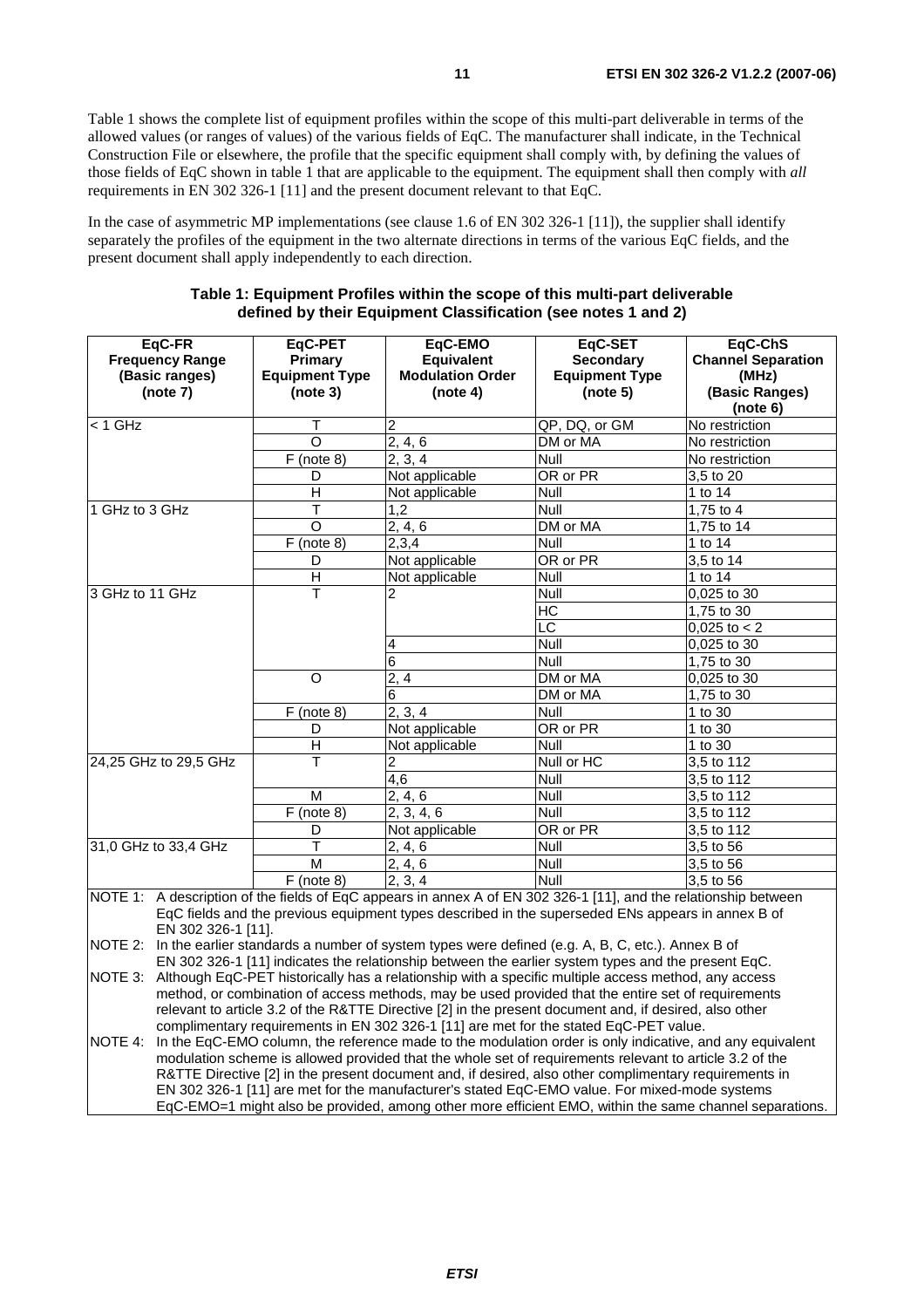- (See annex A of EN 302 326-1 [11]). NOTE 6: The EqC-ChS column indicates range of ChS values for which the present document is applicable. Several parameters in the present document are given for discrete values of ChS only. For intermediate ChS values, methods are given for deriving the required characteristics with the default being by interpolation between the two nearest adjacent ChS values.
- NOTE 7: The EqC-FR column represents the basic frequency range for which the present document is applicable. For assessment purpose the specific frequency band of the equipment/antenna operation should be defined (e.g. EqC-FR = 3,5 or EqC - FR = 3,4 - 3,6) according the assessment rules for wide band equipment and antennas defined in annex B of the present document.
- NOTE 8: Systems of EqC-PET = H, implementing an actual FH-CDMA access method with hopping period exceeding 400 ms, are not considered within the scope of the present document.

For defining the coherent set of essential test suites for conformity assessment, a number of declared EqC codes and other parameters are needed as declaration from the supplier. Standing the considerable number of possibilities under the scope of the present document summarized in table 1 and, for systems with integral antennas in table 3, it is recommended to consider the production of a summary table, such as table E.1 proposed in informative annex E, to be attached as header of the technical construction file and/or test documentation for aid the correct identification of the equipment/system profile by any interested third party.

### 1.3.3 Antenna profiles

According to their characteristics, multipoint systems use different types of antennas as indicated in clause 1.3.4. Table 2 outlines the multipoint antenna types described in EN 302 326-3 [12].

| <b>Frequency Range</b> | Types                     | <b>Polarization</b> | <b>Notes</b>                                  |
|------------------------|---------------------------|---------------------|-----------------------------------------------|
| 1 GHz to 3 GHz         | Directional               | Linear              | The sectored and omni directional antennas    |
|                        | Sectored single beam      |                     | may have a symmetric or asymmetric            |
|                        | Omni directional          |                     | radiation pattern in the elevation plane.     |
| 3 GHz to 11 GHz        | Directional               | Linear              | The sectored single and omni directional      |
|                        | Sectored single beam      |                     | antennas may have a symmetric or              |
|                        | Sectored multibeam (up to |                     | asymmetric radiation pattern in the elevation |
|                        | 5.9 GHz only)             |                     | plane. The sectored multi beam antennas       |
|                        | Omni directional          |                     | have a symmetric radiation pattern only.      |
| 1 GHz to 11 GHz        | Directional               | Circular            | The sectored and omni directional antennas    |
|                        | Sectored single beam      |                     | may have a symmetric or asymmetric            |
|                        | Omni directional          |                     | radiation pattern in the elevation plane.     |
| 24,25 GHz to 30 GHz    | <b>Directional</b>        | Linear              |                                               |
|                        | Sectored single beam      |                     |                                               |
| 30 GHz to 40,5 GHz     | Directional               | Linear              | The omni directional antennas may have a      |
|                        | Sectored single beam      |                     | symmetric or asymmetric radiation pattern in  |
|                        | Omni directional          |                     | the elevation plane.                          |

#### **Table 2: Antenna Types**

The present document is applicable to multipoint radio system antennas of both linear (single or dual) polarization and circular (single or dual) polarization. Linear polarization antennas may support either or both of two mutually perpendicular planes of polarization. These planes are frequently, though not always, horizontal and vertical. Circular polarization antennas may support either right hand or left hand polarization or, for dual polarization, both.

The RPE directional characteristics and polarization characteristics (co-polar and cross-polar and for either linear or circular polarized antennas) impact the interference considerations in network planning. A number of antenna options are defined in EN 302 326-3 [12] to allow a trade-off between highly demanding RPE directivity and the cost/size/weight of the antennas. The antenna choice should take into account the constraints of present and future networks requirements and constraints.

Annex B of EN 302 326-3 [12] discusses Antenna Profiles for multipoint systems.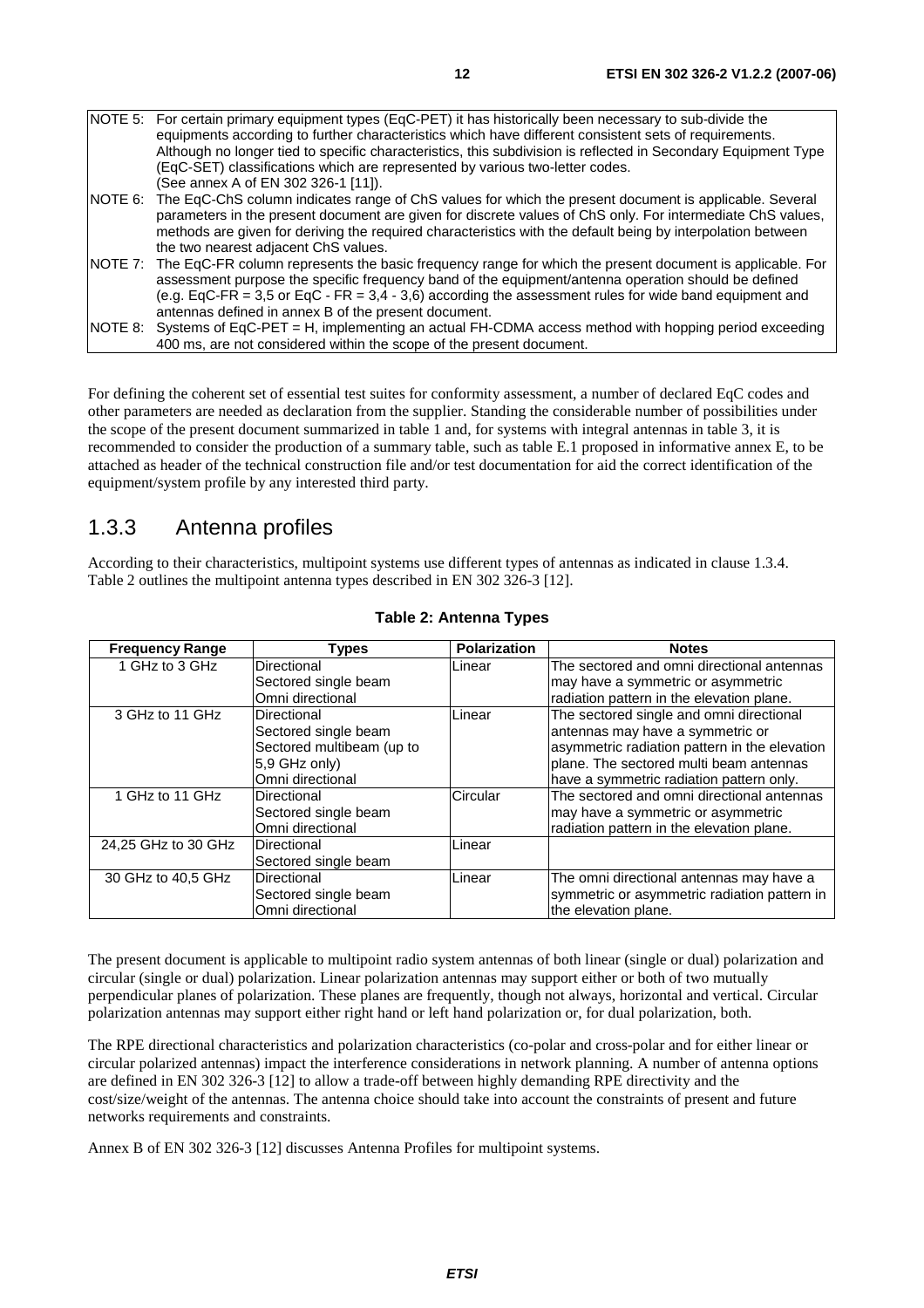### 1.3.4 System profiles

This multi-part deliverable applies only to Multipoint systems using the following antenna type to station type combinations according to whether the network topology is P-MP or MP-MP (Mesh). Table 3 indicates which system profiles are within the scope of this multi-part deliverable.

| Table 3: System Profiles within the scope of this multi-part deliverable: |
|---------------------------------------------------------------------------|
| Antenna types - Station types combinations                                |

|                                                                                                                                                                                                                                 |                              |                         | <b>Antenna types</b> |                     |
|---------------------------------------------------------------------------------------------------------------------------------------------------------------------------------------------------------------------------------|------------------------------|-------------------------|----------------------|---------------------|
| <b>Network</b><br>topology                                                                                                                                                                                                      | <b>Station types</b>         | <b>Omni directional</b> | <b>Sectored</b>      | <b>Directional</b>  |
| P-MP                                                                                                                                                                                                                            | Central Station (CS)         | Yes                     | Yes<br>(see note 1)  | No.<br>(see note 1) |
|                                                                                                                                                                                                                                 | <b>Repeater Station (RS)</b> |                         |                      |                     |
|                                                                                                                                                                                                                                 | <b>Facing CS</b>             | No.                     | No.                  | Yes                 |
|                                                                                                                                                                                                                                 | Facing TS or further RS      | Yes                     | Yes                  | Yes                 |
|                                                                                                                                                                                                                                 | <b>Terminal Station (TS)</b> | Yes (see note 2)        | No.                  | Yes                 |
| MP-MP                                                                                                                                                                                                                           | <b>Repeater Station (RS)</b> | No.                     | No.                  | Yes                 |
| NOTE 1:<br>Sectored antennas with beamwidth < 15° shall conform to the specification otherwise applicable to a directional                                                                                                      |                              |                         |                      |                     |
| antenna.                                                                                                                                                                                                                        |                              |                         |                      |                     |
| NOTE 2: Omnidirectional TS antennas are limited to typically indoor deployment (e.g. desk antennas) for NWA<br>applications in 3,4 GHz to 3,8 GHz bands. Nor outdoor deployable at fixed location, neither integral to handheld |                              |                         |                      |                     |

TS, are considered antennas within the scope of this multi-part deliverable.

## 1.4 Frequency ranges

The present document is applicable to multipoint radio systems operating in bands allocated to Fixed Service and assigned by national regulations to MP applications, at the date of publication of the present document, within the following frequency ranges:

- 30 MHz to 11,00 GHz.
- 24,25 GHz to 29,50 GHz.
- 31,00 GHz to 33,40 GHz.

NOTE: Attention is drawn to the fact that the specific operating bands are subject to CEPT or national licensing rules.

Currently applicable Fixed Service bands and channel plans are described in EN 302 326-1 [11], although the applicability of these Fixed Service bands is at the discretion of the national administrations and it is intended that this whole multi-part deliverable shall be applied only to frequency bands which are co-ordinated, whether such co-ordination is on a national or CEPT basis.

Antenna characteristics are not specified at frequencies below 1,0 GHz. Therefore, for either non-integral antennas below this limit or for equipment with integral antennas below this limit, the present document and EN 302 326-3 [12] are not sufficient for the Declaration of Conformity, according to article 3.2 of the R&TTE Directive [2], and additional essential test suites for antenna requirements shall be agreed with the Notified Body.

## 1.5 Access methods

The present document is applicable, in principle, to multipoint radio system equipment using any access method.

From the article 3.2 of R&TTE Directive [2] point of view, it is not required that any specific multiplexing or multiple access technique be declared.

However, it may be noted that a number of consistent system profiles are required to assess equipment of different technical characteristics. These profiles replace the technology dependent classification in earlier standards, but do not now imply any particular implementation. In general, the Equipment Classification Primary Equipment Type (EqC-PET) replaces the earlier concept of differentiation by access method.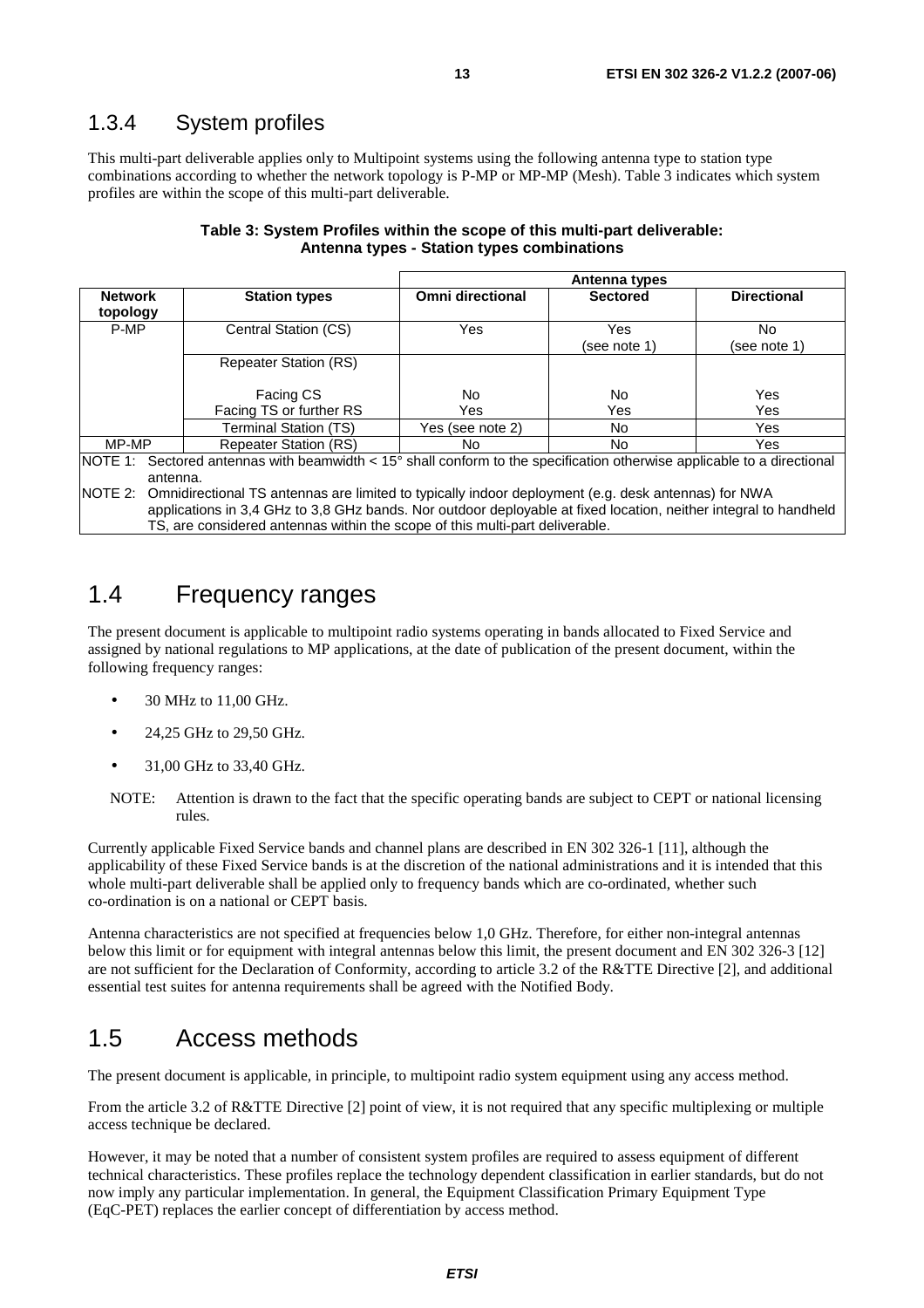The supplier shall uniquely identify in the technical construction file which Equipment Classification(s) (EqC) (among those limited sets defined in clause 6 and annex A of EN 302 326-1 [11]) apply to his equipment and assess it consequently.

## 1.6 Other relevant system characteristics

Equipment using either Frequency Division Duplex (including H-FDD) or Time Division Duplex is within the scope of the present document. For the purpose of declaring conformity with the EN it is not necessary for the supplier to declare neither the duplex method used nor the duplex frequency separation in the case of FDD. However, such information will need to be known by third parties undertaking tests to demonstrate compliance. Furthermore, as indicated above, National Regulatory Authorities may restrict applicable duplex methods and FDD frequency separation through interface regulations.

Equipment within the scope of the present document may be intended to be configured with other equipment in a system to form any multipoint architecture, typically either Point-to-Multipoint or Multipoint-to-Multipoint (also referred to as Mesh). Such architectures are illustrated in EN 302 326-1 [11].

In general, P-MP systems will use corresponding multiplexing methods and multiple access methods in both CS-transmit and CS-receive directions, but nothing in the present document prevents dissimilar methods being applied in the alternate directions. Likewise, different radio characteristics (such as different modulation methods, different modulation orders) may be employed in the alternate directions, potentially resulting in asymmetrical capacities and performance.

Further, some systems may be designed to operate with different channel separations in up- and down-link directions.

NOTE: This asymmetry of channel separation is not intended to cover the case (e.g. in FDMA systems) where some TSs use a subset of the channels assigned to the CS.

In all asymmetric cases, the provisions of the present document shall apply independently to the transmit and receive directions of a given equipment and a separate EqC shall be declared for each direction.

The requirements for antennas of equipment with integral antennas are addressed by the present document (by indirect reference to EN 302 326-3 [12]). Antennas which are non-integral with equipment are addressed by EN 302 326-3 [12].

As indicated above, National Regulatory Authorities may restrict certain antenna types or equipment-antenna combinations through interface regulations.

## 1.7 Bit rates

The scope of the present document is not restricted to any range of traffic bit rates. However, for any specific equipment type declared by the supplier (in terms of such characteristics as Primary Equipment Type, Sub-Type, Modulation order and Channel Separation, etc.), in accordance with annex A of EN 302 326-1 [11] the traffic carried will be subject to certain minimum bit rate requirements.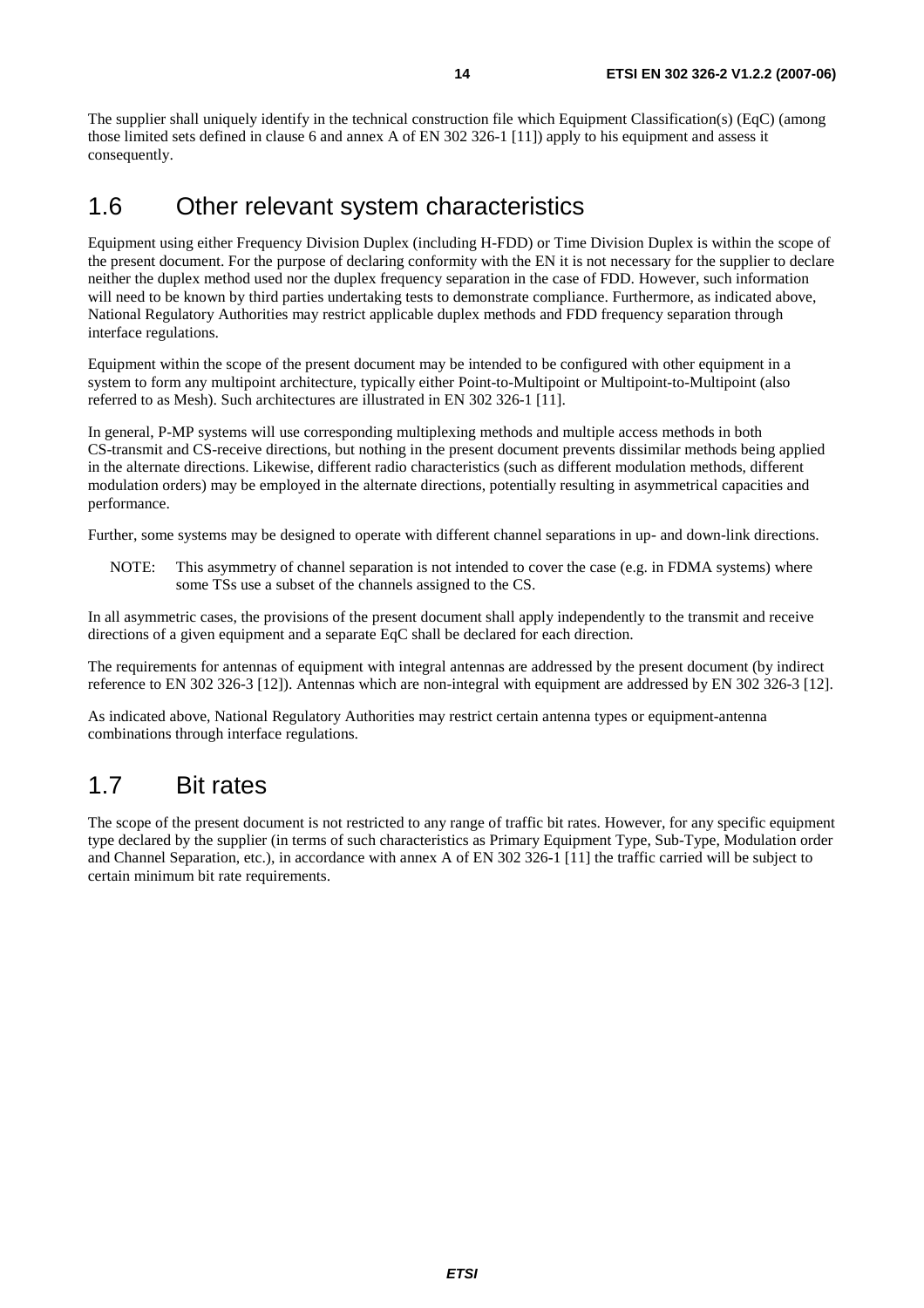## 2 References

The following documents contain provisions which, through reference in this text, constitute provisions of the present document.

- References are either specific (identified by date of publication and/or edition number or version number) or non-specific.
- For a specific reference, subsequent revisions do not apply.
- For a non-specific reference, the latest version applies.

Referenced documents which are not found to be publicly available in the expected location might be found at <http://docbox.etsi.org/Reference>.

- NOTE: While any hyperlinks included in this clause were valid at the time of publication ETSI cannot guarantee their long term validity.
- [1] CEPT/ERC/REC 74-01 (2005): "Unwanted Emissions in the Spurious Domain".
- [2] Directive 1999/5/EC of the European Parliament and of the Council of 9 March 1999 on radio equipment and telecommunications terminal equipment and the mutual recognition of their conformity (R&TTE Directive).
- [3] ETSI EN 301 126-2-1 (V1.1.1): "Fixed Radio Systems; Conformance testing; Part 2-1: Point-to-Multipoint equipment; Definitions and general requirements".
- [4] ETSI EN 301 126-2-2 (V1.1.1): "Fixed Radio Systems; Conformance testing; Part 2-2: Point-to-Multipoint equipment; Test procedures for FDMA systems".
- [5] ETSI EN 301 126-2-3 (V1.2.1): "Fixed Radio Systems; Conformance testing; Part 2-3: Point-to-Multipoint equipment; Test procedures for TDMA systems".
- [6] ETSI EN 301 126-2-4 (V1.1.1): "Fixed Radio Systems; Conformance testing; Part 2-4: Point-to-Multipoint equipment; Test procedures for FH-CDMA systems".
- [7] ETSI EN 301 126-2-5 (V1.1.1): "Fixed Radio Systems; Conformance testing; Part 2-5: Point-to-Multipoint equipment; Test procedures for DS-CDMA systems".
- [8] ETSI EN 301 126-2-6 (V1.1.1): "Fixed Radio Systems; Conformance testing; Part 2-6: Point-to-Multipoint equipment; Test procedures for Multi Carrier Time Division Multiple Access (MC-TDMA) systems".
- [9] ETSI EN 301 126-3-2 (V1.2.1): "Fixed Radio Systems; Conformance testing; Part 3-2: Point-to-Multipoint antennas - Definitions, general requirements and test procedures".
- [10] ETSI EN 301 390 (V1.2.1): "Fixed Radio Systems; Point-to-point and Multipoint Systems; Spurious emissions and receiver immunity limits at equipment/antenna port of Digital Fixed Radio Systems".
- [11] ETSI EN 302 326-1: "Fixed Radio Systems; Multipoint Equipment and Antennas; Part 1: Overview and Requirements for Digital Multipoint Radio Systems".
- [12] ETSI EN 302 326-3: "Fixed Radio Systems; Multipoint Equipment and Antennas; Part 3: Harmonized EN covering the essential requirements of article 3.2 of the R&TTE Directive for Multipoint Radio Antennas".
- [13] **ITU-R Radio Regulations (2004).**
- [14] ITU-R Recommendation F.1249-1 (2000): "Maximum equivalent isotropically radiated power of transmitting stations in the fixed service operating in the frequency band 25.25 - 27.5 GHz shared with the inter-satellite service".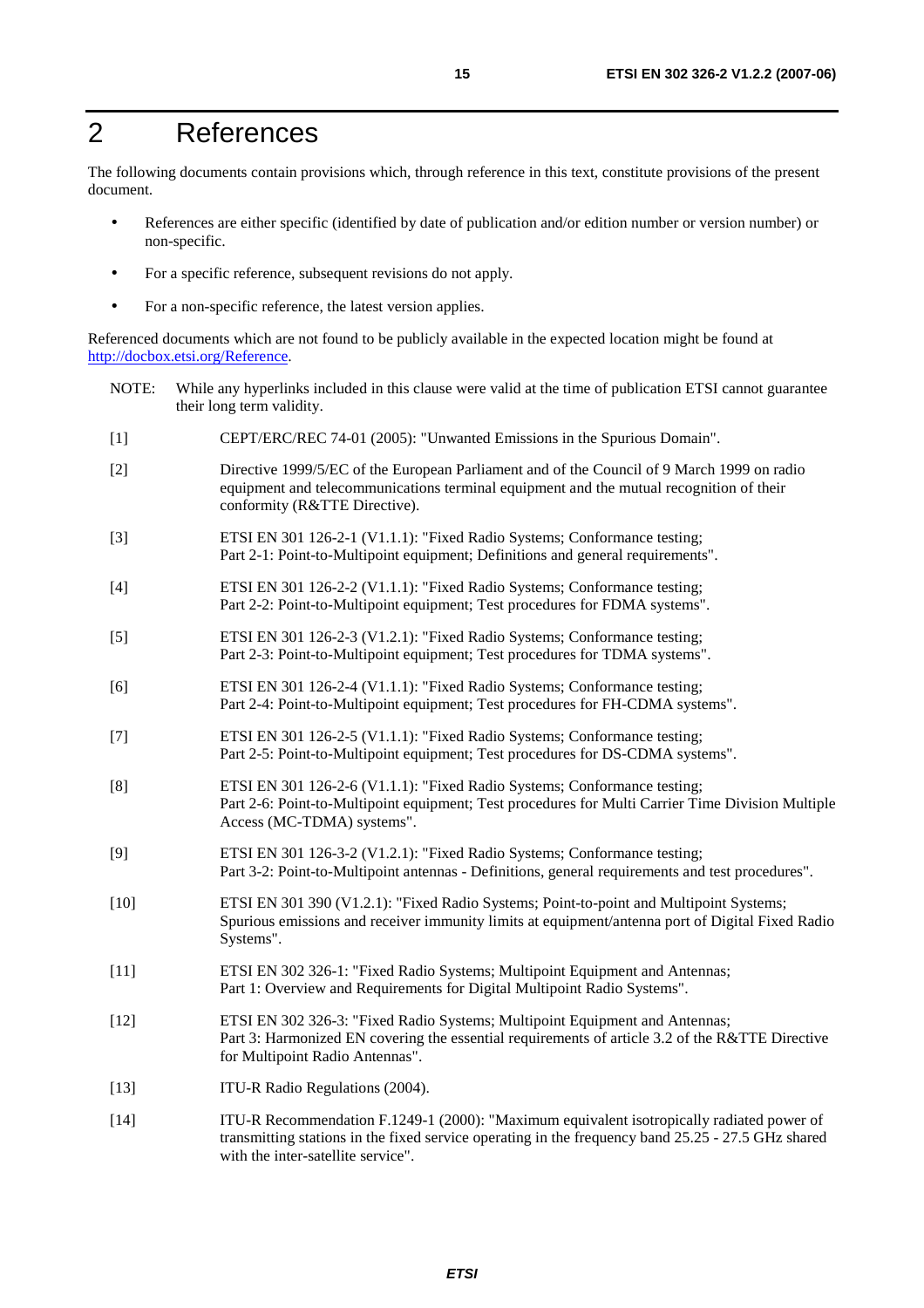## 3 Definitions, symbols and abbreviations

## 3.1 Definitions

For the purposes of the present document, the following terms and definitions apply:

**antenna:** part of the transmitting or receiving system that is designed to transmit or receive electromagnetic radiation

**assigned band:** frequency block or the aggregation of all RF channels assigned to a MP system

NOTE: The assigned band may consist also of several non-contiguous RF channels (see figure 2).

**Automatic Transmit Power Control (ATPC):** function implemented to offer a dynamic power control that delivers maximum power only during deep fading; in this way for most of the time the interference is reduced and the transmitter operates in a higher linearity mode

- NOTE 1: When this function is used, the transmit power is dynamically changed with respect the propagation conditions. In principle, when ATPC is implemented, three different level of power may be identified:
	-
	- maximum available power (delivered only in conditions of deep fading);<br>maximum nominal power (useable on a permanent basis when ATPC is disabled); it should be maximum nominal power (useable on a permanent basis when ATPC is disabled); it should be noted that this power is "nominal for the equipment" and is not to be confused with the "nominal level set link by link" by the frequency co-ordinating body. This is achieved through passive RF attenuators or use of the RTPC type 1 function;
	- minimum power (delivered in unfaded conditions).
- NOTE 2: Maximum nominal and maximum available power levels may be coincident or, in case of multi-state modulation formats, the maximum available power may be used to overdrive the transmitter (losing linearity but gaining fade margin when the fade conditions have already impaired the expected RBER). Performance predictions are usually made with the maximum "available power".

**Central Station (CS):** base station which communicates with Terminal Stations and in some cases Repeater Stations

**Channel Separation (ChS):** separation between the centre frequencies of neighbouring RF channels according ITU-R Recommendation F.746 (see bibliography) and used for adjacent channel interference requirements

- NOTE 1: In some access methodologies the whole channel given to the system is subdivided in sub-channels for use by subsets of terminal stations; however also in this case the channel separation is still intended in the same way as the above definition (minimum continuous segment of bandwidth made available to the system).
- NOTE 2: In this whole multi-part deliverable Channel Separation (ChS) is a free variable the value(s) of which the supplier declares. Limiting values of some other parameters which are requirements of the present document are expressed as functions of ChS. CEPT Recommendations and national administrations may replace restrictions on which ChS values are permitted.

**DS-CDMA Full Capacity Load (FCL):** maximum number of 64 kbit/s signals or equivalent which can be transmitted and received by a single CS within a specified RF-bandwidth, fulfilling given performance and availability objectives in respect to fading conditions

**DS-CDMA maximum system loading:** maximum possible payload data rate on a single RF channel for the class of operation declared by the manufacturer

**Downlink:** direction of traffic flow from Central Station towards a Terminal Station

**Equipment Classification (EqC):** multi-field classification which indicates the principal characteristics of a particular equipment within the scope of EN 302 326 and indicates which alternative consistent sets of requirements of EN 302 326 apply to that equipment

**FDMA signal:** signal comprising all permitted carriers in a channel at full system load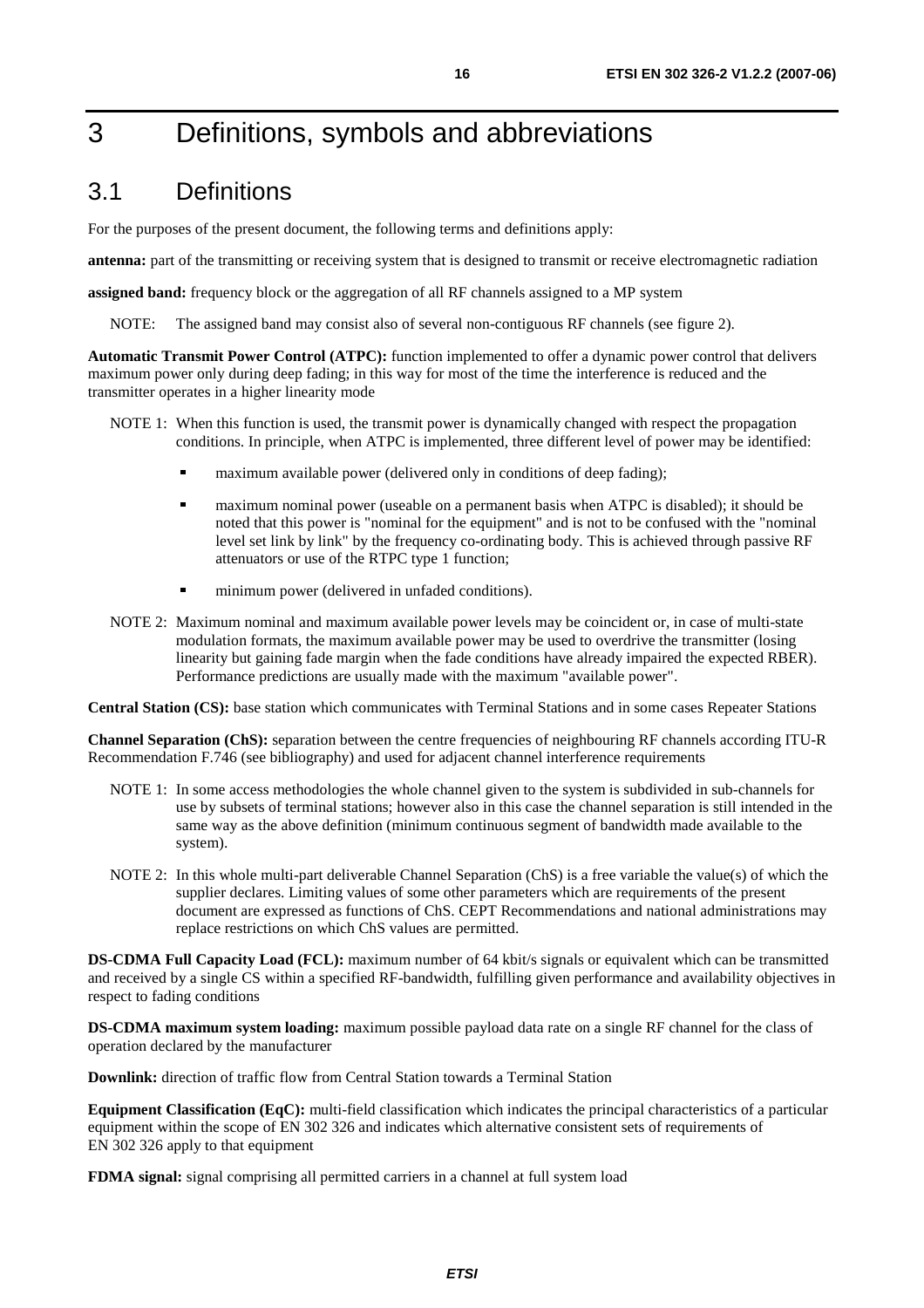**FH-CDMA Frequency Hopping (FH):** spread spectrum technique whereby individual radio links are continually switched from one sub-channel to another

NOTE: Such links are not constrained to a single RF channel.

**FH-CDMA hopping sequence:** sequence of sub-channels which a particular link follows

**FH-CDMA slow frequency hopping:** FH technique where the hopping period is larger than the symbol period



#### **Figure 2: Relationship between "sub-channel", "RF channel" and "assigned channels"**

**Full Capacity Load (FCL):** (only defined for DS-CDMA systems) See **DS-CDMA Full Capacity Load (FCL).**

#### **Frequency Hopping (FH):** See **FH-CDMA Frequency Hopping (FH).**

**gain (of an antenna):** ratio of the radiation intensity, in a given direction, to the radiation intensity that would be obtained if the power accepted by the antenna was radiated isotropically

**gross bit rate:** transmission bit rate over the air. In case of a transmitter working in burst mode, the gross bit rate is the instantaneous maximum transmission bit rate during the burst

NOTE: The gross bit rate has a unique relationship to the symbol rate through the implemented modulation format. In the case of OFDMA this relationship is unique when all OFDMA sub-carriers are in use. Gross bit rate for TDMA/OFDMA systems is the aggregate bit rate of all OFDMA sub-carriers transmitting simultaneously; (e.g. for a TDMA/OFDMA system, in any single TDMA burst any single OFDMA TS may be dynamically assigned a subset of the OFDMA-sub-channels. Multiple TS are allowed to transmit at the same time on disjoint sets of OFDM-sub-carriers, so the MGBR is defined when all available OFDM-sub-carriers are in use at the same time).

#### **hopping sequence:** See **FH-CDMA hopping sequence**.

**integral antenna:** antenna which is declared as part of the radio equipment by the supplier

NOTE: Even when equipment with integral antenna is concerned, it may still be possible to separate the antenna from the equipment using a special tool. In such cases the assessment of the radio equipment and of the antenna against requirements of this whole multi-part deliverable could be done separately by the actual supplier(s).

**Maximum System Loading (MSL):** (only defined for DS-CDMA systems) See **"DS-CDMA maximum system loading"**.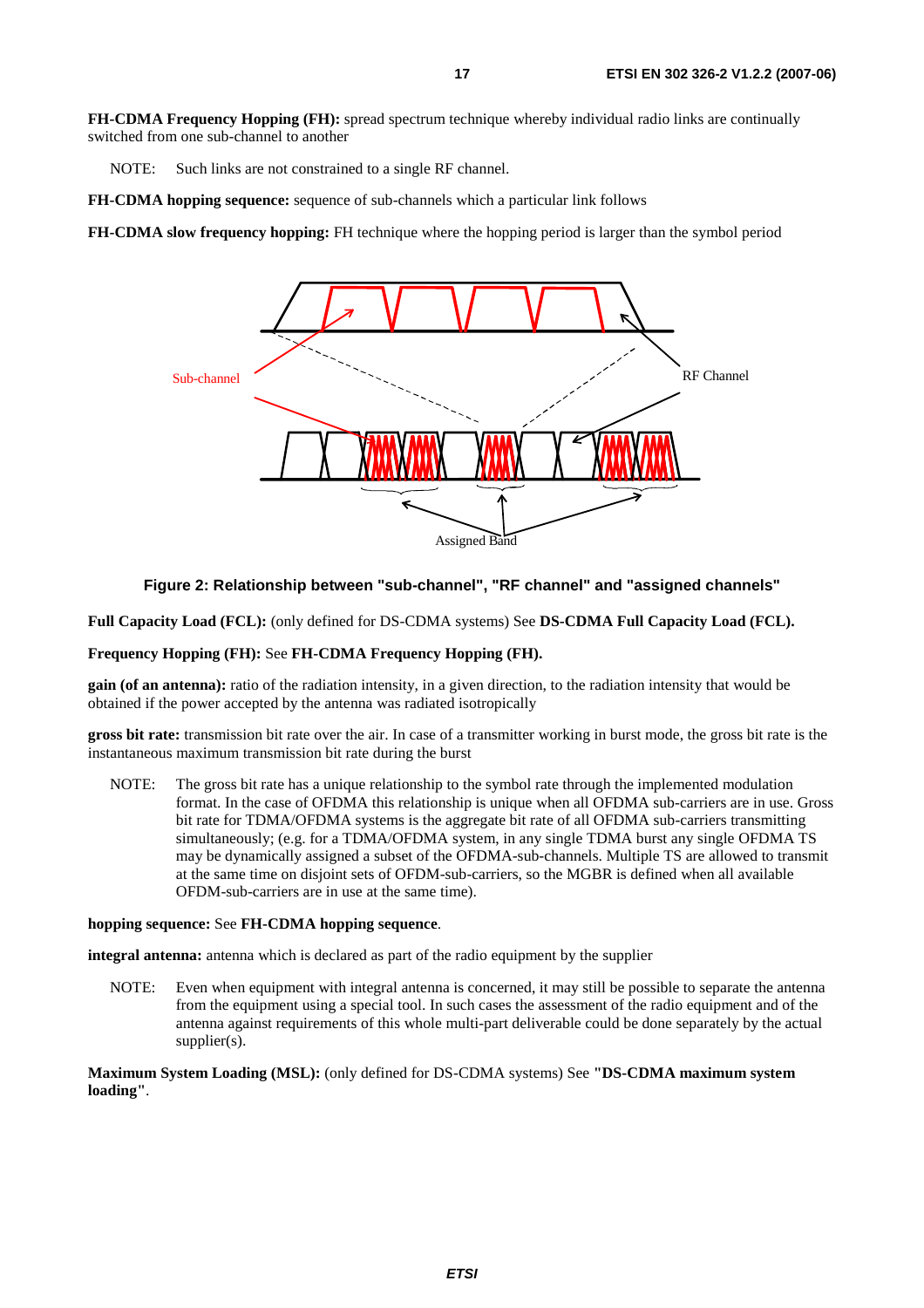**mixed-mode system:** system having the capability for stations (CS or TS or RS) to operate on different modulation orders and/or switch dynamically between different modulation orders

NOTE: This capability may be used to improve deployment and capacity capabilities or to adaptively adjust for varying channel impairments, or to improve spectral efficiency by dynamically allocating transmission capacity. The switching between modulation orders may occur as frequently as appropriate to the system, (e.g. on a per-burst or per-timeslot or per-carrier basis).

**multi-carrier system:** system where more than one modulated sub-carrier is radiated from the same transmitter

- NOTE 1: A system that uses several transmitters into a non-active antenna is not considered as a multi-carrier system. Systems using FDM/OFDM modulation formats are also not considered multi-carrier unless more that one separate FDM/OFDM signal set is transmitted from the same transmitter.
- NOTE 2: FDMA systems are intrinsically multicarrier, because any single sub-carrier may be easily discriminated at RF level (unlike OFDM modulations) and activated according to the traffic requirements. However, for the purpose of the present document, a FDMA system are also considered as a whole (fully loaded) single signal set (comprised of multiple carriers), unless more that one FDMA signal set is transmitted from the same transmitter.

**Nomadic Wireless Access (NWA):** "Wireless access" application in which the location of the "end-user termination" may be in different places but it must be stationary while in use

NOTE: See ITU-R Recommendation F.1399 in bibliography.

**nominal output power:** maximum output power of the Central Station (CS), Terminal Station (TS) or Repeater Station (RS) referred to point C' of figure 3 under the full load condition declared by the manufacturer

NOTE: This power may, however, be exceeded by the action of ATPC (see above) during conditions of deep fading.

**OFDM-sub-carrier:** physical sub-division of the channel as determined by the manufacturer for OFDM and OFDMA systems

NOTE: The complete set of discrete sub-carriers is distributed throughout the assigned channel. With OFDM (and OFDMA), individual symbols are represented by all (or some) of the sub-carriers operating in concert rather than by individual sub-carriers.

**Orthogonal Frequency Division Multiplexing (OFDM):** transmission method where the transmitted signal is composed of multiple narrow band OFDM-sub-carriers, all modulated in parallel

**Orthogonal Frequency Division Multiple Access (OFDMA):** variant of OFDM where only a subset of the OFDM-sub-carriers are used by any single transmitter, allowing multiple transmitters to transmit at the same time on disjoint sets of OFDM-sub-carriers

NOTE: When used in conjunction with TDMA this applies burst by burst.

**preset-mode (multi-format) system:** system that can be statically configured or preset to operate on a permanent basis with one among several possible modulation orders

NOTE: Signals transmitted from any station use the single modulation order which has been preset. The presetting could be fixed, or if the licence permits, may be changed from time to time according to the operator's needs.

**Radio Frequency channel (RF channel):** partition of a radio frequency band which may be assigned by the authorities in accordance with CEPT, ITU-R Recommendations or national authorities regulations on channel arrangement

**radome (of an antenna):** cover of material which is nominally transparent to electromagnetic radiation and is intended to protect the antenna from the effects of its physical environment

**reference signals:** used for the transmission of framing, training and supervisory signals and do not carry user payload

NOTE: These signals may use a lower modulation order than that used for the transmission of user payload. The reference signals may, for example, have a short time duration (such as TDMA training bursts), occupy a small proportion of the available bandwidth (such as pilot signals) or, in principle, occupy a small proportion of the available power (such as might be the case in a CDMA system).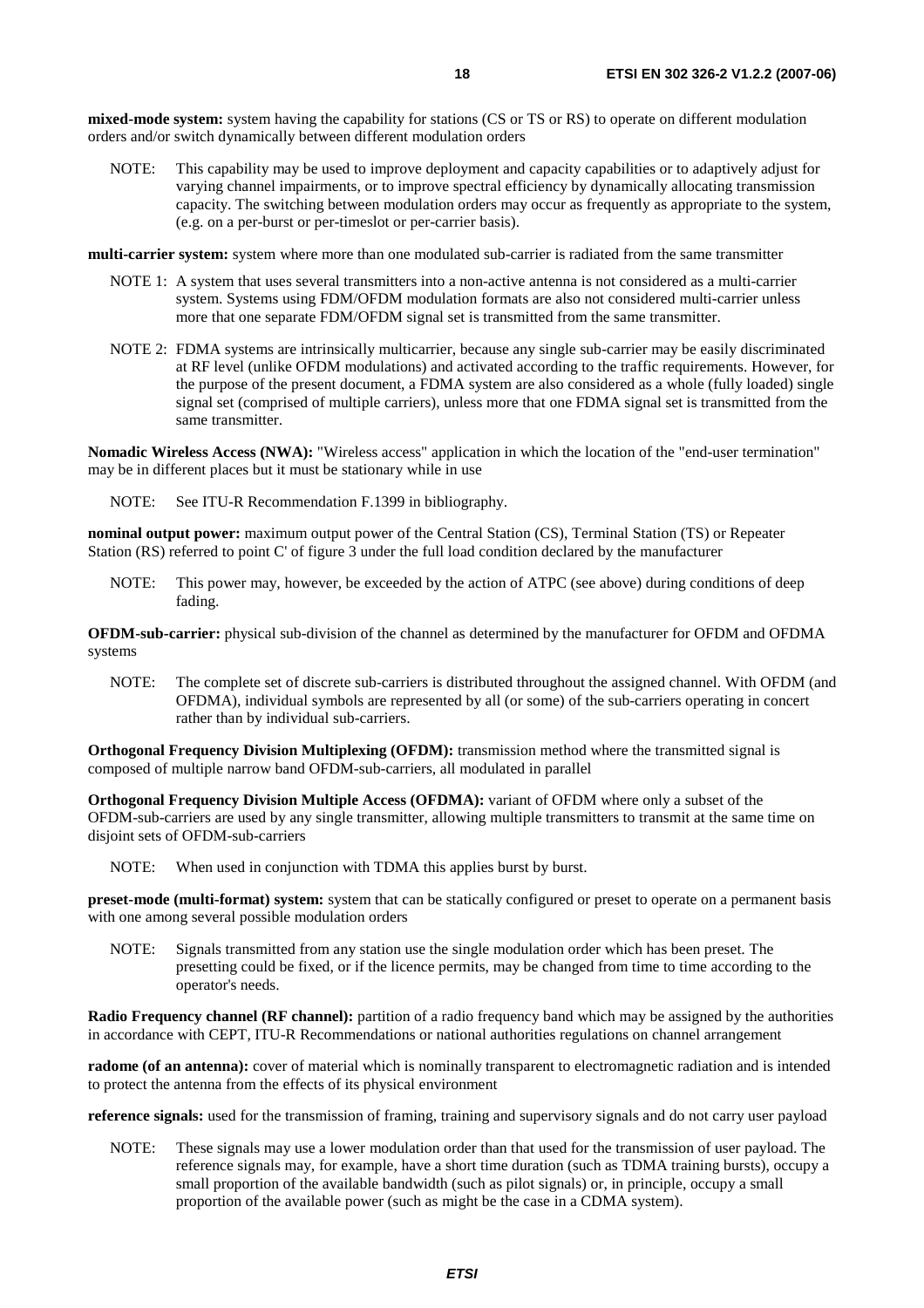**Repeater Station (RS):** radio station providing an intermediate connection via the air to the central station(s), the terminal stations and other repeater stations

NOTE: The repeater station may also provide the interfaces to the subscriber equipment if applicable.

**Remote Transmit Power Control (RTPC):** facility whereby the transmitter output power can be controlled remotely

**Remote Transmit Power Control type 1 (RTPC-1):** RTPC which is used for the purpose of interference balancing

NOTE: However it does not control exclusively the output power of CSs.

**Remote Transmit Power Control type 2 (RTPC-2):** RTPC which is used for the purpose of intra-system power balancing of TSs close to the CS or for the shortest hops in Mesh architectures

**single-mode system:** system designed to operate with a single modulation order only

#### **slow frequency hopping:** See **FH-CDMA Slow frequency hopping**.

**sub-channel:** integer sub-division of one RF channel(s) as determined by the equipment manufacturer for subsets of terminal stations

NOTE: For OFDMA systems it is intended as the logical channel for transmission or control purposes, comprising a set of physical OFDM sub-carriers. The specific sub-carriers associated with a particular sub-channel are usually dynamically distributed throughout the whole channel bandwidth. The minimum number of sub-carriers that may comprise a sub-channel is dependent on the system design.

**system loading:** total payload data rate on a single RF channel

**Terminal Station (TS):** remote (out) station, which communicates with a Central Station or Repeater Station

**uplink:** direction of traffic flow from Terminal Station to Central Station

### 3.2 Symbols

For the purposes of the present document, the following symbols apply:

| $ChS_{min}$ | Minimum practical channel separation for the given radio frequency arrangement |
|-------------|--------------------------------------------------------------------------------|
| dB          | deciBel                                                                        |
| dBm         | deciBel relative to 1 mW                                                       |
| $f_0$       | Actual carrier centre frequency                                                |
| GHz         | GigaHertz                                                                      |
| Hz          | Hertz                                                                          |
| kbit/s      | kilobit per second                                                             |
| kHz         | kiloHertz                                                                      |
| $log_{10}$  | logarithm to the base 10                                                       |
| MHz         | MegaHertz                                                                      |
| mW          | milliWatt                                                                      |
| ppm         | parts per million                                                              |
| $\mu$ S     | microSecond                                                                    |

### 3.3 Abbreviations

For the purposes of the present document, the following abbreviations apply:

| ATPC        | <b>Automatic Transmit Power Control</b>         |
|-------------|-------------------------------------------------|
| <b>BER</b>  | <b>Bit Error Rate</b>                           |
| <b>CDMA</b> | Code Division Multiple Access                   |
| ChS         | <b>Channel Separation</b>                       |
| <b>CS</b>   | <b>Central Station</b>                          |
| <b>CW</b>   | Continuous Wave                                 |
| <b>DFRS</b> | Digital Fixed Radio Systems                     |
| DS-CDMA     | Direct Sequence - Code Division Multiple Access |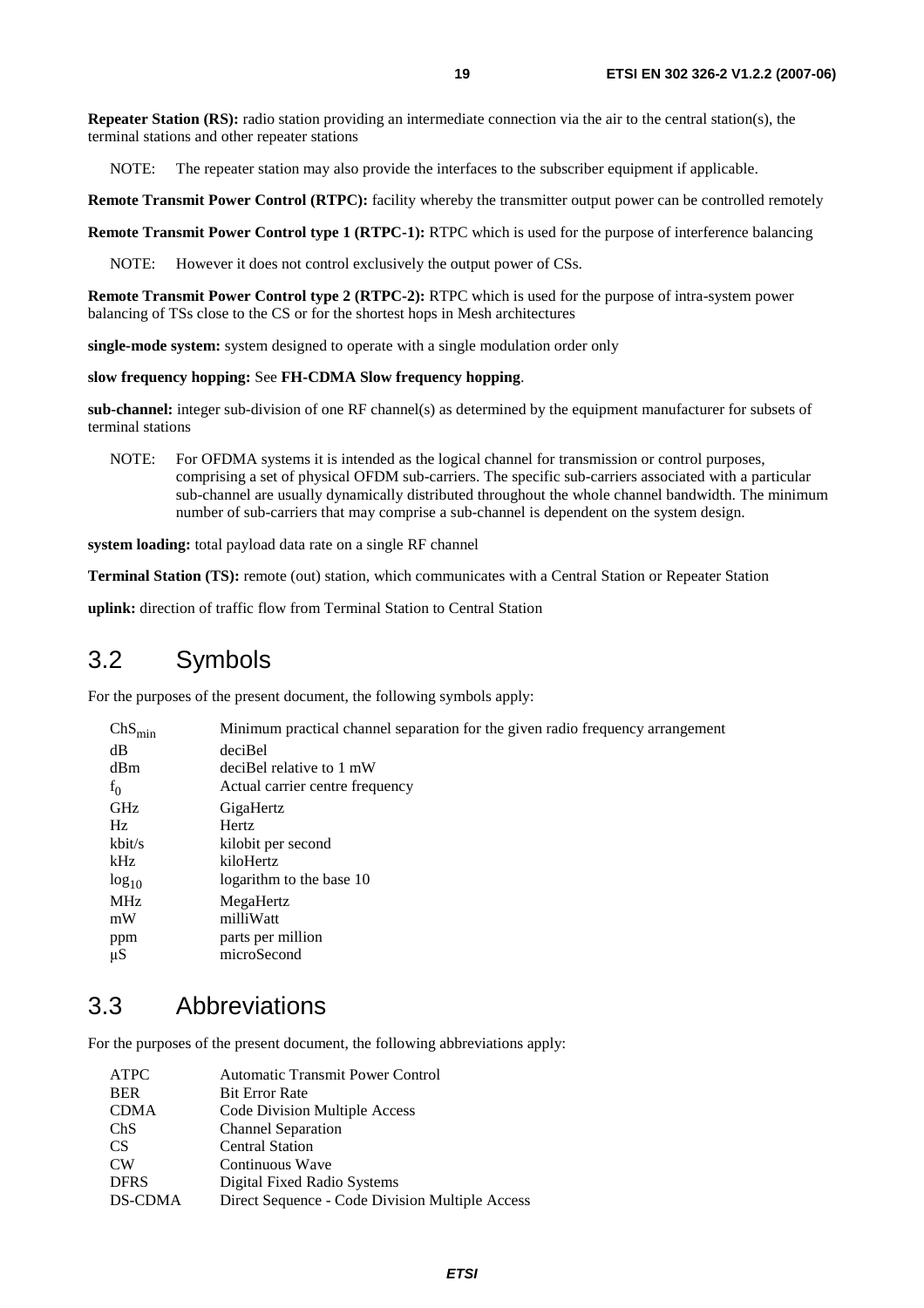| <b>EIRP</b>    | <b>Equivalent Isotropically Radiated Power</b>                                                           |
|----------------|----------------------------------------------------------------------------------------------------------|
| EqC            | <b>Equipment Classification</b>                                                                          |
| $EqC-ChS$      | EqC-Channel Separation                                                                                   |
| $EqC-FR$       | EqC-Frequency Range                                                                                      |
| EqC-EMO        | EqC-Equivalent Modulation Order                                                                          |
| EqC-PET        | EqC-Primary Equipment Type                                                                               |
| EqC-SET        | EqC-Secondary Equipment Type                                                                             |
| EqC-STN        | EqC-STatioN type                                                                                         |
| <b>EMC</b>     | ElectroMagnetic Compatibility                                                                            |
| FCL            | Full Capacity Load                                                                                       |
| <b>FDD</b>     | <b>Frequency Division Duplex</b>                                                                         |
| <b>FDMA</b>    | <b>Frequency Division Multiple Access</b>                                                                |
| <b>FH-CDMA</b> | Frequency Hopping - Code Division Multiple Access                                                        |
| <b>FSK</b>     | Frequency Shift Keying                                                                                   |
| <b>GBR</b>     | <b>Gross Bit Rate</b>                                                                                    |
|                |                                                                                                          |
| H-FDD          | Half duplex - Frequency Division Duplex                                                                  |
| IF             | <b>Intermediate Frequency</b>                                                                            |
| <b>IFbw</b>    | spectrum analyser (Intermediate Frequency) resolution bandwidth                                          |
| <b>IPR</b>     | <b>Intellectual Property Rights</b>                                                                      |
| LV             | Low Voltage                                                                                              |
| <b>MGBR</b>    | Minimum Gross Bit Rate                                                                                   |
| MP             | MultiPoint                                                                                               |
| MP-MP          | MultiPoint-to-MultiPoint                                                                                 |
| <b>MSL</b>     | Maximum System Loading                                                                                   |
| <b>NFD</b>     | Net Filter Discrimination                                                                                |
| <b>NWA</b>     | Nomadic Wireless Access                                                                                  |
| <b>OFDM</b>    | Orthogonal Frequency Division Multiplexing                                                               |
| <b>OFDMA</b>   | <b>Orthogonal Frequency Division Multiple Access</b>                                                     |
| P-MP           | Point-to-MultiPoint                                                                                      |
| QAM            | Quadrature Amplitude Modulation                                                                          |
| RF             | Radio Frequency                                                                                          |
| <b>RFC</b>     | Remote Frequency Control                                                                                 |
| <b>RPE</b>     | Radiation Performance Envelope                                                                           |
| <b>RS</b>      | <b>Repeater Station</b>                                                                                  |
| <b>RSL</b>     | Received Signal Level                                                                                    |
| <b>RTPC</b>    | <b>Remote Transmit Power Control</b>                                                                     |
| RTPC-1         | Type 1 RTPC                                                                                              |
| NOTE:          | See Remote Transmit Power Control under 3.1 Definitions.                                                 |
| RTPC-2         | Type 2 RTPC                                                                                              |
| NOTE:          | See Remote Transmit Power Control under 3.1 Definitions.                                                 |
| R&TTE          | Radio and Telecommunications Terminal Equipment                                                          |
| S/I            | Signal to Interference ratio                                                                             |
| <b>SF</b>      | Symbol Frequency                                                                                         |
| $T_{BER}$      | receiver BER Threshold                                                                                   |
|                |                                                                                                          |
| TDD            | <b>Time Division Duplex</b>                                                                              |
| <b>TDMA</b>    | Time Division Multiple Access                                                                            |
|                | TDMA/OFDMA Time Division Multiple Access used in combination with Orthogonal Frequency Division Multiple |
|                | Access                                                                                                   |
| TS             | <b>Terminal Station</b>                                                                                  |

## 4 RF reference architecture

The RF system block diagram shown in figure 3 shows the connection path between any two stations.

The "Payload Processing" block contains the mapping functionalities required for transforming between the baseband interface data format and the raw data stream sent to the modulator and received from the demodulator. It includes, but is not limited to transforming between packet data protocols and the raw data stream.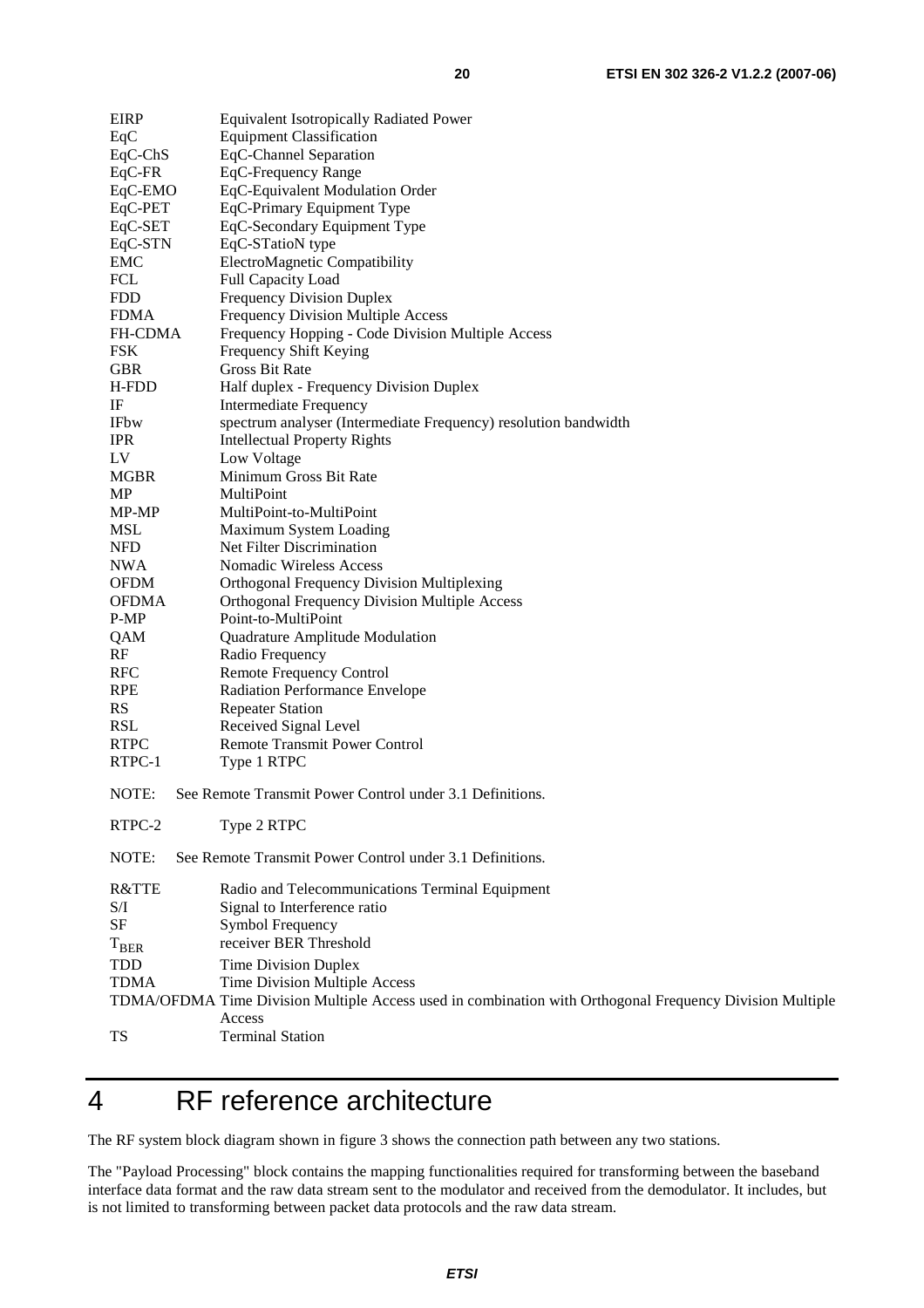The points shown are reference points only.

Where no payload processing function is present, the following pairs of points may coincide:

- $X'_n$  and  $Z'_n$ .
- $X_n$  and  $Z$ .

Where no branching network is present, the following pairs of points may coincide:

- $\bullet$  B' and C'.
- B and C.

Where neither branching network nor feeder network is present, the following pairs of points may coincide:

- B' and D'.
- B and D.



#### **Figure 3: RF system block diagram**

- NOTE 1: For RS which do not re-modulate blocks Modulator, Demodulator and Payload Processing and relevant reference points are not part of the equipment to be assessed. However for assessment of this RS some specific reference modulator, demodulator and payload processing should be provided. Therefore, the reference points referred to in the present document are still applicable also in this case with the assumption that they may belong to the test set.
- NOTE 2: The system represented by figure 3 may be physically split between indoor and outdoor units. Their interconnection, commonly made by cable(s), is not represented by the interfaces shown in the diagram. Those units are nevertheless intended as being part of the whole system.

## 5 Technical requirements specifications

## 5.1 General

Guidance and description of the phenomena relevant to "essential requirements" under article 3.2 is given in EG 201 399 (see bibliography). Specific applications and descriptions for DFRS are given in TR 101 506 (see bibliography).

In the following clauses, limits are required to be met at specific reference points of the system block diagram. Reference points and the system block diagram are set out in figure 3.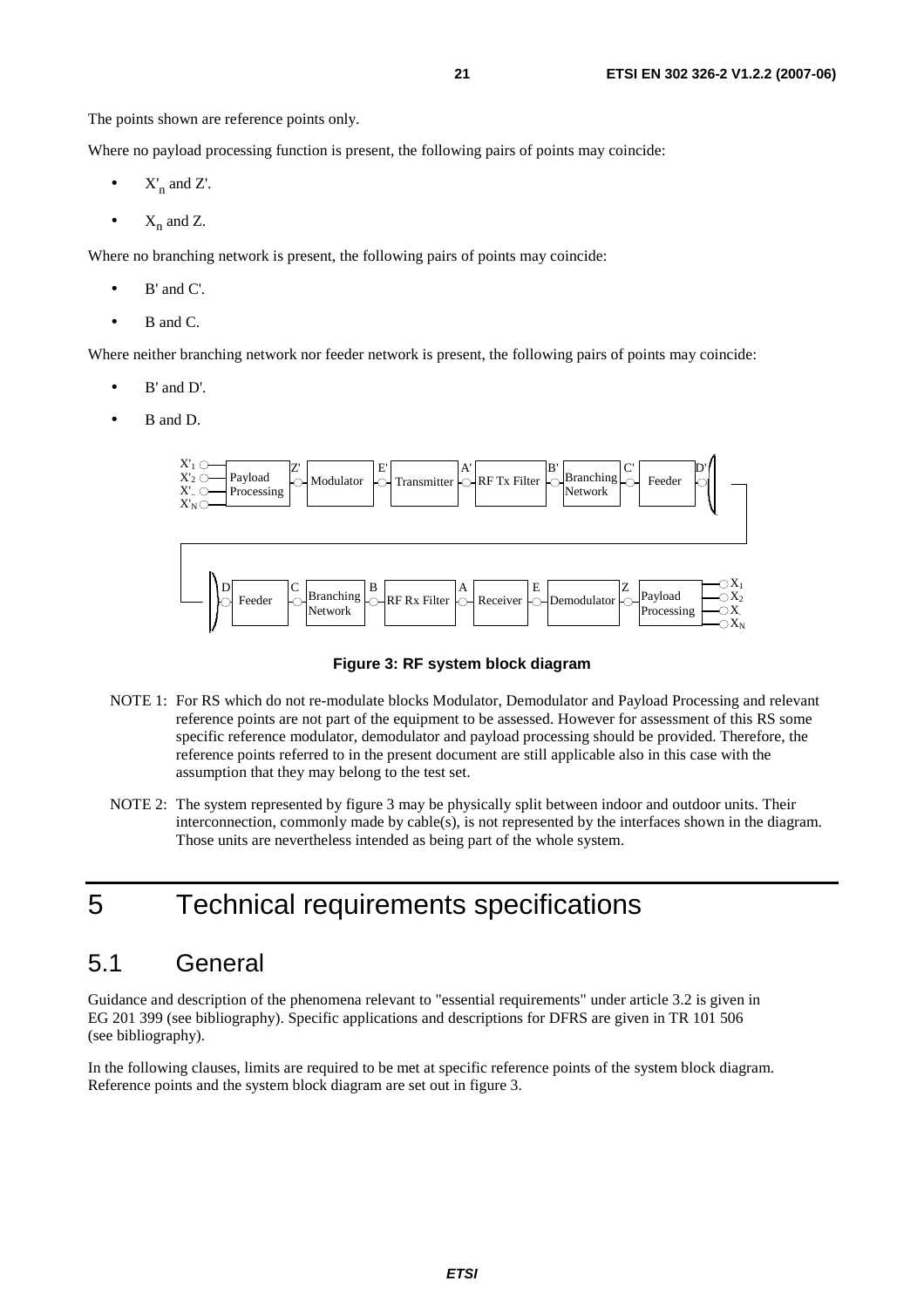All requirements are set considering that the equipment is a single transceiver with a common antenna port (basic  $1+0$ configuration). For more complex implementations (e.g. 1+1 protection either in frequency or hot-standby configuration) the additional losses in the branching network (e.g. additional circulators or power splitters/couplers) shall also be taken into account.

In the case of wide radio-frequency bands covering units and multirate/multiformat equipment, these specifications shall be met at any frequency and at any rate and/or format.

Testing methods and conditions for assessing all requirements are specified in clause 6, within which each clause number directly refers to a corresponding clause number in clause 5 (e.g. clause 6.3.6.2 refers to the ATPC test according the ATPC requirement in clause 5.3.6.2).

The traffic carried will be subject to certain minimum bit rate requirements as defined in annex C.

Unless otherwise stated, the requirements are intended for fully loaded systems (according to the maximum loading provided by the equipment).

The requirements of this clause are strictly dependent on the adoption of specific definitions and EqC so that when required should be declared by the manufacturer according to the definition in clause 3.1 and to annex A of EN 302 326-1 [11].

NOTE: For each technical requirement in the present document, there may be additional characteristics, not considered relevant to article 3.2 of the R&TTE Directive [2]. Nevertheless they are considered important for the system's own operation. These additional requirements, when identified, may be found in EN 302 326-1 [11].

## 5.2 Environmental profile

The technical requirements of the present document apply under the environmental profile for operation of the equipment or the equipment-antenna assembly (in the case of systems with integral antenna), which shall be declared by the supplier.

NOTE: Within the present document, the generic term of environmental profile is deemed to include any variation of the "external" conditions (e.g. climatic and external primary/secondary power supply sources feeding the equipment to be assessed) that might affect the system parameters relevant to the "essential requirements" of article 3.2 of R&TTE Directive [2].

The equipment shall comply with all the technical requirements of the present document at all times when operating within the boundary limits of the declared operational environmental profile.

An integrated equipment-antenna assembly which employs a radome shall meet the requirements of the present document with the radome in place.

## 5.3 Transmitting phenomena

### 5.3.1 General

All transmitter parameters are referred to reference point B' or C' (at the supplier's choice) of the RF system block diagram, figure 3. This shows the generic Point-to-Point connection between multipoint stations.

The parameters stated below shall be met under any system load conditions. Measurements shall be made under full load conditions (as declared by the manufacturer) and with appropriate input signals presented at point Z' of the RF system block diagram, figure 3.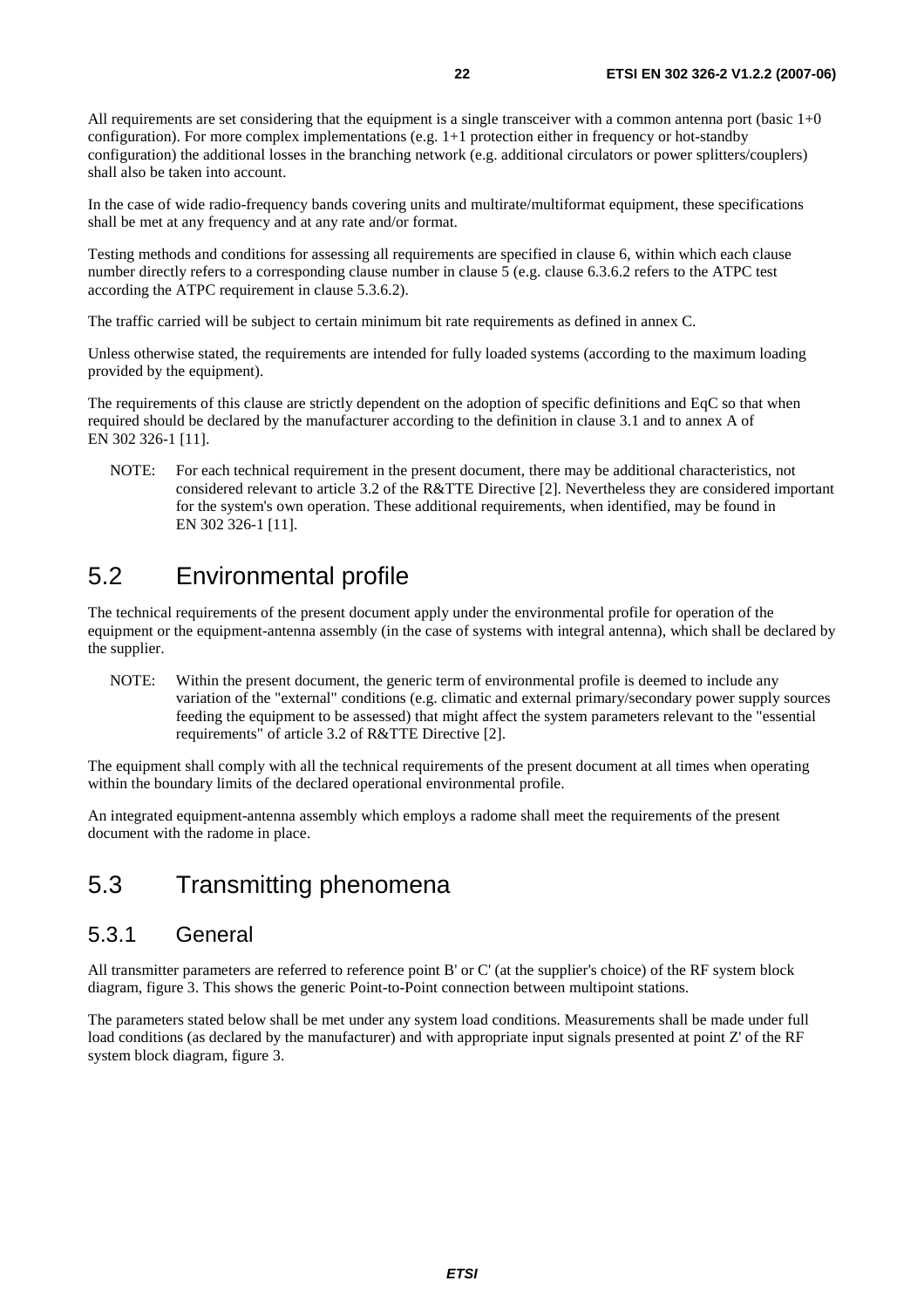## 5.3.2 Transmitter output power

### 5.3.2.1 General

The transmitter output power is the value measured by a power meter or spectrum analyser, when the transmitter output is connected to a dummy load, or the equivalent level, derived from the radiated power, for equipment with integral antenna; the transmitter shall be modulated with a test data signal which simulates traffic of all loads and with all representative services.

In case of burst transmission (e.g. TS for TDMA applications) the output power is intended as the mean power during the burst duration.

For mixed-mode and preset-mode systems, the nominal power and power tolerance shall be declared for each modulation order offered.

#### 5.3.2.2 Maximum power

The maximum power shall be limited, in terms of EIRP of the systems by the provisions given in the ITU-R Radio Regulations [13] (e.g. in article S21 and, for some specific frequency bands, in footnotes under article 5 of the 2001 edition) or in terms of maximum output power density fed to the antenna (e.g. footnote S5.482 of the 2001 edition for the 10,6 GHz to 10,68 GHz band). Those limits shall be inclusive of tolerances and, if applicable, ATPC/RTPC influence.

Assessment of EIRP requirements, wherever these are identified, is necessary for equipment with integral antennas only. However equipment placed on the market without antennas should define the means by which compliance with EIRP limitations may be achieved (e.g. defining the maximum associated antenna gain).

The output power shall be appropriate to the mode of use. For CS or TS in "broadcast mode", the power output shall comply with the provisions given in the Radio Regulations [13]. For CS or TS operating in TDMA burst mode, the power output during a burst shall comply with the provisions given in the Radio Regulations. The power may be controlled by ATPC.

In the case of EqC-PET = M, with N similar sub-carriers, the nominal output power for each sub-carrier would be  $1/N$ of the total nominal output power of the CS referred to point C'. In the case of N dissimilar sub-carriers, the relative power of each sub-carrier would depend upon the actual Symbol Frequencies (SF) and differ by a factor 10 log  $(SF<sub>1</sub>/SF<sub>2</sub>)$ . Therefore, under operational conditions, the output power of some sub-carriers may be greater than 1/N of the nominal output power provided that, for the band 25,25 GHz to 27.5 GHz, the requirements of ITU-R Recommendation F.1249-1 [14] are fulfilled.

For equipment operating in frequency ranges at, or above, 1 GHz, an internal or external means of attenuating output power shall be provided. For equipment operating in frequency ranges at, or above, 24,25 GHz, the range of adjustment, either by fixed or automatic attenuators, should be in increments of 5 dB or less.

### 5.3.2.3 Output power tolerance

The nominal output power shall be declared by the supplier.

The power tolerance around the declared value shall be equal to or better than the values given in table 4.

#### **Table 4: Power tolerance when operating within the declared environmental conditions**

| <b>Frequency Range</b> | <b>Power tolerance</b> |
|------------------------|------------------------|
| Below 11,00 GHz        | $+2$ dB                |
| 24,25 GHz to 34,50 GHz | $+3$ dB                |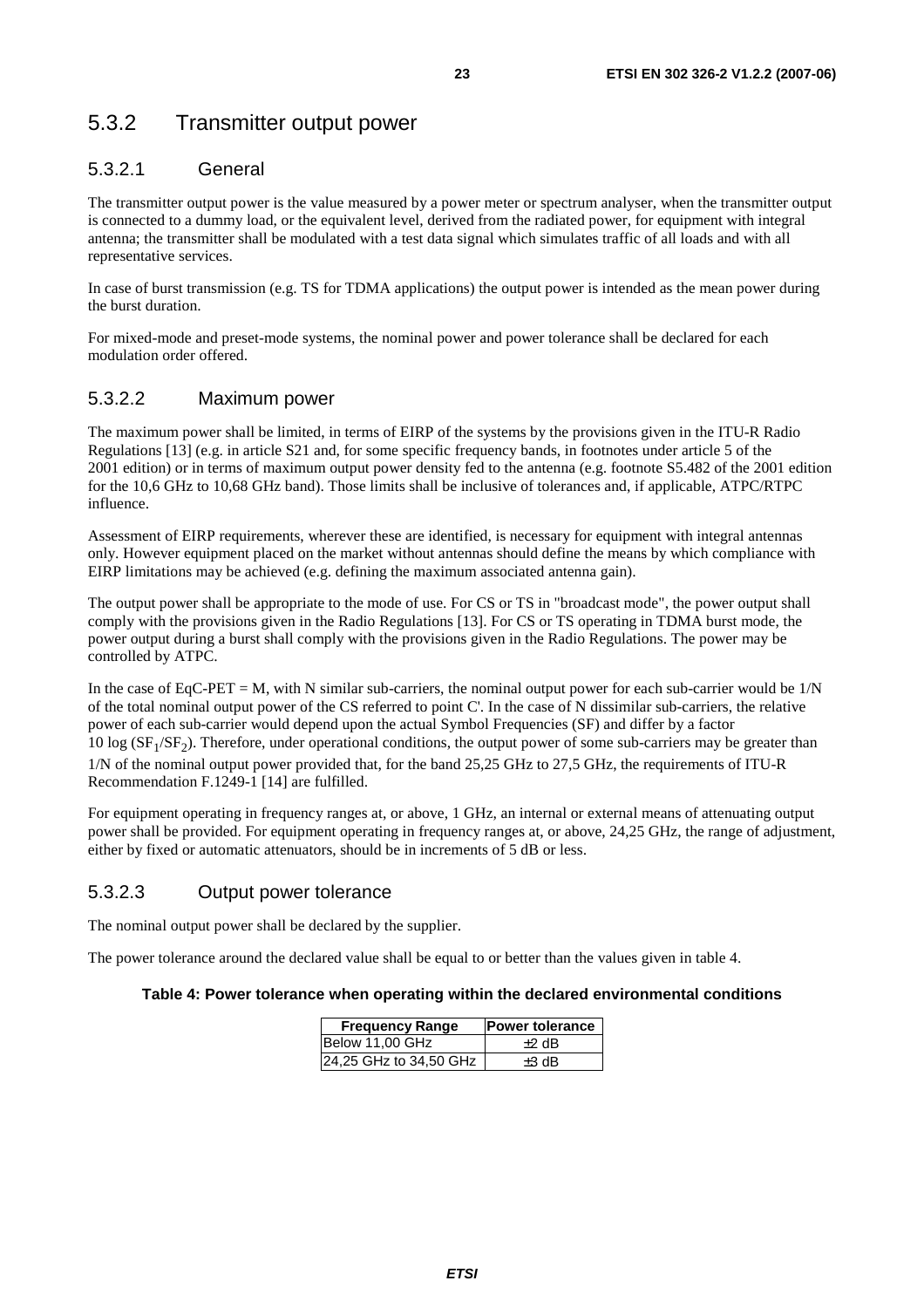NOTE: In some source ENs the power tolerance was not defined; consequently it appears that those systems were "exempted" from this requirement. However, in the interests of rationalization of parameters relevant to article 3.2 "essential requirements" across all technologies, this has been introduced in the present document. Therefore, for claiming compliance to the present document, systems that have already claimed conformance to R&TTE using former EN 301 753 (see bibliography) should undergo additional assessment for the power tolerance (unless compliance could be already demonstrated indirectly in current test reports).

### 5.3.3 Transmitter output frequency error/stability (output frequency tolerance)

The radio frequency tolerance includes both short-term effects (including environmental effects and tuning accuracy) and long term ageing effects. For the purpose of type testing, the manufacturer shall state the guaranteed short-term part and the expected ageing part.

The radio frequency tolerance shall not exceed the limits shown in table 5.

| <b>Frequency Range</b><br>(EgC-FR) | <b>Frequency tolerance</b> |
|------------------------------------|----------------------------|
| IAII cases below 11 GHz            | $\pm 20$ ppm               |
| All cases equal to or above 24 GHz | $\pm$ 15 ppm               |

### 5.3.4 Adjacent channel power

#### 5.3.4.1 Transmitter spectrum density masks

The transmitter spectrum density mask is defined as the spectral power density mask, within ±250 % of the relevant ChS, which is not exceeded under any combination of service types and any loading. This generally corresponds to a fully loaded system as declared by the manufacturer, with the maximum number of sub-carriers for the declared equipment type (if applicable) operational.

The spectrum mask to which the equipment shall conform depends on the equipment classification stated by the supplier, the relevant fields being Primary Equipment Type (EqC-PET), which shall be one of the following: T, D, H, O, M or F, Equivalent Modulation Order (EqC-EMO), the Secondary Equipment Type (EqC-SET) and the Frequency Range (EqC-FR).

The relevant ChS is that defined by the actual channel separation(s) to which the system is designed (e.g. that defined by the CS in any P-MP system).

In the case where the up-link (from CS to TS or RS) ChS is identical in size to that for down-link (TS or RS to CS), i.e. a symmetric FDD assignment, then the transmit output power density spectrum of the TS or RS must comply with the mask defined for a CS for the same EqC-EMO and with homogeneous EqC PET.

In the case where the TS or RS radiates a subset of the number of carriers required for full traffic capacity (e.g. in a system whose declared EqC-PET = M, F or O), the TS or RS, when radiating the maximum number of sub-carriers for the TS or RS and with any permitted placement of sub-carriers within the channel, shall comply with the same mask as that defined for the CS. In this case, the manufacturer shall declare which signal loading/configuration produces the worst case result. This declaration will be used in producing the test report.

For mixed-mode and preset-mode systems, the manufacturer shall declare which combination of EqC-EMOs the equipment offers, and for each EqC-EMO shall be compliant with the relevant mask. The output power of the different EqC-EMOs shall be equal to the nominal transmitted output power declared by the manufacturer for each EqC-EMO.

NOTE: These requirements apply only for the assessment of essential requirements under article 3.2 of the R&TTE Directive [2]. It is assumed that, when operational, the system should be subject to different considerations, see informative annex F of EN 302 326-1 [11].

The equipment shall conform with the mask with the total output power set to the nominal output power declared by the manufacturer.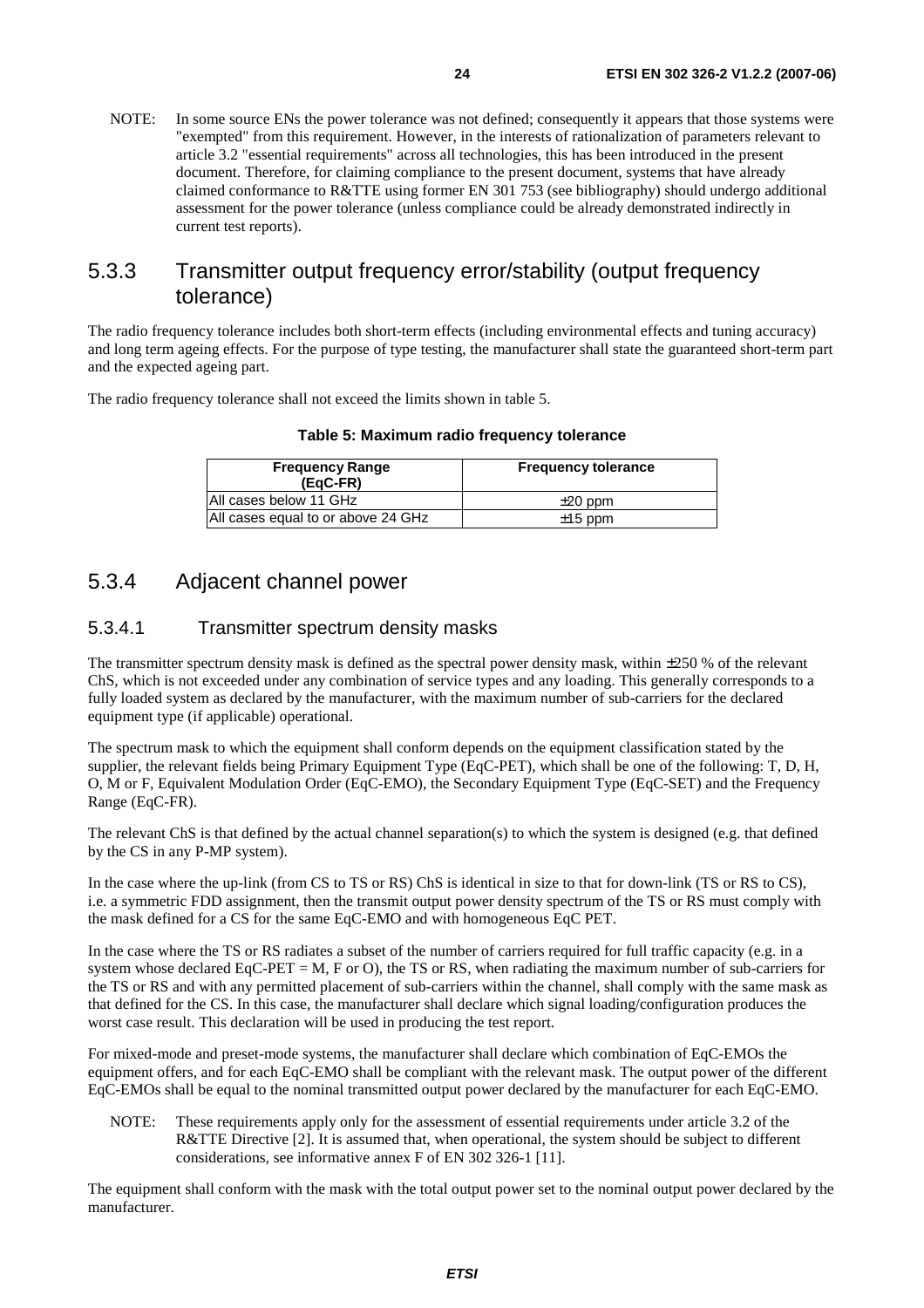When ATPC and/or RTPC are implemented see also clause 5.3.6.

Spectrum analyser settings are to be used as per the table 14 in clause 6.3.1.2.

The spectrum masks are defined by a number of turning points in the mask, between which the mask is linearly interpolated. The number of points varies according to the EqC-PET and EqC-EMO.

The frequency of each turning point is expressed as F/ChS, where F is the frequency offset from the carrier centre frequency  $(f_0)$  and ChS is the supplier stated Channel Separation (EqC-ChS).

The 0 dB level shown on the spectrum masks is the maximum of the modulated spectrum density excluding any residual carrier resulting from imperfection in the modulation process.

The mask does not include frequency tolerances, therefore the mask is related to the actual carrier centre frequency  $(f_0)$ .

Figure 4 shows the general form of such a spectrum mask having N turning points.

Table 6 defines the points corresponding to the spectrum mask with which an equipment, with stated values of EqC-PET and EqC-EMO, shall comply.



**Frequency/Channel Separation**

**Figure 4: Power spectrum mask - Generalized Form**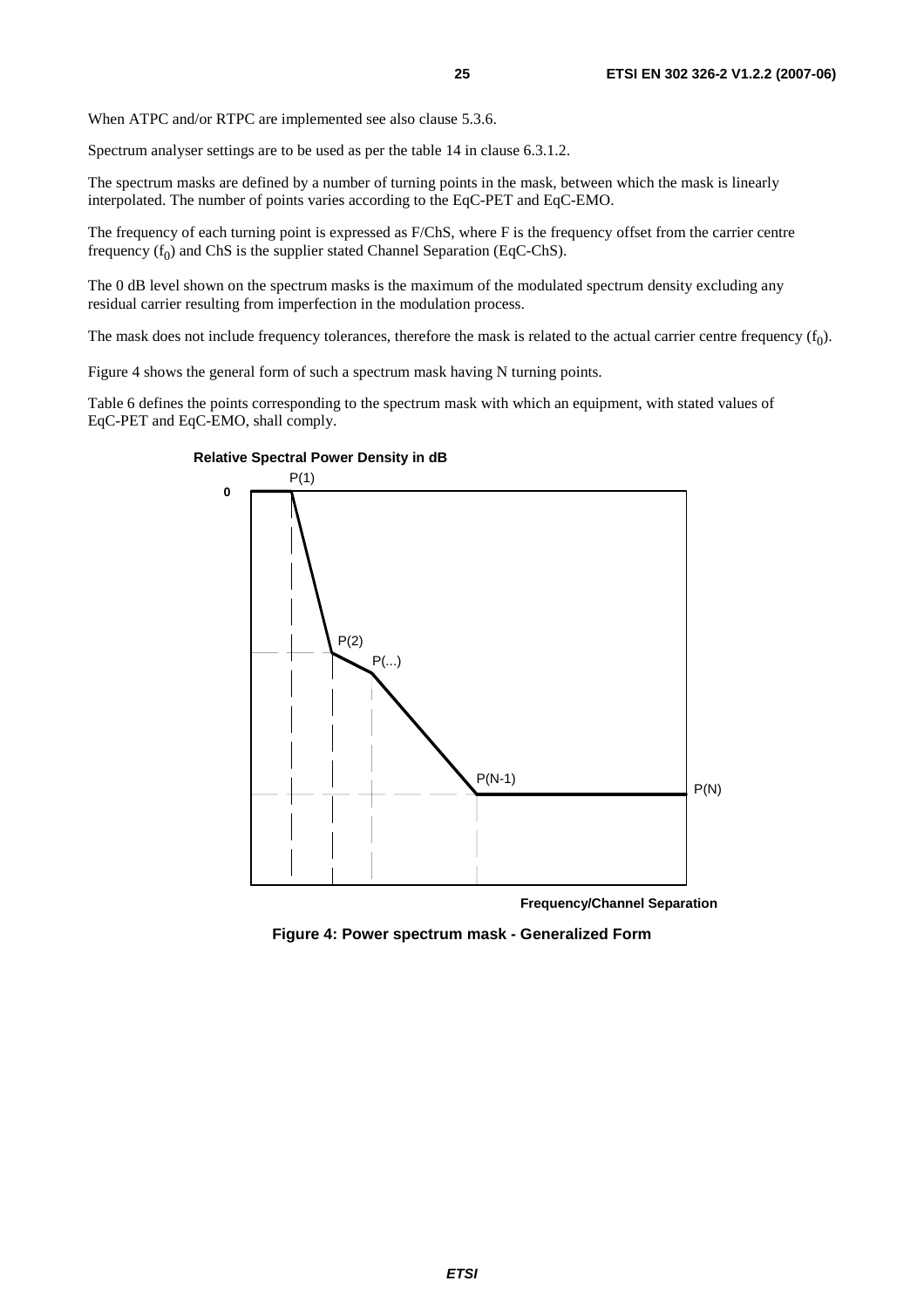| $EaC-PET = T$                                       |        |                  |        |          |          |  |          |          |          |  |  |
|-----------------------------------------------------|--------|------------------|--------|----------|----------|--|----------|----------|----------|--|--|
| $F/ChS \Rightarrow$                                 | 0      | 0.43             | 0.5    | 0.5      | 0,8      |  | 1.06     |          | 2,5      |  |  |
| EqC-EMO $\psi$                                      |        |                  |        |          |          |  |          |          |          |  |  |
|                                                     |        |                  |        |          |          |  |          |          |          |  |  |
| <b>For EqC-SET <math>\neq</math> HC</b>  0 dB  0 dB |        |                  |        |          | $-25$ dB |  | $-25$ dB | $-45$ dB | -45 dB   |  |  |
| <b>For EqC-SET = HC</b> $\vert$ 0 dB $\vert$ 0 dB   |        |                  |        |          | $-27$ dB |  | $-27$ dB | $-45$ dB | $-45$ dB |  |  |
|                                                     | $0$ dB | 0 <sub>d</sub> B |        |          | $-32$ dB |  | $-37$ dB | $-45$ dB | $-45$ dB |  |  |
| 6                                                   | 0 dB   |                  | $0$ dB | $-13 dB$ | -34 dB   |  | $-42$ dB | -45 dB   | $-45$ dB |  |  |

#### **Table 6: Power Spectrum Reference Points**

| $EaC-PET = C$ or H                              |  |  |  |  |         |  |         |          |          |  |
|-------------------------------------------------|--|--|--|--|---------|--|---------|----------|----------|--|
| $F/ChS \Rightarrow$<br>0.5<br>0.8<br>1.<br>1.5. |  |  |  |  |         |  |         |          |          |  |
| EqC-EMO $\theta$                                |  |  |  |  |         |  |         |          |          |  |
| Not applicable                                  |  |  |  |  | $-25dB$ |  | $-25dB$ | $-45$ dB | $-45$ dB |  |

| $EaC-PET = Q$       |        |  |        |         |          |  |          |          |          |  |  |
|---------------------|--------|--|--------|---------|----------|--|----------|----------|----------|--|--|
| $F/ChS \Rightarrow$ |        |  | 0.5    | 0.5     | 0.71     |  | 1.06     |          | 2,5      |  |  |
| EaC-EMO $\sqrt{v}$  |        |  |        |         |          |  |          |          |          |  |  |
|                     | 0 dB   |  | $0$ dB | $-8$ dB | $-25$ dB |  | $-27$ dB | $-50dB$  | $-50$ dB |  |  |
|                     | 0 dB   |  | $0$ dB | $-8$ dB | $-27$ dB |  | $-32$ dB | $-50$ dB | $-50$ dB |  |  |
| 6                   | $0$ dB |  | 0 dB   | $-8$ dB | $-32$ dB |  | $-38$ dB | $-50$ dB | $-50$ dB |  |  |

| $EaC-PET = M$       |        |  |                  |          |          |          |          |        |          |  |
|---------------------|--------|--|------------------|----------|----------|----------|----------|--------|----------|--|
| $F/ChS \Rightarrow$ |        |  | 0,5              | 0,5      | 0.54     | 0.64     |          |        | 2,5      |  |
| EqC-EMO $\sqrt{v}$  |        |  |                  |          |          |          |          |        |          |  |
|                     | $0$ dB |  | 0 <sub>d</sub> B | $-8$ dB  | $-18$ dB | $-23$ dB | $-23$ dB | -45 dB | $-45$ dB |  |
|                     | $0$ dB |  | 0 <sub>d</sub> B | $-10dB$  | $-23$ dB | $-32$ dB | -37 dB   | -45 dB | $-45$ dB |  |
|                     | $0$ dB |  | 0 <sub>d</sub> B | $-13$ dB | $-26 dB$ | $-37$ dB | $-42$ dB | -45 dB | $-45dB$  |  |

| $EqC-PET = F$       |  |  |     |          |                 |          |  |          |          |  |
|---------------------|--|--|-----|----------|-----------------|----------|--|----------|----------|--|
| $F/ChS \Rightarrow$ |  |  | 0,5 | 0.5      | 0.6             | 0.85     |  | 1,5      | 2,5      |  |
| EqC-EMO $\sqrt{v}$  |  |  |     |          |                 |          |  |          |          |  |
|                     |  |  |     |          | l-23 dB 1-25 dB | $-25dB$  |  | $-45$ dB | $-45$ dB |  |
|                     |  |  |     | $-27$ dB | $-29dB$         | $-29$ dB |  | $-45$ dB | $-45$ dB |  |
| 4 or 6              |  |  |     | -31 dB   | $-33$ dB        | $-33$ dB |  | $-45$ dB | $-45$ dB |  |

With regard to table 6, the following particular cases shall be taken into account:

- Equipment with EqC-PET = T and EqC-FR = 3 GHz to 11 GHz and EqC-ChS  $< 1.75$  MHz is permitted under EN 301 753 (see bibliography) a substantially wider Tx spectrum mask. Equipment of this type whose spectrum masks have been declared as in compliance with EN 301 753 (see bibliography) may still declare conformity, for legacy purpose, with the present document and hence with article 3.2 of the R&TTE Directive [2] without additional assessment of the spectrum mask.
- In some other cases for sake of harmonization within the present document, the above spectrum mask specifications may differ in some minor respects from those specified by source standard references in EN 301 753 (see bibliography) for certain bands, channel separations and access methods. These differences, either slight tightening or relaxation, will not affect, in practice, any frequency co-ordination assumptions. Equipment, whose spectrum masks have been assessed as in compliance with EN 301 753 (see bibliography) may still declare conformity with the present document and hence with article 3.2 of the R&TTE Directive [2] without additional assessment of the spectrum mask.
- Mixed-mode systems only may also provide EqC-EMO=1 option, among other more efficient EMOs; in this case the spectrum mask requirement remains that of the EqC-EMO=2 case.
- For systems where  $EqC-PET = M$ , the 0 dB level is relative to the maximum of the modulated spectrum of the sub-carrier with the lowest spectral density, disregarding residual carriers which may be present due to modulation imperfections. When applying the spectrum mask, the spectral density of all sub-carriers shall be within 0 dB to +2 dB of the reference level as shown in the generic example in figure 5. In this case, the above differential tolerance of spectrum density of the sub-carriers could require, in addition to the combined output power tolerance reported in clause 5.3.2.3, a coherent output power tolerance for each of the sub-carriers.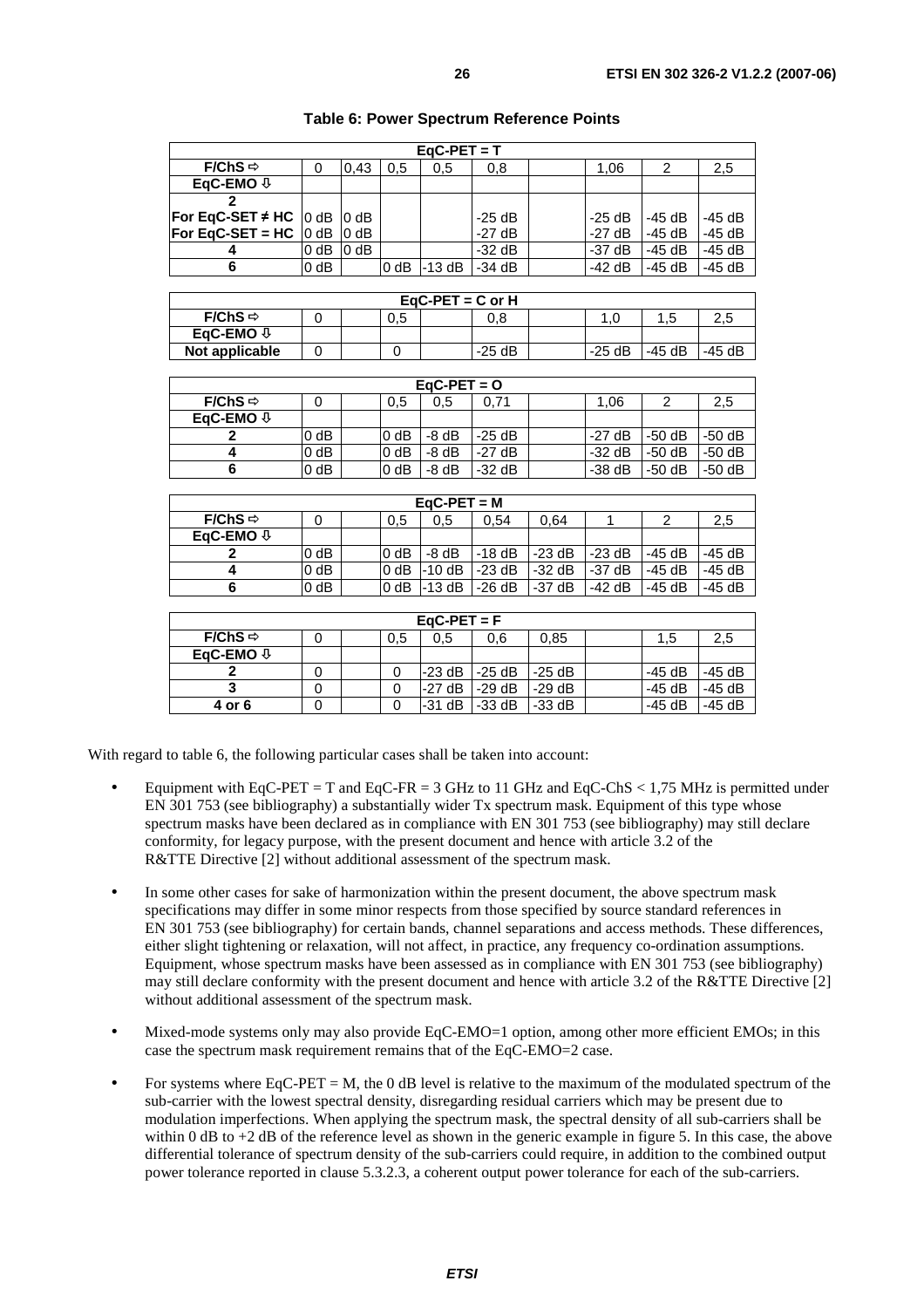

**Figure 5: Example of equipment with EqC-PET = M, with three sub-carriers, each with a different Symbol Frequency (SF)** 

The symbol frequency is the frequency of transmission of discrete symbols, each carrying one or more bits of information according to the modulation order of the system.

In the above example, if the power of the first carrier is K in dBm then the power of the second carrier in dBm is  $(K + 10 \log 3 + 2)$  because it occupies 3 times the spectrum with respect of the first carrier and its power density is 2 dB higher. Similarly the power of the third carrier in dBm is  $(K + 10 \log_4)$  because the carrier occupies 4 times the spectrum of the first with equal power density.

#### 5.3.4.2 Discrete (CW) spectral lines exceeding the spectrum mask (all stations)

For systems operating above 1 GHz only, in the case where some CW components exceed the spectrum mask, an additional allowance is given.

These lines shall not:

- exceed the mask by a factor more than  $\{10 \log (ChS_{min}/IFbw) -10\}$  dB (see note 2);
- be spaced from each other in frequency by less than  $ChS_{min}$ .

#### Where:

- $ChS<sub>min</sub>$  is the minimum practical channel separation for the given radio-frequency channel arrangement:
	- ChS<sub>min</sub> = 25 kHz for the band 1,5 GHz;<br>ChS<sub>min</sub> = 500 kHz for the band 2,2 GHz,
	- for the band  $2,2$  GHz,  $2,4$  GHz and  $2,6$  GHz;
	- $ChS_{\text{min}} = 500 \text{ kHz}$  for the bands 3,5 GHz and 3,7 GHz;
	- $ChS_{\text{min}} = 1500 \text{ kHz}$  for the band 10,5 GHz;
	- $ChS_{\text{min}} = 1750 \text{ kHz}$  for the bands 26 GHz, 28 GHz and 32 GHz.
- IFbw is the recommended resolution bandwidth, expressed in kHz as given in table 14 in clause 6.3.1.2.

The following particular cases shall be taken into account:

- Where minimum ChS values are defined by CEPT recommendations for bands other than those listed above, these ChS values may be used.
- In the case where the calculation of the allowance factor results in a negative value, no additional allowance is then permitted and the mask applies.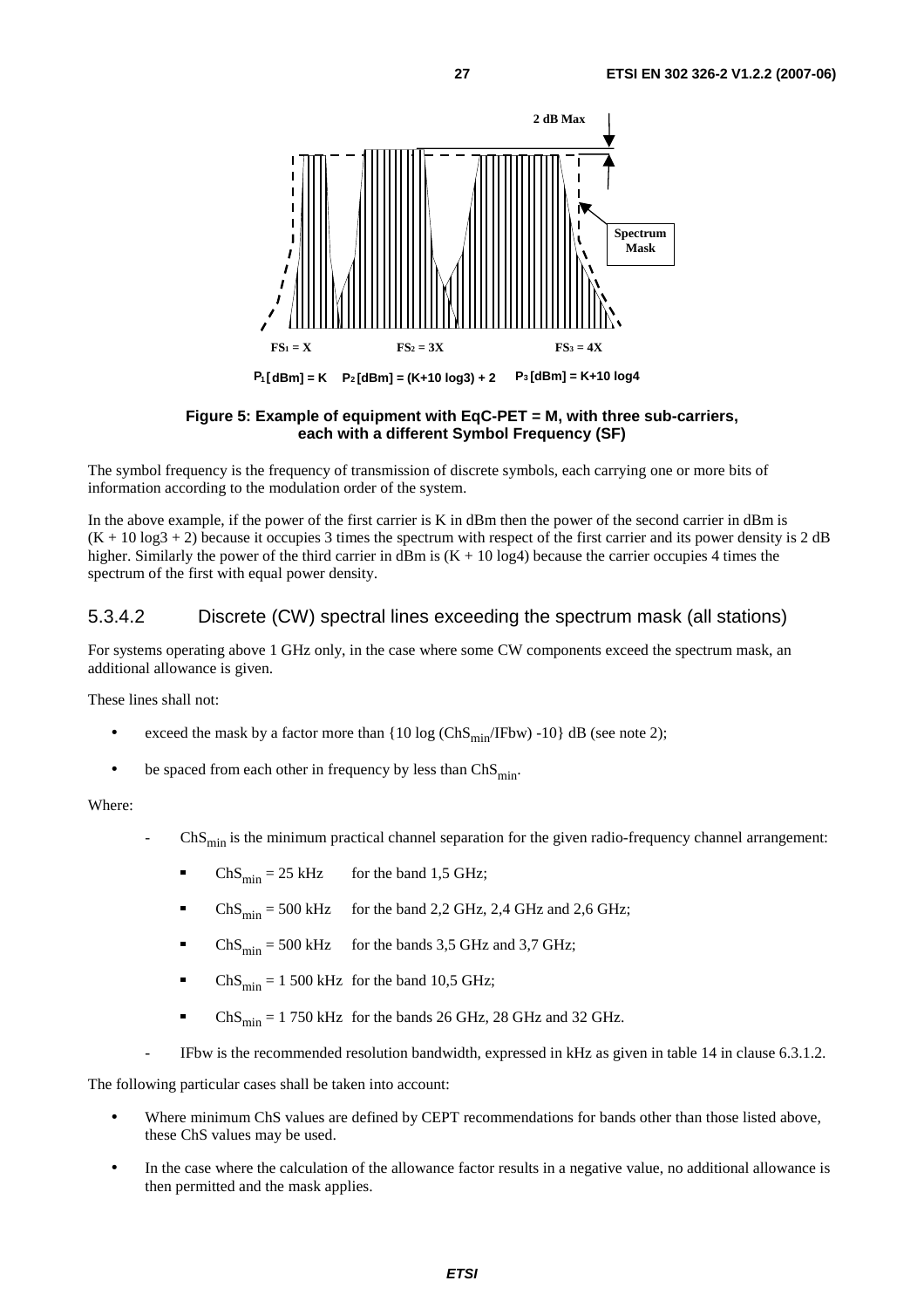• For mixed-mode and preset-mode systems, the specification for discrete spectral lines shall meet the specification independently for each EqC-EMO offered.

Figure 6 shows a typical example of this requirement.



**X1, X2, X3 [dB]** ≤ **10log(CSmin/IFbw)-10** 

**D1 , D2** ≥ **CSmin**

#### **Figure 6: CW lines exceeding the spectrum mask (typical example)**

#### 5.3.5 Transmitter spurious emissions

For Fixed Service systems, spurious emissions are defined by CEPT/ERC/REC 74-01 [1] as those emissions at frequencies that are removed from the nominal carrier frequency by more than ±250 % of the relevant channel separation.

NOTE 1: ITU-R Recommendation SM.329 (see bibliography) and CEPT/ERC/REC 74-01 [1], prefer the phrase "unwanted emissions in the spurious domain" to "spurious emissions". The definitions are technically equivalent but the preferred phrase solves some inconsistency with current Radio Regulations definitions.

The equipment shall comply with the requirements of clause 4.1 of EN 301 390 [10] under any ATPC and RTPC operating condition if applicable (see note 2).

NOTE 2: EN 301 390 [10] includes, for MP systems coexistence purpose, limits that, in some frequency bands, are tighter than those of CEPT/ERC/REC 74-01 [1].

For mixed-mode and preset-mode systems, the specification for transmitter spurious emissions shall meet the specification independently for each EqC-EMO offered.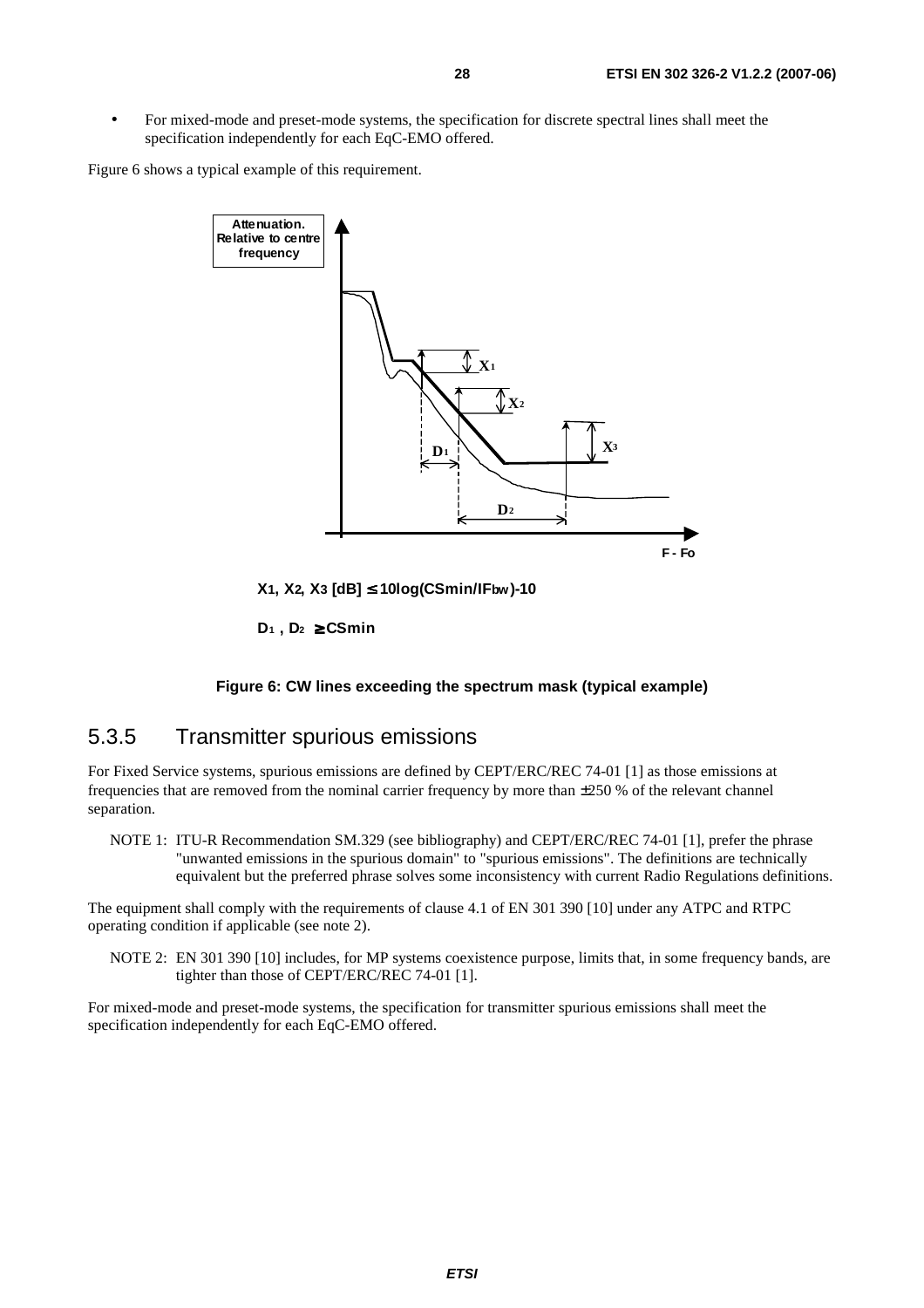## 5.3.6 Transmitter power control (ATPC and RTPC)

#### 5.3.6.1 General

ATPC and RTPC are commonly optional features. From the point of view of hardware implementation both these functions are made by an electronic attenuator implemented along the transmitting chain (e.g. at IF level, RF level or both levels) and can be realized in a mixed configuration, e.g.:

- ATPC is implemented only:
- RTPC is implemented only;
- ATPC + RTPC are implemented with separate attenuator functions;
- $ATPC + RTPC$  are implemented with a single attenuator comprising both functions, with different command functions (either hardware or software), and the ranges of both may be traded-off from a maximum available attenuation.
- NOTE: For the relevant power level definitions of ATPC operation see clause 3.1 while for additional clarification on ATPC and RTPC requirements see annex D.

For mixed-mode and preset-mode systems, the specification for ATPC and RTPC shall meet the specification independently for each EqC-EMO offered.

### 5.3.6.2 Automatic Transmitter Power Control (ATPC)

Equipment with ATPC will be subject to manufacturer declaration of ATPC ranges and related tolerances.

The equipment shall comply with the requirements of spectrum masks of table 6 above with ATPC operating in the range between maximum available power and maximum nominal power including the attenuation introduced by RTPC-1 function (if applicable) but not by any attenuation related to RTPC-2.

NOTE: RTPC-1 and RTPC-2 are introduced in clause 5.3.6.3 and in annex D.

### 5.3.6.3 Remote Transmitter Power Control (RTPC)

A description of the different functions and requirements for RTPC is provided in annex D which distinguishes two distinct purposes for employing RTPC:

- RTPC-1 which is for inter-operator interference balancing.
- RTPC-2 which is for intra-system power balancing of TSs close to the CS or for the shortest hops in Mesh architectures.

Equipment with RTPC-1 and/or RTPC-2 will be subject to manufacturer declaration of the RTPC range(s) and related tolerance(s).

This RTPC range subdivision, if applicable, should also be reflected in the equipment documentation.

The equipment shall comply with the requirements of spectrum masks of table 6 with ATPC operating in the range between maximum available power and maximum nominal power under any attenuation condition within the RTPC-1 range (if applicable).

## 5.3.7 Remote Frequency Control (RFC)

This functionality is commonly an optional feature.

Equipment with RFC will be subject to manufacturer declaration of RFC ranges and related procedure for the change frequency.

RFC setting procedure shall not produce emissions outside the requirements of the appropriate previous and final centre frequencies' spectrum masks of table 6.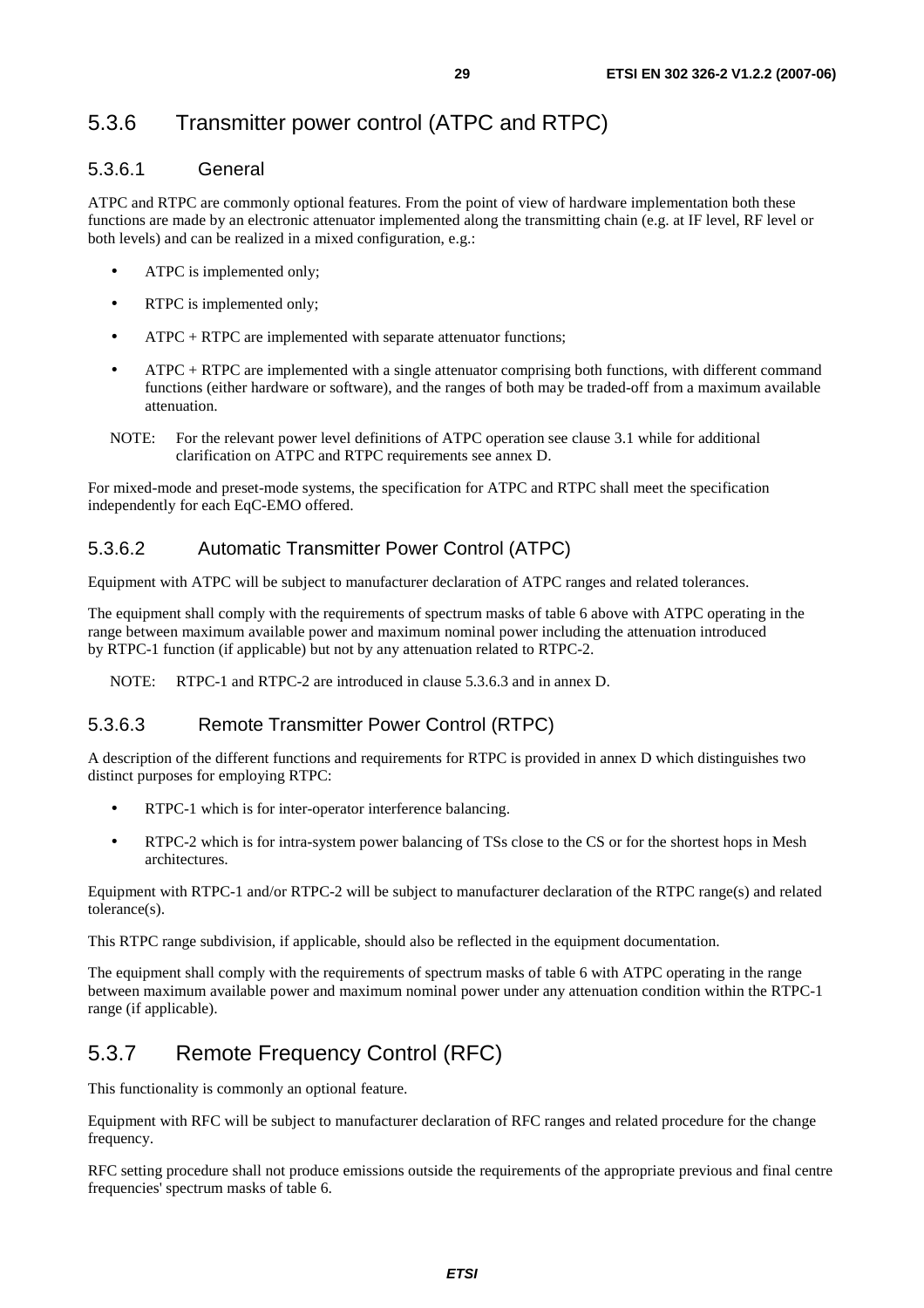For mixed-mode and preset-mode systems, the transient behaviour of the transmitter when RFC operates shall meet the specification independently for each EqC-EMO offered.

### 5.3.8 Dynamic Change of Modulation Order

For mixed-mode systems, the transient behaviour of the transmitter when a transition from any EqC-EMO to another occurs shall meet the specification for the mask of the lowest applicable EqC-EMO and its associated CW spectral lines allowance. Additionally, such transitions shall not cause the specifications for spurious emissions to be exceeded. See informative annex F of EN 302 326-1 [11].

### 5.4 Receiving phenomena

### 5.4.1 General

All receiver parameters are referred to reference point B' or C' (at the supplier's choice) of the RF system block diagram, figure 3. This shows the generic Point-to-Point connection between multipoint stations.

The parameters stated below shall be met under any system load conditions.

### 5.4.2 Receiver spurious emissions

Spurious emissions from receivers are defined as for the transmitter in clause 5.3.5 with the exception that they are defined and limited also within the ±250 % of ChS across the nominal carrier frequency.

The equipment shall comply with the provisions of clause 5 of EN 301 390 [10].

### 5.4.3 Minimum RSL

#### 5.4.3.1 General

The minimum Receiver Signal Level (RSL) at the receiver (or equivalent for systems with integrated antennas) is that for which the Bit Error Rate (BER) (measured at a point determined by the manufacturer in accordance with the guidance in annex E of EN 302 326-1 [11] must be less than or equal to  $10^{-6}$ . It should be noted, however that the definition of this phenomenon is dependent on the system type as indicated in the clauses following.

For mixed-mode and preset-mode systems, the specification for minimum RSL shall be met independently for each EqC-EMO offered.

#### 5.4.3.2 Single signal performance

The receiver Bit Error Rate (BER) threshold shall be equal to or lower than the values of Received Signal Level (RSL) as given in table 7, either as a number expressed in dBm, or as a function:

$$
T_{BER}(A, B) = (A + 10 \log_{10}(B)) \text{ dBm}
$$

where A is a constant and B is either GBR, the gross bit rate in Mbit/s or ChS, the channel separation in MHz, according the specific requirement in table 7.

The RSL is referenced to point C in the system diagram, figure 3, with no multipath signal distortion.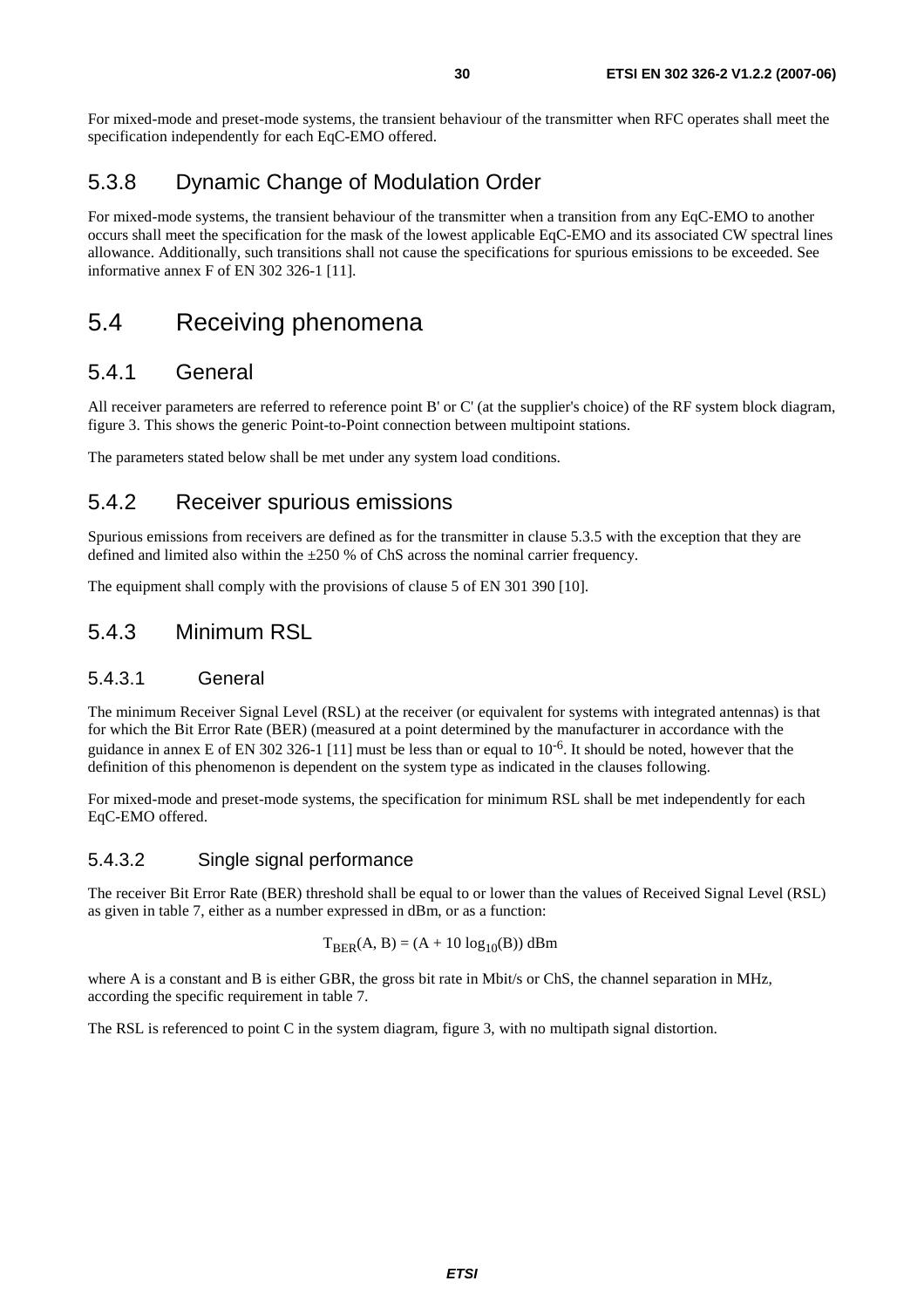| Primary<br><b>Equipment</b><br><b>Type</b><br>(EqC-PET) | <b>Frequency Range</b><br>(EqC-FR) | <b>Equivalent</b><br><b>Modulation</b><br>Order<br>(EqC-EMO)<br>(Note 2) | <b>Secondary</b><br><b>Equipment</b><br><b>Type</b><br>(EqC-SET) | <b>RSL for</b><br>BER $\leq 10^{-6}$<br>(dBm) $(T_{BER}(A,B))$   | <b>Note</b>    |
|---------------------------------------------------------|------------------------------------|--------------------------------------------------------------------------|------------------------------------------------------------------|------------------------------------------------------------------|----------------|
| D                                                       | Any                                | <b>Not</b>                                                               | Any                                                              | $-101$                                                           | 5              |
|                                                         |                                    | applicable                                                               |                                                                  |                                                                  |                |
| F                                                       | $< 1$ GHz                          | $\overline{2}$                                                           | Any                                                              | $T_{BER}$ (-89, GBR)                                             |                |
|                                                         |                                    | 3                                                                        | Any                                                              | $T_{BER}$ (-86, GBR)                                             |                |
|                                                         |                                    | 4                                                                        | Any                                                              | $\mathsf{T}_{\mathsf{BER}}$ (-82, GBR)                           |                |
|                                                         | 1 GHz to 11 GHz                    | $\overline{2}$                                                           | <b>FA</b>                                                        | $\mathsf{T}_{\mathsf{BER}}$ (-100,5, $\overline{\mathsf{GBR}}$ ) |                |
|                                                         |                                    | 3                                                                        | FA                                                               | T <sub>BER</sub> (-99,5, GBR)                                    |                |
|                                                         |                                    | 4                                                                        | FA                                                               | T <sub>BER</sub> (-94,5, GBR)                                    |                |
|                                                         |                                    | 2                                                                        | FB                                                               | T <sub>BER</sub> (-89, GBR)                                      |                |
|                                                         |                                    | 3                                                                        | FB                                                               | T <sub>BER</sub> (-86, GBR)                                      |                |
|                                                         |                                    | 4                                                                        | FB.                                                              | $\mathsf{T}_{\mathsf{BER}}$ (-82, GBR)                           |                |
|                                                         | 26 GHz, 28 GHz and                 | 2                                                                        | Any                                                              | $\mathsf{T}_{\mathsf{BER}}$ (-95,5, GBR)                         |                |
|                                                         | 32 GHz                             | 3                                                                        | Any                                                              | T <sub>BER</sub> (-94,5, GBR)                                    |                |
|                                                         |                                    | 4                                                                        | Any                                                              | $T_{BER}$ (-89,5, GBR)                                           |                |
|                                                         | 26 GHz and 28 GHz                  | 6                                                                        | Any                                                              | $T_{BER}$ (-83,5, GBR)                                           |                |
| Н                                                       | $< 11$ GHz                         | Not<br>applicable                                                        | Any                                                              | $T_{BFR}$ (-87, GBR)                                             | 1              |
| M                                                       | 26 GHz, 28 GHz and                 | 2                                                                        | Any                                                              | $T_{BER}$ (-88, GBR)                                             | $\overline{4}$ |
|                                                         | 32 GHz                             | 4                                                                        | Any                                                              | $T_{BER}$ (-83, GBR)                                             | $\overline{4}$ |
|                                                         |                                    | 6                                                                        | Any                                                              | $T_{\text{BER}}$ (-78,8, GBR)                                    | 4              |
| T                                                       | $< 1$ GHz                          | $\overline{2}$                                                           | QP                                                               | T <sub>BER</sub> (-89, GBR)                                      |                |
|                                                         |                                    |                                                                          | <b>GM</b>                                                        | $T_{\overline{\mathsf{BER}}}$ (-83, GBR)                         |                |
|                                                         |                                    |                                                                          | DQ                                                               | $T_{BER}$ (-86, GBR)                                             |                |
|                                                         | 1 GHz to 3 GHz                     | 2                                                                        | 2 Mbits                                                          | -88                                                              |                |
|                                                         |                                    |                                                                          | 4 Mbits                                                          | $-85$                                                            |                |
|                                                         | 3 GHz to 11 GHz                    | 4<br>$\overline{2}$                                                      | 8 Mbits<br>LC                                                    | $-79$<br>$\mathsf{T}_{\mathsf{BER}}$ (-81, GBR)                  |                |
|                                                         |                                    |                                                                          | HC                                                               | $T_{\text{BER}}$ (-92,5, $\overline{\text{ChS}}$ )               |                |
|                                                         |                                    |                                                                          | $\geq$ 2 Mbits                                                   | $T_{\text{BER}}$ (-88,5, ChS)                                    |                |
|                                                         |                                    |                                                                          | < 2 Mbits                                                        |                                                                  |                |
|                                                         |                                    |                                                                          | (not LC or<br>HC)                                                | $T_{BFR}$ (-89, GBR)                                             |                |
|                                                         |                                    | 4                                                                        | $\geq 4$ Mbits                                                   | $T_{BER}$ (-80,5, $\overline{ChS}$ )                             |                |
|                                                         |                                    |                                                                          | < 4 Mbits                                                        | $\mathsf{T}_{\mathsf{BER}}$ (-81, GBR)                           |                |
|                                                         |                                    | 6                                                                        | Any                                                              | T <sub>RFR</sub> (-74,5, ChS)                                    |                |
|                                                         | 26 GHz, 28 GHz and                 | 2                                                                        | HC                                                               | $\mathsf{T}_{\mathsf{BER}}$ (-91, GBR)                           |                |
|                                                         | 32 GHz                             |                                                                          | Not HC                                                           | $\mathsf{T}_{\mathsf{BER}}$ (-85, GBR)                           |                |
|                                                         |                                    | 4                                                                        | Any                                                              | $T_{\footnotesize\mathsf{BER}}$ (-79, GBR)                       |                |
|                                                         |                                    | 6                                                                        | Any                                                              | $T_{\text{BER}}$ (-76, GBR)                                      |                |
| O                                                       | $\leq$ 11 GHz                      | $\overline{\mathbf{c}}$                                                  | Any                                                              | $T_{\text{BER}}$ (-88,5, ChS)                                    | 3              |
|                                                         |                                    | 4                                                                        | Any                                                              | $\mathsf{T}_{\mathsf{BER}}$ (-80,5, $\overline{\mathsf{ChS}}$ )  | 3              |
|                                                         |                                    | 6                                                                        | Any                                                              | $T_{\text{BER}}$ (-74,5, ChS)                                    | 3              |

## **Table 7: Limiting values of RSL to yield BER better than 10-6**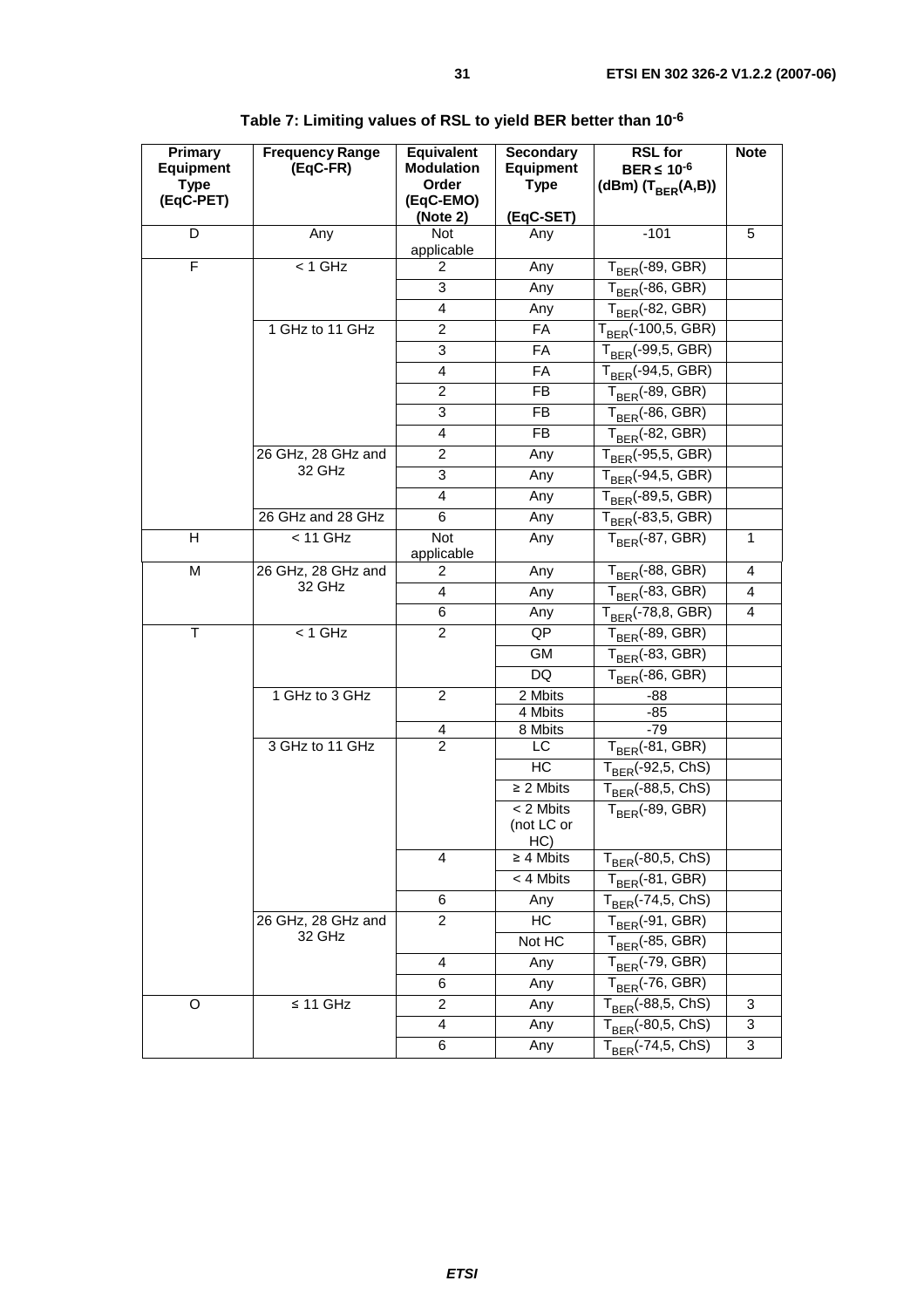|          | NOTE 1: Incoherent demodulation may be used for packet data applications. When incoherent<br>demodulation and modulation states higher than 2 are used, the signal levels specified in                                                                                                  |
|----------|-----------------------------------------------------------------------------------------------------------------------------------------------------------------------------------------------------------------------------------------------------------------------------------------|
|          | this table row are increased by 7 dB for 4 FSK modulation and 15 dB for 8 FSK<br>modulation.                                                                                                                                                                                            |
| INOTE 2: | Mixed-mode systems may also provide EqC-EMO=1 option, among other more efficient<br>EMOs; for this case the requirement shall be 3 dB tighter than that for EqC-EMO=2 case.                                                                                                             |
|          | NOTE 3: In the case of EqC PET = $O / E qC$ SET = MA (true TDMA/OFDMA) systems, the above<br>figures apply when all OFDMA sub-channels are in use and the above equations shall be<br>modified as follows:                                                                              |
|          | the values for RSL in the table are increased by 1 dB;<br>the effective bandwidth, ChS <sub>FFF</sub> is substituted for ChS, (where ChS <sub>FFF</sub> = ChS x $n/m$ ,<br>$\overline{\phantom{0}}$                                                                                     |
|          | and "m" denotes the total number of available OFDMA sub-channels and "n" denotes<br>the number of active OFDMA sub-channels, received from one or more transmitters).                                                                                                                   |
|          | NOTE 4: The effect of differential attenuation of the sub-carriers, due to rain intensity within the<br>sector and/or ATPC shall be taken into account. Therefore the above requirements shall<br>be met with the adjacent sub-carrier transmitter(s) operating at the maximum declared |
|          | power level and the adjacent sub-carrier(s) RSL set to the higher differential power with<br>respect to the sub-carrier under actual measurement, permitted by the system<br>implementation, as declared by the supplier.                                                               |
|          | NOTE 5: For EqC PET = D systems, these figures represent the situation for a single 64 kbit<br>channel, the performance under maximum loaded conditions is specified in clause 5.4.3.3.                                                                                                 |

### 5.4.3.3 Performance at maximum loading (EqC-PET = D only)

 $EqC-PET = D$  may use orthogonal (EqC-SET = OR) or pseudo random (EqC-SET = PR) code sequences. For both, the BER for a single traffic channel will degrade as the number of simultaneous traffic channels increases.

NOTE:  $SET = OR$  systems degrade only slightly because of physical implementation;  $SET = PR$  systems degrade more quickly because all traffic channels interfere with each other as noise. Thus the capacity of a  $SET = PR$  system will be significantly less than that of a  $SET = OR$  system in a single cell environment but may, when deployed in a reuse environment, provide similar network capacity.

For PET = D equipment, the manufacturer shall declare a Maximum System Loading (MSL), a Channel Separation (EqC-ChS) and the Secondary Equipment Type EqC-SET = OR or PR (The MSL is the maximum supported payload expressed as the number of simultaneous 64 kbit/s users operating on an RF channel. For equipment which does not support exact traffic which can be expressed in multiples of 64 kbit/s, the declaration must be for n x 64 kbit/s, and the equipment must support at least the equivalent total traffic measured in kbit/s.)

The RSL levels at which the BER shall be better than  $10^{-6}$  depends upon the channel separation (EqC-ChS), whether the coding is orthogonal or pseudo random (EqC-SET =  $OR$  or PR) and the declared MSL. The formulae for determining the limiting RSL level are shown in table 8.

#### **Table 8: Formulas for determining RSL for which BER must be better than = 10-6 for EqC-PET = D at various MSL values, channel separations and EqC-SET variants**

|                                                                 | EqC-SET                                                                                                                                                         | <b>RSL value (dB)</b>                                                                 |  |  |  |  |  |
|-----------------------------------------------------------------|-----------------------------------------------------------------------------------------------------------------------------------------------------------------|---------------------------------------------------------------------------------------|--|--|--|--|--|
|                                                                 |                                                                                                                                                                 | (see notes 1 and 2)                                                                   |  |  |  |  |  |
| <b>Generalized EqC-ChS</b>                                      | <b>OR</b>                                                                                                                                                       | integer (101,66 - 0,1895 $\times$ q - 0,0606 $\times$ q <sup>2</sup> )                |  |  |  |  |  |
|                                                                 | <b>PR</b>                                                                                                                                                       | integer $(102, 45 - 2, 3211 \times q)$                                                |  |  |  |  |  |
| EqC-ChS = $5,10$ or 15 MHz only                                 | OR.                                                                                                                                                             | integer (101,66 - 0,2706 $\times$ q - 0,1237 $\times$ q <sup>2</sup> )                |  |  |  |  |  |
| (see note 3)                                                    | <b>PR</b>                                                                                                                                                       | integer $(102, 13 - 2, 3037 \times q)$                                                |  |  |  |  |  |
| NOTE 1: $q = MSL / EqC-ChS$ .                                   |                                                                                                                                                                 |                                                                                       |  |  |  |  |  |
| NOTE 2: integer $(x)$ means largest integer not exceeding $x$ . |                                                                                                                                                                 |                                                                                       |  |  |  |  |  |
|                                                                 |                                                                                                                                                                 | NOTE 3: The concession for systems operating in a 5 MHz raster with 5 MHz, 10 MHz and |  |  |  |  |  |
|                                                                 | 15 MHz spacing is for historical reasons and to allow such equipment, which complied<br>with standards superseded by the present document, to remain compliant. |                                                                                       |  |  |  |  |  |
|                                                                 | NOTE 4: The formulae are derived from interpolating agreed tabulated values in previous                                                                         |                                                                                       |  |  |  |  |  |
|                                                                 |                                                                                                                                                                 | standards and are not based upon analysis of the physical properties of the           |  |  |  |  |  |
| $EqC-PET = D$ (e.g. DS-CDMA) systems.                           |                                                                                                                                                                 |                                                                                       |  |  |  |  |  |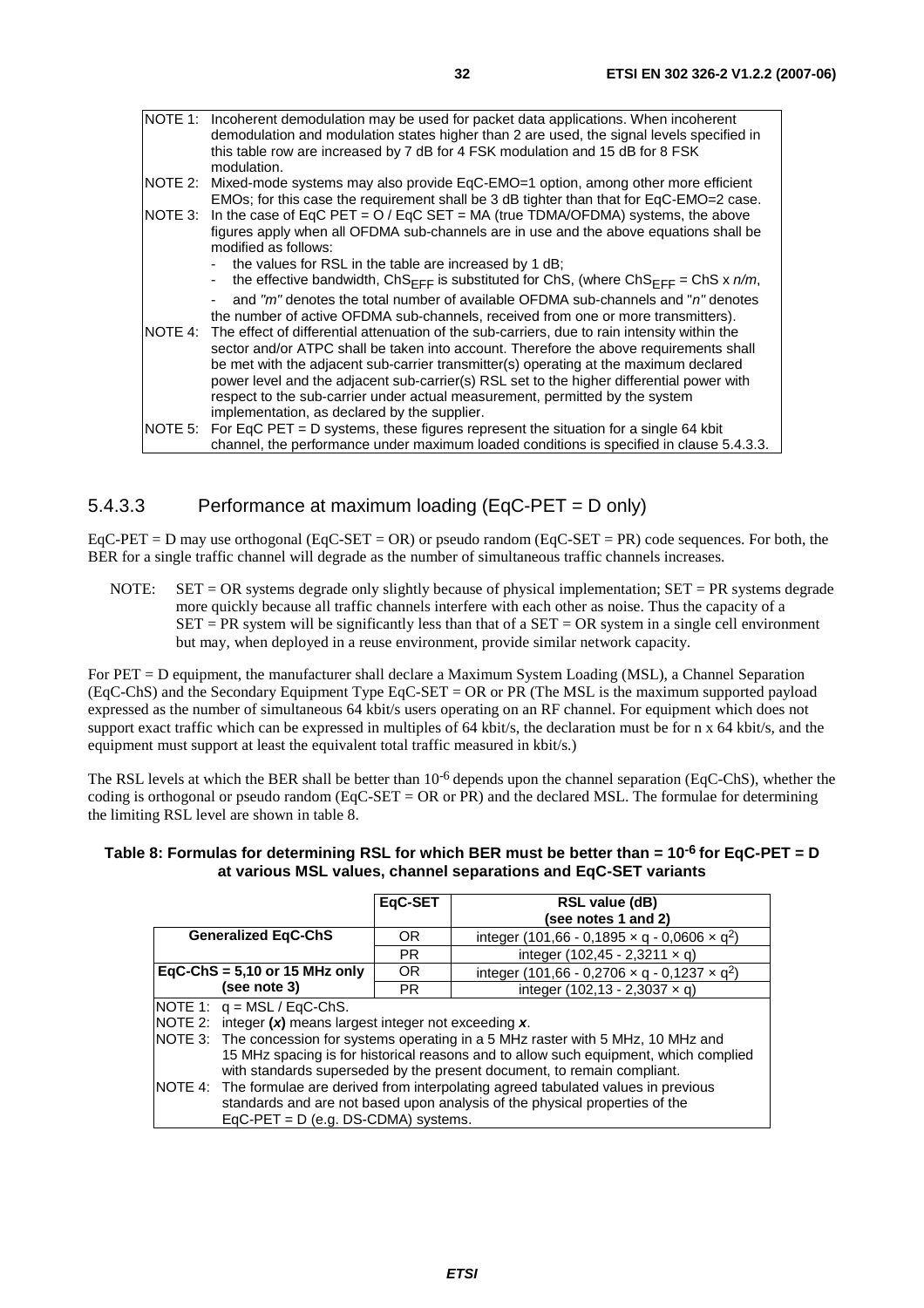## 5.4.4 Interference sensitivity

### 5.4.4.1 Co-channel interference

Co-channel rejection is the ability of the receiver to receive a wanted signal in the presence of a like unwanted signal on the same frequency.

For mixed-mode systems, the co-channel interference specification shall be met for all combinations of modulation orders for the wanted and interfering signals. The applicable specification for each combination of EqC-EMOs shall be that of the wanted EqC-EMO (i.e. that of the receiving equipment).

For preset-mode systems, each mode shall meet the interference sensitivity requirements independently (as a separate single-mode system).

The channel bandwidth and the adjacent channel frequency separation are considered to be those defined by the actual channel width used by the system (e.g. that defined by the CS in any P-MP system). In the case of a TS operating on a selectable portion of such ChS (e.g. some TS in FDMA and MC-TDMA applications), however, the requirement shall be met for whichever portion of that channel the TS uses. The requirement shall be met with an interfering signal, at maximum loading, occupying any portion of ChS, up to its whole. In such cases, for assessment purpose, the manufacturer shall declare which victim/interfering signal loading/configuration will produce the worst case when used for producing the test report.

The requirement for co-channel interference rejection, is that the degradation of the RSL threshold for BER  $\leq 10^{-6}$  shall not exceed 1 dB or 3 dB respectively, in the presence of two predefined levels of interference. When a wanted signal, with RSL enhanced by 1 dB and 3 dB with respect to the appropriate BER  $\leq 10^{-6}$  entry in the BER/RSL threshold tables in clause 5.4.3, is combined with a like modulated (see note) unwanted signal with RSL level as defined (as S/I or absolute interference level) by the appropriate 1 dB or 3 dB entries in table 9 or 10, then the BER with the combined signals shall not be worse than  $10^{-6}$ . The unwanted signal shall have like modulation (see note) and bandwidth as the wanted signal but shall be uncorrelated with it.

NOTE: For mixed mode the requirement is extended to any combination of possible modulation of wanted and unwanted signal provided by the system.

For equipment with EqC-PET = F, T, O, M or D, the appropriate wanted signal level is the BER  $\leq 10^{-6}$  entry in table 7 and the level of the unwanted signal to be applied is shown in table 9. Where the entry for 3 dB degradation is absent there is no requirement corresponding to 3 dB.

For equipment with EqC-PET = H, for a system with all sub-channels in the RF channel occupied, each at a level greater by 1 dB or 3 dB than the level specified in table 7 for BER  $\leq 10^{-6}$ , an applied additional co-channel interferer with uncorrelated like-modulation, at the levels indicated in table 10, shall not cause the BER to exceed 10<sup>-6</sup>.

For equipment with EqC-PET = D, for a declared loading of N signals applied to the receiver each at a level greater by 1 dB or 3 dB than the relevant level derived from the formulas specified in table 8, an applied additional co channel interferer with uncorrelated like modulation in the same bandwidth at the relevant level specified in table 10 shall not cause the BER to exceed 10-6.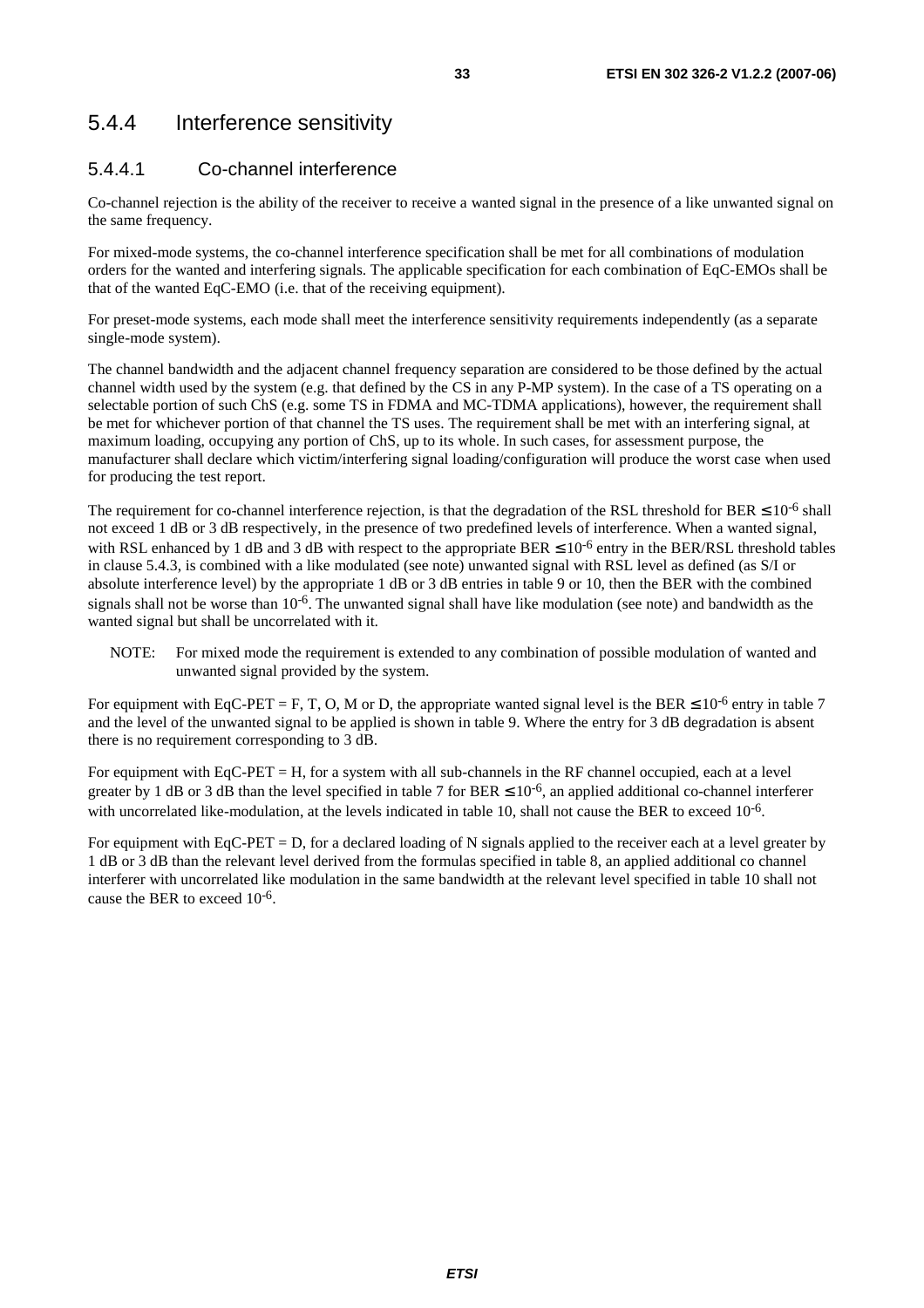|                       |                                                                                    |                   |                        | <b>Signal to Interference</b><br>level (S/I) |                            |
|-----------------------|------------------------------------------------------------------------------------|-------------------|------------------------|----------------------------------------------|----------------------------|
| <b>Primary</b>        | <b>Frequency</b>                                                                   | <b>Modulation</b> | <b>Secondary</b>       | For 1 dB                                     | For 3 dB                   |
| <b>Equipment Type</b> | Range                                                                              | Order             | <b>Equipment Types</b> | <b>Threshold Degradation</b>                 |                            |
| (EqC-PET)             | (EqC-FR)                                                                           | (EqC-EMO)         | (EqC-SET)              |                                              |                            |
|                       |                                                                                    | (Note 3)          |                        |                                              |                            |
| F                     | $<$ 1 GHz                                                                          | 2                 | Any                    | 24                                           | 20                         |
|                       |                                                                                    | 3                 | Any                    | 27                                           | 23                         |
|                       |                                                                                    | 4                 | Any                    | 30                                           | 26                         |
|                       | 1 GHz to 11 GHz                                                                    | $\overline{2}$    | <b>FA</b>              | 17,5                                         | 13,5                       |
|                       |                                                                                    | $\overline{3}$    | FA                     | 19,5                                         | 15,5                       |
|                       |                                                                                    | $\overline{4}$    | <b>FA</b>              | 26,5                                         | 22,5                       |
|                       | 1 GHz to 3 GHz                                                                     | $\overline{2}$    | <b>FB</b>              | 24                                           | 20                         |
|                       |                                                                                    | 3                 | <b>FB</b>              | 27                                           | 23                         |
|                       |                                                                                    | $\overline{4}$    | <b>FB</b>              | 30                                           | 26                         |
|                       | 3 GHz to 11 GHz                                                                    | $\overline{2}$    | <b>FB</b>              | 22,5                                         | 18,5                       |
|                       |                                                                                    | $\overline{3}$    | <b>FB</b>              | 24,5                                         | 20,5                       |
|                       |                                                                                    | $\overline{4}$    | <b>FB</b>              | 31,5                                         | 27,5                       |
|                       | 26 GHz, 28 GHz and                                                                 | $\overline{2}$    | Any                    | 17,5                                         | 13,5                       |
|                       | 32 GHz                                                                             | $\overline{3}$    | Any                    | 19,5                                         | 15,5                       |
|                       |                                                                                    | 4                 | Any                    | 26,5                                         | 22,5                       |
|                       | 26 GHz and 28 GHz                                                                  | 6                 | Any                    | 38                                           | 34                         |
| T, M                  | $<$ 1 GHz                                                                          | $\overline{2}$    | QP                     | 19                                           | 13                         |
|                       |                                                                                    | $\overline{2}$    | <b>GM</b>              | 14                                           | 12                         |
|                       |                                                                                    | $\overline{2}$    | <b>DQ</b>              | 14                                           | 12                         |
|                       | 1 GHz to 3 GHz                                                                     | Any               | Any                    | 23                                           | Note 2                     |
|                       | 3 GHz to 11 GHz                                                                    | $\overline{a}$    | <b>HC</b>              | 19                                           | 16                         |
|                       |                                                                                    | $\overline{c}$    | Not HC                 | 23                                           | Note 2                     |
|                       |                                                                                    | 4                 | Any                    | 30                                           | Note 2                     |
|                       |                                                                                    | 6                 | Any                    | 37                                           | Note 2                     |
|                       | 26 GHz and 28 GHz                                                                  | $\overline{2}$    | <b>HC</b>              | 19                                           | 16                         |
|                       | 26 GHz, 28 GHz and                                                                 | $\overline{2}$    | Not HC                 | 23                                           | 19                         |
|                       | 32 GHz                                                                             | 4                 | Any                    | 30                                           | 26,5                       |
|                       |                                                                                    | 6                 | Any                    | 36                                           | 32,5                       |
| O                     | $\leq$ 11 GHz                                                                      | $\overline{2}$    | Any                    | 23                                           | Note 2                     |
|                       |                                                                                    | $\overline{4}$    | Any                    | 30                                           | Note 2                     |
|                       |                                                                                    | 6                 | Any                    | 37                                           | $\overline{\text{Note}}$ 2 |
|                       | NOTE 1: For multi-carrier equipment these limits shall be met for each sub-carrier |                   |                        |                                              |                            |

#### **Table 9: Co-channel interference rejection limits for BER** ≤**10-6 for equipment with Primary Equipment Type F, T, O or M**

equipment, these limits shall be met for ea

NOTE 2: For these equipment profiles, earlier equipment standards, for corresponding equipment, specify co-channel performance in terms of BER degradation up to 10-5, rather than RSL degradation for BER  $\leq$  10<sup>-6</sup> which is more usual and more appropriate in the context of modern broadband systems. -threshold of 1 dB, which is considered equivalent from the point of view of the essential requirements In these cases, the requirement of the earlier standards has been translated to a degradation of RSL under article 3.2 of the R&TTE Directive [2] and the figures adjusted accordingly. Equipment already assessed according to the previous requirement does not need reassessment. NOTE 3: Mixed-mode systems may also provide EqC-EMO=1 option, among other more efficient EMOs; for this case the requirement shall be 3 dB tighter than that for EqC-EMO=2 case.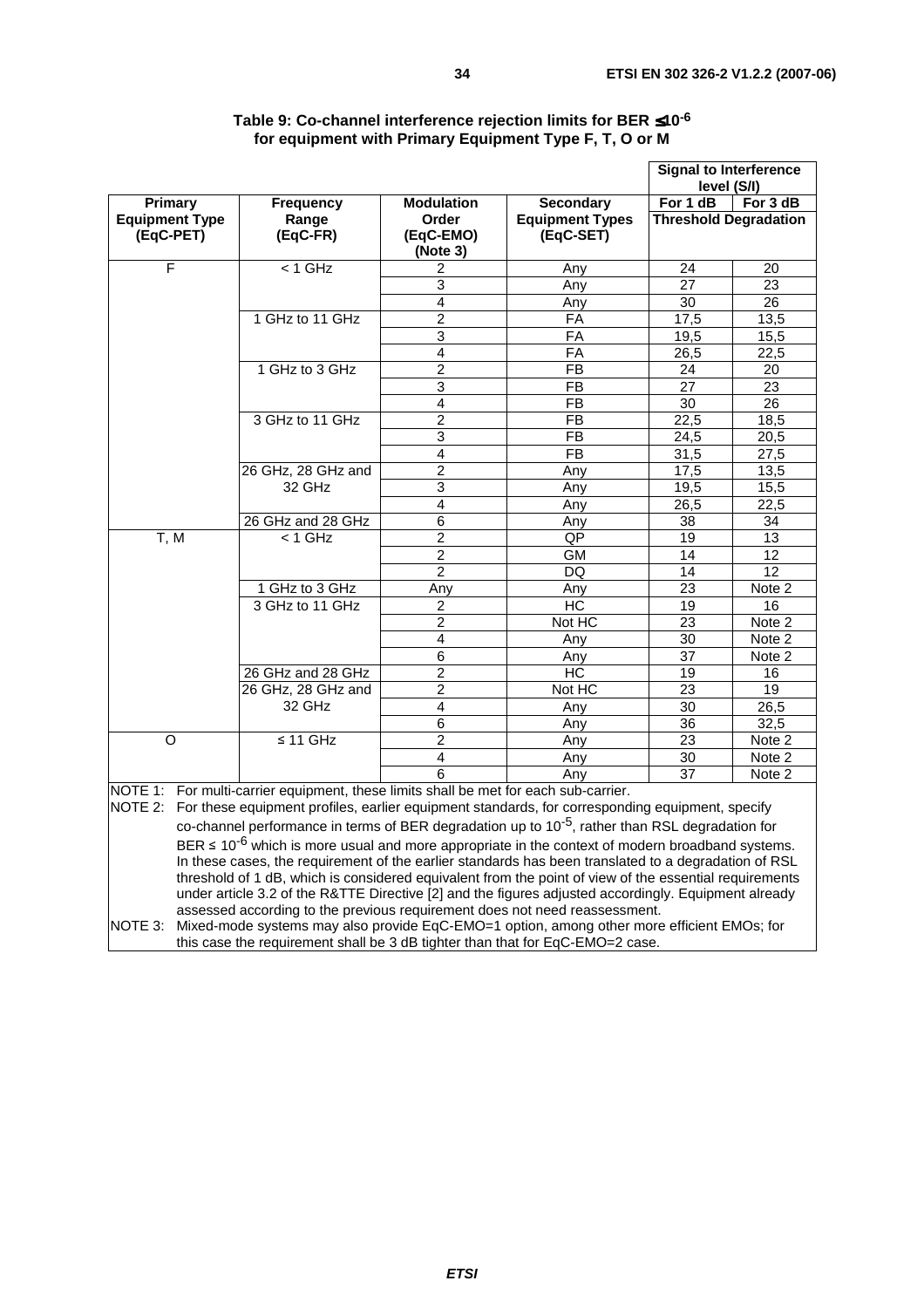|                                                                                                                                                                                                                                                     |                        |                   |        | <b>Minimum RSL</b><br>of unwanted<br>signal |  |  |  |  |
|-----------------------------------------------------------------------------------------------------------------------------------------------------------------------------------------------------------------------------------------------------|------------------------|-------------------|--------|---------------------------------------------|--|--|--|--|
| <b>Nominal</b>                                                                                                                                                                                                                                      | <b>Frequency Range</b> | <b>Channel</b>    | For    | For                                         |  |  |  |  |
| <b>Access</b>                                                                                                                                                                                                                                       |                        | <b>Separation</b> | 1 dB   | 3 dB                                        |  |  |  |  |
| <b>Method</b>                                                                                                                                                                                                                                       | (EqC-FR)               | (MHz)             |        | <b>RSL</b>                                  |  |  |  |  |
| (EqC-PET)                                                                                                                                                                                                                                           |                        | (EqC-ChS)         |        | degradation                                 |  |  |  |  |
| D                                                                                                                                                                                                                                                   | $< 1$ GHz              | 3,5               | $-112$ | $-106$                                      |  |  |  |  |
|                                                                                                                                                                                                                                                     |                        | 5                 | $-110$ | $-104$                                      |  |  |  |  |
|                                                                                                                                                                                                                                                     |                        | $\overline{7}$    | $-109$ | $-103$                                      |  |  |  |  |
|                                                                                                                                                                                                                                                     |                        | 10                | $-107$ | $-101$                                      |  |  |  |  |
|                                                                                                                                                                                                                                                     |                        | 14                | $-106$ | $-100$                                      |  |  |  |  |
|                                                                                                                                                                                                                                                     |                        | 15                | $-105$ | -99                                         |  |  |  |  |
|                                                                                                                                                                                                                                                     | 1 GHz to 3 GHz         | 3,5               | $-112$ | $-106$                                      |  |  |  |  |
|                                                                                                                                                                                                                                                     |                        | $\overline{7}$    | $-109$ | $-103$                                      |  |  |  |  |
|                                                                                                                                                                                                                                                     |                        | 10,5              | $-108$ | $-102$                                      |  |  |  |  |
|                                                                                                                                                                                                                                                     |                        | 14                | $-106$ | $-100$                                      |  |  |  |  |
|                                                                                                                                                                                                                                                     | 3 GHz to 11 GHz        | 3,5               | $-112$ | $-106$                                      |  |  |  |  |
|                                                                                                                                                                                                                                                     |                        | 5                 | $-110$ | $-104$                                      |  |  |  |  |
|                                                                                                                                                                                                                                                     |                        | $\overline{7}$    | $-109$ | $-103$                                      |  |  |  |  |
|                                                                                                                                                                                                                                                     |                        | 10                | $-107$ | $-101$                                      |  |  |  |  |
|                                                                                                                                                                                                                                                     |                        | 14                | $-106$ | $-100$                                      |  |  |  |  |
|                                                                                                                                                                                                                                                     |                        | 15                | $-105$ | -99                                         |  |  |  |  |
|                                                                                                                                                                                                                                                     | 26 GHz and 28 GHz      | 3,5               | $-112$ | $-106$                                      |  |  |  |  |
|                                                                                                                                                                                                                                                     |                        | 7                 | $-109$ | $-103$                                      |  |  |  |  |
|                                                                                                                                                                                                                                                     |                        | 14                | $-106$ | $-100$                                      |  |  |  |  |
|                                                                                                                                                                                                                                                     |                        | 28                | $-103$ | $-97$                                       |  |  |  |  |
|                                                                                                                                                                                                                                                     |                        | 56                | $-100$ | -94                                         |  |  |  |  |
|                                                                                                                                                                                                                                                     |                        | 112               | -97    | $-91$                                       |  |  |  |  |
| Н                                                                                                                                                                                                                                                   | $\leq$ 11 GHz          | 1                 | $-117$ | $-111$                                      |  |  |  |  |
|                                                                                                                                                                                                                                                     |                        | $\overline{2}$    | $-114$ | $-108$                                      |  |  |  |  |
|                                                                                                                                                                                                                                                     |                        | 3,5               | $-112$ | $-106$                                      |  |  |  |  |
|                                                                                                                                                                                                                                                     |                        | $\overline{7}$    | $-109$ | $-103$                                      |  |  |  |  |
|                                                                                                                                                                                                                                                     |                        | 14                | $-106$ | $-100$                                      |  |  |  |  |
| NOTE:<br>For Channel Separations (EqC-ChS) not included in the present<br>table the S/I levels should be determined by linear interpolation<br>(rounded up to the nearest tenth of dB) between from the two<br>nearest values of EqC-ChS tabulated. |                        |                   |        |                                             |  |  |  |  |

#### **Table 10: Co-channel interference rejection limits for BER** ≤**10-6 for equipment with Primary Equipment Type D or H**

### 5.4.4.2 Adjacent channel interference

Adjacent channel rejection is defined as the ability of the receiver to receive a wanted signal in the presence of a like unwanted signal which is one channel away.

For mixed-mode systems, the adjacent channel interference specification shall be met for all combinations of EqC-EMOs for the wanted and interfering signals. The applicable specification for each combination of EqC-EMOs shall be that of the wanted EqC-EMO (i.e. that of the receiving equipment).

For preset-mode systems, each mode shall meet the interference sensitivity requirements independently (as a separate single-mode system).

The channel bandwidth and the adjacent channel frequency separation are considered to be those defined by the actual channel width used by the system (e.g. that defined by the CS in any P-MP system). In the case of a TS operating on a selectable portion of such ChS (e.g. some TS in FDMA and MC-TDMA applications), however, the requirement shall be met for whichever portion of that channel the TS uses. The requirement shall be met with an interfering signal, at maximum loading, occupying any portion of ChS, up to its whole. In such cases, for assessment purposes, the manufacturer shall declare which victim/interfering signal loading/configuration will produce the worst case when used for producing the test report.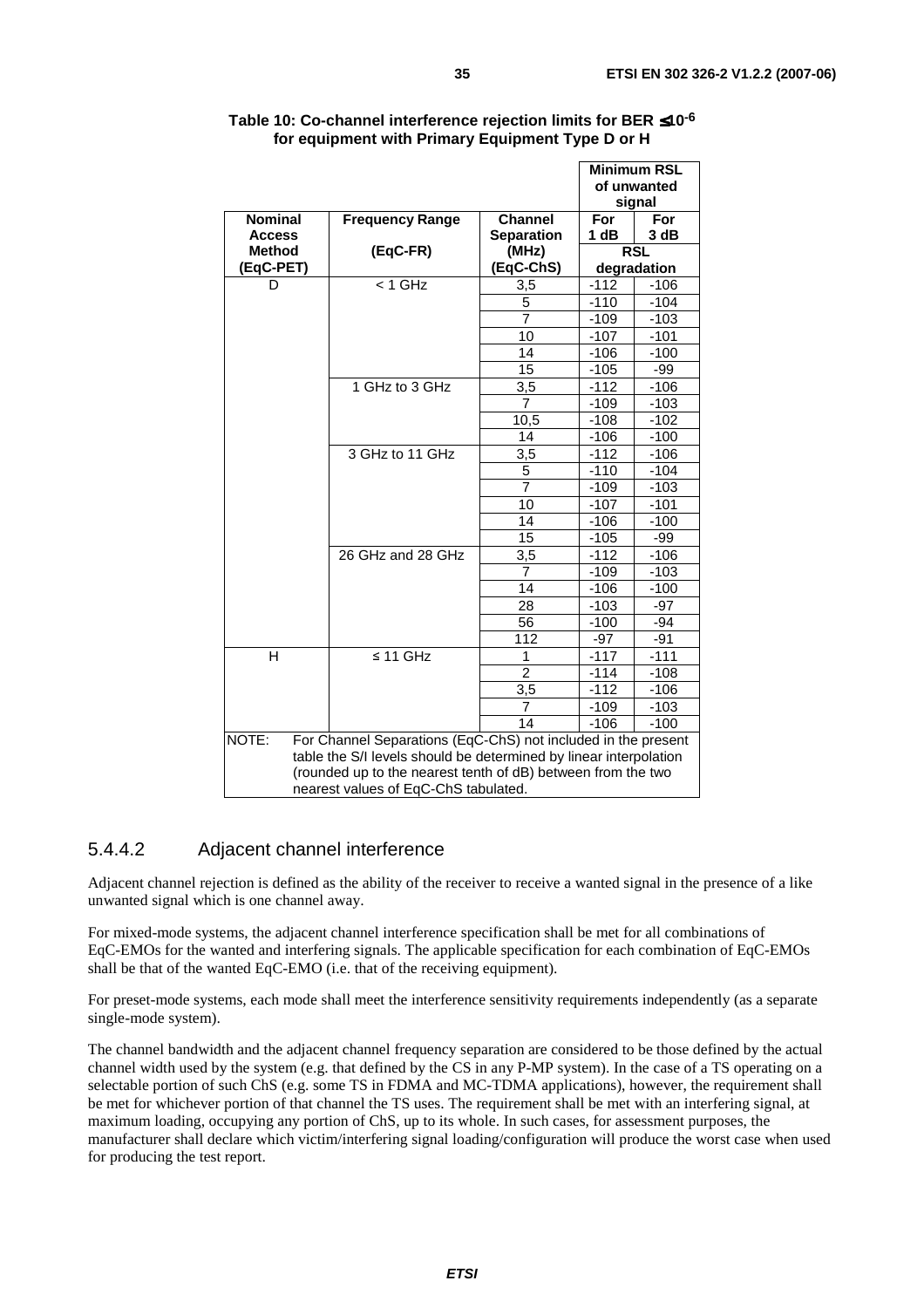The requirement for adjacent channel interference rejection of systems with  $PET = F$ ,  $T$ ,  $O$  or  $M$ , is that the degradation of the RSL threshold for BER  $\leq 10^{-6}$  shall not exceed 1 dB or 3 dB respectively, in the presence of two predefined levels of interference. When a wanted signal, with RSL enhanced by 1 dB and 3 dB with respect to the appropriate  $BER \leq 10^{-6}$  entry in the BER/RSL threshold tables, is combined with a like modulated (see note) unwanted signal, but displaced by the channel separation with RSL level as defined (as S/I or absolute interference level) in the appropriate 1 dB or 3 dB entries, respectively, in table 11 or 12, then the BER of the combined shall not be worse than 10-6. The interfering signal shall have like modulation (see note) and bandwidth as the wanted signal, but be uncorrelated with it. This requirement shall be met with the unwanted signal on either side of the wanted signal's frequency.

NOTE: For mixed mode the requirement is extended to any combination of possible modulation of wanted and unwanted signal provided by the system.

|                                                                                                      |                                                      |                         |                | <b>Signal to Interference</b><br>level (S/I) |                |  |
|------------------------------------------------------------------------------------------------------|------------------------------------------------------|-------------------------|----------------|----------------------------------------------|----------------|--|
| <b>Primary Equipment Type</b>                                                                        | <b>Frequency Range</b>                               | <b>Modulation</b>       | Sub-type       | For                                          | For            |  |
| (EqC-PET)                                                                                            |                                                      | Order                   |                | 1 dB                                         | 3 dB           |  |
|                                                                                                      | $(EqC-FR)$                                           | (EqC-EMO)               | (EqC-ST)       | <b>Threshold</b>                             |                |  |
|                                                                                                      |                                                      | (Note 3)                |                | Degradation                                  |                |  |
| F                                                                                                    | $< 1$ GHz                                            | $\overline{c}$          | Any            | $\mathbf 0$                                  | -4             |  |
| Note 1                                                                                               |                                                      | 3                       | Any            | $\mathbf 0$                                  | $-4$           |  |
|                                                                                                      |                                                      | $\overline{\mathbf{4}}$ | Any            | $\Omega$                                     | $-4$           |  |
|                                                                                                      | 1 GHz to 11 GHz                                      | $\overline{2}$          | FA             | $-15,5$                                      | $-19,5$        |  |
|                                                                                                      |                                                      | 3                       | FA             | $-13,5$                                      | $-17.5$        |  |
|                                                                                                      |                                                      | $\overline{\mathbf{4}}$ | FA             | $-6,5$                                       | $-10,5$        |  |
|                                                                                                      | 1 GHz to 3 GHz                                       | $\overline{2}$          | <b>FB</b>      | $-3$                                         | $-7$           |  |
|                                                                                                      |                                                      | 3                       | <b>FB</b>      | $-3$                                         | $-7$           |  |
|                                                                                                      |                                                      | 4                       | <b>FB</b>      | $-3$                                         | $-7$           |  |
|                                                                                                      | 3 GHz to 11 GHz                                      | $\overline{2}$          | <b>FB</b>      | $-10,5$                                      | $-14,5$        |  |
|                                                                                                      |                                                      | $\overline{3}$          | <b>FB</b>      | $-8,5$                                       | $-12,5$        |  |
|                                                                                                      |                                                      | $\overline{4}$          | <b>FB</b>      | $-1,5$                                       | $-5,5$         |  |
|                                                                                                      | 26 GHz, 28 GHz and 32 GHz                            | $\overline{2}$          | Any            | $-15,5$                                      | $-19,5$        |  |
|                                                                                                      |                                                      | $\overline{3}$          | Any            | $-13,5$                                      | $-17,5$        |  |
|                                                                                                      |                                                      | $\overline{4}$          | Any            | $-6,5$                                       | $-10,5$        |  |
|                                                                                                      | 26 GHz and 28 GHz                                    | 6                       | Any            | 0                                            | $-4$           |  |
| $\overline{M}$                                                                                       | 26 GHz, 28 GHz and 32 GHz                            | $\overline{2}$          | Any            | $\mathbf 0$                                  | $-4$           |  |
| Note 4                                                                                               |                                                      | $\overline{4}$          | Any            | $\mathbf 0$                                  | $-4$           |  |
|                                                                                                      |                                                      | $\overline{6}$          | Any            | $\overline{0}$                               | $-4$           |  |
| T                                                                                                    | $< 1$ GHz                                            | $\overline{2}$          | QP             | 11                                           | 9              |  |
|                                                                                                      |                                                      | $\overline{2}$          | <b>GM</b>      | 11                                           | $\overline{9}$ |  |
|                                                                                                      |                                                      | $\overline{2}$          | DQ             | 11                                           | 9              |  |
|                                                                                                      | 1 GHz to 3 GHz                                       | Any                     | Any            | $\Omega$                                     | Note 2         |  |
|                                                                                                      | 3 GHz to 11 GHz                                      | $\overline{2}$          | H <sub>C</sub> | $-10$                                        | $-13$          |  |
|                                                                                                      |                                                      | 2, 4, 6                 | Not HC         | $\mathbf 0$                                  | Note 2         |  |
|                                                                                                      | 26 GHz and 28 GHz                                    | $\overline{2}$          | H <sub>C</sub> | $-10$                                        | $-13$          |  |
|                                                                                                      | 26 GHz, 28 GHz and 32 GHz                            | $\overline{2}$          | Not HC         | $\mathbf 0$                                  | $-4$           |  |
|                                                                                                      |                                                      | 4                       | Any            | $\mathbf 0$                                  | $-4$           |  |
|                                                                                                      |                                                      | 6                       | Any            | $\mathbf 0$                                  | $-4$           |  |
| $\circ$                                                                                              | $\leq$ 11 GHz                                        | Any                     | Any            | $\Omega$                                     | Note 2         |  |
|                                                                                                      | NOTE 1: The unwanted signal is one ChS channel away. |                         |                |                                              |                |  |
| NOTE 2: Earlier equipment standards corresponding to the equipment types annotated by note 2 specify |                                                      |                         |                |                                              |                |  |

#### **Table 11: Limits of adjacent channel interference rejection for BER** ≤**10-6 for equipment with Primary Equipment Types F, T, O or M**

co-channel performance in terms of BER degradation up to  $10^{-5}$ , rather than the more usual RSL degradation for BER≤10<sup>-6</sup> which is more usual and more appropriate in the context of modern degradation of RSL threshold of 1 dB, which is considered equivalent from the point of view of the broadband systems. In these cases, the requirement of the earlier standards has been translated to a essential requirements under article 3.2 of the R&TTE Directive [2] and the figures adjusted accordingly. Equipment already assessed according to the previous requirement do not need reassessment. NOTE 3: Mixed-mode systems may also provide EqC-EMO=1 option, among other more efficient EMOs; for this case the requirement shall be 3 dB tighter than that for EqC-EMO=2 case.

NOTE 4: For multi-carrier equipment, the limits shall be met for each sub-carrier. The requirement shall be met for an interfering signal on either side of the multi-carrier system centre frequency.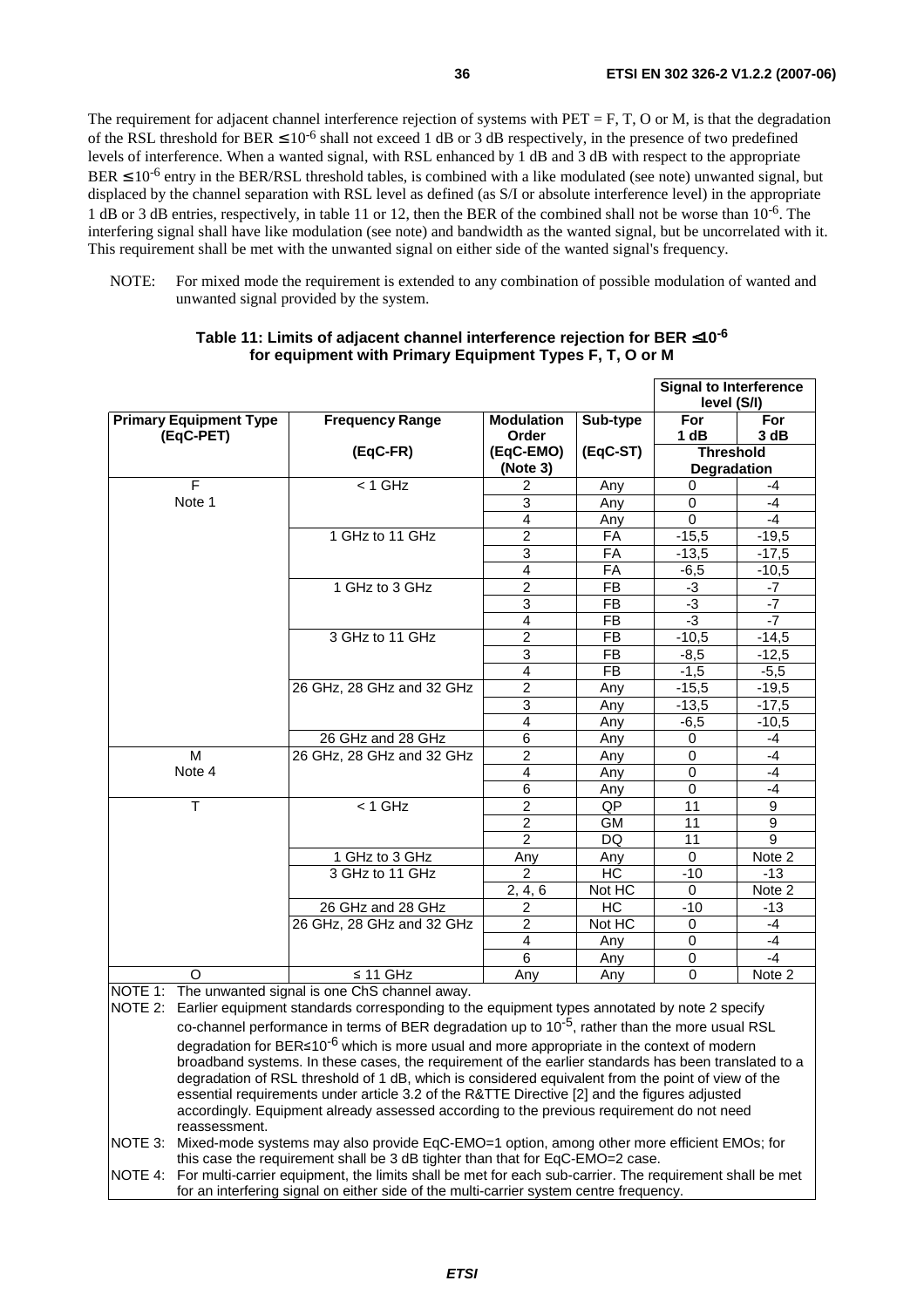|                            |                                                                                                                                                                                            |                    | <b>Minimum RSL of</b><br>unwanted signal |       |
|----------------------------|--------------------------------------------------------------------------------------------------------------------------------------------------------------------------------------------|--------------------|------------------------------------------|-------|
| <b>Nominal</b>             | <b>Frequency Range</b>                                                                                                                                                                     | <b>Channel</b>     | For                                      | For   |
| <b>Access</b>              |                                                                                                                                                                                            | <b>Separation</b>  | 1 dB                                     | 3 dB  |
| <b>Method</b><br>(EqC-PET) | (EqC-FR)                                                                                                                                                                                   | (MHz)<br>(EqC-ChS) |                                          |       |
|                            |                                                                                                                                                                                            | (see note)         | <b>RSL degradation</b>                   |       |
| D                          | $<$ 1 GHz                                                                                                                                                                                  | 3,5                | $-96$                                    | -90   |
|                            |                                                                                                                                                                                            | 5                  | $-94$                                    | -88   |
|                            |                                                                                                                                                                                            | $\overline{7}$     | -93                                      | -87   |
|                            |                                                                                                                                                                                            | 10                 | -91                                      | $-85$ |
|                            |                                                                                                                                                                                            | 14                 | $-90$                                    | $-84$ |
|                            |                                                                                                                                                                                            | $\overline{15}$    | $-89$                                    | $-83$ |
|                            | 1 GHz to 3 GHz                                                                                                                                                                             | 3,5                | $-96$                                    | $-90$ |
|                            |                                                                                                                                                                                            | $\overline{7}$     | $-93$                                    | $-87$ |
|                            |                                                                                                                                                                                            | 10,5               | $-92$                                    | $-88$ |
|                            |                                                                                                                                                                                            | 14                 | -90                                      | -84   |
|                            | 3 GHz to 11 GHz                                                                                                                                                                            | 3,5                | -96                                      | -90   |
|                            |                                                                                                                                                                                            | 5                  | $-94$                                    | $-88$ |
|                            |                                                                                                                                                                                            | $\overline{7}$     | $-93$                                    | $-87$ |
|                            |                                                                                                                                                                                            | 10                 | $-91$                                    | $-85$ |
|                            |                                                                                                                                                                                            | 10,5               | $-92$                                    | $-88$ |
|                            |                                                                                                                                                                                            | 15                 | $-89$                                    | $-83$ |
|                            | 26 GHz and 28 GHz                                                                                                                                                                          | 3,5                | $-96$                                    | $-90$ |
|                            |                                                                                                                                                                                            | $\overline{7}$     | $-93$                                    | $-87$ |
|                            |                                                                                                                                                                                            | 14                 | -90                                      | -84   |
|                            |                                                                                                                                                                                            | 28                 | $-87$                                    | -81   |
|                            |                                                                                                                                                                                            | 56                 | $-84$                                    | $-78$ |
|                            |                                                                                                                                                                                            | 112                | $-81$                                    | $-75$ |
| H                          | $\leq 11$ GHz                                                                                                                                                                              | 1                  | $-101$                                   | -95   |
|                            |                                                                                                                                                                                            | $\overline{2}$     | -98                                      | $-92$ |
|                            |                                                                                                                                                                                            | 3,5                | -96                                      | $-90$ |
|                            |                                                                                                                                                                                            | $\overline{7}$     | -93                                      | -87   |
|                            |                                                                                                                                                                                            | 14                 | $-90$                                    | -84   |
| NOTE:                      | For Channel Separations (EqC-ChS) not included in the present<br>table the S/I levels should be determined by linear interpolation<br>between the two nearest values of EqC-ChS tabulated. |                    |                                          |       |

#### **Table 12: Limits of adjacent channel interference rejection for BER** ≤**10-6 for equipment with Primary Equipment Type D or H**

### 5.4.4.3 CW interference

The immunity of the receiver(s) to CW spurious interference is defined in EN 301 390 [10].

For a receiver operating at the RSL specified in table 7 for BER  $\leq 10^{-6}$  threshold, the introduction of a CW interferer at a level of +30 dB with respect to the wanted signal and at any frequency up to the relevant upper and lower frequency limits derived from the table set out in clause 7.1 of EN 301 390 [10], but excluding frequencies either side of the wanted frequency by up to 500 % of the ChS, shall not result in a BER greater than  $10^{-5}$ .

NOTE 1: For  $PET = D$  equipment, the appropriate reference RSL is that for the declared maximum system loading according to the relevant EqC-SET and ChS derived from the formulas in table 8.

This requirement is designed to identify specific frequencies at which the receiver may have a spurious response; e.g. image frequency, harmonics of the receive filter, etc. The actual test range shall be that according to clause 7.1 of EN 301 390 [10]. The test is not intended to imply a relaxed specification at all out of band frequencies elsewhere specified in the present document.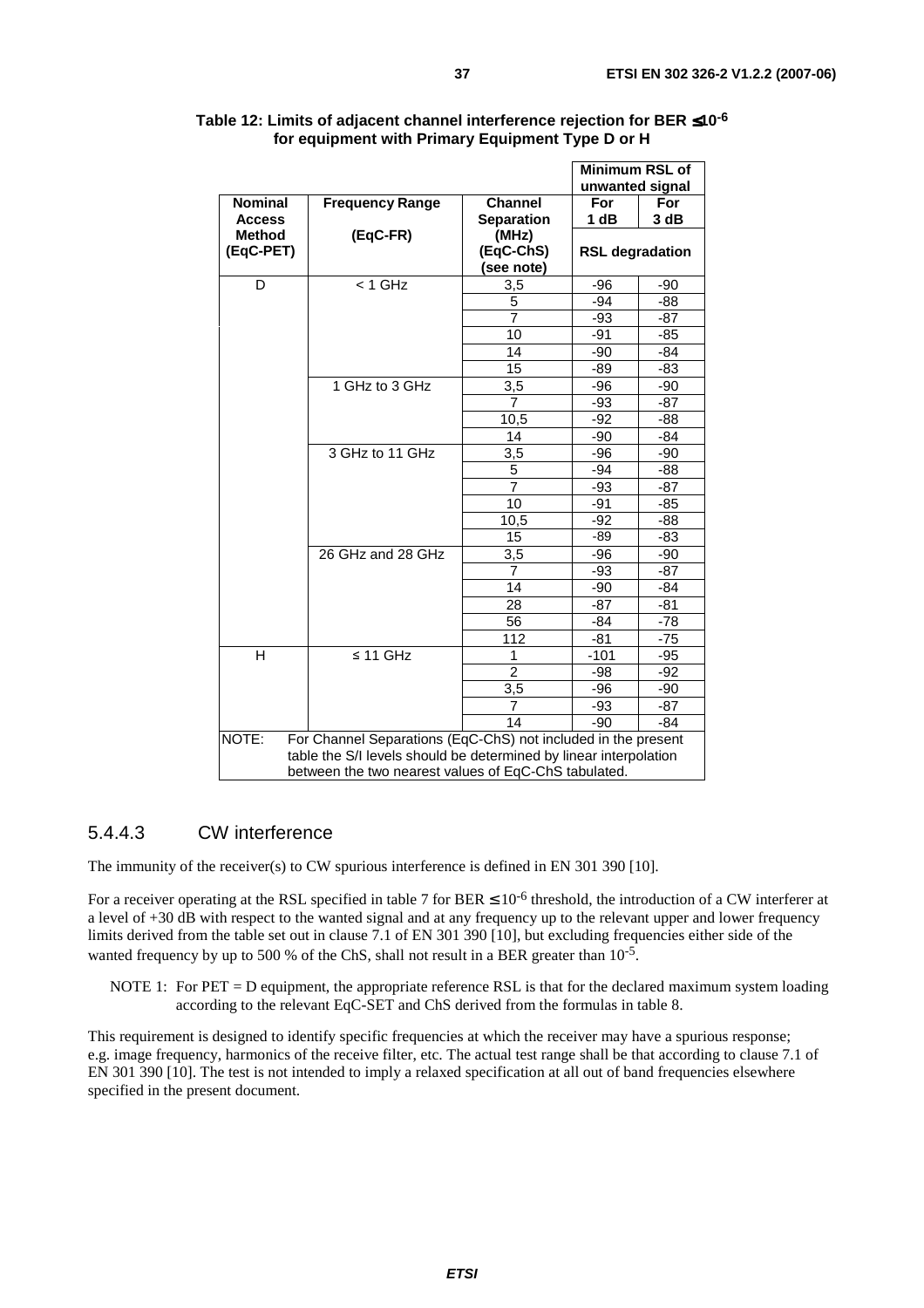NOTE 2: Two instances in the table of previous standards referenced by EN 301 753 (see bibliography) (EN 300 636 and EN 301 055 in bibliography) are silent on requirements for CW interference. Such silence on a matter of general immunity is no longer acceptable and the rationalization of the present document now sets common requirements for all systems, derived from EN 301 390 [10]. Therefore, for claiming compliance to the present document, systems that have already claimed conformance to R&TTE using former EN 301 753 (see bibliography) should undergo additional assessment in respect of CW interference immunity.

## 5.5 Special requirements for equipment with integral antennas

### 5.5.1 General

The present document is mainly intended to cover fixed radio equipment without integral antennas. However, it also applies to fixed radio systems products with integral antennas, for which all the technical requirements included in the present document and those of EN 302 326-3 [12] both apply.

An integral antenna is one that is declared as part of the radio equipment by the supplier. Even equipment with an integral antenna may still allow separation of the antenna from the equipment using a special tool. In such cases the assessment of the radio equipment and of the antenna against the requirements of this whole multi-part deliverable may be done separately by the actual supplier(s). In this case the declaration of conformity may be composed of a declaration of conformity for the equipment and a declaration of conformity for the antenna, done separately by the actual supplier(s), according to the present document and to EN 302 326-3 [12], respectively.

Testing of EIRP requirements, wherever identified, is necessary for the assessment of equipment with integral antennas only. However equipment placed on the market without antennas should identify limitations which must be applied such that the overall system meets EIRP requirements, wherever identified (e.g. defining the maximum associated antenna gain).

RPE, co-polar and cross polar, and the gain of antennas are essential requirements for equipment with integral antennas, but not only for the transmit direction. Since receiver parameters are essential for the Fixed Service, in the case of receive only antenna (e.g. in space diversity applications), the antenna parameters are as essential on the receive side as they are on the transmitter side. Antenna essential requirements should be clearly described without distinction to transmit or receive.

## 5.5.2 Radiation Pattern Envelope (Off-axis EIRP density)

In the case of radio equipment with an integral antenna, the radiation pattern (off-axis EIRP density) is essential under article 3.2 of the R&TTE Directive [2]. Limits for co-polar and cross-polar envelope are set out in clause 4.4 of EN 302 326-3 [12].

### 5.5.3 Antenna Gain

In the case of radio equipment with an integral antenna, the antenna gain is essential under article 3.2 of the R&TTE Directive [2]. Limits are set out in clause 4.5 of EN 302 326-3 [12].

## 6 Testing for conformance with technical requirements

NOTE: Void clauses are incorporated throughout clause 6 to preserve consistency of clause numbering between clauses 5 and 6.

## 6.1 General

Testing methods and conditions for assessing all requirements are specified in this clause.

In the following clauses, limits are required to be met at specific reference points of the system block diagram. Reference points and the system block diagram are set out in figure 3.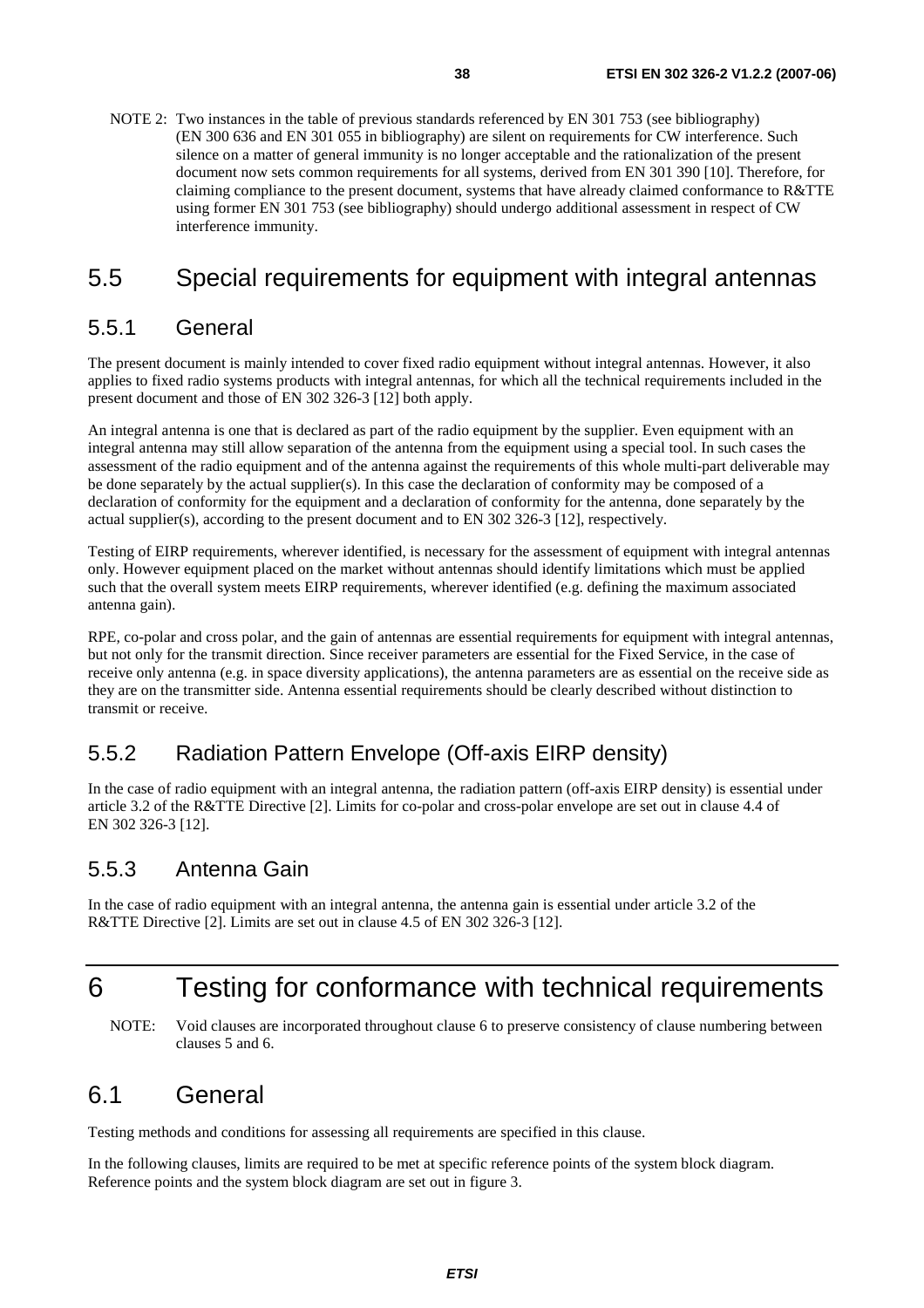In the case of wide radio-frequency bands covering units and multirate/multiformat equipment, these specifications shall be met at any frequency, at any rate/format. However the tests, required for generating a test report and/or declaration of conformity, in order to fulfil any conformity assessment procedure with respect to the R&TTE Directive [2], shall be carried-out in accordance with the principles set out in annex B.

The system under assessment, generically represented by the block diagram in figure 3, may be physically split between indoor and outdoor units. Their interconnection, commonly made by cable(s), is not represented by the interfaces shown in the block diagram in figure 3. Those units are nevertheless intended as being part of the whole system. The test should be carried out with separate environmental conditions for each part as defined in EN 301 126-2-1 [3] clause 4.3.

The traffic carried by the system shall be declared by the manufacturer.

Unless otherwise stated, all requirements are intended for systems fully loaded (according to the maximum loading provided by the equipment).

For defining the coherent set of essential test suites for conformity assessment, a number of declared EqC codes and other parameters are needed as declaration from the supplier. Standing the considerable number of possibilities under the scope of the present document summarized in table 1 and, for systems with integral antennas in table 3, it is recommended to consider the production of a summary table, such as table E.1 proposed in Informative annex E, to be attached as header of the test documentation for aid the correct identification of the equipment/system profile by any interested third party.

- NOTE 1: For each technical requirement in the present document, there may be additional characteristics, not considered relevant to article 3.2 of the R&TTE Directive [2]. Nevertheless they are considered important for the system's operation. These additional requirements, when identified, may be found in EN 302 326-1 [11].
- NOTE 2: As indicated in clause 1.1 the present document rationalizes earlier specifications. Unless specifically mentioned, both previous and new requirements are completely equivalent. It is expected that equipment already conforming to the previous EN 301 753 (see bibliography), would not need a new test report for re-assessment of essential requirements according to the present document. Suppliers may claim conformance to the present document, even in the case of formally tighter requirements. However, legal implications of any declaration of conformity are outside the scope of the present document.

## 6.2 Environmental profile

The equipment, or the equipment-antenna assembly (in the case of systems with integral antenna), shall comply with all the technical requirements of the present document at all times when operating within the boundary limits of the declared operational environmental profile, including those limits of any primary/secondary power supply external to the equipment under assessment.

An integrated equipment-antenna assembly which employs a radome shall meet the requirements of the present document with the radome in place.

Additional parameters appropriate to system implementation are not relevant to declaration of conformity to article 3.2 of R&TTE Directive [2]. They may only be subject to private commercial agreement between the equipment purchaser and supplier.

Tests defined in the present document shall be carried out at representative points within the boundary limits of the declared operational environmental profile.

Boundary limits of environmental climatic conditions, which are part of the environmental profile, may be determined by the environmental class of the equipment according to the guidance given in clause 4.4 of EN 301 126-2-1 [3].

Any test, requested to generate the test report and/or declaration of conformity in order to fulfil any Conformity assessment procedure with respect to the R&TTE Directive [2] shall be carried-out:

- a) For radio equipment, with respect to the same principles and procedures, for reference and extreme conditions, set out in clause 4.4 of EN 301 126-2-1 [3] for climatic conditions and in table 1 of EN 301 126-2-1 [3] and clause 5.2 and note 1 in table 13 of the present document for power supply conditions.
- NOTE: The requirement to test at reference or extreme conditions is set out in clauses 6.3 and 6.4 of the present document according to the principles for similar requirements set out in EN 301 126-2-1 [3].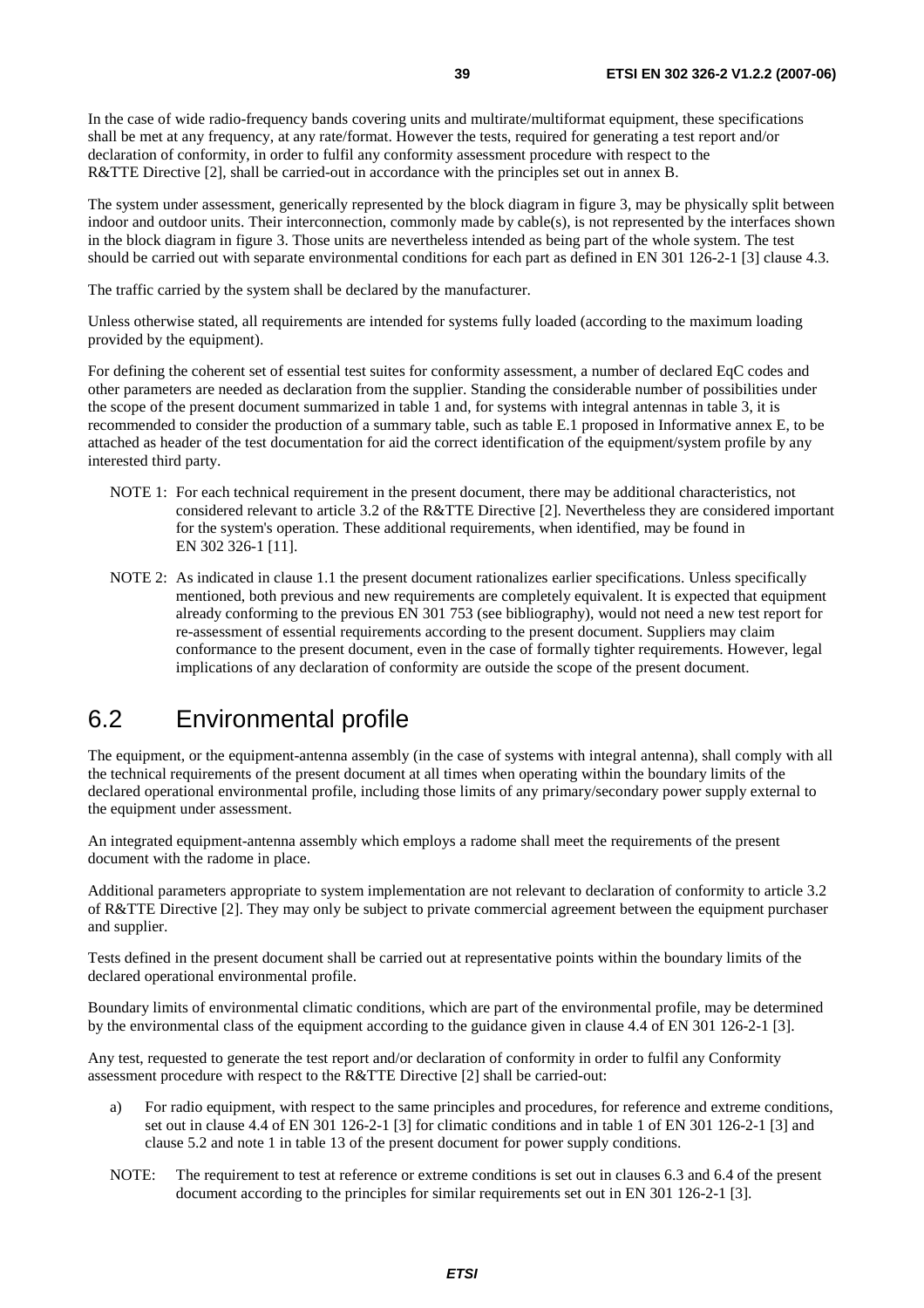b) For integral DFRS antennas (directional phenomena of clause 5.5 of the present document), at reference environmental conditions of the test field according to clause 4.1 of EN 301 126-3-2 [9].

For testing equipment for compliance with technical requirements, EN 301 126-2-1 [3], EN 301 126-2-2 [4], EN 301 126-2-3 [5], EN 301 126-2-4 [6], EN 301 126-2-5 [7] and EN 301 126-2-6 [8] shall apply.

## 6.3 Transmitting phenomena

### 6.3.1 General

#### 6.3.1.1 Summary table for transmitter test conditions

#### **Table 13: Essential transmitter test suites, clauses and conditions**

| <b>Clause</b><br>(note 2) | <b>Parameter</b><br>(note 2)                                     | EN 301 126-2-x<br>reference for<br>the test |                         | <b>Climatic</b><br>conditions<br>(note 1) | <b>Channels to</b><br>be tested<br>(note 4) | <b>Other specific</b><br>conditions                                                                                                                                                                                                                                   |
|---------------------------|------------------------------------------------------------------|---------------------------------------------|-------------------------|-------------------------------------------|---------------------------------------------|-----------------------------------------------------------------------------------------------------------------------------------------------------------------------------------------------------------------------------------------------------------------------|
|                           |                                                                  | methods                                     | Ref                     | <b>Extreme</b>                            | $B = Bottom$<br>$M = Middle$<br>$T = Top$   |                                                                                                                                                                                                                                                                       |
| 6.3.2                     | Transmitter output power                                         |                                             |                         |                                           |                                             |                                                                                                                                                                                                                                                                       |
| 6.3.2.2                   | Transmitter maximum power                                        | $\overline{\text{Table}}$ 15                | X                       | X                                         | <b>BMT</b>                                  | Note 3                                                                                                                                                                                                                                                                |
| 6.3.2.3                   | Nominal power tolerance                                          | Table 15                                    | $\overline{\mathsf{x}}$ | $\overline{\mathsf{x}}$                   | <b>BMT</b>                                  | Note 3                                                                                                                                                                                                                                                                |
| 6.3.3                     | Output frequency tolerance                                       | Table 16                                    | $\overline{\mathsf{x}}$ | $\overline{\mathsf{x}}$                   | <b>BMT</b>                                  | Note 3                                                                                                                                                                                                                                                                |
| 6.3.4                     | Adjacent channel power                                           |                                             |                         |                                           |                                             |                                                                                                                                                                                                                                                                       |
| 6.3.4.1                   | Transmitter spectrum density<br>mask                             | Table 17                                    | X                       | X                                         | <b>BMT</b>                                  | Note <sub>3</sub>                                                                                                                                                                                                                                                     |
| 6.3.4.2                   | Discrete CW components<br>exceeding the spectrum masks<br>limits | Table 18                                    | $\overline{\mathsf{x}}$ | X                                         | <b>BMT</b>                                  | Note 3                                                                                                                                                                                                                                                                |
| 6.3.8                     | Dynamic change of Modulation<br>Order                            | Table 17                                    | X                       | X                                         | <b>BMT</b>                                  | Required for mixed-mode<br>systems only according<br>clause 6.3.8 of the<br>present document                                                                                                                                                                          |
| 6.3.5                     | Spurious emissions-external                                      | Table 19                                    | $\overline{\mathsf{x}}$ |                                           | <b>BMT</b>                                  | The tests shall be<br>carried-out with ATPC, if<br>any, set to maximum<br>available power and<br>RTPC-1, if any, set at<br>minimum attenuation.<br>Actual test shall be<br>limited to the practical<br>frequency range set out<br>by clause A.1 of<br>EN 301 390 [10] |
| 6.3.6                     | Transmitter power control                                        |                                             |                         |                                           |                                             |                                                                                                                                                                                                                                                                       |
| 6.3.6.2                   | <b>Automatic Transmit Power</b><br>Control (ATPC)                | Table 20                                    | X                       |                                           | M                                           |                                                                                                                                                                                                                                                                       |
| 6.3.6.3                   | <b>Remote Transmit Power</b><br>Control (RTPC)                   | Table 21                                    | $\overline{\mathsf{x}}$ |                                           | <b>BMT</b>                                  | Shall be carried-out at<br>three operating<br>conditions (lowest,<br>medium, and highest<br>delivered power) of the<br>RTPC power range and<br>with ATPC (if any) set to<br>maximum nominal power                                                                     |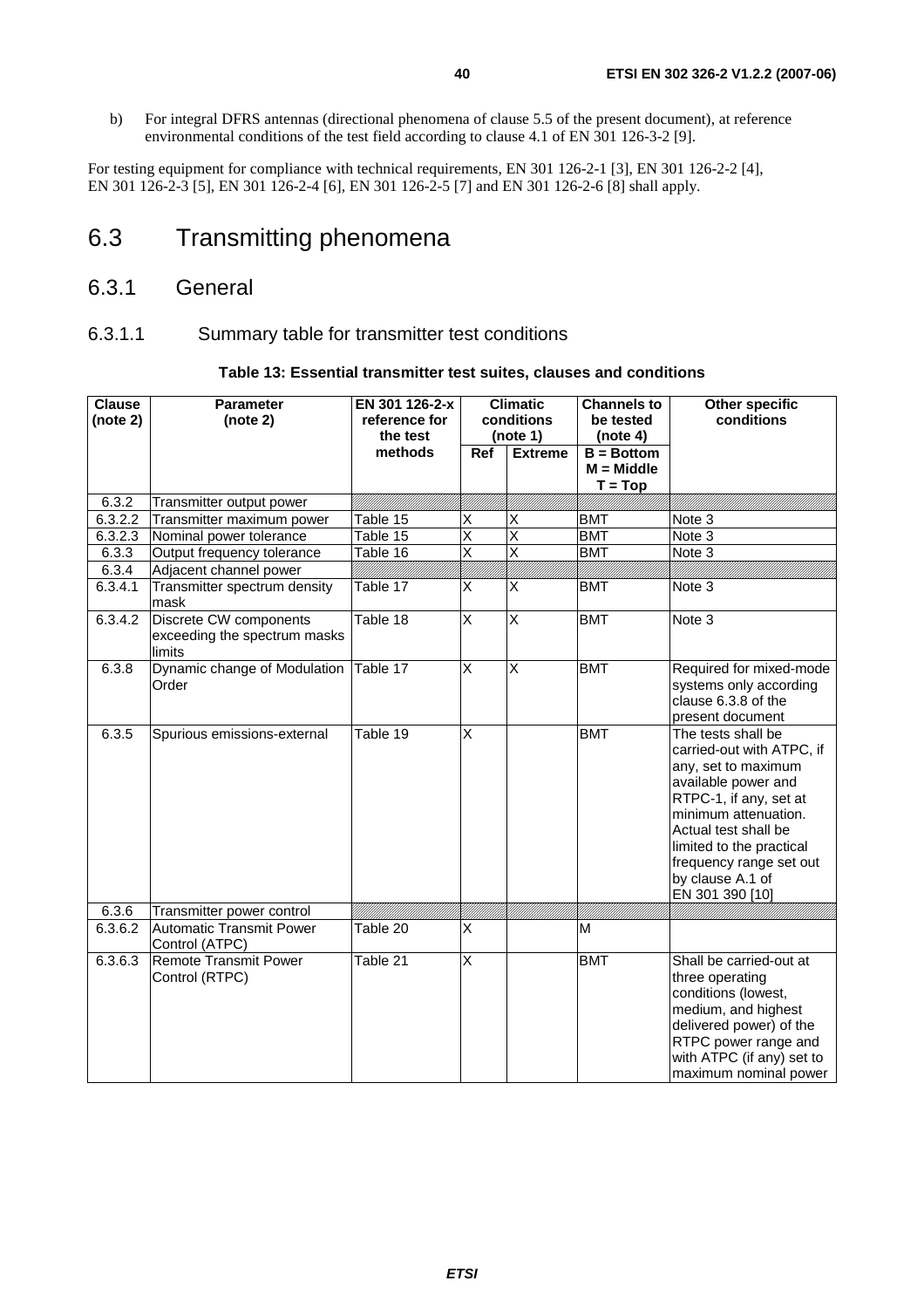| <b>Clause</b><br>(note 2) | <b>Parameter</b><br>(note 2)                                                                                                                                                                                                                                                                                                                                                                                                                                                                                                                                                                                                                                                                                                                                                                                                                                                                                              | EN 301 126-2-x<br>reference for<br>the test |            | <b>Climatic</b><br>conditions<br>(note 1) | <b>Channels to</b><br>be tested<br>(note 4) | <b>Other specific</b><br>conditions                                                                                                                                                                                                                                                                           |
|---------------------------|---------------------------------------------------------------------------------------------------------------------------------------------------------------------------------------------------------------------------------------------------------------------------------------------------------------------------------------------------------------------------------------------------------------------------------------------------------------------------------------------------------------------------------------------------------------------------------------------------------------------------------------------------------------------------------------------------------------------------------------------------------------------------------------------------------------------------------------------------------------------------------------------------------------------------|---------------------------------------------|------------|-------------------------------------------|---------------------------------------------|---------------------------------------------------------------------------------------------------------------------------------------------------------------------------------------------------------------------------------------------------------------------------------------------------------------|
|                           |                                                                                                                                                                                                                                                                                                                                                                                                                                                                                                                                                                                                                                                                                                                                                                                                                                                                                                                           | methods                                     | <b>Ref</b> | <b>Extreme</b>                            | $B = Bottom$<br>$M = Middle$                |                                                                                                                                                                                                                                                                                                               |
|                           |                                                                                                                                                                                                                                                                                                                                                                                                                                                                                                                                                                                                                                                                                                                                                                                                                                                                                                                           |                                             |            |                                           | $T = Top$                                   |                                                                                                                                                                                                                                                                                                               |
| 6.3.7                     | <b>Remote Frequency Control</b><br>(RFC)                                                                                                                                                                                                                                                                                                                                                                                                                                                                                                                                                                                                                                                                                                                                                                                                                                                                                  | Table 22                                    | X          |                                           | <b>BMT</b>                                  | Tests shall be carried for<br>RFC setting procedure<br>for three frequencies<br>(i.e. frequencies<br>frequency settings from<br>lower to centre, centre to<br>higher and back to the<br>lower frequency within<br>the covered range). The<br>test shall be carried-out<br>at reference climatic<br>conditions |
| NOTE 1:<br>$NOTF$ 2:      | This refers to climatic conditions only; for other environmental and power supply conditions, please refer to<br>EN 301 126-2-1 [3], which provides, for testing some parameters, combined variations also of the power<br>supply source, see table 1 of EN 301 126-2-1 [3]; however, DC regulators on all the DC sources actually<br>used for carrier generation are commonly integral to the radio equipment. When this is the case, such<br>additional tests are considered redundant and not necessary to assess the compliance to the essential<br>requirements of article 3.2 of the R&TTE Directive [2]. This will not imply any reduction to the supplier<br>responsibility related to the conformance declaration, which, in any case, shall be valid for the whole<br>declared environmental profile.<br>For equipment with integral antennas, the essential transmitter test suite clauses include the antenna |                                             |            |                                           |                                             |                                                                                                                                                                                                                                                                                                               |

NOTE 2: For equipment with integral antennas, the essential transmitter test suite clauses include the antenna parameters, test clauses and conditions contained in table 29, clause 6.5.

NOTE 3: This clause requires, besides extremes of temperature, testing also at extremes of voltage (see note 1).

NOTE 4: Annex B provides more detailed information on channels to be tested, depending on the type of equipment.

#### 6.3.1.2 Spectrum analyser settings

Spectrum analyser settings to be used in measuring spectral power density are shown in table 14.

|                                                                                                                                                    |            | <b>Channel separation (EqC-ChS) MHz</b>                                                                                                                                                                                                                                                                                                                                                                                                                                                                                                                                                                                                                                                                                                                                                                                                                                                                                                                                                                                                                                                                                                                                                                                                                                                                                                                                                                                                                                                                                                                                                                                                                                                                                             |                 |                |           |          |         |
|----------------------------------------------------------------------------------------------------------------------------------------------------|------------|-------------------------------------------------------------------------------------------------------------------------------------------------------------------------------------------------------------------------------------------------------------------------------------------------------------------------------------------------------------------------------------------------------------------------------------------------------------------------------------------------------------------------------------------------------------------------------------------------------------------------------------------------------------------------------------------------------------------------------------------------------------------------------------------------------------------------------------------------------------------------------------------------------------------------------------------------------------------------------------------------------------------------------------------------------------------------------------------------------------------------------------------------------------------------------------------------------------------------------------------------------------------------------------------------------------------------------------------------------------------------------------------------------------------------------------------------------------------------------------------------------------------------------------------------------------------------------------------------------------------------------------------------------------------------------------------------------------------------------------|-----------------|----------------|-----------|----------|---------|
|                                                                                                                                                    |            | 0,003 to 0,03                                                                                                                                                                                                                                                                                                                                                                                                                                                                                                                                                                                                                                                                                                                                                                                                                                                                                                                                                                                                                                                                                                                                                                                                                                                                                                                                                                                                                                                                                                                                                                                                                                                                                                                       | $0,03$ to $0,3$ | $0,3$ to $0,9$ | 0,9 to 12 | 12 to 36 | > 36    |
| Centre frequency                                                                                                                                   |            | $f_{0}$                                                                                                                                                                                                                                                                                                                                                                                                                                                                                                                                                                                                                                                                                                                                                                                                                                                                                                                                                                                                                                                                                                                                                                                                                                                                                                                                                                                                                                                                                                                                                                                                                                                                                                                             | $f_{0}$         | $f_{0}$        | $f_0$     | $f_0$    | $f_0$   |
| Sweep width                                                                                                                                        | <b>MHz</b> | 6 x ChS                                                                                                                                                                                                                                                                                                                                                                                                                                                                                                                                                                                                                                                                                                                                                                                                                                                                                                                                                                                                                                                                                                                                                                                                                                                                                                                                                                                                                                                                                                                                                                                                                                                                                                                             | 6 x ChS         | 6 x ChS        | 6 x ChS   | 6 x ChS  | 6 x ChS |
| <b>Scan time</b>                                                                                                                                   |            | auto                                                                                                                                                                                                                                                                                                                                                                                                                                                                                                                                                                                                                                                                                                                                                                                                                                                                                                                                                                                                                                                                                                                                                                                                                                                                                                                                                                                                                                                                                                                                                                                                                                                                                                                                | auto            | auto           | auto      | auto     | Auto    |
| <b>IF resolution</b><br>bandwidth                                                                                                                  | <b>kHz</b> |                                                                                                                                                                                                                                                                                                                                                                                                                                                                                                                                                                                                                                                                                                                                                                                                                                                                                                                                                                                                                                                                                                                                                                                                                                                                                                                                                                                                                                                                                                                                                                                                                                                                                                                                     | 3               | 10             | 30        | 100      | 300     |
| Video bandwidth                                                                                                                                    | <b>kHz</b> | 0,03                                                                                                                                                                                                                                                                                                                                                                                                                                                                                                                                                                                                                                                                                                                                                                                                                                                                                                                                                                                                                                                                                                                                                                                                                                                                                                                                                                                                                                                                                                                                                                                                                                                                                                                                | 0,1             | 0,1            | 0.3       | 0.3      | 0,3     |
| NOTE 1: It should be noted that, having separate limits for spectral density and CW lines, IF resolution<br>NOTE 2:<br>NOTE 3:<br>where practical. |            | bandwidth is not essential for showing conformance; nevertheless it should still be selected as the<br>most appropriate as possible for the system under test.<br>The settings proposed in this table are suitable when continuous emissions are concerned. When<br>burst emissions are considered, the IF resolution and video bandwidths should be matched to the time<br>characteristics (burst and frame durations) of the signal. The measurement of burst emission should<br>also be carried on using the maximum-hold or gating functionality.<br>The manufacturer shall declare the burst time characteristics and the settings used for burst emission<br>test, insuring that they suitably represent the worst situation.<br>As general guidance only, for having raise-time fast enough for the burst to be tested, the IFbw should<br>be selected as IFbw $\cong$ k/Bd (where Bd is the burst duration and 'k' is a factor depending on the<br>spectrum analyser, typically between 2 and 3); for the same reason, video filtering should be kept<br>equal to IFbw. This approach might be adopted when burst duration is sensibly lower than the frame<br>duration; when Bd approaches the frame duration, the emission tend to become continuous and the<br>setting in table above might still be adopted if convenient and suitably accurate.<br>When more complex access methodology are concerned, the IF and video bandwidths might be<br>optimized taking into account all the time durations of the signal burst (e.g. mixed OFDMA/TDMA<br>systems also on the OFDMA symbols duration might be considered).<br>For FH-CDMA systems, the spectrum analyser setting is to be synchronised to the hopping sequence |                 |                |           |          |         |

#### **Table 14: Spectrum analyser settings for RF power spectrum measurement**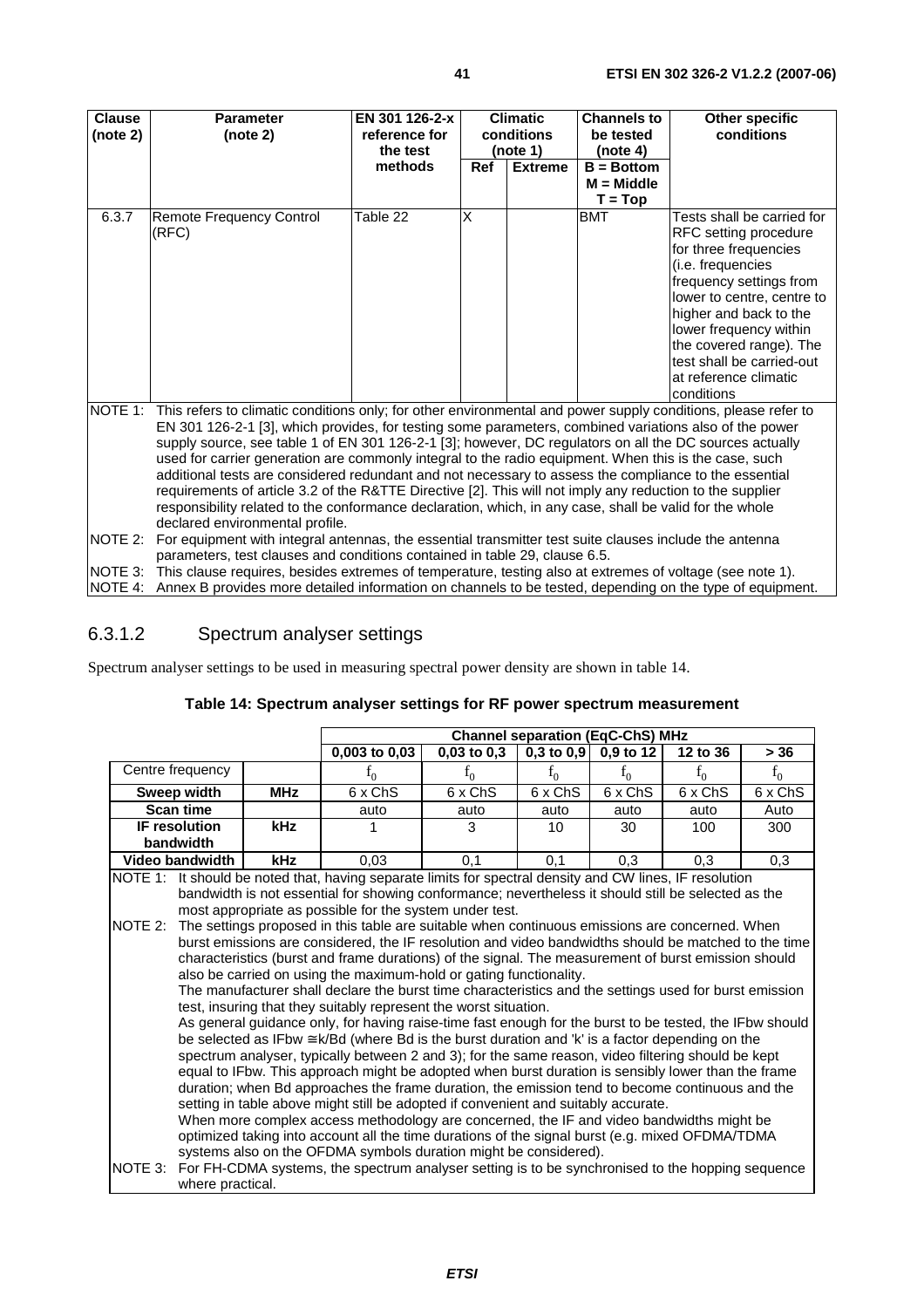### 6.3.2 Transmitter output power

#### 6.3.2.1 General

For mixed-mode and preset-mode systems, the nominal power and power tolerance shall be declared for each EqC-EMO offered.

#### 6.3.2.2 Maximum power

Test methods for the maximum transmitter power are referred to in table 15.

| <b>Primary Equipment Type</b><br>(EqC-PET) | <b>Conformance testing standard</b> | Clause number(s) |
|--------------------------------------------|-------------------------------------|------------------|
|                                            | EN 301 126-2-2 [4]                  | 4.2.1            |
| T or O                                     | EN 301 126-2-3 [5]                  | 4.2.1            |
|                                            | EN 301 126-2-4 [6]                  | 4.2.1            |
|                                            | IEN 301 126-2-5 [7]                 | 4.2.1            |
| М                                          | EN 301 126-2-6 [8]                  | 4.2.1            |

**Table 15: Test methods for the maximum transmitter power** 

- NOTE 1: Testing EIRP requirements is necessary for assessment of equipment with integral antenna only; however also equipment placed on the market without antennas should, in principle, refer, when relevant in common practice, to such limitation (e.g. defining the maximum associated antenna gain).
- NOTE 2: Actual test reports are needed only if the nominal declared power, with positive tolerance added, comes within 3 dB of any maximum level foreseen in clause 5.3.2.2.

#### 6.3.2.3 Nominal output power tolerance

Test methods for the output power tolerance on the declared nominal level shall be as for maximum power in clause 5.3.2.3.

### 6.3.3 Transmitter output frequency error/stability (output frequency tolerance)

Output frequency tolerance shall be measured in accordance with the following provisions of conformance standards according to the Primary Equipment Type.

| <b>Primary Equipment Type</b><br>(EqC-PET) | <b>Conformance testing standard</b> | Clause number(s) |
|--------------------------------------------|-------------------------------------|------------------|
|                                            | IEN 301 126-2-2 [4]                 | 4.2.5            |
| T or O                                     | EN 301 126-2-3 [5]                  | 4.2.5            |
|                                            | EN 301 126-2-4 [6]                  | 4.2.5            |
|                                            | EN 301 126-2-5 [7]                  | 4.2.5            |
|                                            | EN 301 126-2-6 [8]                  | 4.2.5            |

#### **Table 16: Test methods for the output frequency tolerance**

### 6.3.4 Adjacent channel power (transmitter spectrum density masks)

#### 6.3.4.1 Transmitter spectrum density masks

For mixed-mode and preset-mode systems, the manufacturer shall declare which combination of EqC-EMOs the equipment offers, and for each EqC-EMO shall be compliant with the relevant mask.

EXAMPLE: A system offering 4 QAM, 16 QAM and 64 QAM shall comply with the transmit mask specification separately for each of the three EqC-EMOs.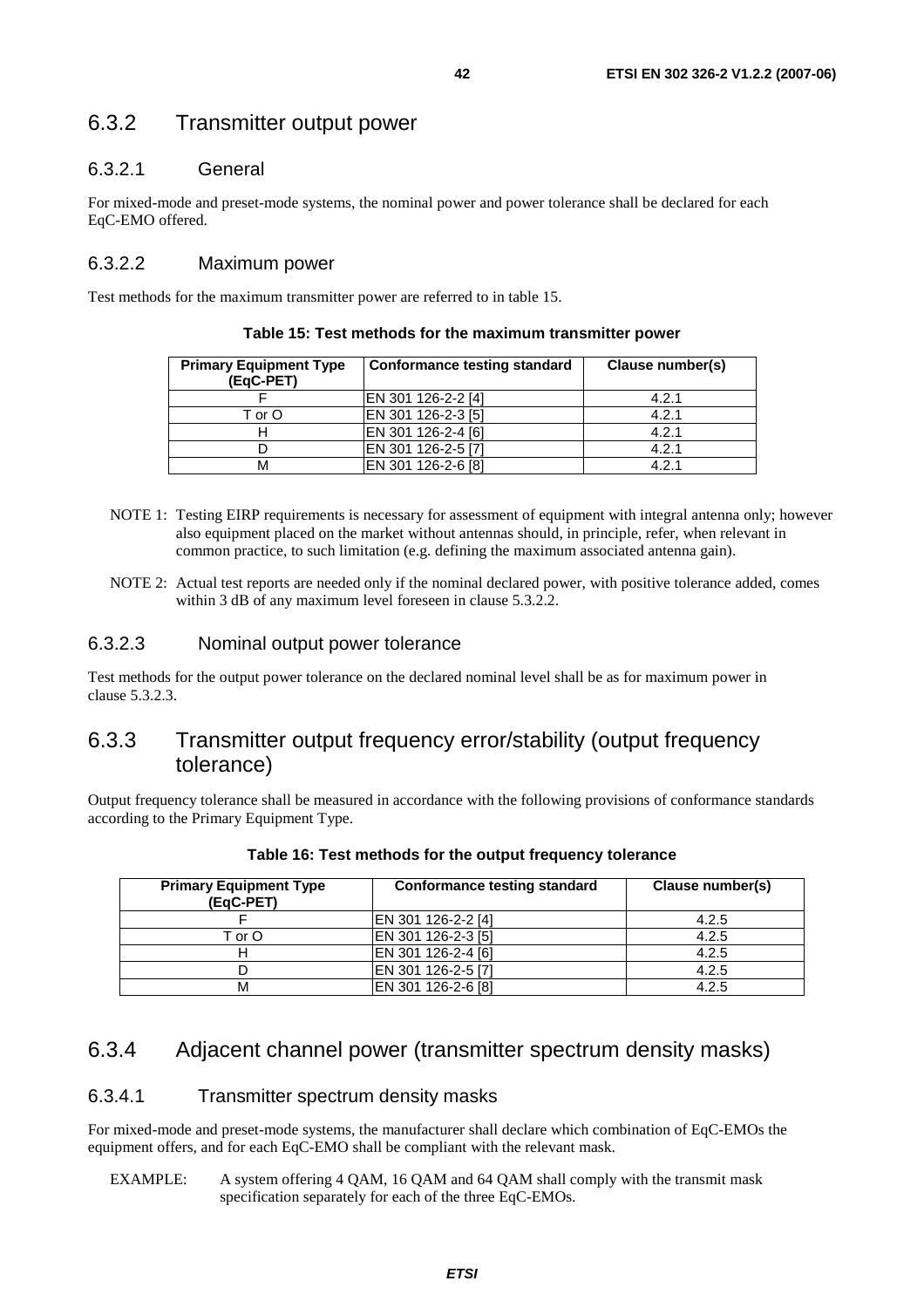| <b>Primary Equipment Type</b><br>(EgC-PET) | Conformance testing standard | Clause number(s) |
|--------------------------------------------|------------------------------|------------------|
|                                            | EN 301 126-2-2 [4]           | 4.2.6            |
| T or O                                     | EN 301 126-2-3 [5]           | 4.2.6            |
|                                            | EN 301 126-2-4 [6]           | 4.2.6            |
|                                            | EN 301 126-2-5 [7]           | 4.2.6            |
| м                                          | EN 301 126-2-6 [8]           | 4.2.6            |

**Table 17: Test methods for the Spectrum masks** 

The following test conditions should be applied when measuring the power spectrum density for systems where  $EqC-PET = M$ :

- the total output power level should be according to clause 5.3.2;
- all sub-carriers are modulated according to the input bit rate (referred to Z' in figure 3) declared by the manufacturer. The input signal shall be in accordance to the interfaces stated in EN 302 326-1 [11];
- for systems that use mixed-mode, refer to annex F of EN 302 326-1 [11].

The following test conditions should be applied when measuring the power spectrum density for EqC-PET = F:

- The number (N) of carriers transmitted over one CS transceiver should correspond with the full capacity load (FCL) of the measured CS. The number N shall be declared by the manufacturer.
- The nominal output power for each carrier shall be  $1/N$  of the total nominal output power of the equipment referred to point C' of the RF reference diagram, figure 3.
- For systems operating in bands below 3 GHz, the capacity of the equipment shall be equally distributed among the N single carriers.
- For systems operating in bands above 3 GHz, all carriers are modulated according to the input bit rate declared by the manufacturer.

### 6.3.4.2 Discrete (CW) spectral lines exceeding the spectrum mask (all stations)

Output frequency tolerance shall be measured in accordance with the following provisions of conformance standards according to the Primary Equipment Type.

| <b>Primary Equipment Type</b><br>(EqC-PET) | <b>Conformance testing standard</b> | Clause number(s) |
|--------------------------------------------|-------------------------------------|------------------|
|                                            | EN 301 126-2-2 [4]                  | 4.2.8            |
| T or O                                     | EN 301 126-2-3 [5]                  | 4.2.8            |
|                                            | EN 301 126-2-4 [6]                  | 4.2.8            |
|                                            | EN 301 126-2-5 [7]                  | 4.2.8            |
| м                                          | EN 301 126-2-6 [8]                  | 4.2.8            |

#### **Table 18: Test methods for the CW spectral lines**

### 6.3.5 Transmitter spurious emissions

Transmitter spurious emissions shall be measured in accordance with the following provisions of conformance standards according to the Primary Equipment Type.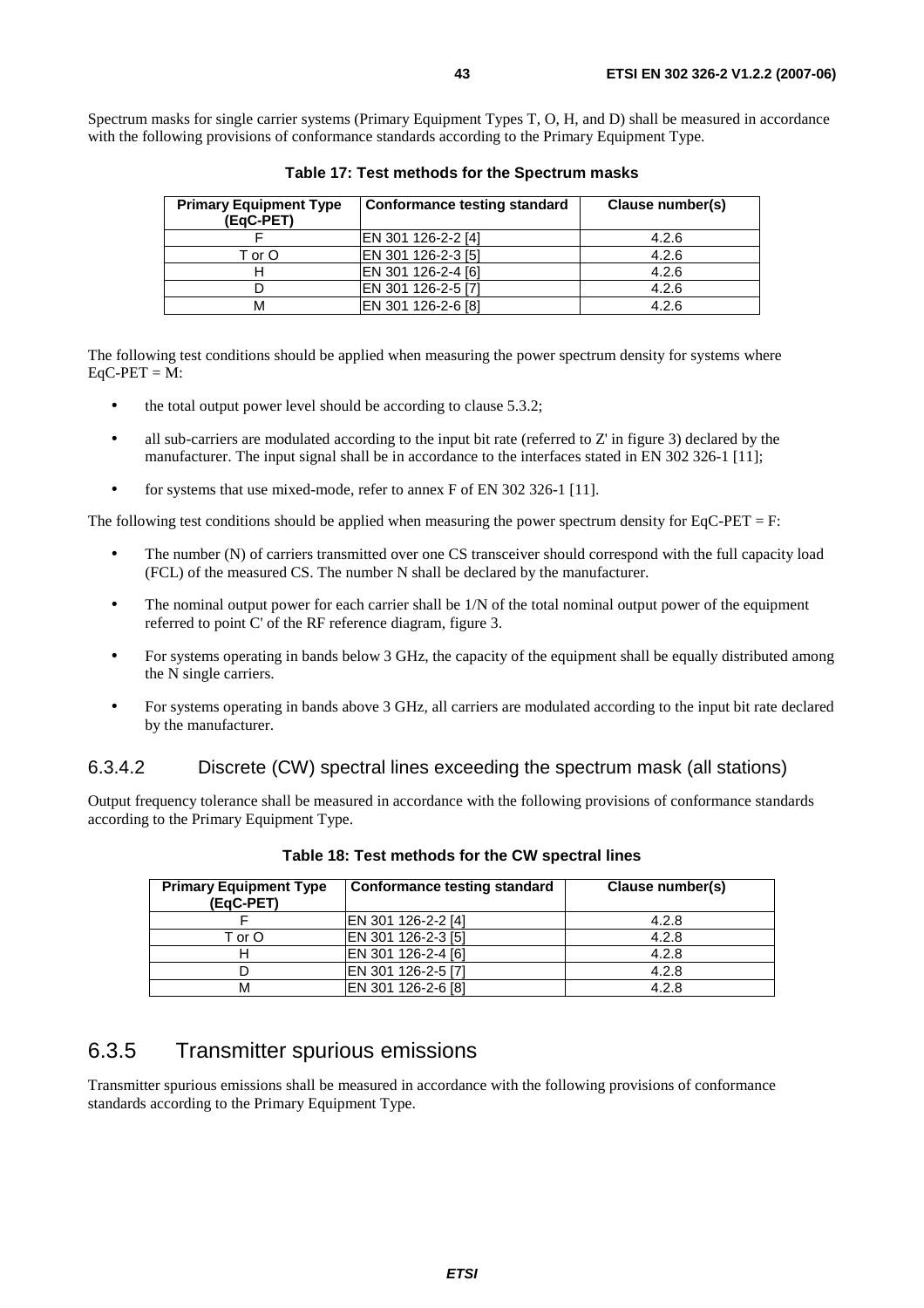|  |  |  |  | Table 19: Test methods for the transmitter spurious emissions |
|--|--|--|--|---------------------------------------------------------------|
|--|--|--|--|---------------------------------------------------------------|

The tests shall be carried out to produce the test report and/or declaration of conformity required (R&TTE Directive [2]) with ATPC if applicable, set to maximum available power. The RTPC, if applicable, shall be set to give maximum available power. The actual test shall be limited to the practical frequency ranges foreseen by clause A.1 of EN 301 390 [10].

The tests shall be carried out at reference climatic conditions according to EN 301 126-2-1 [3] clause 4.2, table 1.

### 6.3.6 Transmitter power control (ATPC and RTPC)

#### 6.3.6.1 General

Void

#### 6.3.6.2 Automatic Transmitter Power Control (ATPC)

Equipment with ATPC will be subject to manufacturer declaration of ATPC ranges and related tolerances.

ATPC shall be measured in accordance with the following provisions of conformance standards according to the Primary Equipment Type.

| <b>Primary Equipment Type</b><br>(EgC-PET) | Conformance testing standard | Clause number(s) |
|--------------------------------------------|------------------------------|------------------|
|                                            | EN 301 126-2-2 [4]           | 4.2.3            |
| T or O                                     | EN 301 126-2-3 [5]           | 4.2.3            |
|                                            | EN 301 126-2-4 [6]           | 4.2.3            |
|                                            | EN 301 126-2-5 [7]           | 4.2.3            |
|                                            | EN 301 126-2-6 [8]           | 4.2.3            |

#### **Table 20: Test methods for the ATPC function requirements**

Testing shall be carried out with transmitter power level corresponding to:

- ATPC set manually to a fixed value for receiver requirements;
- ATPC set at maximum available power for transmitter requirements.

For the relevant power level definitions of ATPC operation see EN 302 326-1 [11] while for additional clarification on ATPC and RTPC requirements see annex D of the present document.

The test shall be carried out at reference climatic conditions according to EN 301 126-2-1 [3] clause 4.2, table 1.

#### 6.3.6.3 Remote Transmitter Power Control (RTPC)

RTPC shall be measured in accordance with the following provisions of conformance standards according to the Primary Equipment Type.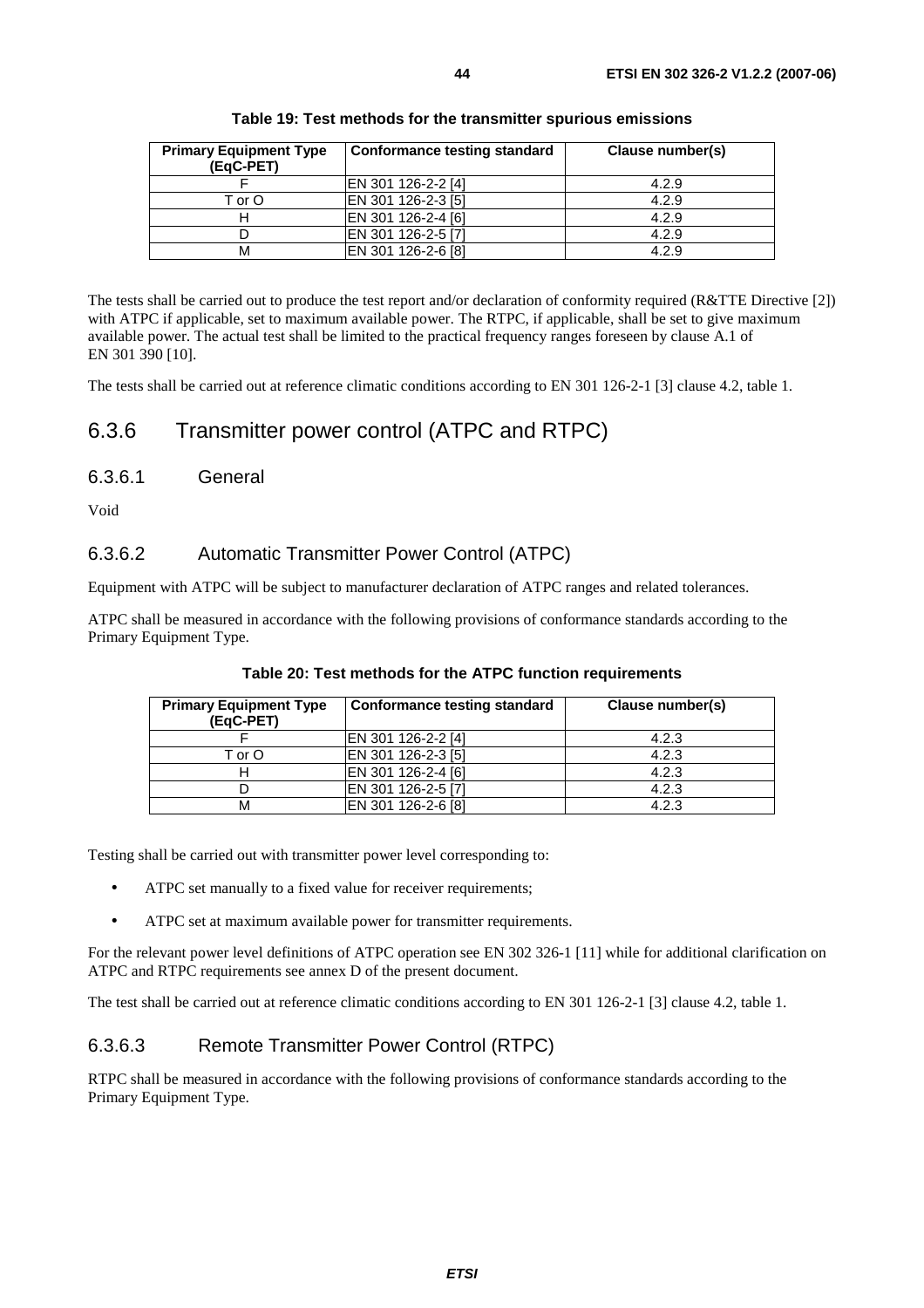| <b>Primary Equipment Type</b><br>(EqC-PET) | <b>Conformance testing standard</b> | Clause number(s) |
|--------------------------------------------|-------------------------------------|------------------|
|                                            | EN 301 126-2-2 [4]                  | 4.2.4            |
| T or O                                     | EN 301 126-2-3 [5]                  | 4.2.4            |
|                                            | EN 301 126-2-4 [6]                  | 4.2.4            |
|                                            | EN 301 126-2-5 [7]                  | 4.2.4            |
|                                            | EN 301 126-2-6 [8]                  | 4.2.4            |

**Table 21: Test methods for the RTPC function requirements** 

The transmit spectrum shall be demonstrated to comply with the spectrum mask at three points (lower, medium and upper) points in the declared frequency band with the transmit power control, where applicable, set to a maximum value and with:

- RTPC-1 set manually to the maximum, middle and to the minimum values;
- RTPC-2 set at a maximum provided output power.

The tests, carried out to generate the test report and/or declaration of conformity, required in order to fulfil any Conformity assessment procedure with respect to the R&TTE Directive [2], shall be carried-out at three operating conditions (lowest, medium, and highest delivered power) of the RTPC power range and with ATPC (if any) set to maximum nominal power. The test shall be carried-out at reference and extreme climatic conditions.

Even if all of the procedures set out in the clause of the appropriate conformance testing standard are followed, the actual tests, at the lower RTPC power levels, may fall outside of the available sensitivity of test instruments currently available on the market. In this event the supplier shall produce an attachment to the test report containing:

- calculated evidence that the noise floor of the actual test bed is higher than the mask requirement;
- calculated evidence that the actual noise floor, generated by the transmitter with respect to the noise figure and implemented amplification/attenuation chain; is lower than the mask requirement.

Tests for other transmit and receive requirements shall be made with RTPC set at highest delivered power.

## 6.3.7 Remote Frequency Control (RFC)

Tests shall be carried out for RFC setting process between three frequencies: the lower and upper extremes and the centre of the declared range.

Applying the RFC setting procedure for those three frequencies (i.e. frequencies settings from lower to centre, centre to higher and back to the lower frequency in the covered range) the equipment shall not produce emissions outside the spectrum masks for either the previous or final centre radio frequency.

The test shall be carried out at reference climatic conditions according to EN 301 126-2-1 [3] clause 4.2, table 1.

RFC shall be measured in accordance with the following provisions of conformance standards according to the Primary Equipment Type.

| <b>Primary Equipment Type</b><br>(EqC-PET) | <b>Conformance testing standard</b> | Clause number(s) |
|--------------------------------------------|-------------------------------------|------------------|
|                                            | EN 301 126-2-2 [4]                  | 4.2.7            |
| T or O                                     | EN 301 126-2-3 [5]                  | 4.2.7            |
|                                            | EN 301 126-2-4 [6]                  | 4.2.7            |
|                                            | EN 301 126-2-5 [7]                  | 4.2.7            |
|                                            | EN 301 126-2-6 [8]                  | 4.2.7            |

**Table 22: Test methods for the RFC function requirements**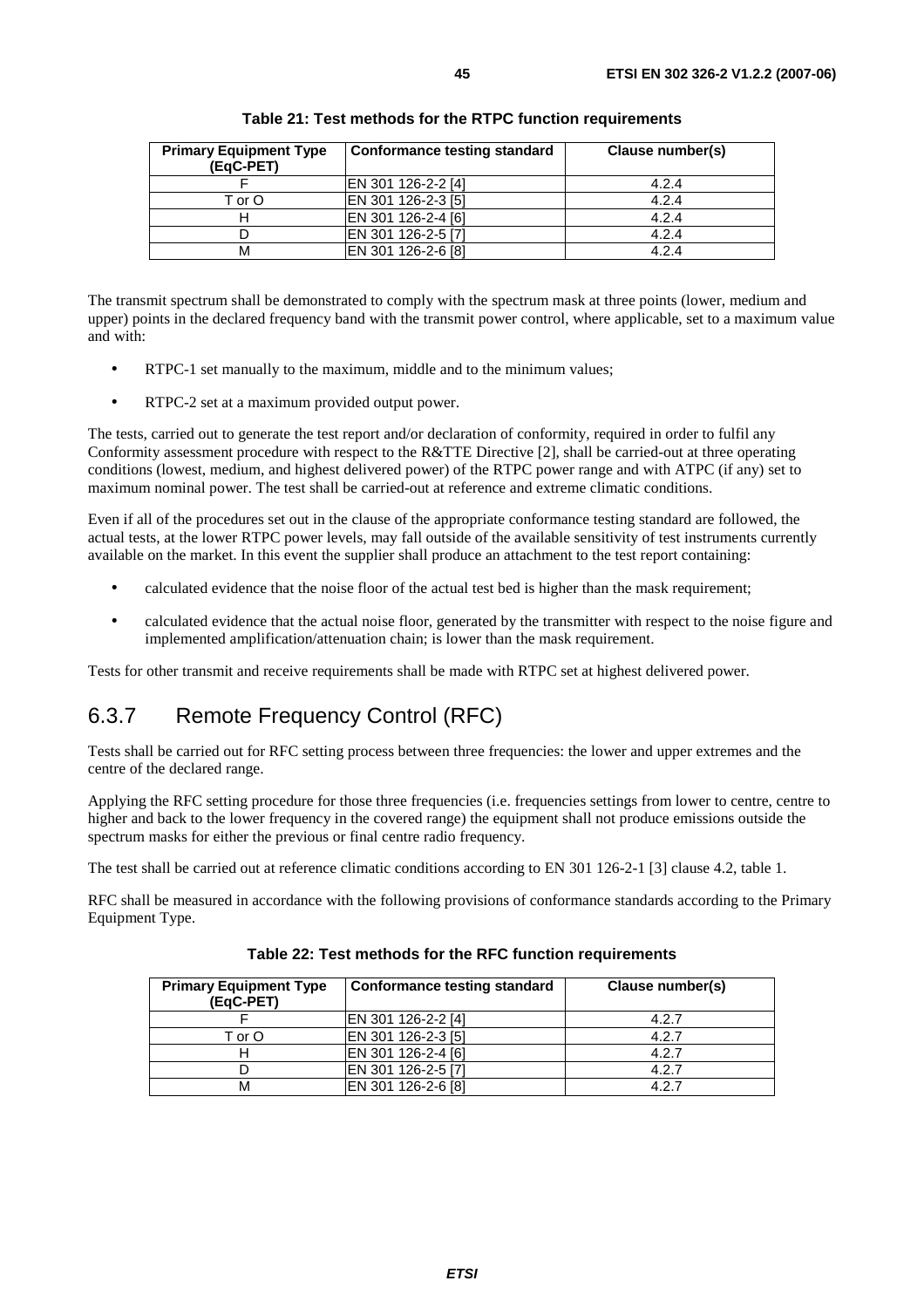## 6.3.8 Dynamic Change of Modulation Order

For mixed-mode systems only; this test shall be carried out for transient behaviour with the spectrum analyser in "max hold" mode. The equipment shall be configured to operate with continuous modulation mode switching at the maximum switching speed permitted by the system (e.g. within the same frame for a TDMA system), with equal duty cycle for all modulation orders, and with all training bursts or reference signals active as in normal operation. The 0 dB reference mask shall be the maximum spectral density in the "max-hold" condition, disregarding, if any, residual of the carrier due to modulation imperfection.

## 6.4 Receiving phenomena

### 6.4.1 General

Measurements shall be made under full load conditions (as declared by the manufacturer) and with appropriate input signals presented at point C of the RF system block diagram, figure 3.

| <b>Clause</b> | Parameter (note 2)                                                                                                                                                                                  | EN 301 126-2-x                                                                                           | <b>Climatic conditions</b> |                         | <b>Channels to be</b>                 | <b>Other specific</b>                                                                                                     |  |  |  |
|---------------|-----------------------------------------------------------------------------------------------------------------------------------------------------------------------------------------------------|----------------------------------------------------------------------------------------------------------|----------------------------|-------------------------|---------------------------------------|---------------------------------------------------------------------------------------------------------------------------|--|--|--|
| (note 2)      |                                                                                                                                                                                                     | reference and                                                                                            | (note 1)                   |                         | tested (note 4)                       | conditions                                                                                                                |  |  |  |
|               |                                                                                                                                                                                                     | clause for test<br>methods                                                                               | $\overline{Ref}$           | <b>Extreme</b>          | $B = Bottom$<br>$M = Middle$          | (note 3)                                                                                                                  |  |  |  |
|               |                                                                                                                                                                                                     |                                                                                                          |                            |                         | $T = Top$                             |                                                                                                                           |  |  |  |
| 6.4.2         | Receiver spurious<br>emissions                                                                                                                                                                      | Table 24                                                                                                 | X                          |                         | <b>BMT</b>                            | Actual test shall be<br>limited to the<br>practical frequency<br>range specified by<br>clause A.1 of<br>EN 301 390 [10]   |  |  |  |
| 6.4.3         | Minimum RSL                                                                                                                                                                                         |                                                                                                          |                            |                         |                                       |                                                                                                                           |  |  |  |
| 6.4.3.2       | Single signal<br>performance                                                                                                                                                                        | Table 25                                                                                                 | $\overline{\mathsf{x}}$    | X                       | <b>BMT</b> at Nominal<br>M at Extreme |                                                                                                                           |  |  |  |
| 6.4.3.3       | Performance at<br>maximum loading                                                                                                                                                                   | EN 301 126-2-5 [7]<br>clauses 4.3.5.2.2<br>$(TS \rightarrow CS)$ or<br>4.3.5.2.4 ( $CS \rightarrow TS$ ) | $\overline{X}$             | $\overline{\mathsf{x}}$ | <b>BMT</b> at Nominal<br>M at Extreme | For systems with<br>$EqC-PET = D$ only                                                                                    |  |  |  |
| 6.4.4         | Minimum RSL                                                                                                                                                                                         |                                                                                                          |                            |                         |                                       |                                                                                                                           |  |  |  |
| 6.4.4.1       | Co-channel<br>linterference                                                                                                                                                                         | Table 26                                                                                                 | X                          |                         | M                                     |                                                                                                                           |  |  |  |
| 6.4.4.2       | Adjacent channel<br>interference<br>sensitivity                                                                                                                                                     | Table 27                                                                                                 | $\overline{X}$             |                         | M                                     | To be produced for<br>the lower or for the<br>upper frequency<br>adjacent channel,<br>arbitrarily selected by<br>supplier |  |  |  |
| 6.4.4.3       | CW interference                                                                                                                                                                                     | Table 28                                                                                                 | X                          |                         | M                                     | Actual test shall be<br>limited to the<br>practical frequency<br>range specified by<br>clause 7.1 of<br>EN 301 390 [10]   |  |  |  |
|               | NOTE 1: This refers to climatic conditions only; for other environmental and power supply conditions, please refer to                                                                               |                                                                                                          |                            |                         |                                       |                                                                                                                           |  |  |  |
|               | EN 301 126-2-1 [3].                                                                                                                                                                                 |                                                                                                          |                            |                         |                                       |                                                                                                                           |  |  |  |
|               | NOTE 2: For receiving equipment with integral antennas, the essential receiver test suite clauses include the antenna<br>parameters, test clauses and conditions contained in table 29, clause 6.5. |                                                                                                          |                            |                         |                                       |                                                                                                                           |  |  |  |
|               | NOTE 3: All receiver test suite clauses are performed at nominal voltage only.                                                                                                                      |                                                                                                          |                            |                         |                                       |                                                                                                                           |  |  |  |

#### **Table 23: Essential receiver test suites clauses and conditions**

NOTE 4: Annex B provides more detailed information on channels to be tested, depending on the type of equipment.

## 6.4.2 Receiver spurious emissions

Receiver spurious emissions shall be measured in accordance with the following provisions of conformance standards according to the Primary Equipment Type.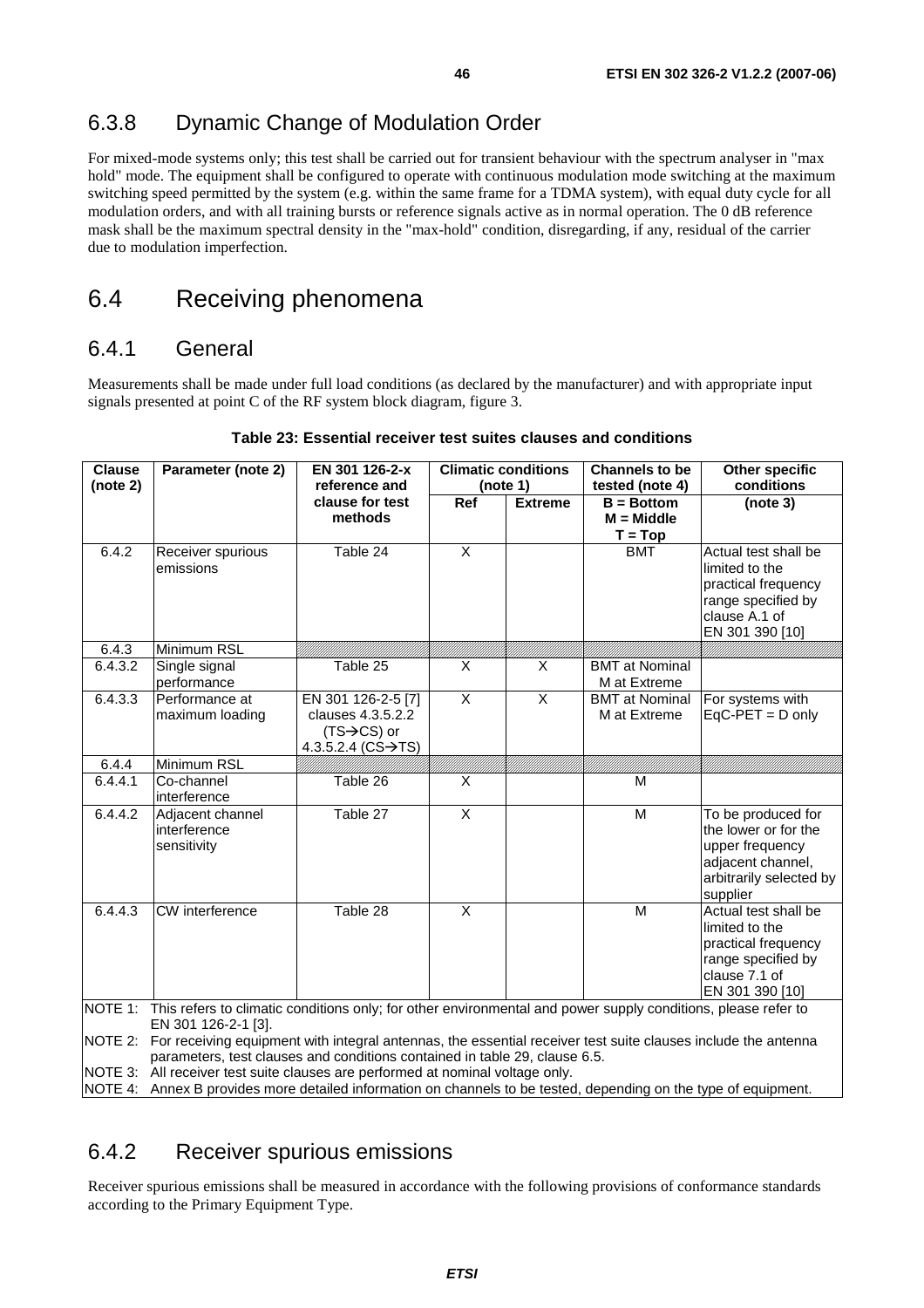| Table 24: Test methods for the receiver spurious emissions |  |  |  |  |  |  |
|------------------------------------------------------------|--|--|--|--|--|--|
|------------------------------------------------------------|--|--|--|--|--|--|

The tests shall be carried out to produce the test report and/or declaration of conformity required (R&TTE Directive [2]) with ATPC if applicable, set to maximum available power. The RTPC, if applicable, shall be set at minimum attenuation. The actual test shall be limited to the practical frequency ranges foreseen by clause A.1 of EN 301 390 [10].

The tests shall be carried out at reference climatic conditions according to EN 301 126-2-1 [3] clause 4.2, table 1.

### 6.4.3 Minimum RSL

6.4.3.1 General

Void.

#### 6.4.3.2 Single signal performance

Minimum RSL under single signal conditions shall be measured in accordance with the following provisions of conformance standards according to the Primary Equipment Type.

| <b>Primary Equipment Type</b><br>(EqC-PET) | <b>Conformance testing standard</b> | Clause number(s)        |
|--------------------------------------------|-------------------------------------|-------------------------|
|                                            | EN 301 126-2-2 [4]                  | 4.4.2                   |
| T or O                                     | EN 301 126-2-3 [5]                  | 4.4.2                   |
|                                            | EN 301 126-2-4 [6]                  | 4.4.2                   |
|                                            | EN 301 126-2-5 [7]                  | 4.3.5.2.1 and 4.3.5.2.3 |
| M                                          | EN 301 126-2-6 [8]                  | 4.4.2                   |

**Table 25: Test methods for the minimum RSL** 

#### 6.4.3.3 Performance at maximum loading (EqC-PET = D only)

BER as a function of RSL for equipment with EqC- PET = D shall be measured in accordance with the provisions of EN 301 126-2-5 [7] clauses 4.3.5.2.2 or 4.3.5.2.4 according to station type.

### 6.4.4 Interference sensitivity

#### 6.4.4.1 Co-channel interference

For mixed-mode systems, the co-channel interference specification shall be met for all combinations of EqC-EMOs for the wanted and interfering signals.

For test report purposes, the co-channel interference specification shall be tested for all wanted modulation orders with interfering signals of like modulation only.

Co-channel interference sensitivity shall be measured in accordance with the following provisions of conformance standards according to the Primary Equipment Type.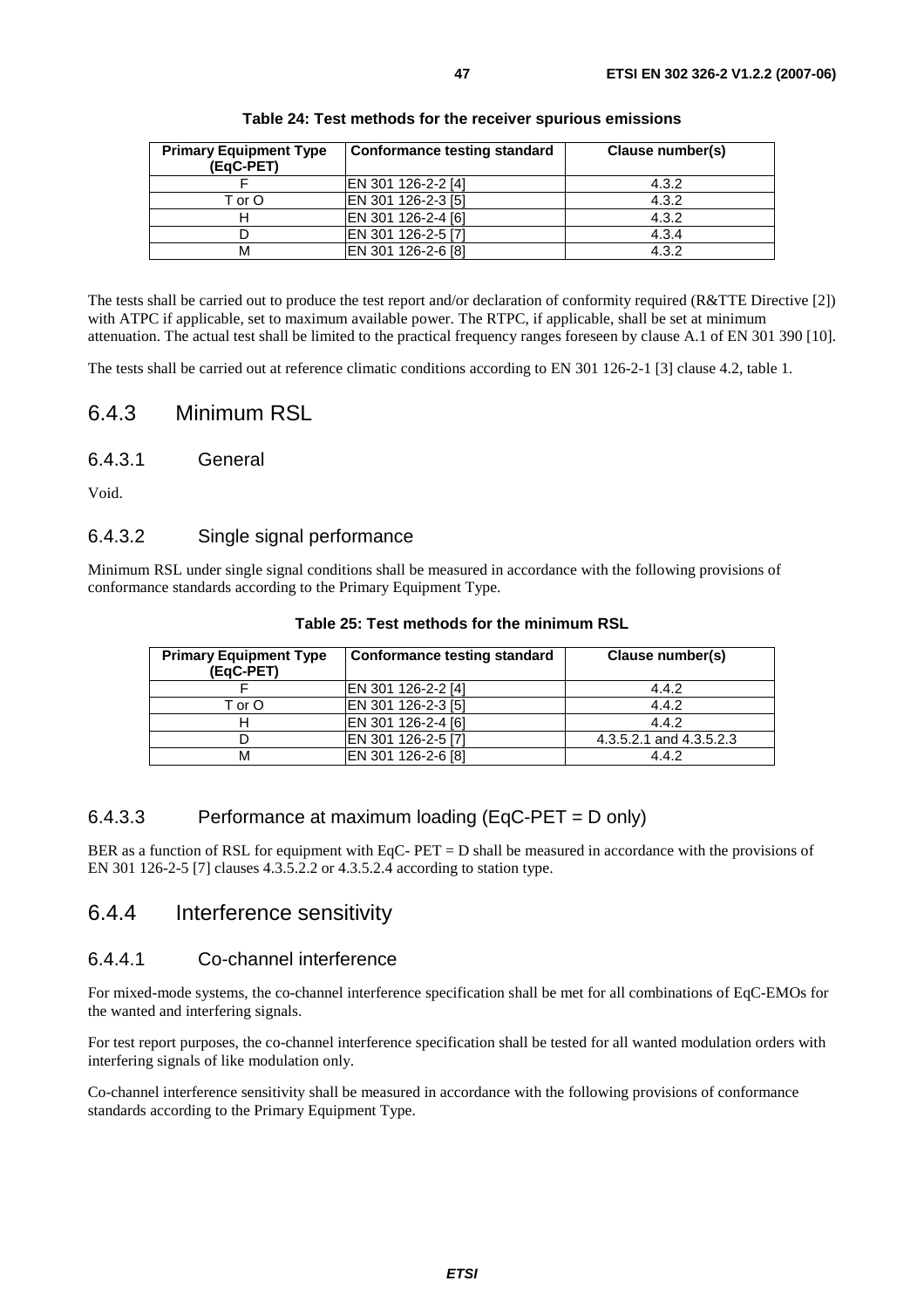| <b>Primary Equipment Type</b><br>(EqC-PET) | <b>Conformance testing standard</b> | Clause number(s) |
|--------------------------------------------|-------------------------------------|------------------|
|                                            | EN 301 126-2-2 [4]                  | 4.4.4.1          |
| T or O                                     | EN 301 126-2-3 [5]                  | 4.4.4.1          |
|                                            | EN 301 126-2-4 [6]                  | 4.4.4.1          |
|                                            | EN 301 126-2-5 [7]                  | 4.3.6.1          |
|                                            | EN 301 126-2-6 [8]                  | 4.4.4.1          |

**Table 26: Test methods for the co-channel interference** 

#### 6.4.4.2 Adjacent channel interference

For mixed-mode systems, the adjacent channel interference specification shall be met for all combinations of EqC-EMOs for the wanted and interfering signals. The applicable specification for each combination of EqC-EMOs shall be that of the wanted EqC-EMO. For test report purposes, the test shall be performed for all wanted modulation orders, but only with the lowest modulation order interferer.

Adjacent interference sensitivity shall be measured in accordance with the following provisions of conformance standards according to the Primary Equipment Type.

| <b>Primary Equipment Type</b><br>(EqC-PET) | <b>Conformance testing standard</b> | Clause number(s) |
|--------------------------------------------|-------------------------------------|------------------|
|                                            | EN 301 126-2-2 [4]                  | 4.4.4.2          |
| T or O                                     | EN 301 126-2-3 [5]                  | 4.4.4.2          |
|                                            | EN 301 126-2-4 [6]                  | 4.4.4.2          |
|                                            | EN 301 126-2-5 [7]                  | 4.3.6.2          |
|                                            | EN 301 126-2-6 [8]                  | 4.4.4.2          |

**Table 27: Test methods for the adjacent channel interference** 

### 6.4.4.3 CW interference

CW interference sensitivity shall be measured in accordance with the following provisions of conformance standards according to the Primary Equipment Type.

| <b>Primary Equipment Type</b><br>(EqC-PET) | Conformance testing standard | Clause number(s) |
|--------------------------------------------|------------------------------|------------------|
|                                            | EN 301 126-2-2 [4]           | 4.4.4.3          |
| T or O                                     | EN 301 126-2-3 [5]           | 4.4.4.3          |
|                                            | EN 301 126-2-4 [6]           | 4.4.4.3          |
|                                            | EN 301 126-2-5 [7]           | 4.3.6.3          |
| М                                          | EN 301 126-2-6 [8]           | 4.4.4.3          |

**Table 28: Test methods for the CW interference** 

The test shall be limited to the practical frequency ranges specified in clause 7.1 of EN 301 390 [10].

The test shall be carried-out at reference climatic conditions

## 6.5 Special requirements for equipment with integral antennas

### 6.5.1 General

The present document is mainly intended to cover fixed radio equipment without integral antennas. However, it also applies to fixed radio systems products with integral antennas, for which all the technical requirements included in the present document and those of EN 302 326-3 [12] both apply.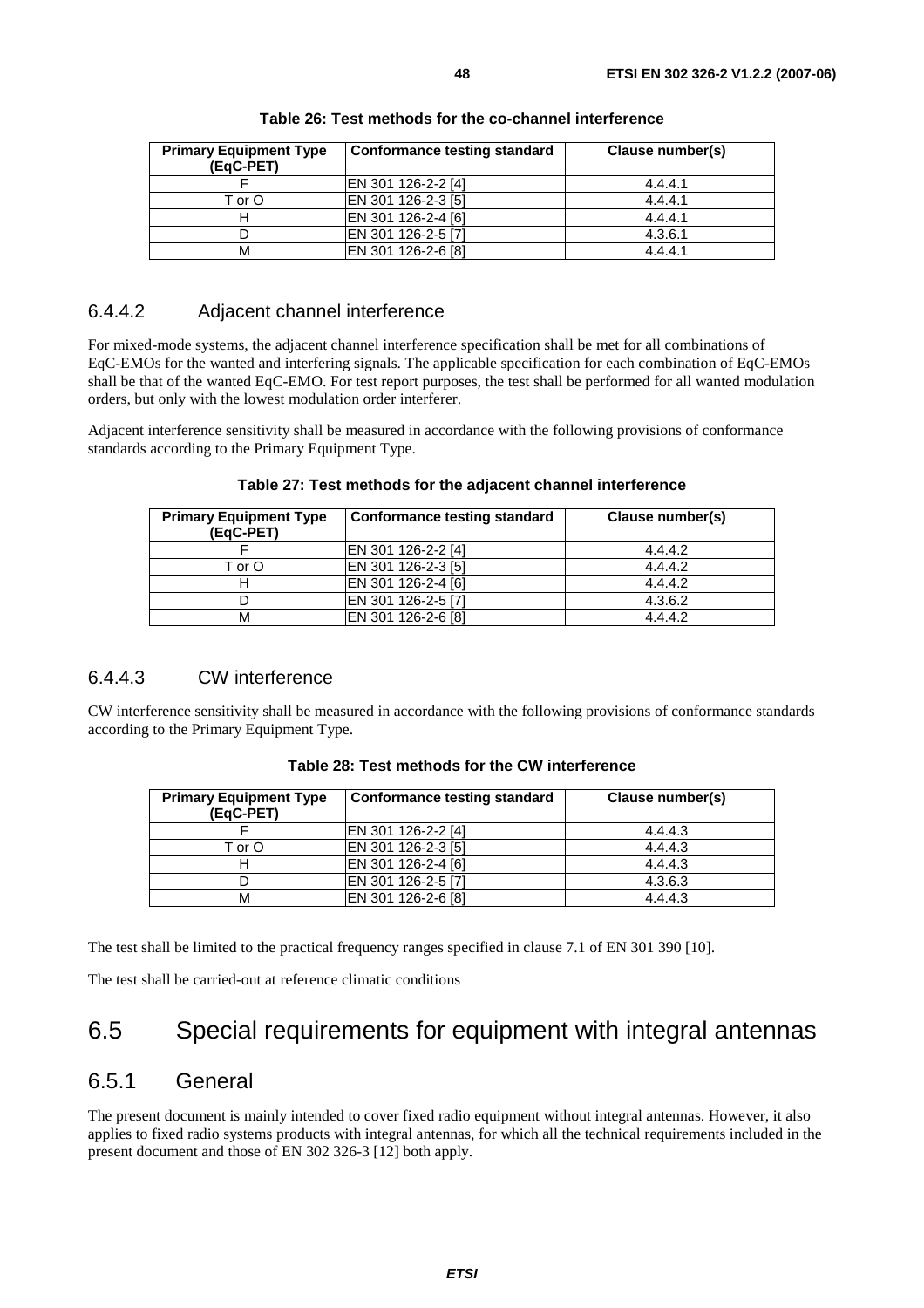For equipment with an integral antenna an appropriate RF interface (and test fixture if required) is commonly provided. In this case the assessment of the radio equipment and of the antenna against the requirements of this whole multi-part deliverable can be done separately and the declaration of conformity may be composed of a declaration of conformity for the equipment to the present document and a declaration of conformity for the antenna to EN 302 326-3 [12]. Alternatively, if the required parameters can be measured directly, an RF interface is not required and a single declaration of conformity applies.

Testing of EIRP requirements, wherever identified, is necessary for the assessment of equipment with an integral antenna only. However equipment placed on the market without antennas should identify limitations which must be applied such that the overall system meets EIRP requirements, wherever identified. (e.g. defining the maximum associated antenna gain).

RPE, co-polar and cross-polar, and gain of antennas are essential requirements for equipment with integral antennas, but not only for the transmit direction. Since receiver parameters are essential for the Fixed Service, in the case of receive only antenna (e.g. in space diversity applications) antenna parameters are as essential on the receive side as they are on the transmit side. Antenna essential requirements should be clearly described without distinction between transmit or receive.

| <b>Clause</b>                                                                                                             | <b>Parameter</b>                   | EN 301 126-3-2 [9]  |                      | <b>Climatic conditions</b> | Other specific |  |  |
|---------------------------------------------------------------------------------------------------------------------------|------------------------------------|---------------------|----------------------|----------------------------|----------------|--|--|
|                                                                                                                           |                                    | reference clause    | Reference<br>extreme |                            | conditions     |  |  |
|                                                                                                                           |                                    | for test methods    |                      |                            |                |  |  |
| 6.5                                                                                                                       | Special requirements for equipment |                     |                      |                            |                |  |  |
|                                                                                                                           | with integral antennas             |                     |                      |                            |                |  |  |
| 6.5.2                                                                                                                     | <b>Radiation Pattern Envelope</b>  | EN 301 126-3-2 [9], | X                    |                            |                |  |  |
|                                                                                                                           | (Off-axis EIRP density)            | clause 6.1          |                      |                            |                |  |  |
| 6.5.3                                                                                                                     | Antenna Gain                       | EN 301 126-3-2 [9], |                      |                            |                |  |  |
|                                                                                                                           |                                    | clause 6.2          |                      |                            |                |  |  |
| NOTE:<br>This refers to climatic conditions only; for other environmental conditions, please refer to EN 301 126-3-2 [9]. |                                    |                     |                      |                            |                |  |  |

#### **Table 29: Essential transmitter/receiver antenna test suites, clauses and conditions parameters**

## 6.5.2 Radiation Pattern Envelope (Off-axis EIRP density)

The Radiation Pattern Envelope, co-polar and cross-polar, shall be determined in accordance with the procedures set out in EN 301 126-3-2 [9], clause 6.1.

### 6.5.3 Antenna Gain

The antenna gain shall be determined in accordance with the procedures set out in EN301 126-3-2 [9], clause 6.2.

For test report purpose of omnidirectional TS antennas, the gain shall be measured along 360° over three perpendicular planes (one azimuth plane and two elevation planes).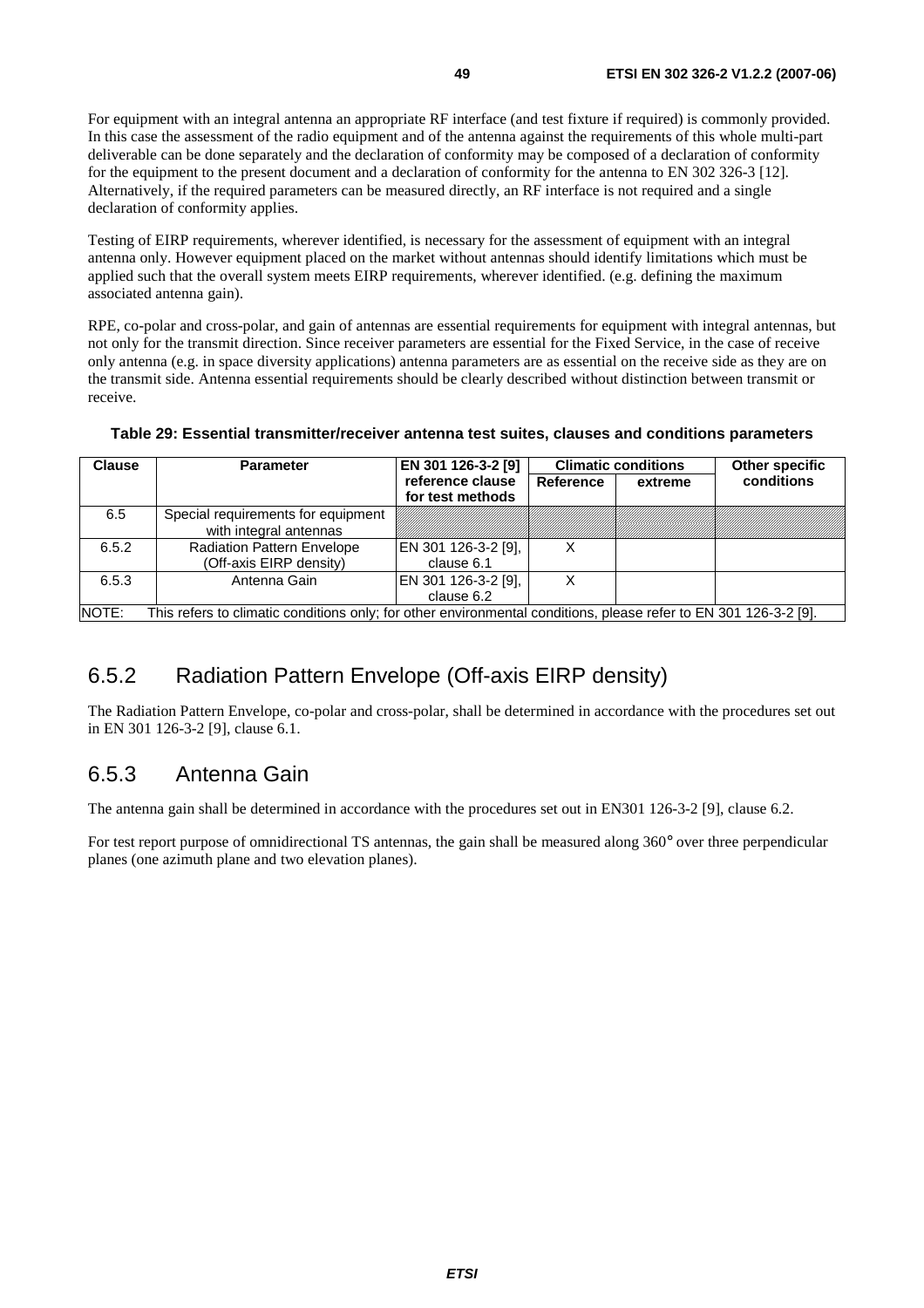## Annex A (normative): HS Requirements and conformance Test specifications Table (HS-RTT)

The HS Requirements and conformance Test specifications Table (HS-RTT) in table A.1 serves a number of purposes, as follows:

- it provides a statement of all the essential requirements in words and by cross reference to a specific clause in the present document or to a specific clause in a specific referenced document;
- it provides a statement of all the test procedures corresponding to those essential requirements by cross reference to specific clause(s) in the present document or to a specific clause(s) in (a) specific referenced document(s);
- it qualifies each requirement to be either:
	- Unconditional: meaning that the requirement applies in all circumstances; or
	- Conditional: meaning that the requirement is dependent on the manufacturer having chosen to support optional functionality defined within the schedule.
- in the case of Conditional requirements, it associates the requirement with the particular optional service or functionality;
- it qualifies each test procedure to be either:
	- Essential: meaning that it is included with the Essential Radio Test Suite and therefore the requirement shall be demonstrated to be met in accordance with the referenced procedures;
	- Other: meaning that the test procedure is illustrative but other means of demonstrating compliance with the requirement are permitted.

#### **Table A.1: HS Requirements and conformance Test specifications Table (HS-RTT)**

|                                                                                                                                                        | Harmonized Standard EN 302 326-2      |                  |              |                                     |     |                  |  |  |  |  |
|--------------------------------------------------------------------------------------------------------------------------------------------------------|---------------------------------------|------------------|--------------|-------------------------------------|-----|------------------|--|--|--|--|
| The following essential requirements and test specifications are relevant to the presumption of conformity<br>under Article 3.2 of the R&TTE Directive |                                       |                  |              |                                     |     |                  |  |  |  |  |
| <b>Test Specification</b><br><b>Essential Requirement</b><br><b>Requirement Conditionality</b>                                                         |                                       |                  |              |                                     |     |                  |  |  |  |  |
| <b>No</b>                                                                                                                                              | <b>Description</b>                    | Reference        | U/C          | <b>Condition</b>                    | E/O | Reference:       |  |  |  |  |
|                                                                                                                                                        |                                       | <b>Clause No</b> |              |                                     |     | <b>Clause No</b> |  |  |  |  |
| 1                                                                                                                                                      | Transmitter output power              | 5.3.2            | U            |                                     | E   | 6.3.2            |  |  |  |  |
| $\mathbf{2}$                                                                                                                                           | Transmitter output<br>frequency       | 5.3.3            | U            |                                     | E   | 6.3.3            |  |  |  |  |
| 3                                                                                                                                                      | Transmitter spectrum<br>density masks | 5.3.4            | U            |                                     | E   | 6.3.4            |  |  |  |  |
| 4                                                                                                                                                      | Transmitter spurious<br>emissions     | 5.3.5            | $\cup$       |                                     | E   | 6.3.5            |  |  |  |  |
| 5                                                                                                                                                      | Receiver input level range            | 5.4.3            | U            |                                     | E   | 6.4.3            |  |  |  |  |
| 6                                                                                                                                                      | Receiver emissions                    | 5.4.2            | $\cup$       |                                     | E   | 6.4.2            |  |  |  |  |
| 7                                                                                                                                                      | BER as a function of RSL              | 5.4.3            | U            |                                     | E   | 6.4.3            |  |  |  |  |
| 8                                                                                                                                                      | Receiver interference<br>sensitivity  | 5.4.4            | $\cup$       |                                     | E   | 6.4.4            |  |  |  |  |
| 9                                                                                                                                                      | Radiation pattern<br>envelope         | 5.5.2            | C            | Only if integral<br>antenna is used | E   | 6.5.2            |  |  |  |  |
| 10                                                                                                                                                     | Antenna gain                          | 5.5.3            | $\mathsf{C}$ | Only if integral<br>antenna is used | E   | 6.5.3            |  |  |  |  |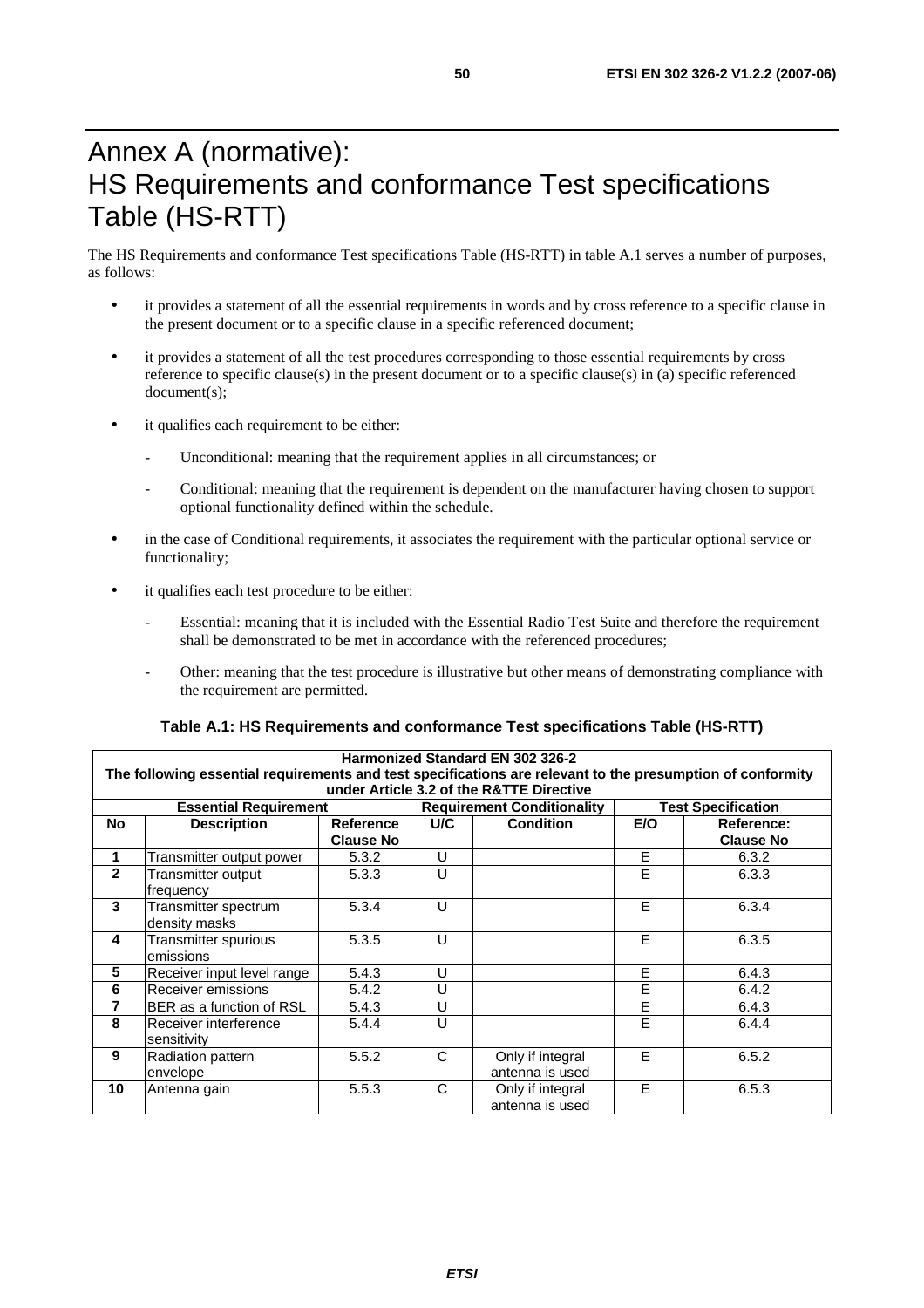#### **Key to columns:**

**Essential Requirement:** 

- **No** A unique identifier for one row of the table which may be used to identify a requirement or its test specification.
- **Description** A textual reference to the requirement.
- **Clause Number** Identification of clause(s) defining the requirement in the present document unless another document is referenced explicitly.

#### **Requirement Conditionality:**

- **U/C** Indicates whether the requirement is to be *unconditionally* applicable (U) or is *conditional* upon the manufacturers claimed functionality of the equipment (C).
- **Condition** Explains the conditions when the requirement shall or shall not be applicable for a technical requirement which is classified "conditional".

#### **Test Specification:**

- **E/O** Indicates whether the test specification forms part of the Essential Radio Test Suite (E) or whether it is one of the Other Test Suite (O).
- NOTE: All tests whether "E" or "O" are relevant to the requirements. Rows designated "E" collectively make up the Essential Radio Test Suite; those designated "O" make up the Other Test Suite; for those designated "X" there is no test specified corresponding to the requirement. All tests classified "E" shall be performed as specified with satisfactory outcomes is a necessary condition for a presumption of conformity. Requirements associated with tests classified "O" or "X" must be complied with as a necessary condition for presumption of conformity, although conformance with the requirement may be claimed by an equivalent test or by manufacturer's assertion supported by appropriate entries in the technical construction file.
- **Clause Number** Identification of clause(s) defining the test specification in the present document unless another document is referenced explicitly. Where no test is specified (that is, where the previous field is "X") this field remains blank.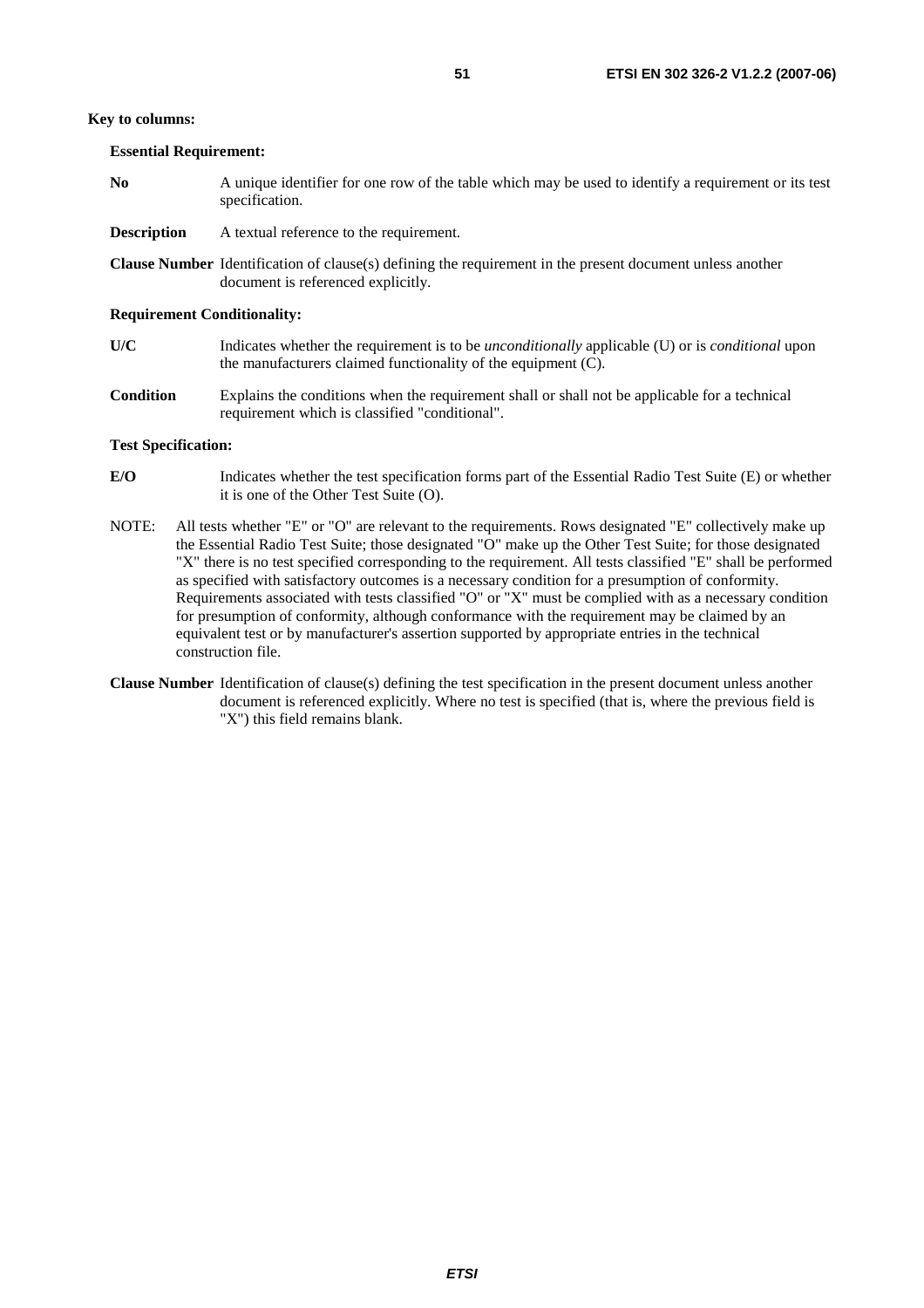## Annex B (normative): Test report in relation to flexible systems applications

## B.1 Wide radio-frequency band covering units specification and tests

## B.1.1 Radio equipment

Even if radio frequency front-ends for DFRS are commonly designed for covering all or part(s) of the possible operating channels within a specific radio frequency channel arrangement, equipment can provide single radio frequency channel operation (e.g. when the RF duplexer filters is tuned to a specific channel) or offer a wider operating frequency range (e.g. wide-band RF duplexer and frequency agility by the RFC function). Figures B.1 and B.2 show how real operating channels of radio equipment may be mapped onto existing channel arrangements or parts thereof.

The equipment shall comply with all the requirements of the present document at any possible operating frequency.

The tests shall be carried-out in the following way to produce the test report and/or declaration of conformity (R&TTE Directive [2]):

- 1) in the case where the equipment is intended for single channel operation the test report shall be produced for one radio frequency channel arbitrarily chosen by the supplier (see figure B.1);
- 2) in the case where the equipment is intended for covering an operating frequency range the test report shall be produced for the lowest, intermediate and highest possible radio frequency channel within that operating frequency range (see figure B.2).

It is not required that all the tests necessary for the test report be done on the same sample of equipment and at the same time provided that the test report includes all the tests required by the present document. Each test may be performed on different samples of the same equipment at different channel frequencies or frequency ranges and at different times.

NOTE 1: It should be noted that, in principle, all tests are carried out on the same equipment in a single test session. However, the allowance for different test sessions and equipment under test is made to cope with unpredictable events (e.g. equipment or test instruments failure during the tests, not immediately repairable) or for future revision of the present document that might introduce new or different requirement due for additional test reports. In any case this allowance is not intended as a possibility to overcome failed tests without corrective actions.

Where applicable the following additional provisions shall also apply to the production of the test report:

- In the case where the equipment covers a radio frequency channel arrangement with more than one operating frequency range the test report shall be produced for one of the operating frequency ranges. This range may be arbitrarily chosen by the supplier using the above procedures for equipment intended for single channel operation or for covering an operating frequency range (see figures B.1 and B.2).
- In the case where the equipment is designed to cover, with the same requirements under the same ETSI standard, a number of fully or partially overlapping recommended and/or national radio frequency channel arrangements, similarly established across contiguous radio frequency bands allocated to Fixed Service, the test report shall be produced for one radio frequency channel arrangement. This range may be arbitrarily chosen by the supplier using the above procedures for equipment intended for single channel operation or for covering an operating frequency range (see figures B.1 and B.2).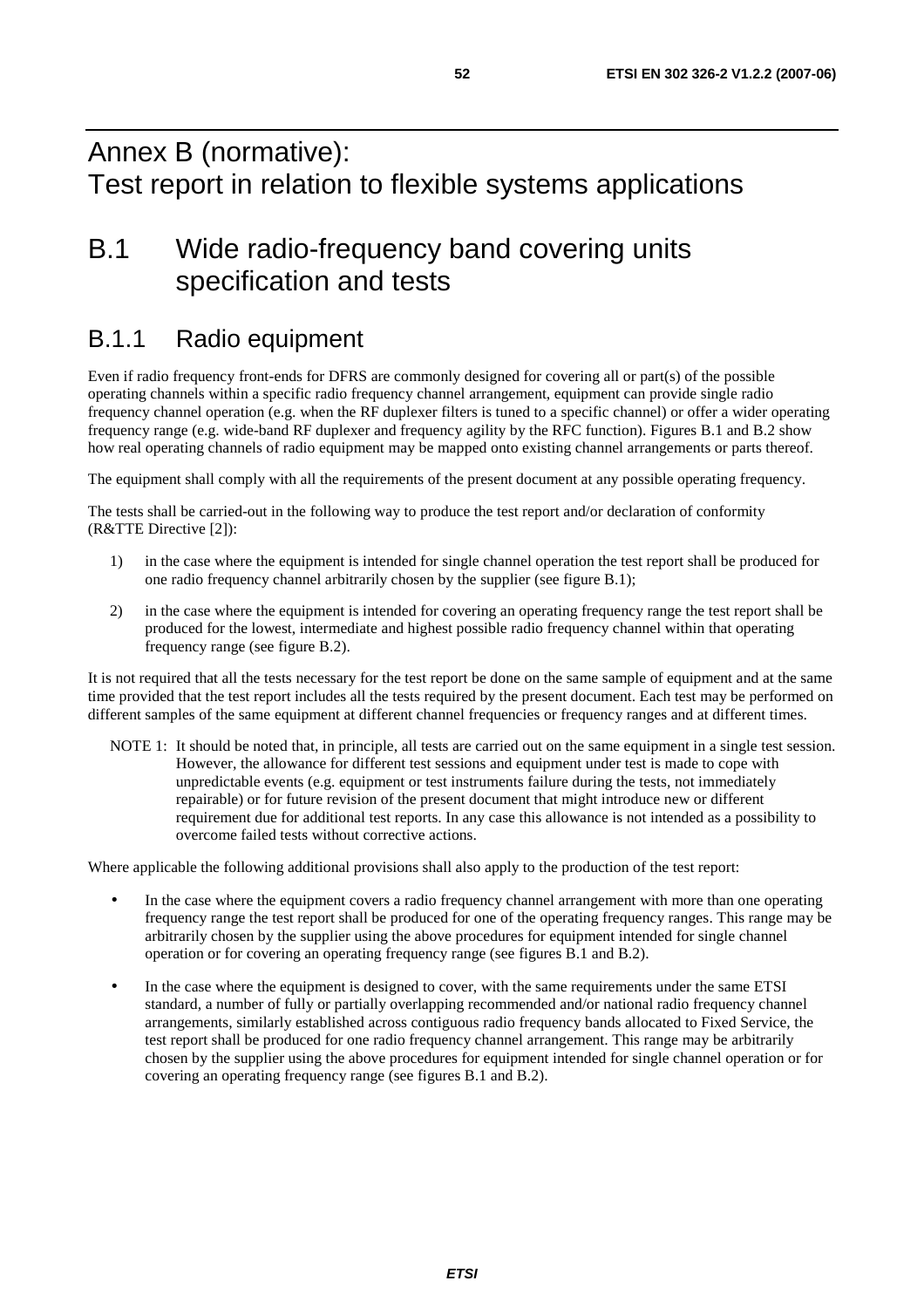

**Figure B.1: Test report frequency requirement for equipment intended for single channel operation** 



**Figure B.2: Test report frequency requirements for equipment intended for covering an operating frequency range**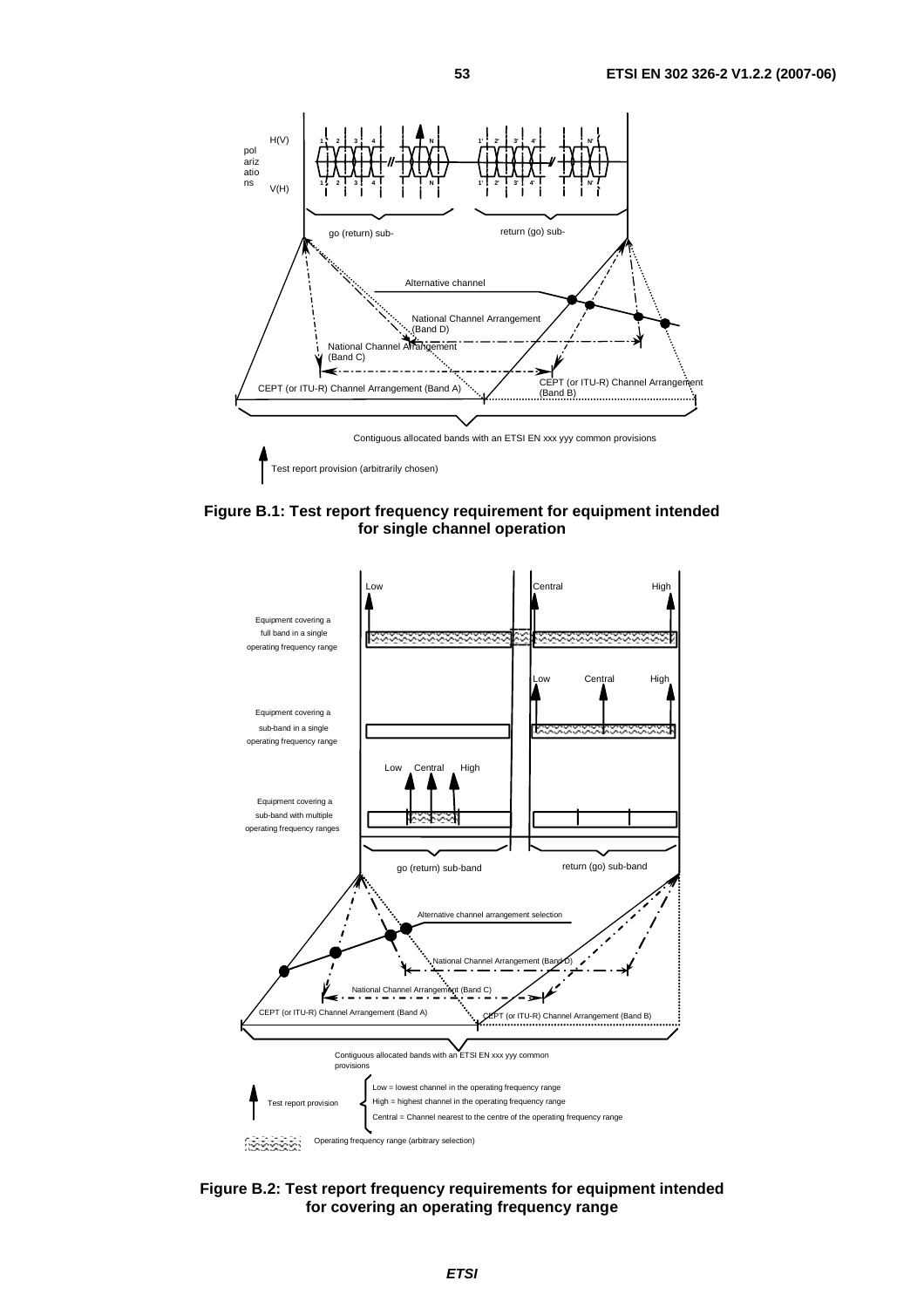- NOTE 2: The go (return) channels in figures B.1 and B.2 are often referred to as down-link (up-link) or as outbound (inbound) channels when used in multipoint systems.
- NOTE 3: The above example of a frequency arrangement showing go and return channels is related to point-to-multipoint systems applying Frequency Division Duplex (FDD). Multipoint systems applying Time Division Duplex (TDD) transmit and receive at the same frequency channel in time sequence thus only one frequency channel, either a go or a return channel, is sufficient.

## B.1.2 Antennas for DFRS

Commonly, DFRS antennas cover an operating frequency range declared by the supplier. The antenna parameters shall comply with all the requirements of the present document within the declared operating frequency range.

The tests shall be carried out at the lowest, middle and highest frequency of the relevant frequency range to produce the test report and/or declaration of conformity required (R&TTE Directive [2]).

## B.2 Multirate/Multiformat covering equipment specification and tests

DFRS equipment can cover a number of different payload-rates and, for preset-mode or mixed-mode systems, also different modulation formats and different error correction codes through software settings.

In such cases the equipment shall comply with all the requirements of the present document at any intended payload, modulation format and error correction code operation.

When more than one bit-rate is concerned, the required tests to be carried out as follows:

- transmitting phenomena (see clause 5.3) at any intended bit rate and modulation format (EqC-EMO) operation (see note);
- receiving phenomena (see clause 5.4) and control and monitoring functions, if present, shall be tested only at the lowest and the highest bit rate for any modulation format to produce the test report and/or declaration of conformity required (R&TTE Directive [2]).
- NOTE: Applicable when discrete number of bit rates is offered; cases where bit rate could be preset within a range with larger resolution, five bit rates (spread in the range offered as uniformly as possible) are only required to be tested for each Modulation format.

For preset-mode or mixed-mode systems, specific provisions are stated in specific parts of the present document; in addition, when different error correction codes are provided for the same bit rate and modulation format, the above provisions for different bit-rates and modulation formats still apply, but any test should be made with the selected worst cases error correction code, defined by the manufacturer as follows:

- the expected worst case (e.g. with the higher redundant error correction code) for transmitting phenomena tests (see clause 5.3) or, if equivalent, to one case only (e.g. when the symbol rate is kept constant);
- the expected worst case (e.g. with the less redundant error correction code) for the minimum RSL (see clause 5.4.3) and co-channel interference (see clause 5.4.4.1);
- the expected mixed worst case (e.g. with the higher redundant error correction code on the interfering signal and the less redundant error correction code for the wanted signal) for adjacent-channel interference (see clause 5.4.4.2).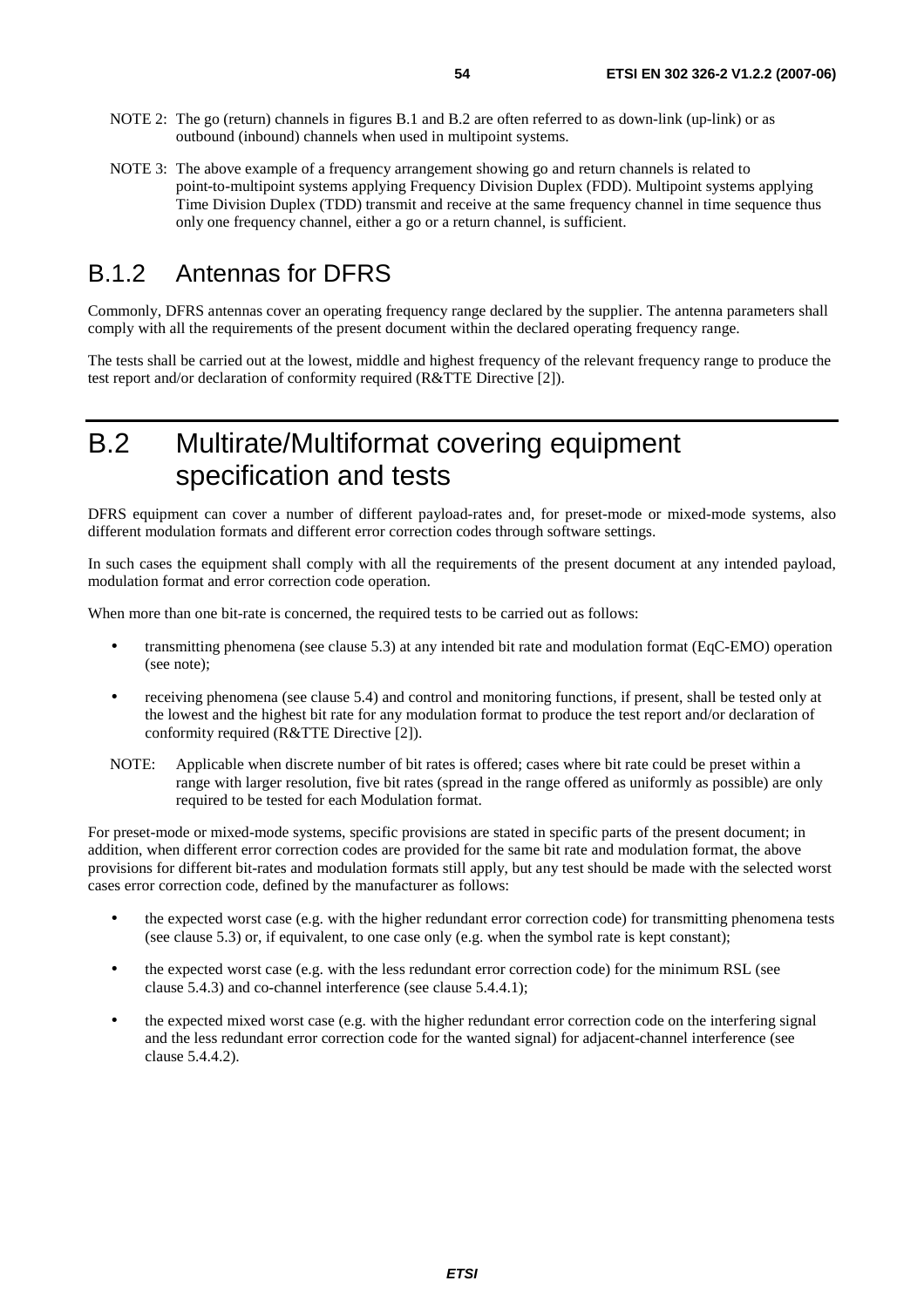## Annex C (normative): System capacity

## C.1 General

The system capacity is the traffic capacity of the system per radio channel of a given size.

Although not explicitly considered an "essential requirement" for equipment under article 3.2 of the R&TTE Directive [2], there is a relationship between system capacity and efficient spectrum use. This implies a limitation to the minimum value of system capacity for applicability of the present document is necessary. Therefore only equipment that supports at least the minimum capacity defined in this annex may apply the present document for assessment of R&TTE article 3.2 essential requirements.

For historical reasons, this capacity has been expressed differently for different primary equipment types (EqC-PET) and in different frequency ranges (EqC-FR). In the interests of maintaining continuity with the previous standards, the current version of the present document retains this diversity of definition. It may be expected that future versions of the present document will express the system capacity in a more uniform manner.

## C.2 Capacity of equipment with EqC-PET = T, O or M

For EqC-PET = T, O systems operating below 1 GHz, the system capacity shall be declared by the manufacturer.

For EqC-PET = T, O or M systems operating at 1 GHz or above, the gross bit rate per Hz of channel width expressed as bits per second per Hz must equal or exceed:  $0.5 \times$  EqC-EMO bit/s/Hz.

For equipment with  $EqC-PET = O$ ,  $EqC-SET = MA$  systems, the manufacturer shall declare the actual system traffic carrying capacity and the gross bit rate (MGBR) for a fully loaded system. For an EqC-PET =  $O$ , EqC-SET = MA system, in any single burst any single TS may be dynamically assigned a subset of the OFDMA-sub-channels. Multiple TS are allowed to transmit at the same time on disjoint sets of OFDM-sub-carriers, so the MGBR is defined when all available OFDM-sub-carriers are in use.

## C.3 Capacity of equipment with  $EqC-PET = F$

For EqC-PET = F systems operating below 1 GHz, the system capacity shall be declared by the manufacturer.

For EqC-PET = F equipment operating at or above 1 GHz, the payload capacity for given channel widths must equal or exceed the values given in table C.1 in units of 64 kbit/s.

| Table C.1: Minimum payload capacity of EqC-PET = F equipment operating at 1 GHz or above |  |  |  |  |  |
|------------------------------------------------------------------------------------------|--|--|--|--|--|
|------------------------------------------------------------------------------------------|--|--|--|--|--|

| <b>Channel</b><br>separation<br>(MHz)<br>EqC-ChS           |                             | 1,75 | $\mathbf{2}$ | 3,5 | 7   | 14  | 28      | 30      | 56      | 112     |
|------------------------------------------------------------|-----------------------------|------|--------------|-----|-----|-----|---------|---------|---------|---------|
| EqC-EMO<br><b>Equivalent</b><br><b>Modulation</b><br>Order | Minimum capacity / 64 kbits |      |              |     |     |     |         |         |         |         |
| 2                                                          | 12                          | 21   | 24           | 42  | 84  | 256 | 512     | 544     | 1 0 2 4 | 2048    |
| 3                                                          | 18                          | 31   | 36           | 62  | 160 | 320 | 640     | 704     | 1 2 8 0 | 2 4 3 0 |
| 4                                                          | 24                          | 42   | 48           | 84  | 256 | 512 | 1 0 2 4 | 1 0 8 8 | 2 0 4 8 | 4 0 9 6 |
| 6                                                          |                             |      |              | 192 | 384 | 768 | 1536    |         | 2 4 3 0 | 4 8 6 0 |

**ETSI**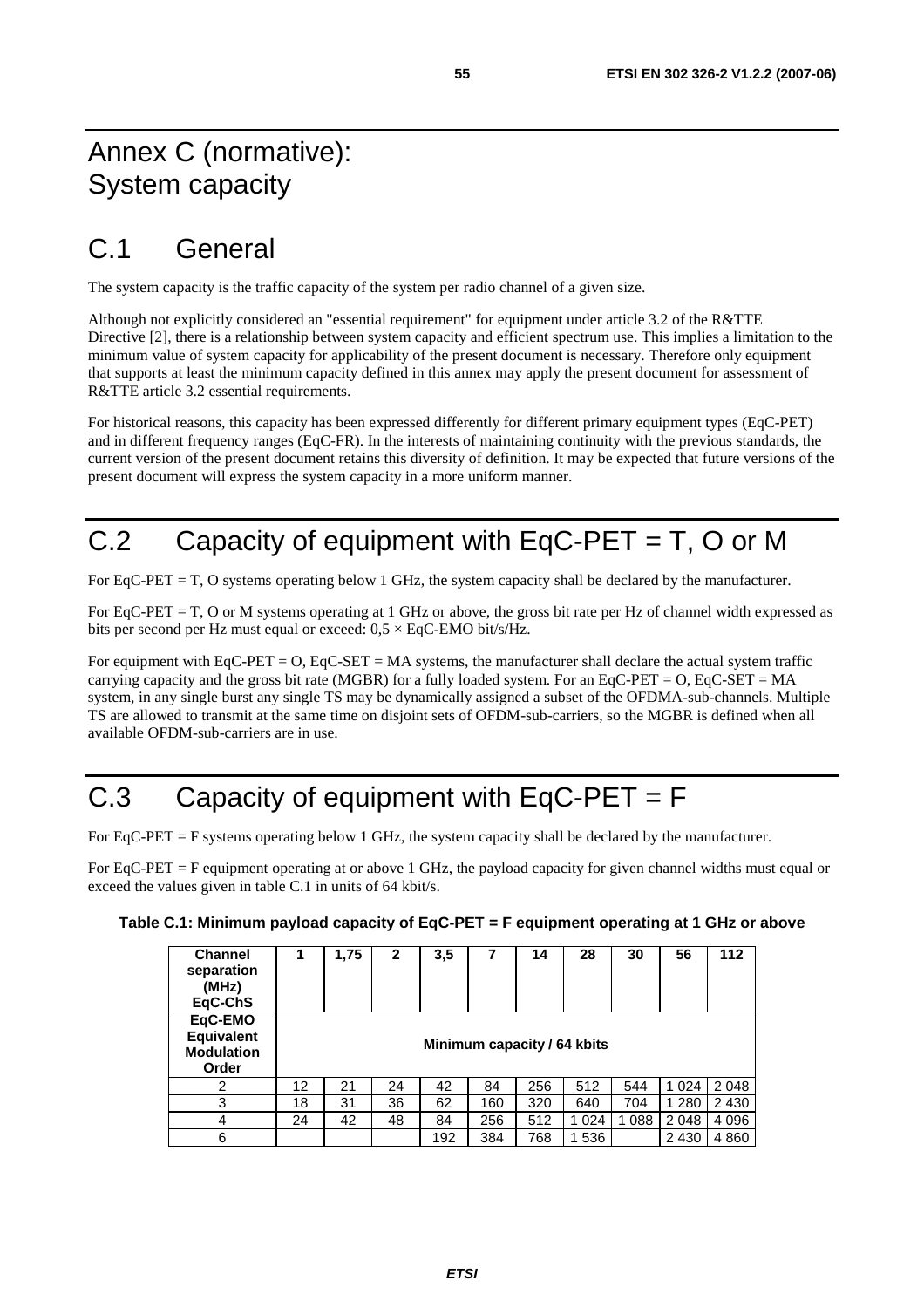With regard to table C.1, the following shall also be taken into account:

- Allocated RF channels may be occupied by systems using smaller RF-channel separation as long as the spectrum mask for the allocated RF channel is not exceeded.
- For convenience, the minimum payload capacity is defined in units of 64 kbit/s. The system may offer any payload capacity provided the above limits are met or exceeded, and the traffic presented to the equipment need not be segmented in units of 64 kbit/s.
- For EqC-ChS values other than those indicated in table C.1 (e.g. achieved by subdivision of the channel separation in table C.1 or by other national/proprietary means) the minimum capacity shall be scaled accordingly and rounded down to the nearest 64 kbit/s multiple.

## C.4 Capacity of equipment with EqC-PET = D

For EqC-PET = D systems, the minimum system capacity is defined as the number of 64 kbit/s channels which may be supported for any given channel separation. Capacities of equivalent total bit rate are permitted.

The system capacity shall meet or exceed the following requirements:

- for EqC-SET = OR,  $N \geq$  EqC-ChS  $\times$  40 / 7;
- for EqC-SET = PR,  $N \geq$  EqC-ChS  $\times$  16 / 7;

where N is the number of 64 kbit/s channels.

This equates to a minimum system loading of:

- 0.366 bps/Hz for  $EqC-SET = OR$  systems; and
- 0,146 bps/Hz for EqC-SET = PR systems.

As an example, equipment with  $EqC-SET = OR$  and  $EqC-ChS = 10 MHz$  must support, at least:

 $10 \times 40 / 7 = 57$  data channels of 64 kbit/s each.

## C.5 Capacity of equipment with EqC-PET = H

For EqC-PET = H systems operating below 1 GHz, the system capacity shall be declared by the manufacturer.

For EqC-PET = H systems operating at or above 1 GHz, the supplier shall declare the maximum number of simultaneous duplex 64 kbit/s channels or the bit rates which the equipment is designed to carry for each channel separation supported. Such declared capacity shall not be less than either  $8 \times 64$  kbit/s channels or 500 kbit/s for each 1 MHz of channel separation. Examples of the required capacity appear in table C.2.

|  |  | Table C.2: Minimum capacity of EqC-PET = H equipment for some typical channel separations |
|--|--|-------------------------------------------------------------------------------------------|
|  |  |                                                                                           |

| <b>Channel separation (MHz)</b><br>EaC-ChS | 1.0 | 2,0 | 3,5  | 7.0 | 14,0 |
|--------------------------------------------|-----|-----|------|-----|------|
| Minimum number of 64 kbit/s<br>channels    |     | 16  | 28   | 56  | 112  |
| <b>Equivalent Bit Rate</b><br>(Mbit/s)     | 0.5 | 1.0 | 1.75 | 3,5 | 7.0  |

NOTE: Any other equivalent transmission capacity may be transported, e.g. instead of  $112 \times 64$  kbit/s a capacity of  $56 \times 128$  kbit/s can be transmitted.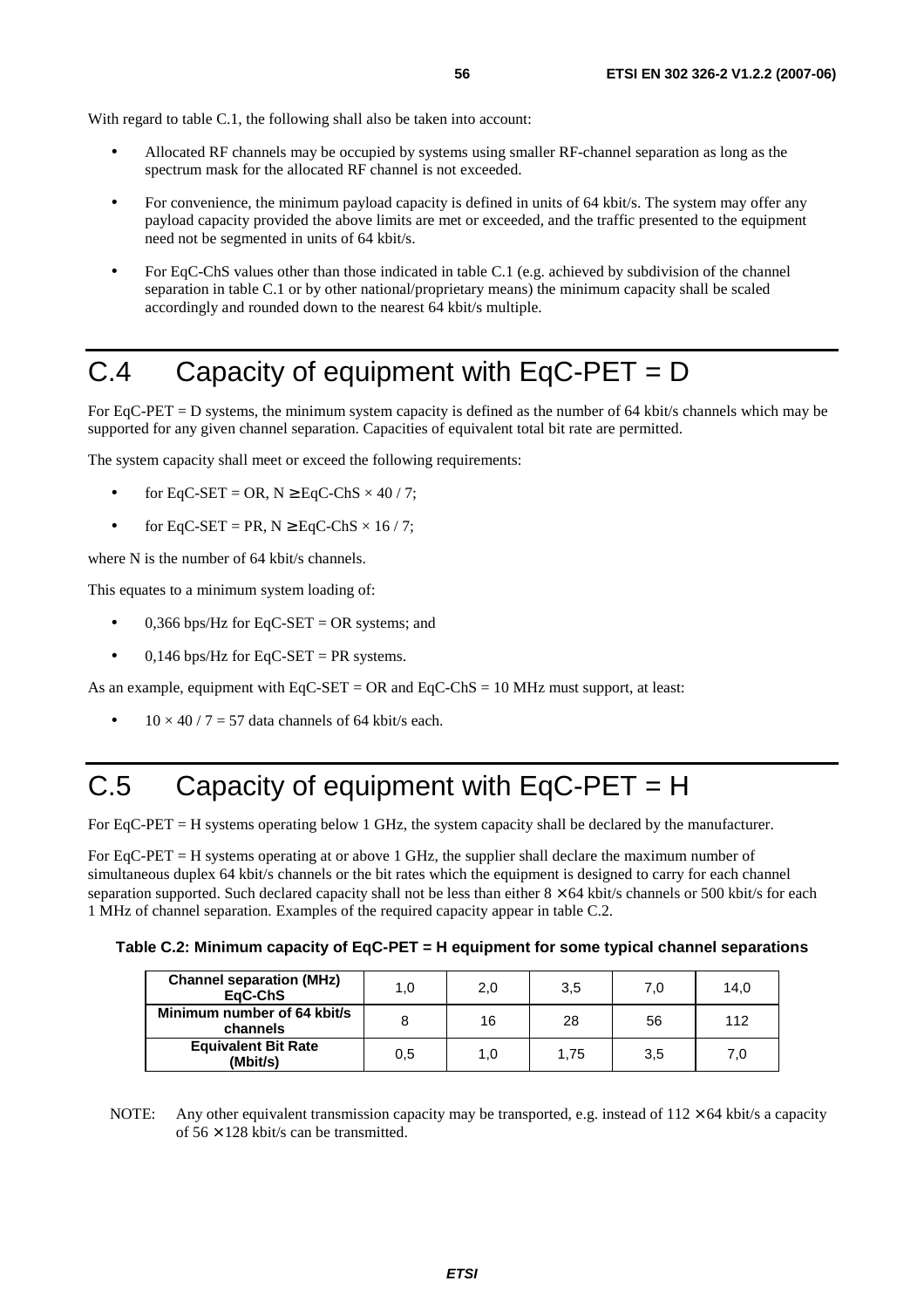## Annex D (informative): Spectrum mask requirements when ATPC and/or RTPC are implemented

It is worth explaining that, in most practical applications, ATPC and RTPC are realized by a single function software programmable system, therefore it is the manufacturer that should declare how the available range of attenuation should be subdivided (and possibly limited) in order to meet the requirements described below.

## D.1 ATPC impact

Amongst other requirements, set out in the present document as "non essential" to fulfil article 3.2 of the R&TTE Directive [2], figure D.1 clarifies the ATPC requirements that are considered "essential".

The equipment shall comply with the requirements of spectrum masks in clause 5.3.4 with ATPC operating in the range between "maximum nominal power" and "maximum available power" (see note below) including the attenuation introduced by the RTPC function (type 1, if any).



**Figure D.1: Relationship between spectrum mask requirement and ATPC operation** 

NOTE: The Rationale for the requirement is that while the mask is a "relative attenuation", the actual interference potential is given by the absolute power spill-over into adjacent channels. Therefore the NFD should be guaranteed when transmitters operate at maximum nominal power or in the overdrive region (i.e. when maximum absolute power is produced in adjacent channels), which are the conditions commonly used for frequency planning. In all lower power conditions, even where the NFD may be degraded by the (apparent) increase of the noise floor (due to the actual drop in carrier power), resulting in the mask level being exceeded (see figure D.1), however, the absolute interference power on adjacent channels will in any case be equal to or less than that used for planning (i.e. the planned C/I on adjacent channels will not be exceeded).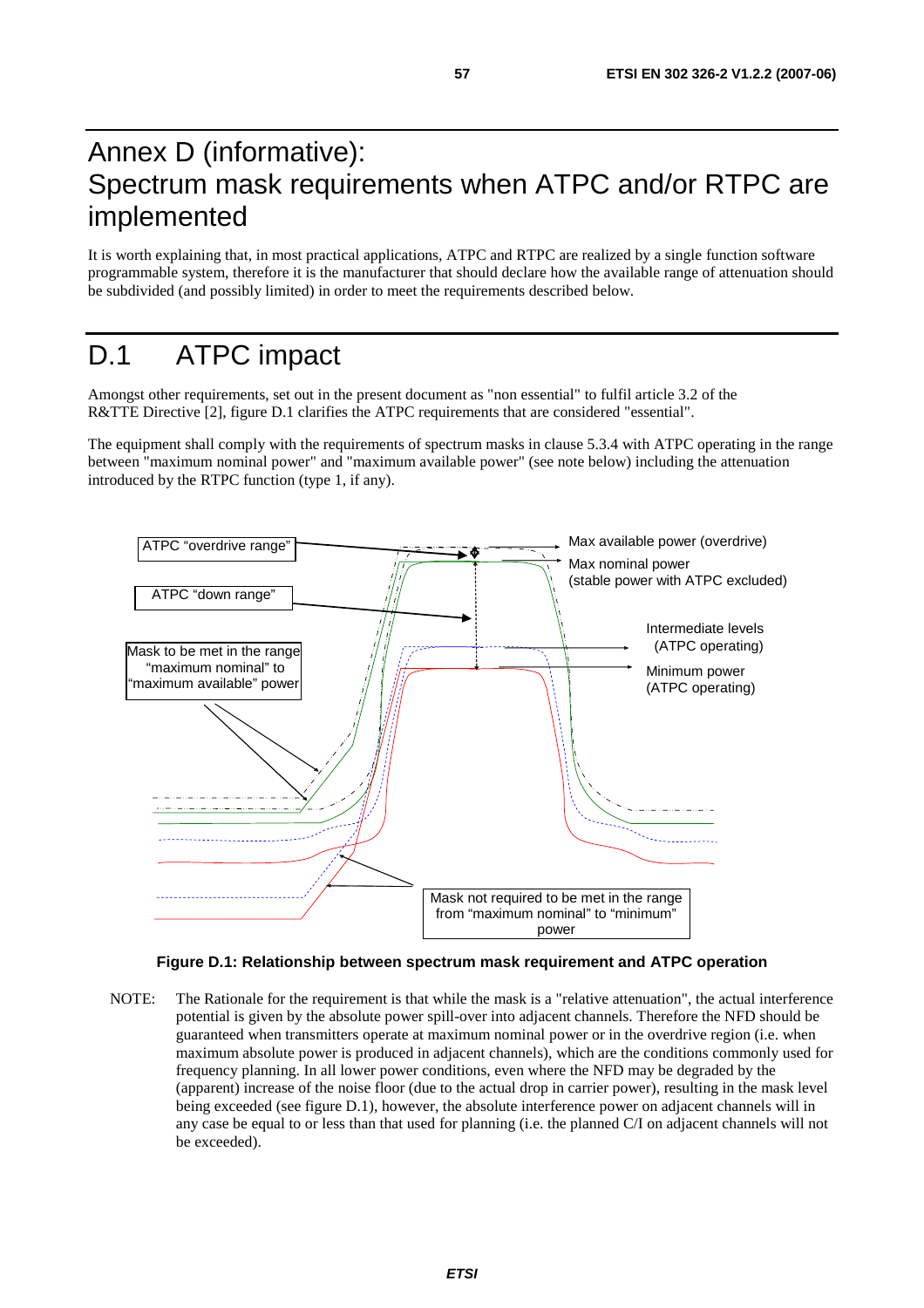## D.2 RTPC Impact

It should be considered that, when RTPC is used as alternative to conventional RF attenuators (used in the past for a similar purpose) for setting the maximum power established in the network when planning for each single link (PP) or each cell (MP) in order to restrict inter-system interference into other links/cells (of other operators only), the NFD shall be maintained (because it is used for frequency planning and associated with a rated power). Therefore the mask should be met throughout the operating range offered (manufacturers should limit the range of RTPC accordingly).

However there are differences between Point-to-Point systems and Multipoint systems that shall be taken into account:

- a) Point-to-Point: RTPC (if any) is used only for inter/link interference and link-budget balancing; therefore the above statement applies to all RTPC systems.
- b) Multipoint: RTPC (if any) might be used for two different purposes:
	- b1) RTPC type1 for inter-operators interference balancing (in particular but not limited to master stations). In this application it is similar to Point-to-Point RTPC, therefore the same concept applies (mask shall be met).
	- b2) RTPC type 2 for intra-system power balancing of TSs close to the CS or for the shortest hops in Mesh architectures. In this case the masks do not need to be met because it is an intra system issue (interference balancing with other operators is done by taking account of the power levels associated with the most distant TSs).

In conclusion, in MP systems, the RTPC should be subdivided in the manufacturer declaration in two different ranges (type 1 and type 2 above) and the mask should be met only in range corresponding to type 1.

NOTE: Rationale is that some CEPT SE19 recommendations and coexistence reports are made assuming a certain values of NFD for defining the guard-band. However, in cases when block-mask is defined, this is no longer necessary (e.g. in 40 GHz MWS band). It should also be noted that no specific difference in this concept is identified between P-MP and Mesh architecture.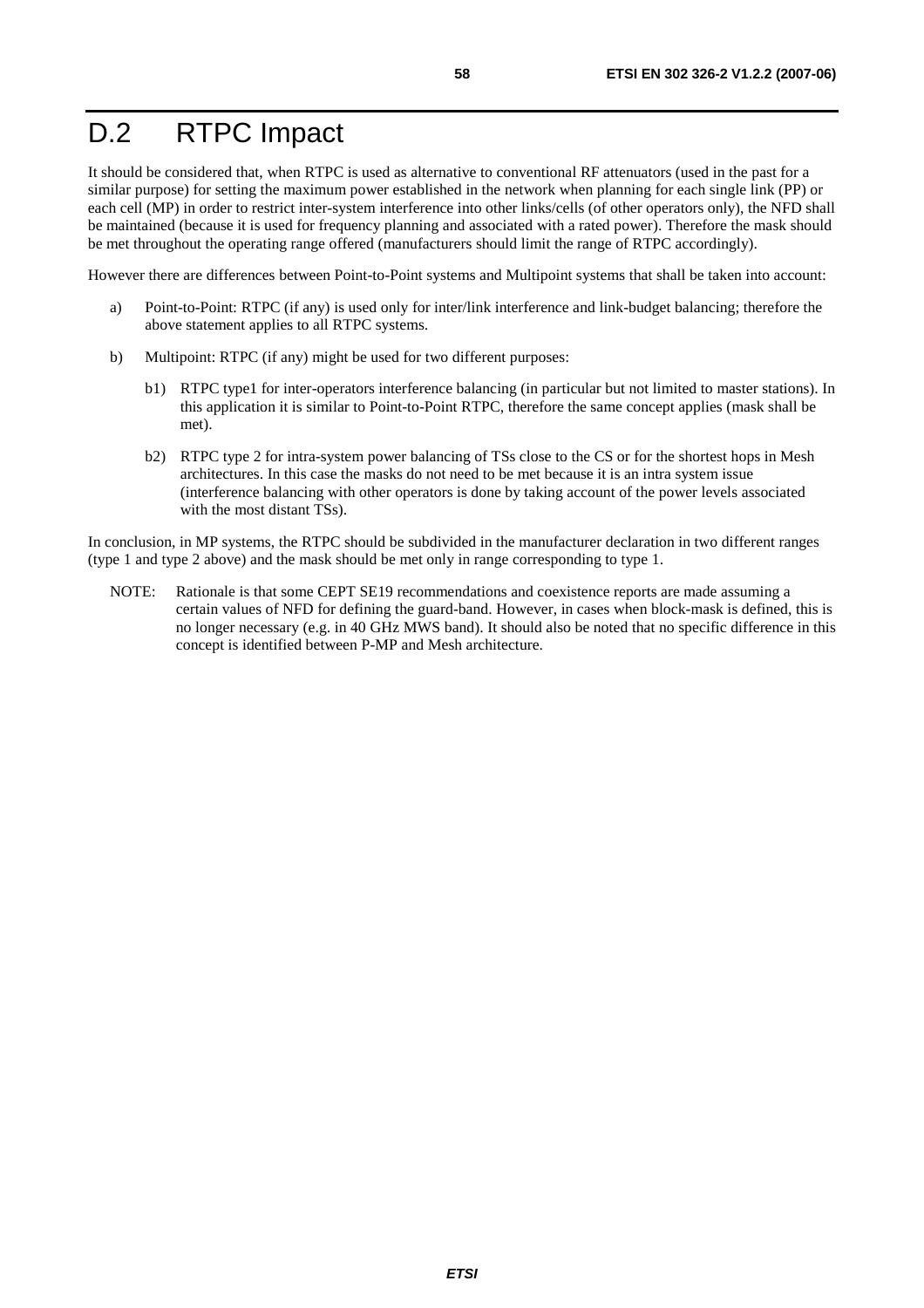## Annex E (informative): Summary Table of EqC subject to conformance declaration

Notwithstanding the provisions of the copyright clause related to the text of the present document, ETSI grants that users of the present document may freely reproduce the table E.1 proforma in this annex so that it can be used for its intended purposes and may further publish the completed table E.1.

A considerable number of EqC (defined in annex A of EN 302 326-1 [11]) and other parameters, need supplier declaration for the appropriate selection of the coherent set of requirements according the scope of the present document summarized in table 1 and, for systems with integral antennas in table 3. It is then recommended (even if not considered mandatory) that the supplier fill the following table E.1 with those parameters and uses this table as general header of the technical construction file and of the collection of essential test suites eventually produced under the obligation of the R&TTE Directive [2]; it would enable third parties (e.g. test houses or Regulatory authorities) for a quick identification of the actual equipment/system profiles.

#### **Table E.1: Summary of EqC codes and other relevant parameters for equipment/system identification**

|                   | Equipment commercial denomination (note 1):                                                                                                     |                                                    |                                                                                           |                            |                            |  |  |
|-------------------|-------------------------------------------------------------------------------------------------------------------------------------------------|----------------------------------------------------|-------------------------------------------------------------------------------------------|----------------------------|----------------------------|--|--|
|                   |                                                                                                                                                 | Station type (EqC = STN) (note 2):                 |                                                                                           |                            |                            |  |  |
|                   |                                                                                                                                                 | Actual operational frequency range (GHz) (note 3): |                                                                                           |                            |                            |  |  |
|                   | Integral antenna (if applicable)                                                                                                                |                                                    |                                                                                           | Antenna type (note 4):     |                            |  |  |
|                   |                                                                                                                                                 |                                                    | Antenna polarization (note 5):                                                            |                            |                            |  |  |
|                   |                                                                                                                                                 |                                                    | Antenna class (note 5):                                                                   |                            |                            |  |  |
|                   | EqC-FR                                                                                                                                          | EqC-PET                                            | EqC-SET                                                                                   | EqC-EMO                    | EqC-ChS                    |  |  |
|                   | <b>Frequency Range</b>                                                                                                                          | Primary                                            | <b>Secondary</b>                                                                          | <b>Equivalent</b>          | <b>Channel</b>             |  |  |
|                   | (Basic or<br>operational range)                                                                                                                 | <b>Equipment</b>                                   | <b>Equipment Type</b><br>(note 2)                                                         | <b>Modulation</b><br>Order | <b>Separation</b><br>(MHz) |  |  |
|                   | (note 2)                                                                                                                                        | <b>Type</b><br>(note 2)                            |                                                                                           | (note 2)                   | (note 2)                   |  |  |
|                   |                                                                                                                                                 | .                                                  | .                                                                                         | Multirate                  | □                          |  |  |
|                   |                                                                                                                                                 |                                                    |                                                                                           | Multiformat □              |                            |  |  |
|                   |                                                                                                                                                 |                                                    |                                                                                           | Mixed-mode                 | □                          |  |  |
|                   |                                                                                                                                                 |                                                    |                                                                                           |                            | (note 6)                   |  |  |
|                   |                                                                                                                                                 |                                                    |                                                                                           | .                          |                            |  |  |
|                   |                                                                                                                                                 |                                                    |                                                                                           |                            |                            |  |  |
|                   |                                                                                                                                                 |                                                    |                                                                                           |                            |                            |  |  |
|                   |                                                                                                                                                 | article 3.2 through the present document.          | NOTE 1: This is the formal system name reported on the Declaration of Conformity to R&TTE |                            |                            |  |  |
| NOTE 2:           |                                                                                                                                                 |                                                    | According definitions in annex A of EN 302 326-1 [11]. Some EqC are shown to likely       |                            |                            |  |  |
|                   |                                                                                                                                                 |                                                    |                                                                                           |                            |                            |  |  |
|                   | require single entry, however, if it is the case, new rows should be added for other<br>applicable entries.                                     |                                                    |                                                                                           |                            |                            |  |  |
| NOTE 3:           | Includes the actual frequency range(s) of the system covered by the Declaration of                                                              |                                                    |                                                                                           |                            |                            |  |  |
|                   | Conformity to R&TTE Directive [2] article 3.2 through the present document.                                                                     |                                                    |                                                                                           |                            |                            |  |  |
|                   | NOTE 4: According the classification given in clause 1.3.3 of EN 302 326-3 [12] (e.g. directional,                                              |                                                    |                                                                                           |                            |                            |  |  |
|                   | sectored-single beam, sectored multibeam, omnidirectional). CS antennas for sector                                                              |                                                    |                                                                                           |                            |                            |  |  |
|                   | angles less than 15° should be labelled as "sectored $2\alpha < 15^{\circ}$ ". Symmetric or                                                     |                                                    |                                                                                           |                            |                            |  |  |
|                   | asymmetric elevation RPE should also be mentioned.<br>NOTE 5: According the polarization possibility given in clause 1.3.3 of EN 302 326-3 [12] |                                                    |                                                                                           |                            |                            |  |  |
|                   | (e.g. linear, circular) including single or dual polarization and actual V and/or H or tilted                                                   |                                                    |                                                                                           |                            |                            |  |  |
| axes information. |                                                                                                                                                 |                                                    |                                                                                           |                            |                            |  |  |
| NOTE 6:           | Multirate and/or multiformat systems (see annex B) or mixed mode systems should                                                                 |                                                    |                                                                                           |                            |                            |  |  |
|                   |                                                                                                                                                 |                                                    | tick the appropriate box(es) and list the offered combinations of EMO and ChS for         |                            |                            |  |  |
|                   | each capacity (bit rate) offered.                                                                                                               |                                                    |                                                                                           |                            |                            |  |  |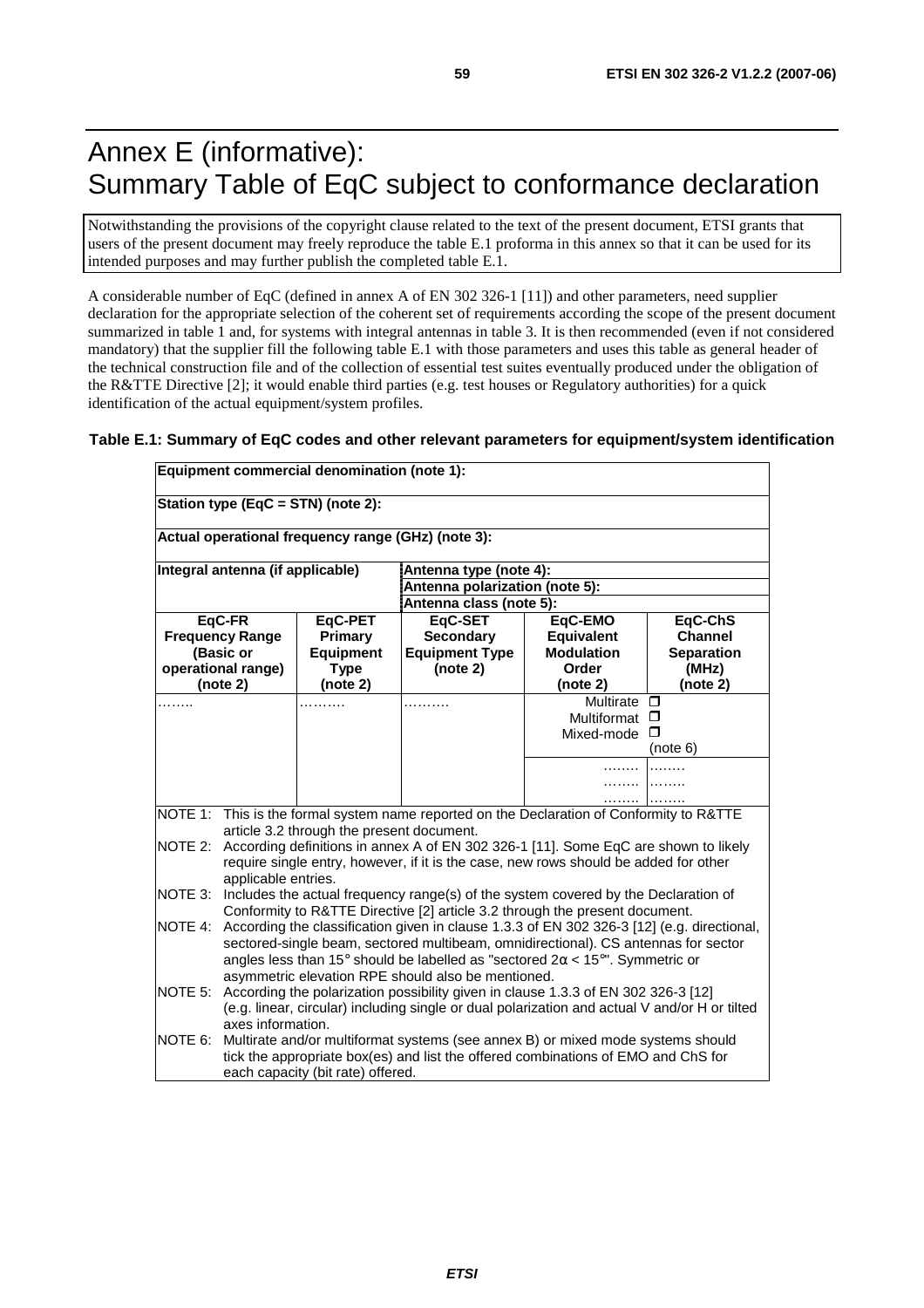## Annex F (informative): The EN title in the official languages

| Bulgarian<br>Фиксирани радиосистеми. Съоръжения и антени за връзка от много точки. Част 2:<br>Хармонизиран европейски стандарт (EN), покриващ съществените изисквания за цифровите<br>радиосъоръжения за връзка от много точки според чл. 3.2 на Директивата за радиосъоръжения<br>и крайни далекосъобщителни устройства (R&TTED<br>Pevné rádiové systémy - Zařízení a antény mezi více body - Část 2: Harmonizovaná EN pokrývající<br>základní požadavky článku 3.2 Směrnice R&TTE na digitální rádiová zařízení mezi více body<br>Faste radiokædesystemer - udstyr og antenner for multipunkt-forbindelser - Del 2: Harmoniseret EN,<br>som dækker de væsentlige krav i R&TTE-direktivets artikel 3.2 for faste digitale radiokædeudstyr for<br>multipunkt-forbindelser<br>TM 4 Vaste radiosystemen; Uitrusting en antennes met meerdere poorten;Deel 2 Geharmoniseerde<br><b>Dutch</b><br>EN welke invulling geeft aan de essentiële eisen van artikel 3.2 van de R&TTE richtlijn voor digitale<br>radioapparatuur met meerdere poorten<br>English<br>Fixed Radio Systems; Multipoint Equipment and Antennas; Part 2: Harmonized EN covering the<br>essential requirements of article 3.2 of the R&TTE Directive for Digital Multipoint Radio Equipment<br>Paiksed raadiosidesüsteemid; Mitmikside seadmed ja antennid; Osa 2: Digitaalsete mitmikpunktside<br>raadioseadmete harmoneeritud EN R&TTE direktiivi artikli 3.2 põhinõuete alusel<br>Radiolinkkijärjestelmät; Monitaholinkit (multipoint) ja niiden antennit; Osa 2: Yhdenmukaistettu<br>standardi (EN), joka kattaa R&TTE-direktiivin artiklan 3.2 mukaiset olennaiset vaatimukset digitaalisille<br>monitahoradiolinkeille<br>Télécommunications - Systèmes radioélectriques fixes - Équipements multipoint et antennes -<br>French<br>Partie 2 : EN harmonisée couvrant les exigences essentielles de l'article 3.2 de la Directive R&TTE<br>pour les équipements radio numérique multipoint<br>Fester Funkdienst; Geräte und Antennen für Mehrpunkt Systeme; Teil 2: Harmonisierte Europäische<br>German<br>Norm bezüglich der grundlegenden Anforderungen des Artikels 3.2 der R&TTE Direktive für Digitale<br>Mehrpunkt Richtfunk Geräte<br>Σταθερά Ραδιοσυστήματα - Πολυσημειακές Συσκευές και Κεραίες - Μέρος 2: Εναρμονισμένο ΕΝ για<br>Greek<br>την κάλυψη των ουσιωδών απαιτήσεων του Άρθρου 3.2 της Οδηγίας R&TTE για Ψηφιακό<br>Πολυσημειακό Ραδιοεξοπλισμό<br>Állandó helyű rádiórendszerek. Többpontos berendezések és antennák. 2. rész: A digitális többpontos<br>Hungarian<br>rádióberendezésekre vonatkozó, az R&TTE-irányelv 3. cikke (2) bekezdésének alapvető<br>követelményeit tartalmazó, harmonizált európai szabvány<br>Föst útvarpskerfi; Búnaður og loftnet fyrir fast samband milli margra staða; 2. hluti: Samræmdur<br>Icelandic<br>Evrópustaðall um grunnkröfur 2. mgr. 3. gr. í tilskipun 1999/5/EC um fjarskiptabúnað og endabúnað til<br>fjarskipta varðandi búnað fyrir fast samband milli margra staða<br>Italian<br>Sistemi radio per il Servizio Fisso; Apparati ed antenne per sistemi multipunto; Parte 2: Norma<br>armonizzata riguardante i requisiti essenziali per l'articolo 3.2 della Direttiva R&TTE dei sistemi digitali<br>multipunto<br>Latvian<br>Fiksētās radiosistēmas. Daudzpunktu iekārtas un antenas. 2.daļa: Harmonizēts Eiropas standarts<br>(EN), kas atbilst ciparu daudzpunktu radio iekārtu R&TTE Direktīvas 3.2.punkta būtiskām prasībām<br>Lithuanian<br>Fiksuotojo radijo ryšio sistemos. Daugiapunkcio ryšio iranga ir antenos. 2 dalis. Darnusis Europos<br>standartas, apimantis esminius 1999/5/EC direktyvos 3.2 straipsnio reikalavimus, keliamus<br>skaitmeninio daugiapunkcio radijo ryšio irangai<br>Sistemi ta" Radju Fissi; Tagħmir Multipunti u Antenni; Parti 2: EN armonizzat li jkopri r-rekwiżiti<br>Maltese<br>essenzjali ta" I-artiklu 3.2 tad-Direttiva R&TTE għal Tagħmir Digitali Multipunti tar-Radju<br>Norwegian<br>Radiolinjesystemer; Multipunktutstyr og antenner; Del 2: Harmonisert EN som dekker de<br>grunnleggende krav i artikkel 3.2 i R&TTE-direktivet angående digitalt multipunkt radioutstyr<br>Polish<br>Radiowe systemy łączności stałej - Anteny i urządzenia łączności wielopunktowej - Część 2:<br>Zharmonizowana EN zapewniająca spełnienie zasadniczych wymagań artykułu 3.2 dyrektywy R&TTE<br>dotycząca cyfrowych urządzeń wielopunktowej łączności radiowej<br>Sistemas Fixos de Rádio; Antenas e Equipamento Multiponto; Parte 2: EN Harmonizada cobrindo os<br>requisitos essenciais no âmbito do artigo 3.2 da Directiva R&TTE para equipamento Rádio Multiponto<br>Pevné rádiové systémy. Viacbodové zariadenia a antény. Časť 2: Harmonizovaná EN vzťahujúca sa<br>na základné požiadavky podľa článku 3.2 smernice R&TTE pre viacbodové rádiové zariadenia<br>Fiksni radijski sistemi - Večtočkovna oprema in antene - 2. del: Harmonizirani EN, ki zajema bistvene<br>zahteve člena 3.2 direktive R&TTE za digitalno večtočkovno radijsko opremo | Language   | <b>EN title</b> |
|------------------------------------------------------------------------------------------------------------------------------------------------------------------------------------------------------------------------------------------------------------------------------------------------------------------------------------------------------------------------------------------------------------------------------------------------------------------------------------------------------------------------------------------------------------------------------------------------------------------------------------------------------------------------------------------------------------------------------------------------------------------------------------------------------------------------------------------------------------------------------------------------------------------------------------------------------------------------------------------------------------------------------------------------------------------------------------------------------------------------------------------------------------------------------------------------------------------------------------------------------------------------------------------------------------------------------------------------------------------------------------------------------------------------------------------------------------------------------------------------------------------------------------------------------------------------------------------------------------------------------------------------------------------------------------------------------------------------------------------------------------------------------------------------------------------------------------------------------------------------------------------------------------------------------------------------------------------------------------------------------------------------------------------------------------------------------------------------------------------------------------------------------------------------------------------------------------------------------------------------------------------------------------------------------------------------------------------------------------------------------------------------------------------------------------------------------------------------------------------------------------------------------------------------------------------------------------------------------------------------------------------------------------------------------------------------------------------------------------------------------------------------------------------------------------------------------------------------------------------------------------------------------------------------------------------------------------------------------------------------------------------------------------------------------------------------------------------------------------------------------------------------------------------------------------------------------------------------------------------------------------------------------------------------------------------------------------------------------------------------------------------------------------------------------------------------------------------------------------------------------------------------------------------------------------------------------------------------------------------------------------------------------------------------------------------------------------------------------------------------------------------------------------------------------------------------------------------------------------------------------------------------------------------------------------------------------------------------------------------------------------------------------------------------------------------------------------------------------------------------------------------------------------------------------------------------------------------------------------------------------------------------------------------------------------------------------------------------------------------------------------------------------------------------------------------------------------------------------------------------------------------------------------------------------------------------------------------------------------------------------------------------------------------------------------------------------------------------------------------------------------------------------------------------------------------------------------------------------------------------------------------------------------------------------------------------------------------------------------------------------------------------------------------|------------|-----------------|
|                                                                                                                                                                                                                                                                                                                                                                                                                                                                                                                                                                                                                                                                                                                                                                                                                                                                                                                                                                                                                                                                                                                                                                                                                                                                                                                                                                                                                                                                                                                                                                                                                                                                                                                                                                                                                                                                                                                                                                                                                                                                                                                                                                                                                                                                                                                                                                                                                                                                                                                                                                                                                                                                                                                                                                                                                                                                                                                                                                                                                                                                                                                                                                                                                                                                                                                                                                                                                                                                                                                                                                                                                                                                                                                                                                                                                                                                                                                                                                                                                                                                                                                                                                                                                                                                                                                                                                                                                                                                                                                                                                                                                                                                                                                                                                                                                                                                                                                                                                                                                                          |            |                 |
|                                                                                                                                                                                                                                                                                                                                                                                                                                                                                                                                                                                                                                                                                                                                                                                                                                                                                                                                                                                                                                                                                                                                                                                                                                                                                                                                                                                                                                                                                                                                                                                                                                                                                                                                                                                                                                                                                                                                                                                                                                                                                                                                                                                                                                                                                                                                                                                                                                                                                                                                                                                                                                                                                                                                                                                                                                                                                                                                                                                                                                                                                                                                                                                                                                                                                                                                                                                                                                                                                                                                                                                                                                                                                                                                                                                                                                                                                                                                                                                                                                                                                                                                                                                                                                                                                                                                                                                                                                                                                                                                                                                                                                                                                                                                                                                                                                                                                                                                                                                                                                          |            |                 |
|                                                                                                                                                                                                                                                                                                                                                                                                                                                                                                                                                                                                                                                                                                                                                                                                                                                                                                                                                                                                                                                                                                                                                                                                                                                                                                                                                                                                                                                                                                                                                                                                                                                                                                                                                                                                                                                                                                                                                                                                                                                                                                                                                                                                                                                                                                                                                                                                                                                                                                                                                                                                                                                                                                                                                                                                                                                                                                                                                                                                                                                                                                                                                                                                                                                                                                                                                                                                                                                                                                                                                                                                                                                                                                                                                                                                                                                                                                                                                                                                                                                                                                                                                                                                                                                                                                                                                                                                                                                                                                                                                                                                                                                                                                                                                                                                                                                                                                                                                                                                                                          |            |                 |
|                                                                                                                                                                                                                                                                                                                                                                                                                                                                                                                                                                                                                                                                                                                                                                                                                                                                                                                                                                                                                                                                                                                                                                                                                                                                                                                                                                                                                                                                                                                                                                                                                                                                                                                                                                                                                                                                                                                                                                                                                                                                                                                                                                                                                                                                                                                                                                                                                                                                                                                                                                                                                                                                                                                                                                                                                                                                                                                                                                                                                                                                                                                                                                                                                                                                                                                                                                                                                                                                                                                                                                                                                                                                                                                                                                                                                                                                                                                                                                                                                                                                                                                                                                                                                                                                                                                                                                                                                                                                                                                                                                                                                                                                                                                                                                                                                                                                                                                                                                                                                                          |            |                 |
|                                                                                                                                                                                                                                                                                                                                                                                                                                                                                                                                                                                                                                                                                                                                                                                                                                                                                                                                                                                                                                                                                                                                                                                                                                                                                                                                                                                                                                                                                                                                                                                                                                                                                                                                                                                                                                                                                                                                                                                                                                                                                                                                                                                                                                                                                                                                                                                                                                                                                                                                                                                                                                                                                                                                                                                                                                                                                                                                                                                                                                                                                                                                                                                                                                                                                                                                                                                                                                                                                                                                                                                                                                                                                                                                                                                                                                                                                                                                                                                                                                                                                                                                                                                                                                                                                                                                                                                                                                                                                                                                                                                                                                                                                                                                                                                                                                                                                                                                                                                                                                          | Czech      |                 |
|                                                                                                                                                                                                                                                                                                                                                                                                                                                                                                                                                                                                                                                                                                                                                                                                                                                                                                                                                                                                                                                                                                                                                                                                                                                                                                                                                                                                                                                                                                                                                                                                                                                                                                                                                                                                                                                                                                                                                                                                                                                                                                                                                                                                                                                                                                                                                                                                                                                                                                                                                                                                                                                                                                                                                                                                                                                                                                                                                                                                                                                                                                                                                                                                                                                                                                                                                                                                                                                                                                                                                                                                                                                                                                                                                                                                                                                                                                                                                                                                                                                                                                                                                                                                                                                                                                                                                                                                                                                                                                                                                                                                                                                                                                                                                                                                                                                                                                                                                                                                                                          | Danish     |                 |
|                                                                                                                                                                                                                                                                                                                                                                                                                                                                                                                                                                                                                                                                                                                                                                                                                                                                                                                                                                                                                                                                                                                                                                                                                                                                                                                                                                                                                                                                                                                                                                                                                                                                                                                                                                                                                                                                                                                                                                                                                                                                                                                                                                                                                                                                                                                                                                                                                                                                                                                                                                                                                                                                                                                                                                                                                                                                                                                                                                                                                                                                                                                                                                                                                                                                                                                                                                                                                                                                                                                                                                                                                                                                                                                                                                                                                                                                                                                                                                                                                                                                                                                                                                                                                                                                                                                                                                                                                                                                                                                                                                                                                                                                                                                                                                                                                                                                                                                                                                                                                                          |            |                 |
|                                                                                                                                                                                                                                                                                                                                                                                                                                                                                                                                                                                                                                                                                                                                                                                                                                                                                                                                                                                                                                                                                                                                                                                                                                                                                                                                                                                                                                                                                                                                                                                                                                                                                                                                                                                                                                                                                                                                                                                                                                                                                                                                                                                                                                                                                                                                                                                                                                                                                                                                                                                                                                                                                                                                                                                                                                                                                                                                                                                                                                                                                                                                                                                                                                                                                                                                                                                                                                                                                                                                                                                                                                                                                                                                                                                                                                                                                                                                                                                                                                                                                                                                                                                                                                                                                                                                                                                                                                                                                                                                                                                                                                                                                                                                                                                                                                                                                                                                                                                                                                          |            |                 |
|                                                                                                                                                                                                                                                                                                                                                                                                                                                                                                                                                                                                                                                                                                                                                                                                                                                                                                                                                                                                                                                                                                                                                                                                                                                                                                                                                                                                                                                                                                                                                                                                                                                                                                                                                                                                                                                                                                                                                                                                                                                                                                                                                                                                                                                                                                                                                                                                                                                                                                                                                                                                                                                                                                                                                                                                                                                                                                                                                                                                                                                                                                                                                                                                                                                                                                                                                                                                                                                                                                                                                                                                                                                                                                                                                                                                                                                                                                                                                                                                                                                                                                                                                                                                                                                                                                                                                                                                                                                                                                                                                                                                                                                                                                                                                                                                                                                                                                                                                                                                                                          |            |                 |
|                                                                                                                                                                                                                                                                                                                                                                                                                                                                                                                                                                                                                                                                                                                                                                                                                                                                                                                                                                                                                                                                                                                                                                                                                                                                                                                                                                                                                                                                                                                                                                                                                                                                                                                                                                                                                                                                                                                                                                                                                                                                                                                                                                                                                                                                                                                                                                                                                                                                                                                                                                                                                                                                                                                                                                                                                                                                                                                                                                                                                                                                                                                                                                                                                                                                                                                                                                                                                                                                                                                                                                                                                                                                                                                                                                                                                                                                                                                                                                                                                                                                                                                                                                                                                                                                                                                                                                                                                                                                                                                                                                                                                                                                                                                                                                                                                                                                                                                                                                                                                                          |            |                 |
|                                                                                                                                                                                                                                                                                                                                                                                                                                                                                                                                                                                                                                                                                                                                                                                                                                                                                                                                                                                                                                                                                                                                                                                                                                                                                                                                                                                                                                                                                                                                                                                                                                                                                                                                                                                                                                                                                                                                                                                                                                                                                                                                                                                                                                                                                                                                                                                                                                                                                                                                                                                                                                                                                                                                                                                                                                                                                                                                                                                                                                                                                                                                                                                                                                                                                                                                                                                                                                                                                                                                                                                                                                                                                                                                                                                                                                                                                                                                                                                                                                                                                                                                                                                                                                                                                                                                                                                                                                                                                                                                                                                                                                                                                                                                                                                                                                                                                                                                                                                                                                          |            |                 |
|                                                                                                                                                                                                                                                                                                                                                                                                                                                                                                                                                                                                                                                                                                                                                                                                                                                                                                                                                                                                                                                                                                                                                                                                                                                                                                                                                                                                                                                                                                                                                                                                                                                                                                                                                                                                                                                                                                                                                                                                                                                                                                                                                                                                                                                                                                                                                                                                                                                                                                                                                                                                                                                                                                                                                                                                                                                                                                                                                                                                                                                                                                                                                                                                                                                                                                                                                                                                                                                                                                                                                                                                                                                                                                                                                                                                                                                                                                                                                                                                                                                                                                                                                                                                                                                                                                                                                                                                                                                                                                                                                                                                                                                                                                                                                                                                                                                                                                                                                                                                                                          |            |                 |
|                                                                                                                                                                                                                                                                                                                                                                                                                                                                                                                                                                                                                                                                                                                                                                                                                                                                                                                                                                                                                                                                                                                                                                                                                                                                                                                                                                                                                                                                                                                                                                                                                                                                                                                                                                                                                                                                                                                                                                                                                                                                                                                                                                                                                                                                                                                                                                                                                                                                                                                                                                                                                                                                                                                                                                                                                                                                                                                                                                                                                                                                                                                                                                                                                                                                                                                                                                                                                                                                                                                                                                                                                                                                                                                                                                                                                                                                                                                                                                                                                                                                                                                                                                                                                                                                                                                                                                                                                                                                                                                                                                                                                                                                                                                                                                                                                                                                                                                                                                                                                                          | Estonian   |                 |
|                                                                                                                                                                                                                                                                                                                                                                                                                                                                                                                                                                                                                                                                                                                                                                                                                                                                                                                                                                                                                                                                                                                                                                                                                                                                                                                                                                                                                                                                                                                                                                                                                                                                                                                                                                                                                                                                                                                                                                                                                                                                                                                                                                                                                                                                                                                                                                                                                                                                                                                                                                                                                                                                                                                                                                                                                                                                                                                                                                                                                                                                                                                                                                                                                                                                                                                                                                                                                                                                                                                                                                                                                                                                                                                                                                                                                                                                                                                                                                                                                                                                                                                                                                                                                                                                                                                                                                                                                                                                                                                                                                                                                                                                                                                                                                                                                                                                                                                                                                                                                                          |            |                 |
|                                                                                                                                                                                                                                                                                                                                                                                                                                                                                                                                                                                                                                                                                                                                                                                                                                                                                                                                                                                                                                                                                                                                                                                                                                                                                                                                                                                                                                                                                                                                                                                                                                                                                                                                                                                                                                                                                                                                                                                                                                                                                                                                                                                                                                                                                                                                                                                                                                                                                                                                                                                                                                                                                                                                                                                                                                                                                                                                                                                                                                                                                                                                                                                                                                                                                                                                                                                                                                                                                                                                                                                                                                                                                                                                                                                                                                                                                                                                                                                                                                                                                                                                                                                                                                                                                                                                                                                                                                                                                                                                                                                                                                                                                                                                                                                                                                                                                                                                                                                                                                          | Finnish    |                 |
|                                                                                                                                                                                                                                                                                                                                                                                                                                                                                                                                                                                                                                                                                                                                                                                                                                                                                                                                                                                                                                                                                                                                                                                                                                                                                                                                                                                                                                                                                                                                                                                                                                                                                                                                                                                                                                                                                                                                                                                                                                                                                                                                                                                                                                                                                                                                                                                                                                                                                                                                                                                                                                                                                                                                                                                                                                                                                                                                                                                                                                                                                                                                                                                                                                                                                                                                                                                                                                                                                                                                                                                                                                                                                                                                                                                                                                                                                                                                                                                                                                                                                                                                                                                                                                                                                                                                                                                                                                                                                                                                                                                                                                                                                                                                                                                                                                                                                                                                                                                                                                          |            |                 |
|                                                                                                                                                                                                                                                                                                                                                                                                                                                                                                                                                                                                                                                                                                                                                                                                                                                                                                                                                                                                                                                                                                                                                                                                                                                                                                                                                                                                                                                                                                                                                                                                                                                                                                                                                                                                                                                                                                                                                                                                                                                                                                                                                                                                                                                                                                                                                                                                                                                                                                                                                                                                                                                                                                                                                                                                                                                                                                                                                                                                                                                                                                                                                                                                                                                                                                                                                                                                                                                                                                                                                                                                                                                                                                                                                                                                                                                                                                                                                                                                                                                                                                                                                                                                                                                                                                                                                                                                                                                                                                                                                                                                                                                                                                                                                                                                                                                                                                                                                                                                                                          |            |                 |
|                                                                                                                                                                                                                                                                                                                                                                                                                                                                                                                                                                                                                                                                                                                                                                                                                                                                                                                                                                                                                                                                                                                                                                                                                                                                                                                                                                                                                                                                                                                                                                                                                                                                                                                                                                                                                                                                                                                                                                                                                                                                                                                                                                                                                                                                                                                                                                                                                                                                                                                                                                                                                                                                                                                                                                                                                                                                                                                                                                                                                                                                                                                                                                                                                                                                                                                                                                                                                                                                                                                                                                                                                                                                                                                                                                                                                                                                                                                                                                                                                                                                                                                                                                                                                                                                                                                                                                                                                                                                                                                                                                                                                                                                                                                                                                                                                                                                                                                                                                                                                                          |            |                 |
|                                                                                                                                                                                                                                                                                                                                                                                                                                                                                                                                                                                                                                                                                                                                                                                                                                                                                                                                                                                                                                                                                                                                                                                                                                                                                                                                                                                                                                                                                                                                                                                                                                                                                                                                                                                                                                                                                                                                                                                                                                                                                                                                                                                                                                                                                                                                                                                                                                                                                                                                                                                                                                                                                                                                                                                                                                                                                                                                                                                                                                                                                                                                                                                                                                                                                                                                                                                                                                                                                                                                                                                                                                                                                                                                                                                                                                                                                                                                                                                                                                                                                                                                                                                                                                                                                                                                                                                                                                                                                                                                                                                                                                                                                                                                                                                                                                                                                                                                                                                                                                          |            |                 |
|                                                                                                                                                                                                                                                                                                                                                                                                                                                                                                                                                                                                                                                                                                                                                                                                                                                                                                                                                                                                                                                                                                                                                                                                                                                                                                                                                                                                                                                                                                                                                                                                                                                                                                                                                                                                                                                                                                                                                                                                                                                                                                                                                                                                                                                                                                                                                                                                                                                                                                                                                                                                                                                                                                                                                                                                                                                                                                                                                                                                                                                                                                                                                                                                                                                                                                                                                                                                                                                                                                                                                                                                                                                                                                                                                                                                                                                                                                                                                                                                                                                                                                                                                                                                                                                                                                                                                                                                                                                                                                                                                                                                                                                                                                                                                                                                                                                                                                                                                                                                                                          |            |                 |
|                                                                                                                                                                                                                                                                                                                                                                                                                                                                                                                                                                                                                                                                                                                                                                                                                                                                                                                                                                                                                                                                                                                                                                                                                                                                                                                                                                                                                                                                                                                                                                                                                                                                                                                                                                                                                                                                                                                                                                                                                                                                                                                                                                                                                                                                                                                                                                                                                                                                                                                                                                                                                                                                                                                                                                                                                                                                                                                                                                                                                                                                                                                                                                                                                                                                                                                                                                                                                                                                                                                                                                                                                                                                                                                                                                                                                                                                                                                                                                                                                                                                                                                                                                                                                                                                                                                                                                                                                                                                                                                                                                                                                                                                                                                                                                                                                                                                                                                                                                                                                                          |            |                 |
|                                                                                                                                                                                                                                                                                                                                                                                                                                                                                                                                                                                                                                                                                                                                                                                                                                                                                                                                                                                                                                                                                                                                                                                                                                                                                                                                                                                                                                                                                                                                                                                                                                                                                                                                                                                                                                                                                                                                                                                                                                                                                                                                                                                                                                                                                                                                                                                                                                                                                                                                                                                                                                                                                                                                                                                                                                                                                                                                                                                                                                                                                                                                                                                                                                                                                                                                                                                                                                                                                                                                                                                                                                                                                                                                                                                                                                                                                                                                                                                                                                                                                                                                                                                                                                                                                                                                                                                                                                                                                                                                                                                                                                                                                                                                                                                                                                                                                                                                                                                                                                          |            |                 |
|                                                                                                                                                                                                                                                                                                                                                                                                                                                                                                                                                                                                                                                                                                                                                                                                                                                                                                                                                                                                                                                                                                                                                                                                                                                                                                                                                                                                                                                                                                                                                                                                                                                                                                                                                                                                                                                                                                                                                                                                                                                                                                                                                                                                                                                                                                                                                                                                                                                                                                                                                                                                                                                                                                                                                                                                                                                                                                                                                                                                                                                                                                                                                                                                                                                                                                                                                                                                                                                                                                                                                                                                                                                                                                                                                                                                                                                                                                                                                                                                                                                                                                                                                                                                                                                                                                                                                                                                                                                                                                                                                                                                                                                                                                                                                                                                                                                                                                                                                                                                                                          |            |                 |
|                                                                                                                                                                                                                                                                                                                                                                                                                                                                                                                                                                                                                                                                                                                                                                                                                                                                                                                                                                                                                                                                                                                                                                                                                                                                                                                                                                                                                                                                                                                                                                                                                                                                                                                                                                                                                                                                                                                                                                                                                                                                                                                                                                                                                                                                                                                                                                                                                                                                                                                                                                                                                                                                                                                                                                                                                                                                                                                                                                                                                                                                                                                                                                                                                                                                                                                                                                                                                                                                                                                                                                                                                                                                                                                                                                                                                                                                                                                                                                                                                                                                                                                                                                                                                                                                                                                                                                                                                                                                                                                                                                                                                                                                                                                                                                                                                                                                                                                                                                                                                                          |            |                 |
|                                                                                                                                                                                                                                                                                                                                                                                                                                                                                                                                                                                                                                                                                                                                                                                                                                                                                                                                                                                                                                                                                                                                                                                                                                                                                                                                                                                                                                                                                                                                                                                                                                                                                                                                                                                                                                                                                                                                                                                                                                                                                                                                                                                                                                                                                                                                                                                                                                                                                                                                                                                                                                                                                                                                                                                                                                                                                                                                                                                                                                                                                                                                                                                                                                                                                                                                                                                                                                                                                                                                                                                                                                                                                                                                                                                                                                                                                                                                                                                                                                                                                                                                                                                                                                                                                                                                                                                                                                                                                                                                                                                                                                                                                                                                                                                                                                                                                                                                                                                                                                          |            |                 |
|                                                                                                                                                                                                                                                                                                                                                                                                                                                                                                                                                                                                                                                                                                                                                                                                                                                                                                                                                                                                                                                                                                                                                                                                                                                                                                                                                                                                                                                                                                                                                                                                                                                                                                                                                                                                                                                                                                                                                                                                                                                                                                                                                                                                                                                                                                                                                                                                                                                                                                                                                                                                                                                                                                                                                                                                                                                                                                                                                                                                                                                                                                                                                                                                                                                                                                                                                                                                                                                                                                                                                                                                                                                                                                                                                                                                                                                                                                                                                                                                                                                                                                                                                                                                                                                                                                                                                                                                                                                                                                                                                                                                                                                                                                                                                                                                                                                                                                                                                                                                                                          |            |                 |
|                                                                                                                                                                                                                                                                                                                                                                                                                                                                                                                                                                                                                                                                                                                                                                                                                                                                                                                                                                                                                                                                                                                                                                                                                                                                                                                                                                                                                                                                                                                                                                                                                                                                                                                                                                                                                                                                                                                                                                                                                                                                                                                                                                                                                                                                                                                                                                                                                                                                                                                                                                                                                                                                                                                                                                                                                                                                                                                                                                                                                                                                                                                                                                                                                                                                                                                                                                                                                                                                                                                                                                                                                                                                                                                                                                                                                                                                                                                                                                                                                                                                                                                                                                                                                                                                                                                                                                                                                                                                                                                                                                                                                                                                                                                                                                                                                                                                                                                                                                                                                                          |            |                 |
|                                                                                                                                                                                                                                                                                                                                                                                                                                                                                                                                                                                                                                                                                                                                                                                                                                                                                                                                                                                                                                                                                                                                                                                                                                                                                                                                                                                                                                                                                                                                                                                                                                                                                                                                                                                                                                                                                                                                                                                                                                                                                                                                                                                                                                                                                                                                                                                                                                                                                                                                                                                                                                                                                                                                                                                                                                                                                                                                                                                                                                                                                                                                                                                                                                                                                                                                                                                                                                                                                                                                                                                                                                                                                                                                                                                                                                                                                                                                                                                                                                                                                                                                                                                                                                                                                                                                                                                                                                                                                                                                                                                                                                                                                                                                                                                                                                                                                                                                                                                                                                          |            |                 |
|                                                                                                                                                                                                                                                                                                                                                                                                                                                                                                                                                                                                                                                                                                                                                                                                                                                                                                                                                                                                                                                                                                                                                                                                                                                                                                                                                                                                                                                                                                                                                                                                                                                                                                                                                                                                                                                                                                                                                                                                                                                                                                                                                                                                                                                                                                                                                                                                                                                                                                                                                                                                                                                                                                                                                                                                                                                                                                                                                                                                                                                                                                                                                                                                                                                                                                                                                                                                                                                                                                                                                                                                                                                                                                                                                                                                                                                                                                                                                                                                                                                                                                                                                                                                                                                                                                                                                                                                                                                                                                                                                                                                                                                                                                                                                                                                                                                                                                                                                                                                                                          |            |                 |
|                                                                                                                                                                                                                                                                                                                                                                                                                                                                                                                                                                                                                                                                                                                                                                                                                                                                                                                                                                                                                                                                                                                                                                                                                                                                                                                                                                                                                                                                                                                                                                                                                                                                                                                                                                                                                                                                                                                                                                                                                                                                                                                                                                                                                                                                                                                                                                                                                                                                                                                                                                                                                                                                                                                                                                                                                                                                                                                                                                                                                                                                                                                                                                                                                                                                                                                                                                                                                                                                                                                                                                                                                                                                                                                                                                                                                                                                                                                                                                                                                                                                                                                                                                                                                                                                                                                                                                                                                                                                                                                                                                                                                                                                                                                                                                                                                                                                                                                                                                                                                                          |            |                 |
|                                                                                                                                                                                                                                                                                                                                                                                                                                                                                                                                                                                                                                                                                                                                                                                                                                                                                                                                                                                                                                                                                                                                                                                                                                                                                                                                                                                                                                                                                                                                                                                                                                                                                                                                                                                                                                                                                                                                                                                                                                                                                                                                                                                                                                                                                                                                                                                                                                                                                                                                                                                                                                                                                                                                                                                                                                                                                                                                                                                                                                                                                                                                                                                                                                                                                                                                                                                                                                                                                                                                                                                                                                                                                                                                                                                                                                                                                                                                                                                                                                                                                                                                                                                                                                                                                                                                                                                                                                                                                                                                                                                                                                                                                                                                                                                                                                                                                                                                                                                                                                          |            |                 |
|                                                                                                                                                                                                                                                                                                                                                                                                                                                                                                                                                                                                                                                                                                                                                                                                                                                                                                                                                                                                                                                                                                                                                                                                                                                                                                                                                                                                                                                                                                                                                                                                                                                                                                                                                                                                                                                                                                                                                                                                                                                                                                                                                                                                                                                                                                                                                                                                                                                                                                                                                                                                                                                                                                                                                                                                                                                                                                                                                                                                                                                                                                                                                                                                                                                                                                                                                                                                                                                                                                                                                                                                                                                                                                                                                                                                                                                                                                                                                                                                                                                                                                                                                                                                                                                                                                                                                                                                                                                                                                                                                                                                                                                                                                                                                                                                                                                                                                                                                                                                                                          |            |                 |
|                                                                                                                                                                                                                                                                                                                                                                                                                                                                                                                                                                                                                                                                                                                                                                                                                                                                                                                                                                                                                                                                                                                                                                                                                                                                                                                                                                                                                                                                                                                                                                                                                                                                                                                                                                                                                                                                                                                                                                                                                                                                                                                                                                                                                                                                                                                                                                                                                                                                                                                                                                                                                                                                                                                                                                                                                                                                                                                                                                                                                                                                                                                                                                                                                                                                                                                                                                                                                                                                                                                                                                                                                                                                                                                                                                                                                                                                                                                                                                                                                                                                                                                                                                                                                                                                                                                                                                                                                                                                                                                                                                                                                                                                                                                                                                                                                                                                                                                                                                                                                                          |            |                 |
|                                                                                                                                                                                                                                                                                                                                                                                                                                                                                                                                                                                                                                                                                                                                                                                                                                                                                                                                                                                                                                                                                                                                                                                                                                                                                                                                                                                                                                                                                                                                                                                                                                                                                                                                                                                                                                                                                                                                                                                                                                                                                                                                                                                                                                                                                                                                                                                                                                                                                                                                                                                                                                                                                                                                                                                                                                                                                                                                                                                                                                                                                                                                                                                                                                                                                                                                                                                                                                                                                                                                                                                                                                                                                                                                                                                                                                                                                                                                                                                                                                                                                                                                                                                                                                                                                                                                                                                                                                                                                                                                                                                                                                                                                                                                                                                                                                                                                                                                                                                                                                          |            |                 |
|                                                                                                                                                                                                                                                                                                                                                                                                                                                                                                                                                                                                                                                                                                                                                                                                                                                                                                                                                                                                                                                                                                                                                                                                                                                                                                                                                                                                                                                                                                                                                                                                                                                                                                                                                                                                                                                                                                                                                                                                                                                                                                                                                                                                                                                                                                                                                                                                                                                                                                                                                                                                                                                                                                                                                                                                                                                                                                                                                                                                                                                                                                                                                                                                                                                                                                                                                                                                                                                                                                                                                                                                                                                                                                                                                                                                                                                                                                                                                                                                                                                                                                                                                                                                                                                                                                                                                                                                                                                                                                                                                                                                                                                                                                                                                                                                                                                                                                                                                                                                                                          |            |                 |
|                                                                                                                                                                                                                                                                                                                                                                                                                                                                                                                                                                                                                                                                                                                                                                                                                                                                                                                                                                                                                                                                                                                                                                                                                                                                                                                                                                                                                                                                                                                                                                                                                                                                                                                                                                                                                                                                                                                                                                                                                                                                                                                                                                                                                                                                                                                                                                                                                                                                                                                                                                                                                                                                                                                                                                                                                                                                                                                                                                                                                                                                                                                                                                                                                                                                                                                                                                                                                                                                                                                                                                                                                                                                                                                                                                                                                                                                                                                                                                                                                                                                                                                                                                                                                                                                                                                                                                                                                                                                                                                                                                                                                                                                                                                                                                                                                                                                                                                                                                                                                                          |            |                 |
|                                                                                                                                                                                                                                                                                                                                                                                                                                                                                                                                                                                                                                                                                                                                                                                                                                                                                                                                                                                                                                                                                                                                                                                                                                                                                                                                                                                                                                                                                                                                                                                                                                                                                                                                                                                                                                                                                                                                                                                                                                                                                                                                                                                                                                                                                                                                                                                                                                                                                                                                                                                                                                                                                                                                                                                                                                                                                                                                                                                                                                                                                                                                                                                                                                                                                                                                                                                                                                                                                                                                                                                                                                                                                                                                                                                                                                                                                                                                                                                                                                                                                                                                                                                                                                                                                                                                                                                                                                                                                                                                                                                                                                                                                                                                                                                                                                                                                                                                                                                                                                          |            |                 |
|                                                                                                                                                                                                                                                                                                                                                                                                                                                                                                                                                                                                                                                                                                                                                                                                                                                                                                                                                                                                                                                                                                                                                                                                                                                                                                                                                                                                                                                                                                                                                                                                                                                                                                                                                                                                                                                                                                                                                                                                                                                                                                                                                                                                                                                                                                                                                                                                                                                                                                                                                                                                                                                                                                                                                                                                                                                                                                                                                                                                                                                                                                                                                                                                                                                                                                                                                                                                                                                                                                                                                                                                                                                                                                                                                                                                                                                                                                                                                                                                                                                                                                                                                                                                                                                                                                                                                                                                                                                                                                                                                                                                                                                                                                                                                                                                                                                                                                                                                                                                                                          |            |                 |
|                                                                                                                                                                                                                                                                                                                                                                                                                                                                                                                                                                                                                                                                                                                                                                                                                                                                                                                                                                                                                                                                                                                                                                                                                                                                                                                                                                                                                                                                                                                                                                                                                                                                                                                                                                                                                                                                                                                                                                                                                                                                                                                                                                                                                                                                                                                                                                                                                                                                                                                                                                                                                                                                                                                                                                                                                                                                                                                                                                                                                                                                                                                                                                                                                                                                                                                                                                                                                                                                                                                                                                                                                                                                                                                                                                                                                                                                                                                                                                                                                                                                                                                                                                                                                                                                                                                                                                                                                                                                                                                                                                                                                                                                                                                                                                                                                                                                                                                                                                                                                                          |            |                 |
|                                                                                                                                                                                                                                                                                                                                                                                                                                                                                                                                                                                                                                                                                                                                                                                                                                                                                                                                                                                                                                                                                                                                                                                                                                                                                                                                                                                                                                                                                                                                                                                                                                                                                                                                                                                                                                                                                                                                                                                                                                                                                                                                                                                                                                                                                                                                                                                                                                                                                                                                                                                                                                                                                                                                                                                                                                                                                                                                                                                                                                                                                                                                                                                                                                                                                                                                                                                                                                                                                                                                                                                                                                                                                                                                                                                                                                                                                                                                                                                                                                                                                                                                                                                                                                                                                                                                                                                                                                                                                                                                                                                                                                                                                                                                                                                                                                                                                                                                                                                                                                          |            |                 |
|                                                                                                                                                                                                                                                                                                                                                                                                                                                                                                                                                                                                                                                                                                                                                                                                                                                                                                                                                                                                                                                                                                                                                                                                                                                                                                                                                                                                                                                                                                                                                                                                                                                                                                                                                                                                                                                                                                                                                                                                                                                                                                                                                                                                                                                                                                                                                                                                                                                                                                                                                                                                                                                                                                                                                                                                                                                                                                                                                                                                                                                                                                                                                                                                                                                                                                                                                                                                                                                                                                                                                                                                                                                                                                                                                                                                                                                                                                                                                                                                                                                                                                                                                                                                                                                                                                                                                                                                                                                                                                                                                                                                                                                                                                                                                                                                                                                                                                                                                                                                                                          |            |                 |
|                                                                                                                                                                                                                                                                                                                                                                                                                                                                                                                                                                                                                                                                                                                                                                                                                                                                                                                                                                                                                                                                                                                                                                                                                                                                                                                                                                                                                                                                                                                                                                                                                                                                                                                                                                                                                                                                                                                                                                                                                                                                                                                                                                                                                                                                                                                                                                                                                                                                                                                                                                                                                                                                                                                                                                                                                                                                                                                                                                                                                                                                                                                                                                                                                                                                                                                                                                                                                                                                                                                                                                                                                                                                                                                                                                                                                                                                                                                                                                                                                                                                                                                                                                                                                                                                                                                                                                                                                                                                                                                                                                                                                                                                                                                                                                                                                                                                                                                                                                                                                                          |            |                 |
|                                                                                                                                                                                                                                                                                                                                                                                                                                                                                                                                                                                                                                                                                                                                                                                                                                                                                                                                                                                                                                                                                                                                                                                                                                                                                                                                                                                                                                                                                                                                                                                                                                                                                                                                                                                                                                                                                                                                                                                                                                                                                                                                                                                                                                                                                                                                                                                                                                                                                                                                                                                                                                                                                                                                                                                                                                                                                                                                                                                                                                                                                                                                                                                                                                                                                                                                                                                                                                                                                                                                                                                                                                                                                                                                                                                                                                                                                                                                                                                                                                                                                                                                                                                                                                                                                                                                                                                                                                                                                                                                                                                                                                                                                                                                                                                                                                                                                                                                                                                                                                          |            |                 |
|                                                                                                                                                                                                                                                                                                                                                                                                                                                                                                                                                                                                                                                                                                                                                                                                                                                                                                                                                                                                                                                                                                                                                                                                                                                                                                                                                                                                                                                                                                                                                                                                                                                                                                                                                                                                                                                                                                                                                                                                                                                                                                                                                                                                                                                                                                                                                                                                                                                                                                                                                                                                                                                                                                                                                                                                                                                                                                                                                                                                                                                                                                                                                                                                                                                                                                                                                                                                                                                                                                                                                                                                                                                                                                                                                                                                                                                                                                                                                                                                                                                                                                                                                                                                                                                                                                                                                                                                                                                                                                                                                                                                                                                                                                                                                                                                                                                                                                                                                                                                                                          |            |                 |
|                                                                                                                                                                                                                                                                                                                                                                                                                                                                                                                                                                                                                                                                                                                                                                                                                                                                                                                                                                                                                                                                                                                                                                                                                                                                                                                                                                                                                                                                                                                                                                                                                                                                                                                                                                                                                                                                                                                                                                                                                                                                                                                                                                                                                                                                                                                                                                                                                                                                                                                                                                                                                                                                                                                                                                                                                                                                                                                                                                                                                                                                                                                                                                                                                                                                                                                                                                                                                                                                                                                                                                                                                                                                                                                                                                                                                                                                                                                                                                                                                                                                                                                                                                                                                                                                                                                                                                                                                                                                                                                                                                                                                                                                                                                                                                                                                                                                                                                                                                                                                                          |            |                 |
|                                                                                                                                                                                                                                                                                                                                                                                                                                                                                                                                                                                                                                                                                                                                                                                                                                                                                                                                                                                                                                                                                                                                                                                                                                                                                                                                                                                                                                                                                                                                                                                                                                                                                                                                                                                                                                                                                                                                                                                                                                                                                                                                                                                                                                                                                                                                                                                                                                                                                                                                                                                                                                                                                                                                                                                                                                                                                                                                                                                                                                                                                                                                                                                                                                                                                                                                                                                                                                                                                                                                                                                                                                                                                                                                                                                                                                                                                                                                                                                                                                                                                                                                                                                                                                                                                                                                                                                                                                                                                                                                                                                                                                                                                                                                                                                                                                                                                                                                                                                                                                          | Portuguese |                 |
|                                                                                                                                                                                                                                                                                                                                                                                                                                                                                                                                                                                                                                                                                                                                                                                                                                                                                                                                                                                                                                                                                                                                                                                                                                                                                                                                                                                                                                                                                                                                                                                                                                                                                                                                                                                                                                                                                                                                                                                                                                                                                                                                                                                                                                                                                                                                                                                                                                                                                                                                                                                                                                                                                                                                                                                                                                                                                                                                                                                                                                                                                                                                                                                                                                                                                                                                                                                                                                                                                                                                                                                                                                                                                                                                                                                                                                                                                                                                                                                                                                                                                                                                                                                                                                                                                                                                                                                                                                                                                                                                                                                                                                                                                                                                                                                                                                                                                                                                                                                                                                          |            |                 |
|                                                                                                                                                                                                                                                                                                                                                                                                                                                                                                                                                                                                                                                                                                                                                                                                                                                                                                                                                                                                                                                                                                                                                                                                                                                                                                                                                                                                                                                                                                                                                                                                                                                                                                                                                                                                                                                                                                                                                                                                                                                                                                                                                                                                                                                                                                                                                                                                                                                                                                                                                                                                                                                                                                                                                                                                                                                                                                                                                                                                                                                                                                                                                                                                                                                                                                                                                                                                                                                                                                                                                                                                                                                                                                                                                                                                                                                                                                                                                                                                                                                                                                                                                                                                                                                                                                                                                                                                                                                                                                                                                                                                                                                                                                                                                                                                                                                                                                                                                                                                                                          | Romanian   |                 |
|                                                                                                                                                                                                                                                                                                                                                                                                                                                                                                                                                                                                                                                                                                                                                                                                                                                                                                                                                                                                                                                                                                                                                                                                                                                                                                                                                                                                                                                                                                                                                                                                                                                                                                                                                                                                                                                                                                                                                                                                                                                                                                                                                                                                                                                                                                                                                                                                                                                                                                                                                                                                                                                                                                                                                                                                                                                                                                                                                                                                                                                                                                                                                                                                                                                                                                                                                                                                                                                                                                                                                                                                                                                                                                                                                                                                                                                                                                                                                                                                                                                                                                                                                                                                                                                                                                                                                                                                                                                                                                                                                                                                                                                                                                                                                                                                                                                                                                                                                                                                                                          | Slovak     |                 |
|                                                                                                                                                                                                                                                                                                                                                                                                                                                                                                                                                                                                                                                                                                                                                                                                                                                                                                                                                                                                                                                                                                                                                                                                                                                                                                                                                                                                                                                                                                                                                                                                                                                                                                                                                                                                                                                                                                                                                                                                                                                                                                                                                                                                                                                                                                                                                                                                                                                                                                                                                                                                                                                                                                                                                                                                                                                                                                                                                                                                                                                                                                                                                                                                                                                                                                                                                                                                                                                                                                                                                                                                                                                                                                                                                                                                                                                                                                                                                                                                                                                                                                                                                                                                                                                                                                                                                                                                                                                                                                                                                                                                                                                                                                                                                                                                                                                                                                                                                                                                                                          |            |                 |
|                                                                                                                                                                                                                                                                                                                                                                                                                                                                                                                                                                                                                                                                                                                                                                                                                                                                                                                                                                                                                                                                                                                                                                                                                                                                                                                                                                                                                                                                                                                                                                                                                                                                                                                                                                                                                                                                                                                                                                                                                                                                                                                                                                                                                                                                                                                                                                                                                                                                                                                                                                                                                                                                                                                                                                                                                                                                                                                                                                                                                                                                                                                                                                                                                                                                                                                                                                                                                                                                                                                                                                                                                                                                                                                                                                                                                                                                                                                                                                                                                                                                                                                                                                                                                                                                                                                                                                                                                                                                                                                                                                                                                                                                                                                                                                                                                                                                                                                                                                                                                                          | Slovenian  |                 |
|                                                                                                                                                                                                                                                                                                                                                                                                                                                                                                                                                                                                                                                                                                                                                                                                                                                                                                                                                                                                                                                                                                                                                                                                                                                                                                                                                                                                                                                                                                                                                                                                                                                                                                                                                                                                                                                                                                                                                                                                                                                                                                                                                                                                                                                                                                                                                                                                                                                                                                                                                                                                                                                                                                                                                                                                                                                                                                                                                                                                                                                                                                                                                                                                                                                                                                                                                                                                                                                                                                                                                                                                                                                                                                                                                                                                                                                                                                                                                                                                                                                                                                                                                                                                                                                                                                                                                                                                                                                                                                                                                                                                                                                                                                                                                                                                                                                                                                                                                                                                                                          |            |                 |
|                                                                                                                                                                                                                                                                                                                                                                                                                                                                                                                                                                                                                                                                                                                                                                                                                                                                                                                                                                                                                                                                                                                                                                                                                                                                                                                                                                                                                                                                                                                                                                                                                                                                                                                                                                                                                                                                                                                                                                                                                                                                                                                                                                                                                                                                                                                                                                                                                                                                                                                                                                                                                                                                                                                                                                                                                                                                                                                                                                                                                                                                                                                                                                                                                                                                                                                                                                                                                                                                                                                                                                                                                                                                                                                                                                                                                                                                                                                                                                                                                                                                                                                                                                                                                                                                                                                                                                                                                                                                                                                                                                                                                                                                                                                                                                                                                                                                                                                                                                                                                                          |            |                 |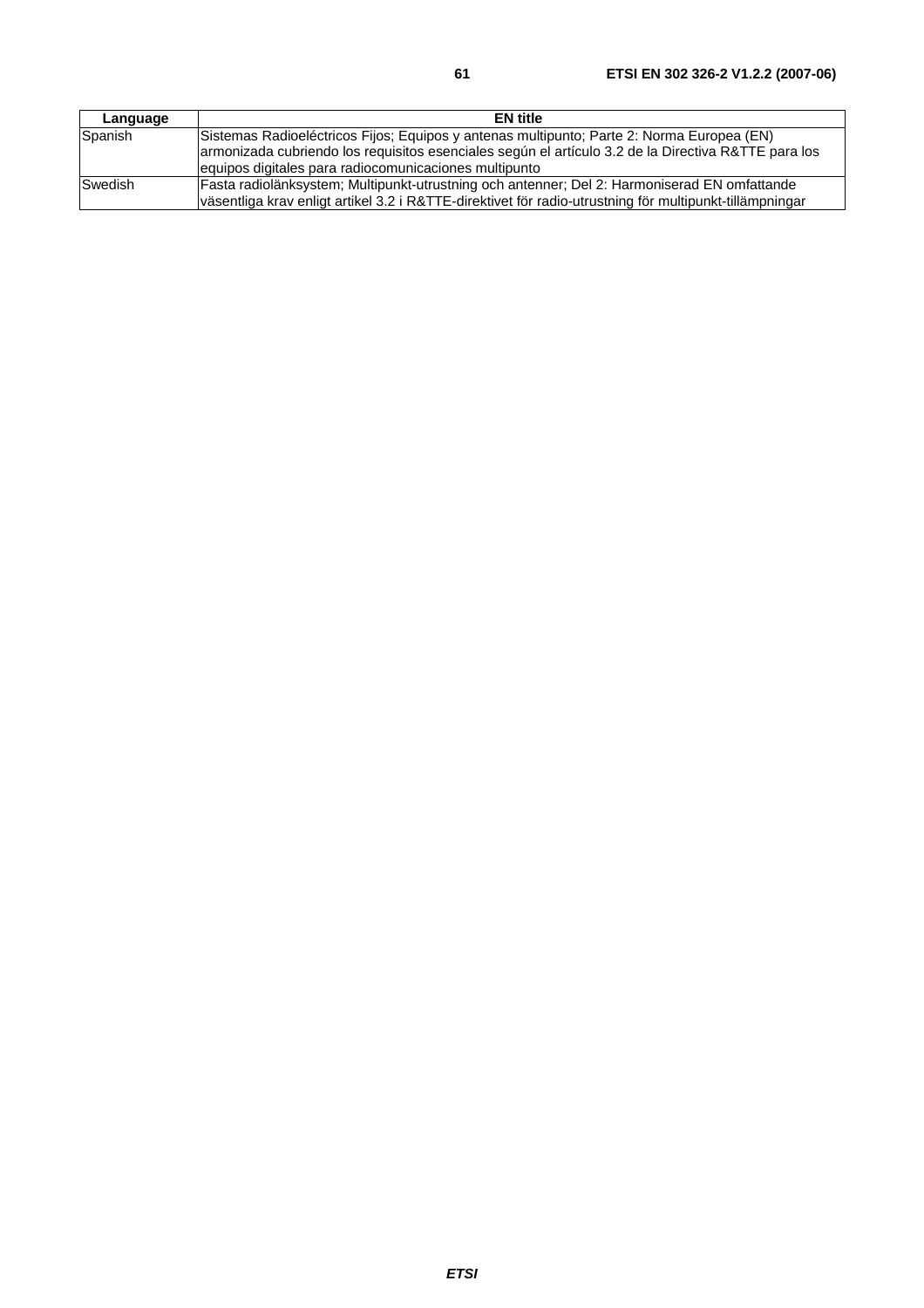- Council Directive 89/336/EEC of 3 May 1989 on the approximation of the laws of the Member States relating to electromagnetic compatibility (EMC Directive).
- Council Directive 73/23/EEC of 19 February 1973 on the harmonization of the laws of Member States relating to electrical equipment designed for use within certain voltage limits (LV Directive).
- ETSI EG 201 399: "Electromagnetic compatibility and Radio spectrum Matter (ERM); A guide to the production of candidate Harmonized Standards for application under the R&TTE Directive".
- ETSI EN 300 636: "Fixed Radio Systems; Point-to-multipoint equipment; Time Division Multiple Access (TDMA); Point-to-multipoint digital radio systems in frequency bands in the range 1 GHz to 3 GHz".
- ETSI EN 301 055: "Fixed Radio Systems; Point-to-multipoint equipment; Direct Sequence Code Division Multiple Access (DS-CDMA); Point-to-multipoint digital radio systems in frequency bands in the range 1 GHz to 3 GHz".
- ETSI EN 301 489-1: "Electromagnetic compatibility and Radio spectrum Matters (ERM); ElectroMagnetic Compatibility (EMC) standard for radio equipment and services; Part 1: Common technical requirements".
- ETSI EN 301 489-4: "Electromagnetic compatibility and Radio spectrum Matters (ERM); ElectroMagnetic Compatibility (EMC) standard for radio equipment and services; Part 4: Specific conditions for fixed radio links and ancillary equipment and services".
- ETSI EN 301 753: "Fixed Radio Systems; Multipoint equipment and antennas; Generic harmonized standard for multipoint Digital Fixed Radio Systems and antennas covering the essential requirements under article 3.2 of the Directive 1999/5/EC".
- ETSI TR 101 506: "Fixed Radio Systems; Generic definitions, terminology and applicability of essential requirements under the article 3.2 of 99/05/EC Directive to Fixed Radio Systems".
- ITU-R Recommendation F.746: "Radio-frequency arrangements for fixed service systems".
- ITU-R Recommendation F.1399: "Vocabulary of terms for wireless access".
- ITU-R Recommendation SM.329: "Unwanted emissions in the spurious domain".